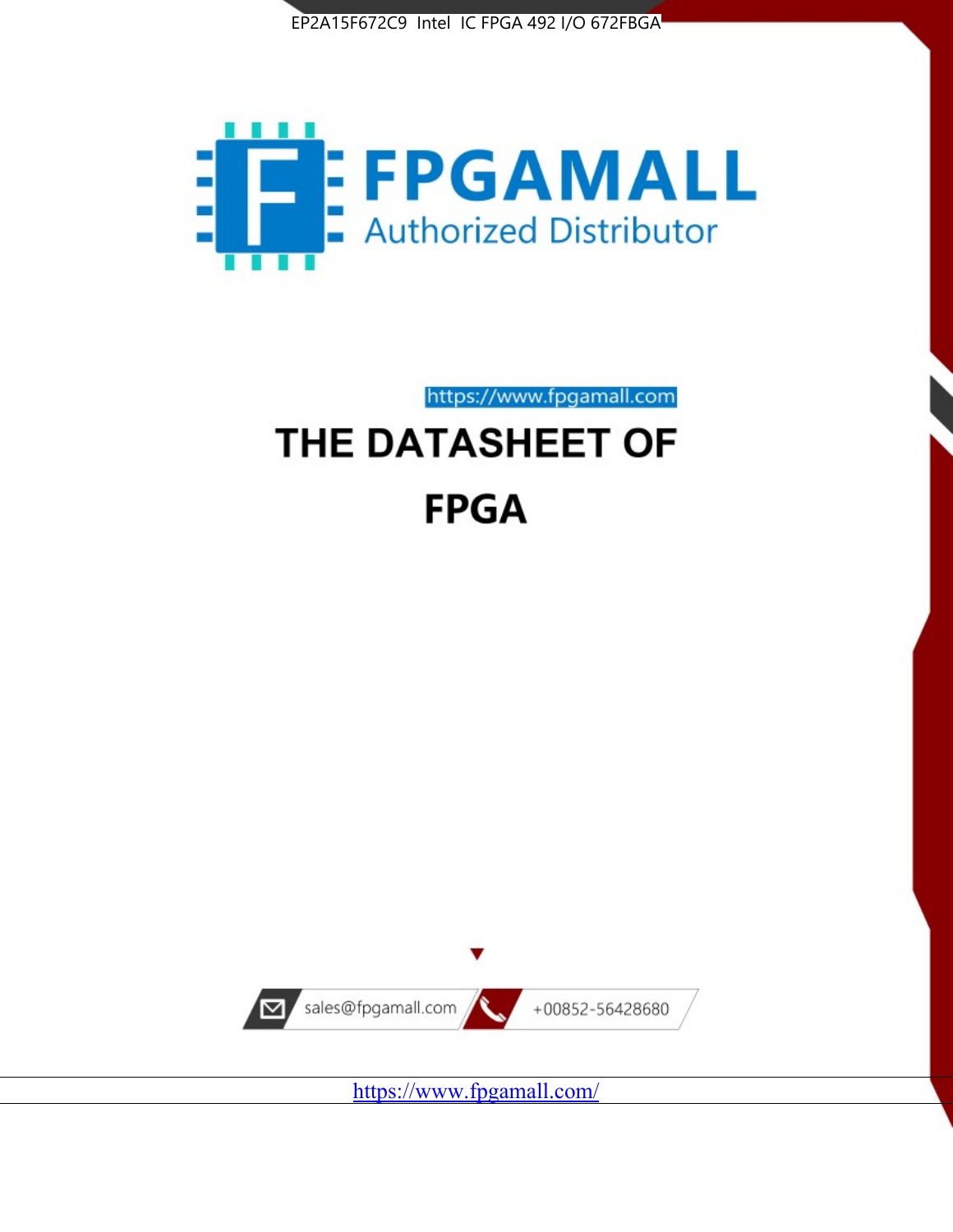#### EP2A15F672C9 Intel IC FPGA 492 I/O 672FBGA



## **APEX II Programmable Logic Device Family**

**August 2002, ver. 3.0 Data Sheet**

**Features...** ■ Programmable logic device (PLD) manufactured using a 0.15-µm alllayer copper-metal fabrication process (up to eight layers of metal)

- 1-gigabit per second (Gbps) True-LVDSTM, LVPECL, pseudo current mode logic (PCML), and HyperTransport<sup>™</sup> interface
- Clock-data synchronization (CDS) in True-LVDS interface to correct any fixed clock-to-data skew
- Enables common networking and communications bus I/O standards such as RapidIOTM, CSIX, Utopia IV, and POS-PHY Level 4
- Support for high-speed external memory interfaces, including zero bus turnaround (ZBT), quad data rate (QDR), and double data rate (DDR) static RAM (SRAM), and single data rate (SDR) and DDR synchronous dynamic RAM (SDRAM)
- 30% to 40% faster design performance than APEX<sup>™</sup> 20KE devices on average
- Enhanced 4,096-bit embedded system blocks (ESBs) implementing first-in first-out (FIFO) buffers, Dual-Port+ RAM (bidirectional dual-port RAM), and content-addressable memory (CAM)
- High-performance, low-power copper interconnect
- Fast parallel byte-wide synchronous device configuration
- Look-up table (LUT) logic available for register-intensive functions
- High-density architecture
	- 1,900,000 to 5,250,000 maximum system gates (see Table 1)
	- Up to 67,200 logic elements (LEs)
	- Up to 1,146,880 RAM bits that can be used without reducing available logic
- Low-power operation design
	- 1.5-V supply voltage
	- Copper interconnect reduces power consumption
	- MultiVolt<sup>™</sup> I/O support for 1.5-V, 1.8-V, 2.5-V, and 3.3-V interfaces
	- ESBs offer programmable power-saving mode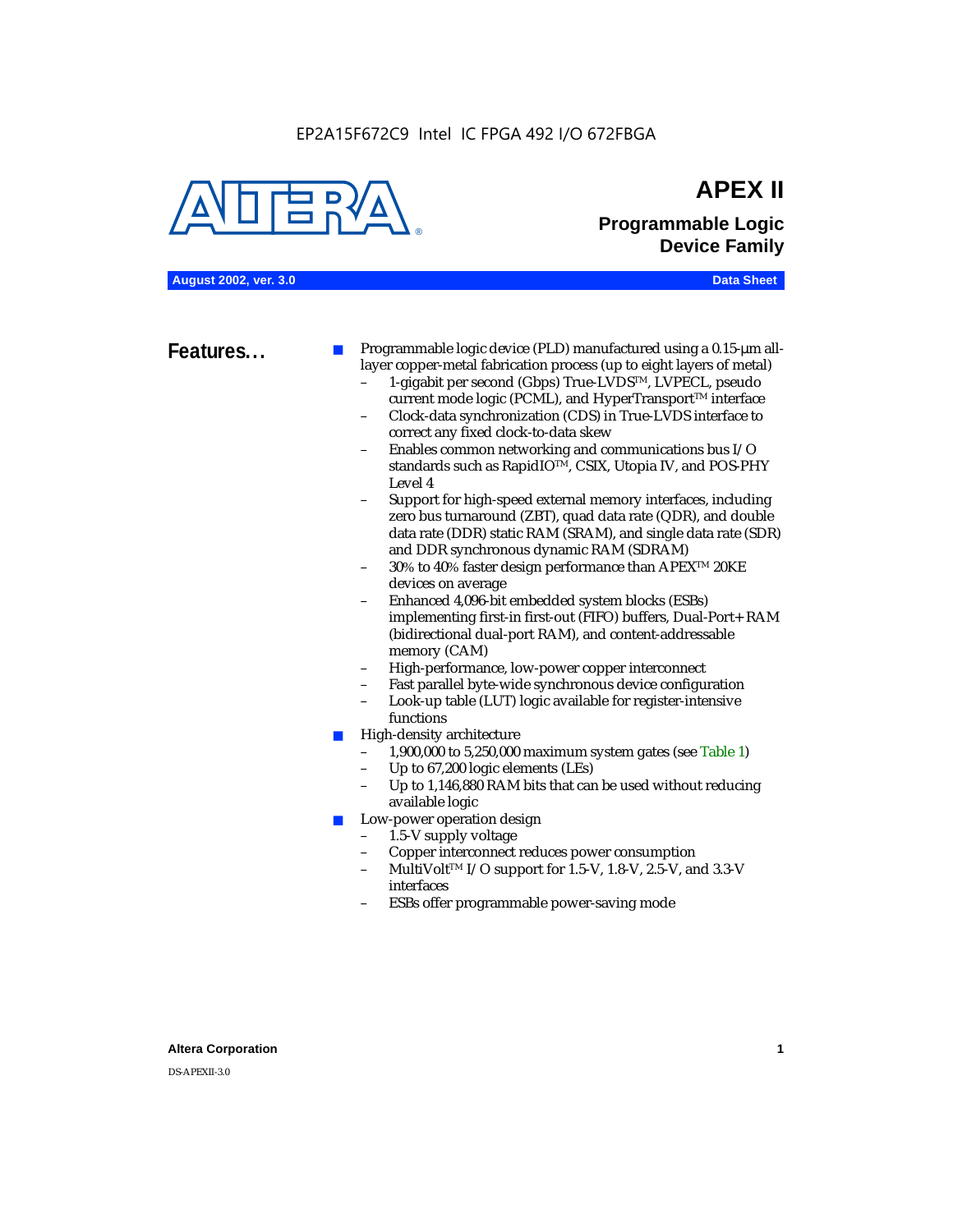| Table 1. APEX II Device Features |               |               |               |               |  |  |
|----------------------------------|---------------|---------------|---------------|---------------|--|--|
| Feature                          | <b>EP2A15</b> | <b>EP2A25</b> | <b>EP2A40</b> | <b>EP2A70</b> |  |  |
| Maximum gates                    | 1,900,000     | 2,750,000     | 3,000,000     | 5,250,000     |  |  |
| <b>Typical gates</b>             | 600,000       | 900,000       | 1,500,000     | 3,000,000     |  |  |
| <b>LEs</b>                       | 16,640        | 24,320        | 38,400        | 67,200        |  |  |
| <b>RAM ESBs</b>                  | 104           | 152           | 160           | 280           |  |  |
| Maximum RAM bits                 | 425,984       | 622,592       | 655,360       | 1,146,880     |  |  |
| True-LVDS channels               | 36(1)         | 36(1)         | 36(1)         | 36(1)         |  |  |
| Flexible-LVDS™ channels (2)      | 56            | 56            | 88            | 88            |  |  |
| True-LVDS PLLs (3)               | 4             | 4             | 4             | 4             |  |  |
| General-purpose PLL outputs (4)  | 8             | 8             | 8             | 8             |  |  |
| Maximum user I/O pins            | 492           | 612           | 735           | 1,060         |  |  |

#### *Notes to Table 1:*

(1) Each device has 36 input channels and 36 output channels.

(2) EP2A15 and EP2A25 devices have 56 input and 56 output channels; EP2A40 and EP2A70 devices have 88 input and 88 output channels.

(3) PLL: phase-locked loop. True-LVDS PLLs are dedicated to implement True-LVDS functionality.

(4) Two internal outputs per PLL are available. Additionally, the device has one external output per PLL pair (two external outputs per device).

**...and More Features**

#### I/O features

- Up to 380 Gbps of I/O capability
- 1-Gbps True-LVDS, LVPECL, PCML, and HyperTransport support on 36 input and 36 output channels that feature clock synchronization circuitry and independent clock multiplication and serialization/deserialization factors
- Common networking and communications bus I/O standards such as RapidIO, CSIX, Utopia IV, and POS-PHY Level 4 enabled
- 400-megabits per second (Mbps) Flexible-LVDS and HyperTransport support on up to 88 input and 88 output channels (input channels also support LVPECL)
- Support for high-speed external memories, including ZBT, QDR, and DDR SRAM, and SDR and DDR SDRAM
- Compliant with peripheral component interconnect Special Interest Group (PCI SIG) *PCI Local Bus Specification, Revision 2.2* for 3.3-V operation at 33 or 66 MHz and 32 or 64 bits
- Compliant with 133-MHz PCI-X specifications
- Support for other advanced I/O standards, including AGP, CTT, SSTL-3 and SSTL-2 Class I and II, GTL+, and HSTL Class I and II
- Six dedicated registers in each I/O element (IOE): two input registers, two output registers, and two output-enable registers
- Programmable bus hold feature
- Programmable pull-up resistor on I/O pins available during user mode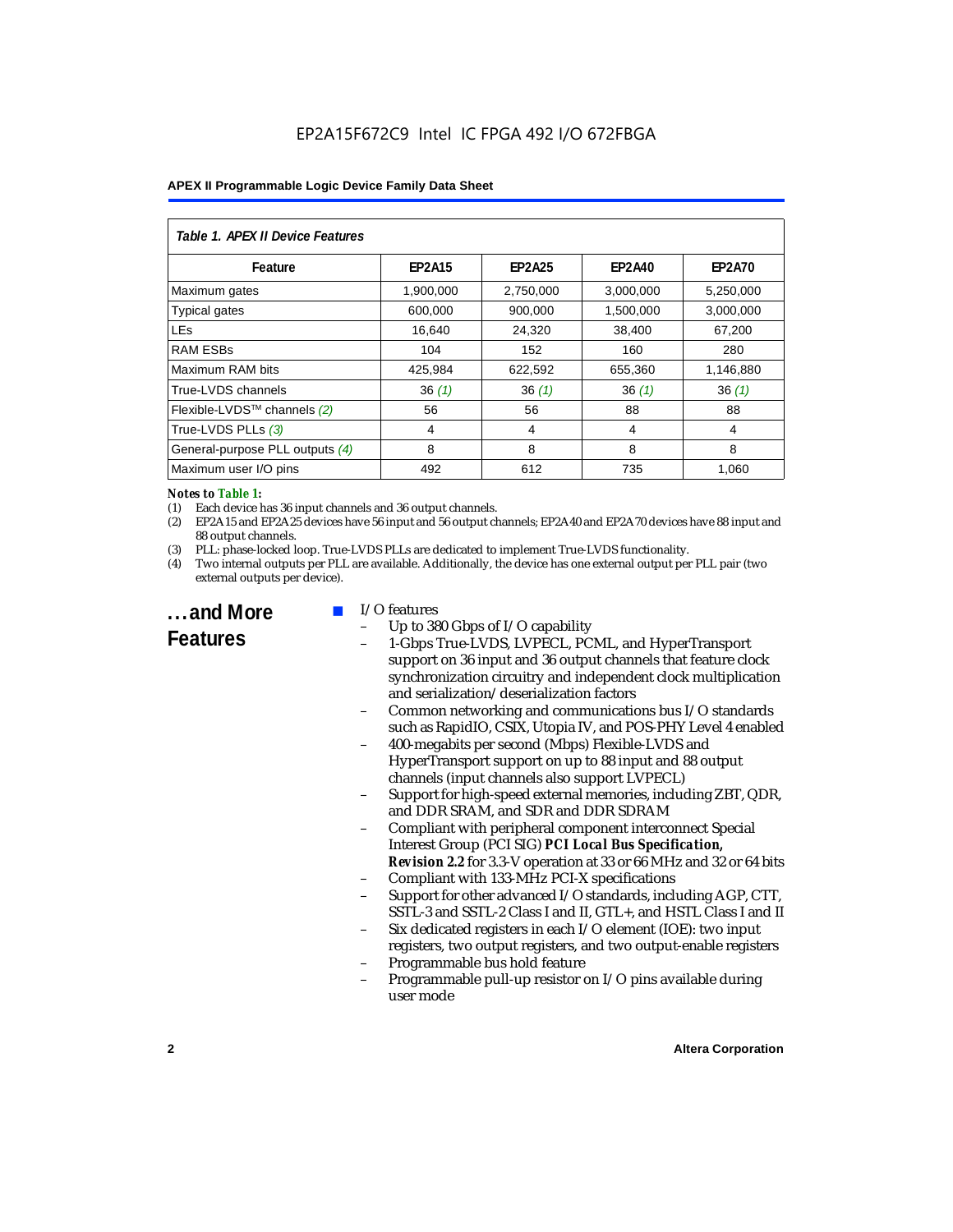- Programmable output drive for 3.3-V LVTTL at 4 mA, 12 mA, 24 mA, or I/O standard levels
- Programmable output slew-rate control reduces switching noise
- Hot-socketing operation supported
- Pull-up resistor on I/O pins before and during configuration
- Enhanced internal memory structure
	- High-density 4,096-bit ESBs
	- Dual-Port+ RAM with bidirectional read and write ports
	- Support for many other memory functions, including CAM, FIFO, and ROM
	- ESB packing mode partitions one ESB into two 2,048-bit blocks
- Device configuration
	- Fast byte-wide synchronous configuration minimizes in-circuit reconfiguration time
	- Device configuration supports multiple voltages (either 3.3 V and 2.5 V or 1.8 V)
- Flexible clock management circuitry with eight general-purpose PLL outputs
	- Four general-purpose PLLs with two outputs per PLL
	- Built-in low-skew clock tree
	- Eight global clock signals
	- ClockLockTM feature reducing clock delay and skew
	- ClockBoostTM feature providing clock multiplication (by 1 to 160) and division (by 1 to 256)
	- ClockShift™ feature providing programmable clock phase and delay shifting with coarse (90°, 180°, or 270°) and fine (0.5 to 1.0 ns) resolution
- Advanced interconnect structure
	- All-layer copper interconnect for high performance
	- Four-level hierarchical FastTrack® interconnect structure for fast, predictable interconnect delays
	- Dedicated carry chain that implements arithmetic functions such as fast adders, counters, and comparators (automatically used by software tools and megafunctions)
	- Dedicated cascade chain that implements high-speed, high-fan-in logic functions (automatically used by software tools and megafunctions)
	- Interleaved local interconnect allowing one LE to drive 29 other LEs through the fast local interconnect
- Advanced software support
	- Software design support and automatic place-and-route provided by the Altera® Quartus<sup>™</sup> II development system for Windows-based PCs, Sun SPARCstations, and HP 9000 Series 700/800 workstations
	- Altera MegaCore® functions and Altera Megafunction Partners Program (AMPPSM) megafunctions optimized for APEX II architecture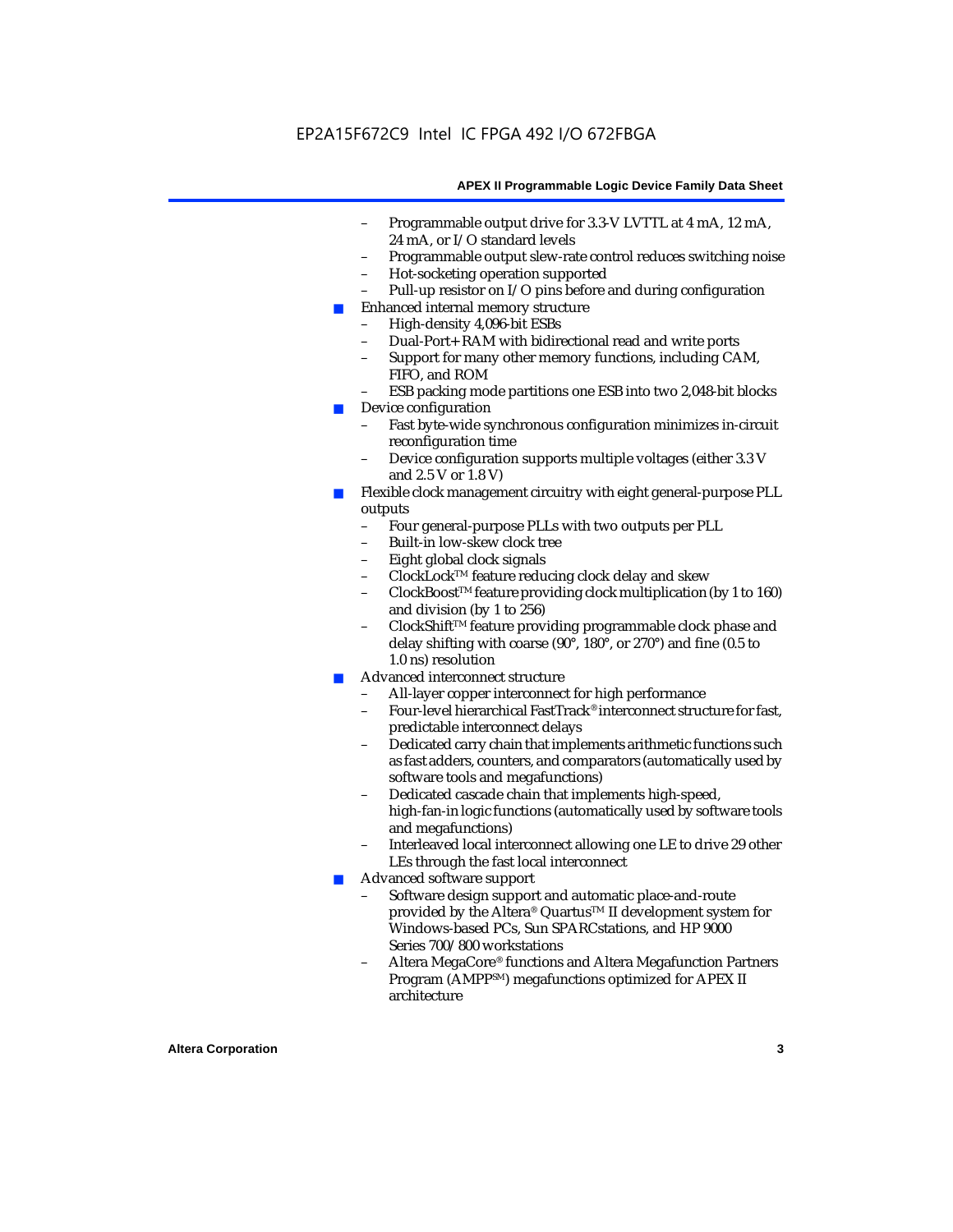- LogicLock<sup>TM</sup> incremental design for intellectual property  $(IP)$ integration and team-based design
- NativeLink™ integration with popular synthesis, simulation, and timing analysis tools
- SignalTap® embedded logic analyzer simplifies in-system design evaluation by giving access to internal nodes during device operation
- Support for popular revision-control software packages, including PVCS, RCS, and SCCS

Tables 2 and 3 show the APEX II ball-grid array (BGA) and FineLine BGATM device package sizes, options, and I/O pin counts.

#### *Table 2. APEX II Package Sizes* **Feature 672-Pin FineLine BGA 724-Pin BGA 1,020-Pin FineLine BGA 1,508-Pin FineLine BGA** Pitch (mm)  $\begin{array}{|c|c|c|c|c|c|c|c|} \hline \text{Pitch (mm)} & \text{1.00} & \text{1.00} & \text{1.00} \ \hline \end{array}$ Area (mm<sup>2</sup>) | 729 | 1,225 | 1,089 | 1,600 Length  $\times$  Width (mm  $\times$  mm)  $\begin{array}{|l|} \hline \end{array}$  27  $\times$  27  $\begin{array}{|l|} \hline \end{array}$  35  $\times$  35  $\begin{array}{|l|} \hline \end{array}$  33  $\times$  33  $\begin{array}{|l|} \hline \end{array}$  40  $\times$  40

| Notes $(1)$ , $(2)$<br>Table 3. APEX II Package Options & I/O Pin Count |                                |             |                                  |                                  |  |
|-------------------------------------------------------------------------|--------------------------------|-------------|----------------------------------|----------------------------------|--|
| Feature                                                                 | 672-Pin<br><b>FineLine BGA</b> | 724-Pin BGA | 1,020-Pin<br><b>FineLine BGA</b> | 1,508-Pin<br><b>FineLine BGA</b> |  |
| EP2A15                                                                  | 492                            | 492         |                                  |                                  |  |
| EP2A25                                                                  | 492                            | 536         |                                  |                                  |  |
| EP2A40                                                                  | 492                            | 536         | 735                              |                                  |  |
| EP2A70                                                                  |                                | 536         |                                  | 1,060                            |  |

*Notes to Table 3:*

(1) All APEX II devices support vertical migration within the same package (e.g., the designer can migrate between the EP2A15, EP2A25, and EP2A40 devices in the 672-pin FineLine BGA package). Vertical migration means that designers can migrate to devices whose dedicated pins, configuration pins, LVDS pins, and power pins are the same for a given package across device densities. Migration of I/O pins across densities requires the designer to cross reference the available I/O pins using the device pin-outs. This must be done for all planned densities for a given package type to identify which I/O pins are migratable.

(2) I/O pin counts include dedicated clock and fast I/O pins.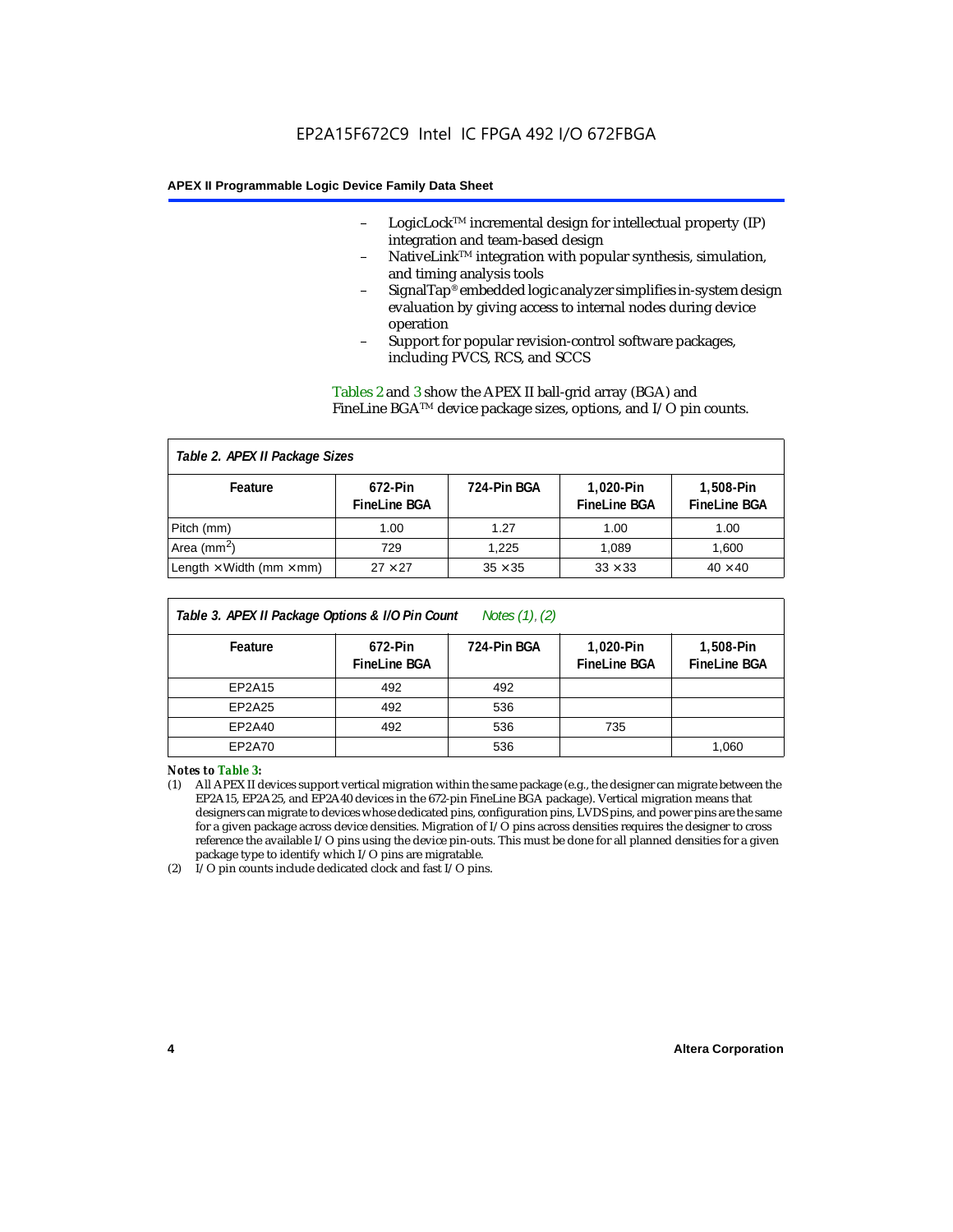| General<br><b>Description</b> | APEX II devices integrate high-speed differential I/O support using the<br>True-LVDS interface. The dedicated serializer, deserializer, and CDS<br>circuitry in the True-LVDS interface support the LVDS, LVPECL,<br>HyperTransport, and PCML I/O standards. Flexible-LVDS pins located<br>in regular user $I/O$ banks offer additional differential support, increasing<br>the total device bandwidth. This circuitry, together with enhanced IOEs<br>and support for numerous I/O standards, allows APEX II devices to meet |
|-------------------------------|-------------------------------------------------------------------------------------------------------------------------------------------------------------------------------------------------------------------------------------------------------------------------------------------------------------------------------------------------------------------------------------------------------------------------------------------------------------------------------------------------------------------------------|
|                               | high-speed interface requirements.                                                                                                                                                                                                                                                                                                                                                                                                                                                                                            |

APEX II devices also include other high-performance features such as bidirectional dual-port RAM, CAM, general-purpose PLLs, and numerous global clocks.

#### **Configuration**

The logic, circuitry, and interconnects in the APEX II architecture are configured with CMOS SRAM elements. APEX II devices are reconfigurable and are 100% tested prior to shipment. As a result, test vectors do not have to be generated for fault coverage. Instead, the designer can focus on simulation and design verification. In addition, the designer does not need to manage inventories of different ASIC designs; APEX II devices can be configured on the board for the specific functionality required.

APEX II devices are configured at system power-up with data either stored in an Altera configuration device or provided by a system controller. Altera offers in-system programmability (ISP)-capable configuration devices, which configure APEX II devices via a serial data stream. The enhanced configuration devices can configure any APEX II device in under 100 ms. Moreover, APEX II devices contain an optimized interface that permits microprocessors to configure APEX II devices serially or in parallel, synchronously or asynchronously. This interface also enables microprocessors to treat APEX II devices as memory and to configure the device by writing to a virtual memory location, simplifying reconfiguration.

APEX II devices also support a new byte-wide, synchronous configuration scheme at speeds of up to 66 MHz using EPC16 configuration devices or a microprocessor. This parallel configuration reduces configuration time by using eight data lines to send configuration data versus one data line in serial configuration.

APEX II devices support multi-voltage configuration; device configuration can be performed at 3.3 V and 2.5 V or 1.8 V.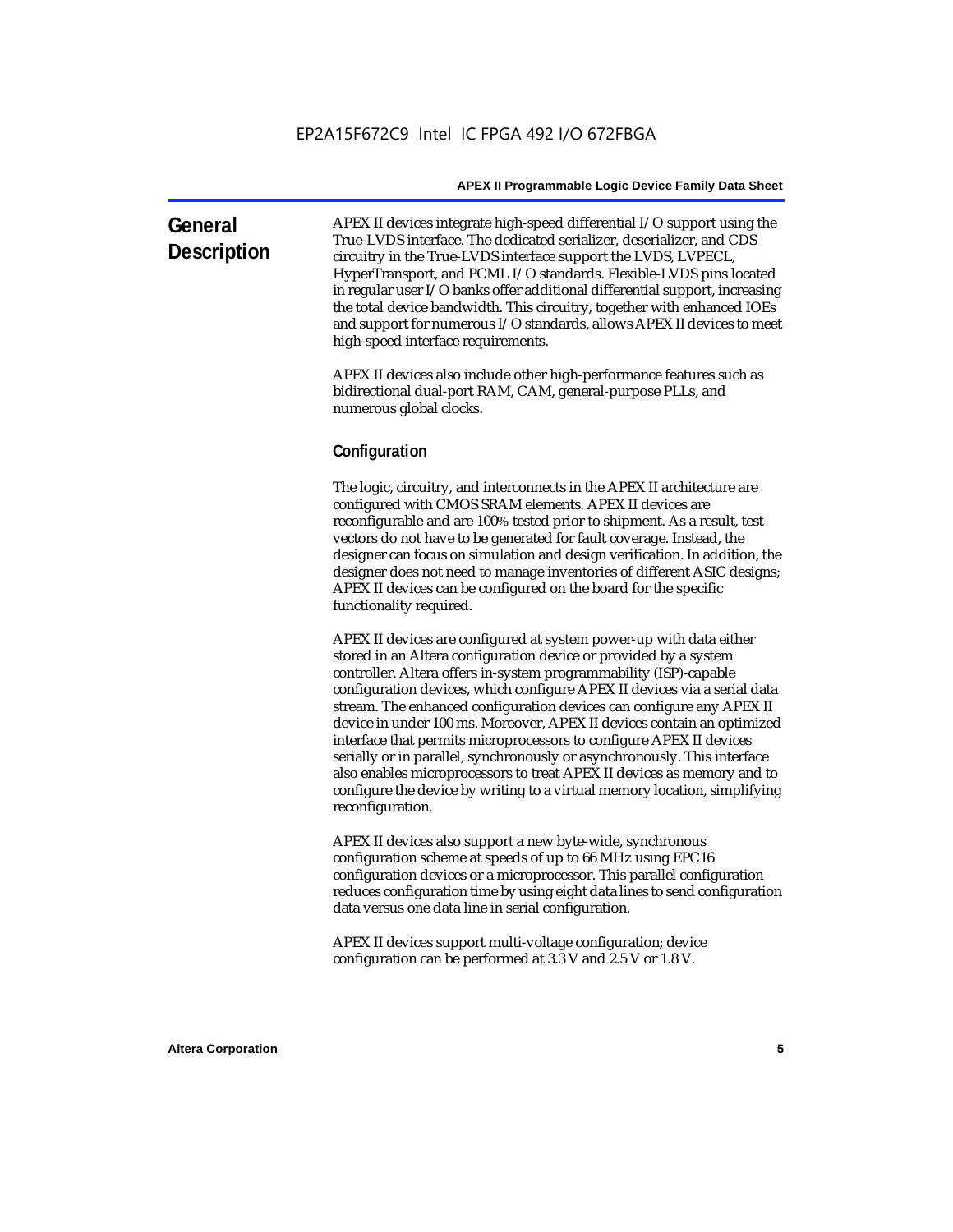After an APEX II device has been configured, it can be reconfigured incircuit by resetting the device and loading new data. Real-time changes can be made during system operation, enabling innovative reconfigurable computing applications.

#### **Software**

APEX II devices are supported by the Altera Quartus II development system: a single, integrated package that offers hardware description language (HDL) and schematic design entry, compilation and logic synthesis, full simulation and worst-case timing analysis, SignalTap logic analysis, and device configuration. The Quartus II software runs on Windows-based PCs, Sun SPARCstations, and HP 9000 Series 700/800 workstations.

The Quartus II software includes the LogicLock incremental design feature. The LogicLock feature allows the designer to make pin and timing assignments, verify functionality and performance, and then set constraints to lock down the placement and performance of a specific block of logic using LogicLock constraints. Constraints set by the LogicLock function guarantee repeatable placement when implementing a block of logic in a current project or exporting the block to another project. The constraints set by the LogicLock feature can lock down logic to a fixed location in the device. The LogicLock feature can also lock the logic down to a floating location, and the Quartus II software determines the best relative placement of the block to meet design requirements. Adding additional logic to a project will not affect the performance of blocks locked down with LogicLock constraints.

The Quartus II software provides NativeLink interfaces to other industrystandard PC- and UNIX workstation-based EDA tools. For example, designers can open the Quartus II software from within third-party design tools. The Quartus II software also contains built-in optimized synthesis libraries; synthesis tools can use these libraries to optimize designs for APEX II devices. For example, the Synopsys Design Compiler library, supplied with the Quartus II development system, includes DesignWare functions optimized for the APEX II architecture.

#### **Functional Description** APEX II devices incorporate LUT-based logic, product-term-based logic, memory, and high-speed I/O standards into one device. Signal interconnections within APEX II devices (as well as to and from device pins) are provided by the FastTrack interconnect—a series of fast, continuous row and column channels that run the entire length and width of the device.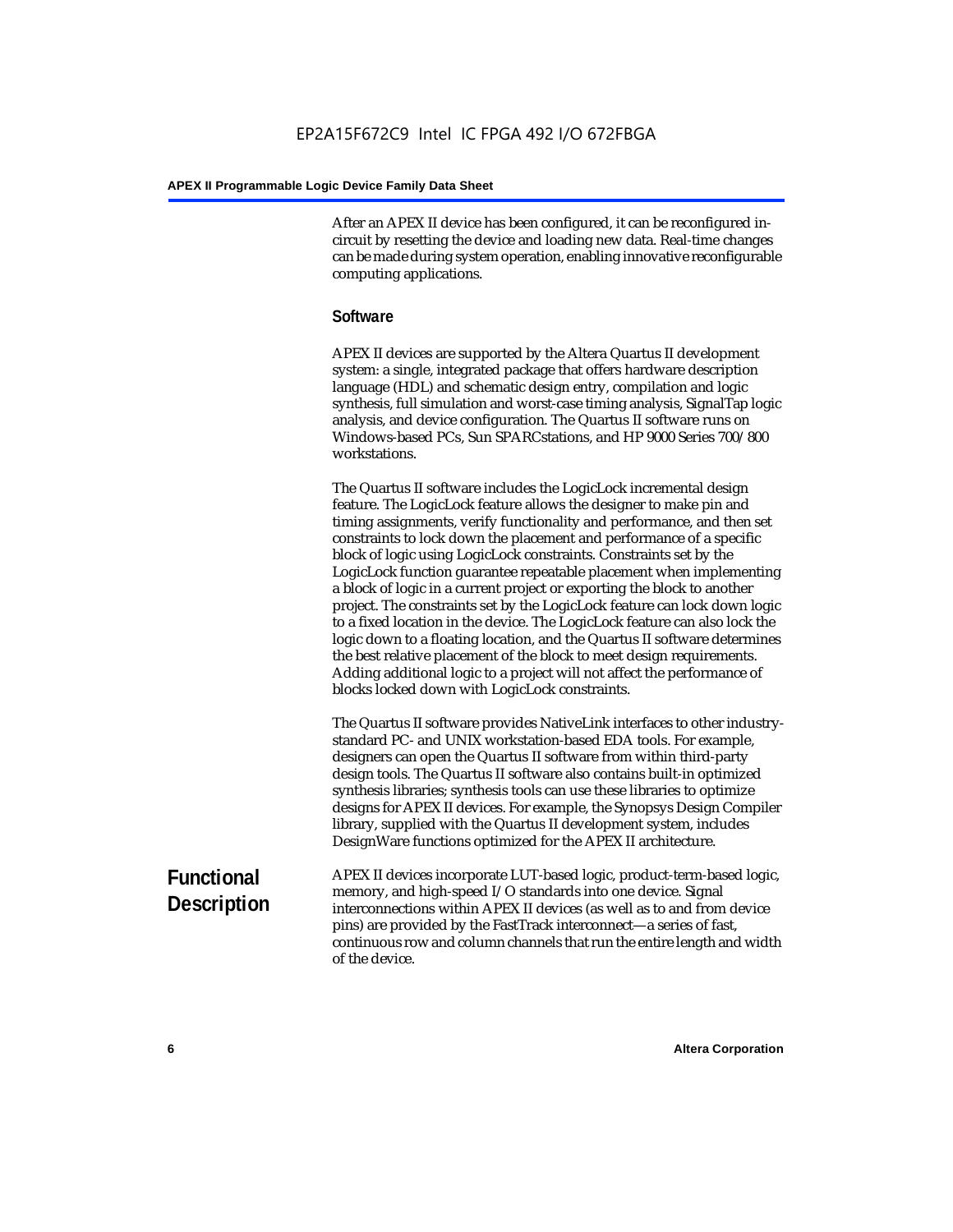Each I/O pin is fed by an IOE located at the end of each row and column of the FastTrack interconnect. Each IOE contains a bidirectional I/O buffer and six registers that can be used for registering input, output, and output-enable signals. When used with a dedicated clock pin, these registers provide exceptional performance and interface support with external memory devices such as DDR SDRAM and ZBT and QDR SRAM devices.

IOEs provide a variety of features such as: 3.3-V, 64-bit, 66-MHz PCI compliance, 3.3-V, 64-bit, 133-MHz PCI-X compliance, Joint Test Action Group (JTAG) boundary-scan test (BST) support, output drive strength control, slew-rate control, tri-state buffers, bus-hold circuitry, programmable pull-up resistors, programmable input and output delays, and open-drain outputs.

APEX II devices offer enhanced I/O support, including support for 1.5 V, 1.8 V, 2.5 V, 3.3 V, LVCMOS, LVTTL, HSTL, LVDS, LVPECL, HyperTransport, PCML, 3.3-V PCI, PCI-X, GTL+, SSTL-2, SSTL-3, CTT, and 3.3-V AGP I/O standards. High-speed (up to 1.0 Gbps) differential transfers are supported with True-LVDS circuitry for LVDS, LVPECL, HyperTransport, and PCML I/O standards. The optional CDS feature corrects any clock-to-data skew at the True-LVDS receiver channels, allowing for flexible board topologies. Up to 88 Flexible-LVDS channels support differential transfer at up to 400 Mbps (DDR) for LVDS and HyperTransport I/O standards.

An ESB can implement many types of memory, including Dual-Port+ RAM, CAM, ROM, and FIFO functions. Embedding the memory directly into the die improves performance and reduces die area compared to distributed-RAM implementations. The abundance of cascadable ESBs ensures that the APEX II device can implement multiple wide memory blocks for high-density designs. The ESB's high speed ensures it can implement small memory blocks without any speed penalty. The abundance of ESBs, in conjunction with the ability for one ESB to implement two separate memory blocks, ensures that designers can create as many different-sized memory blocks as the system requires.

Figure 1 shows an overview of the APEX II device.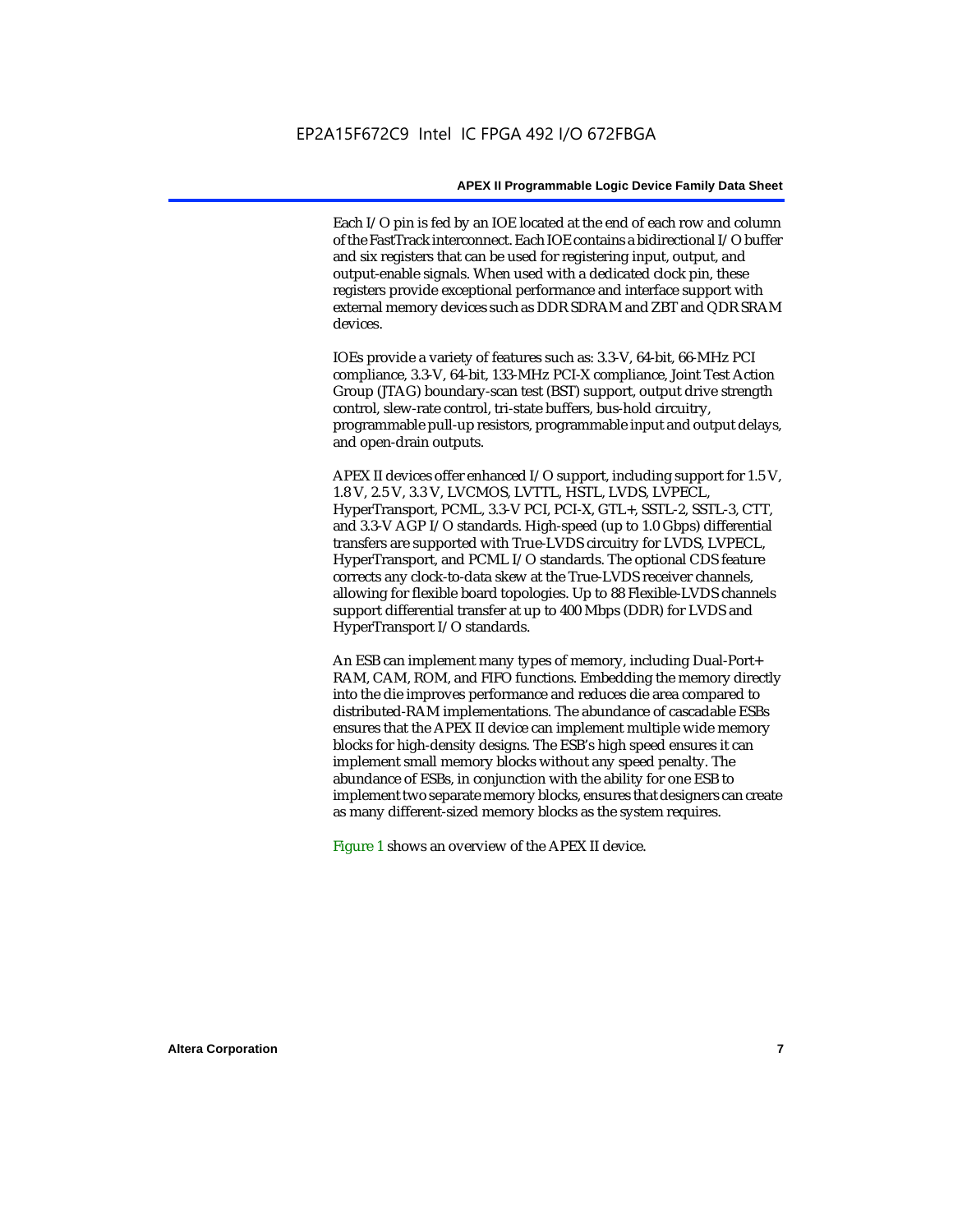#### *Figure 1. APEX II Device Block Diagram*



Table 4 lists the resources available in APEX II devices.

| Table 4. APEX II Device Resources |                     |                           |             |  |  |
|-----------------------------------|---------------------|---------------------------|-------------|--|--|
| <b>Device</b>                     | <b>MegaLAB Rows</b> | MegaLAB<br><b>Columns</b> | <b>ESBs</b> |  |  |
| EP2A15                            | 26                  | 4                         | 104         |  |  |
| EP2A25                            | 38                  |                           | 152         |  |  |
| EP2A40                            | 40                  |                           | 160         |  |  |
| EP2A70                            | 70                  | 4                         | 280         |  |  |

APEX II devices provide eight dedicated clock input pins and four dedicated fast I/O pins that globally drive register control inputs, including clocks. These signals ensure efficient distribution of high-speed, low-skew control signals. The control signals use dedicated routing channels to provide short delays and low skew. The dedicated fast signals can also be driven by internal logic, providing an ideal solution for a clock divider or internally-generated asynchronous control signal with high fan-out. The dedicated clock and fast I/O pins on APEX II devices can also feed logic. Dedicated clocks can also be used with the APEX II generalpurpose PLLs for clock management.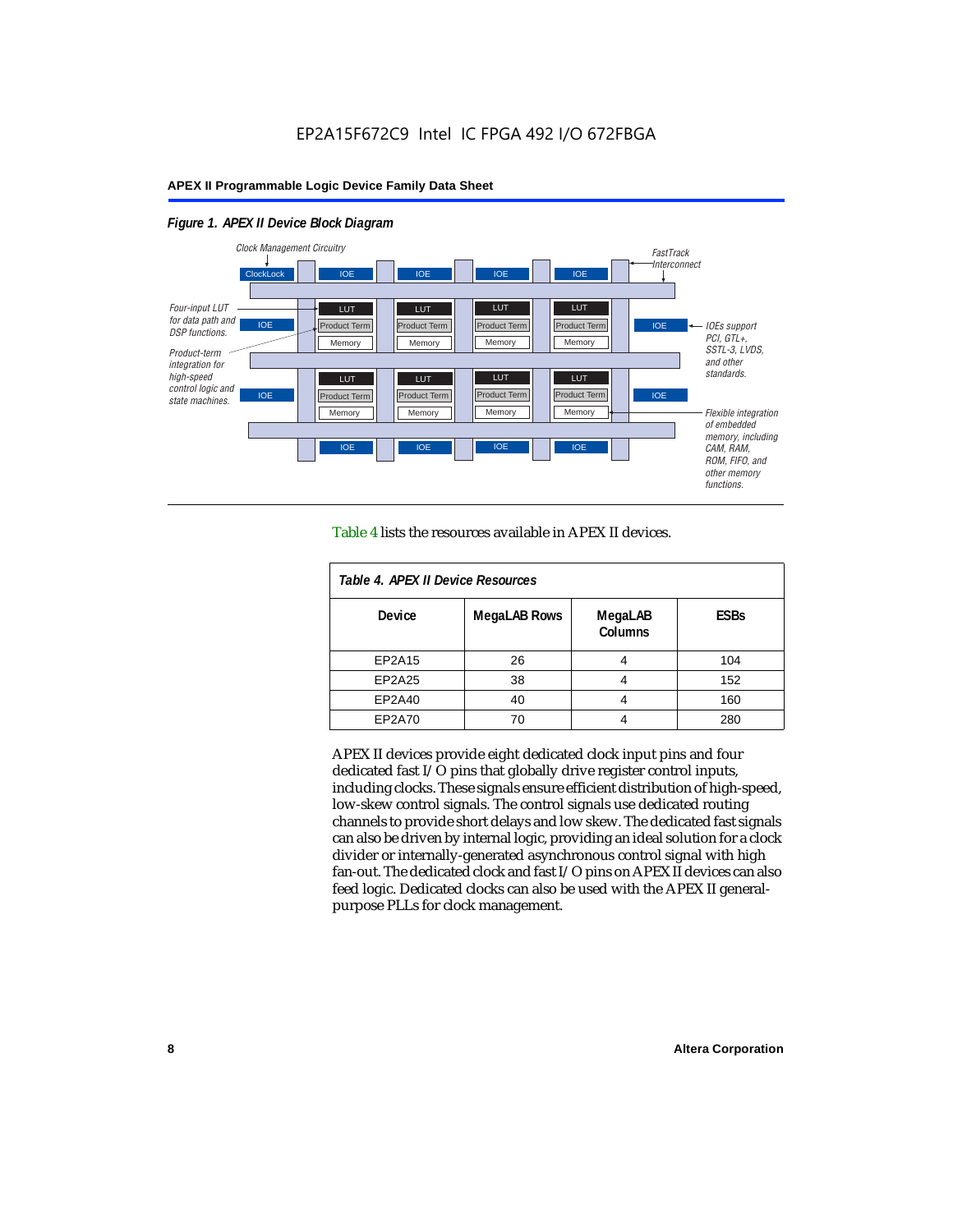#### **MegaLAB Structure**

APEX II devices are constructed from a series of MegaLAB<sup>TM</sup> structures. Each MegaLAB structure contains a group of logic array blocks (LABs), one ESB, and a MegaLAB interconnect, which routes signals within the MegaLAB structure. EP2A15 and EP2A25 devices have 16 LABs and EP2A40 and EP2A70 devices have 24 LABs. Signals are routed between MegaLAB structures and I/O pins via the FastTrack interconnect. In addition, edge LABs can be driven by I/O pins through the local interconnect. Figure 2 shows the MegaLAB structure.





#### **Logic Array Block**

Each LAB consists of 10 LEs, the LEs' associated carry and cascade chains, LAB control signals, and the local interconnect. The local interconnect transfers signals between LEs in the same or adjacent LABs, IOEs, or ESBs.

The Quartus II Compiler places associated logic within a LAB or adjacent LABs, allowing the use of a fast local interconnect for high performance.

APEX II devices use an interleaved LAB structure, so that each LAB can drive two local interconnect areas. Every other LE drives to either the left or right local interconnect area, alternating by LE. The local interconnect can drive LEs within the same LAB or adjacent LABs. This feature minimizes the use of the row and column interconnects, providing higher performance and flexibility. Each LAB structure can drive 30 LEs through fast local interconnects.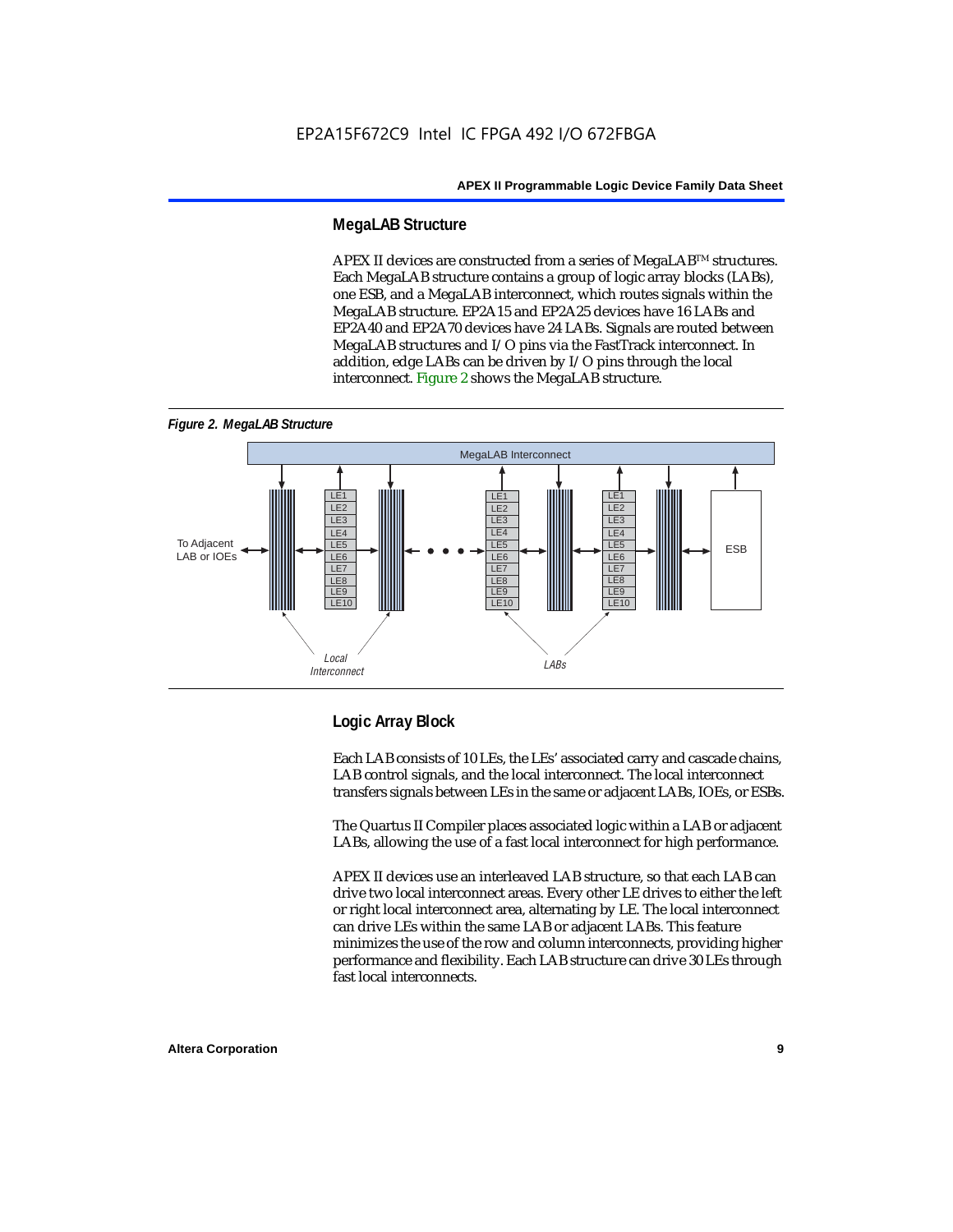

#### Figure 3 shows the APEX II LAB.

Each LAB contains dedicated logic for driving control signals to its LEs and ESBs. The control signals include clock, clock enable, asynchronous clear, asynchronous preset, asynchronous load, synchronous clear, and synchronous load signals. A maximum of six control signals can be used at a time. Although synchronous load and clear signals are generally used when implementing counters, they can also be used with other functions.

Each LAB can use two clocks and two clock enable signals. The LAB's clock and clock enable signals are linked (e.g., any LE in a particular LAB using CLK1 will also use CLKENA1). LEs with the same clock but different clock enable signals either use both clock signals in one LAB or are placed into separate LABs. If both the rising and falling edges of a clock are used in an LAB, both LAB-wide clock signals are used.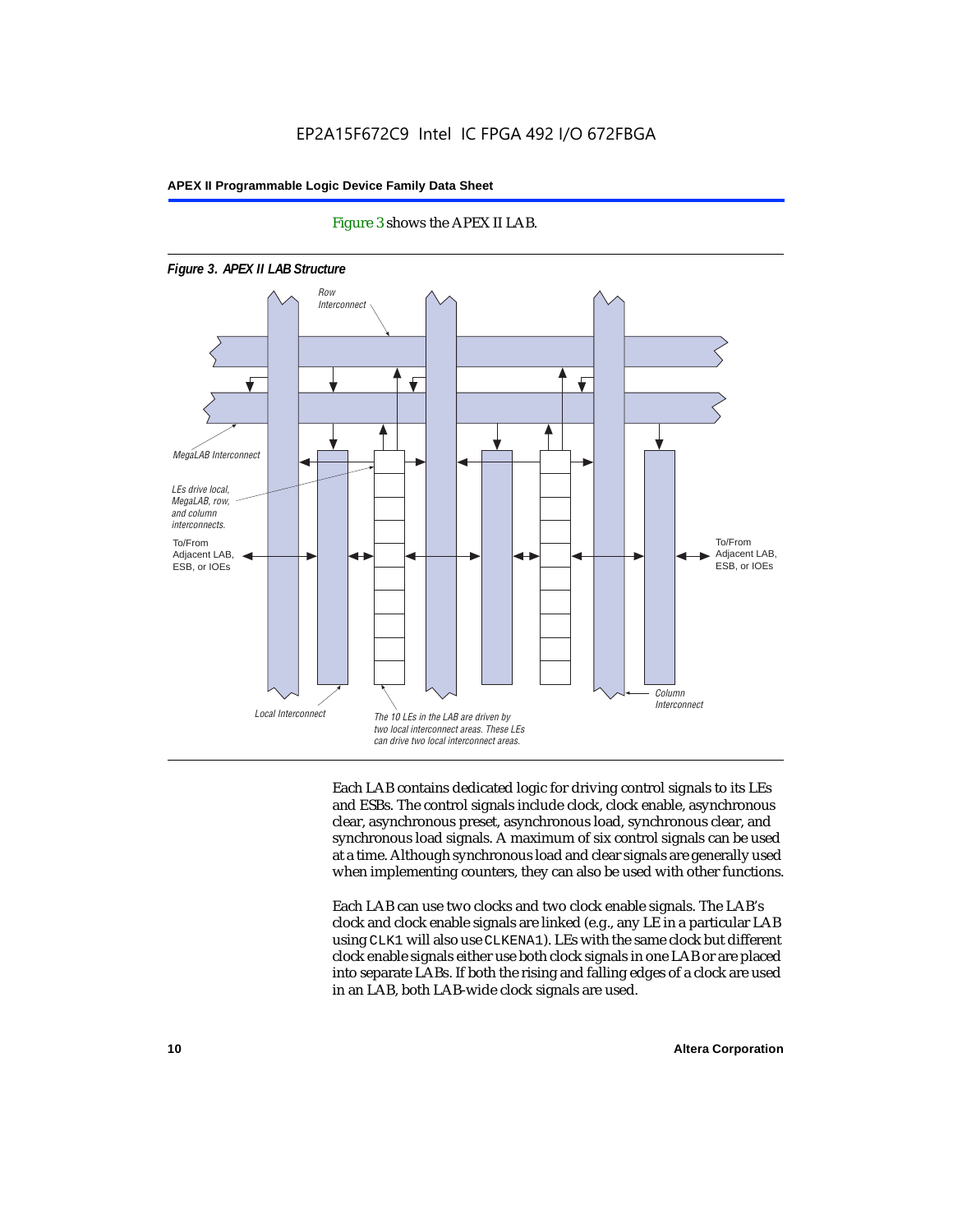The LAB-wide control signals can be generated from the LAB local interconnect, global signals, and dedicated clock pins. The inherent low skew of the FastTrack interconnect enables it to be used for clock distribution. Figure 4 shows the LAB control signal generation circuit.



#### *Figure 4. LAB Control Signal Generation*

#### *Notes to Figure 4:*

- (1) The LABCLR1 and LABCLR2 signals also control asynchronous load and asynchronous preset for LEs within the LAB.
- (2) The SYNCCLR signal can be generated by the local interconnect or global signals.

#### **Logic Element**

The LE is the smallest unit of logic in the APEX II architecture. Each LE contains a four-input LUT, which is a function generator that can quickly implement any function of four variables. In addition, each LE contains a programmable register and carry and cascade chains. Each LE drives the local interconnect, MegaLAB interconnect, and FastTrack interconnect routing structures. See Figure 5.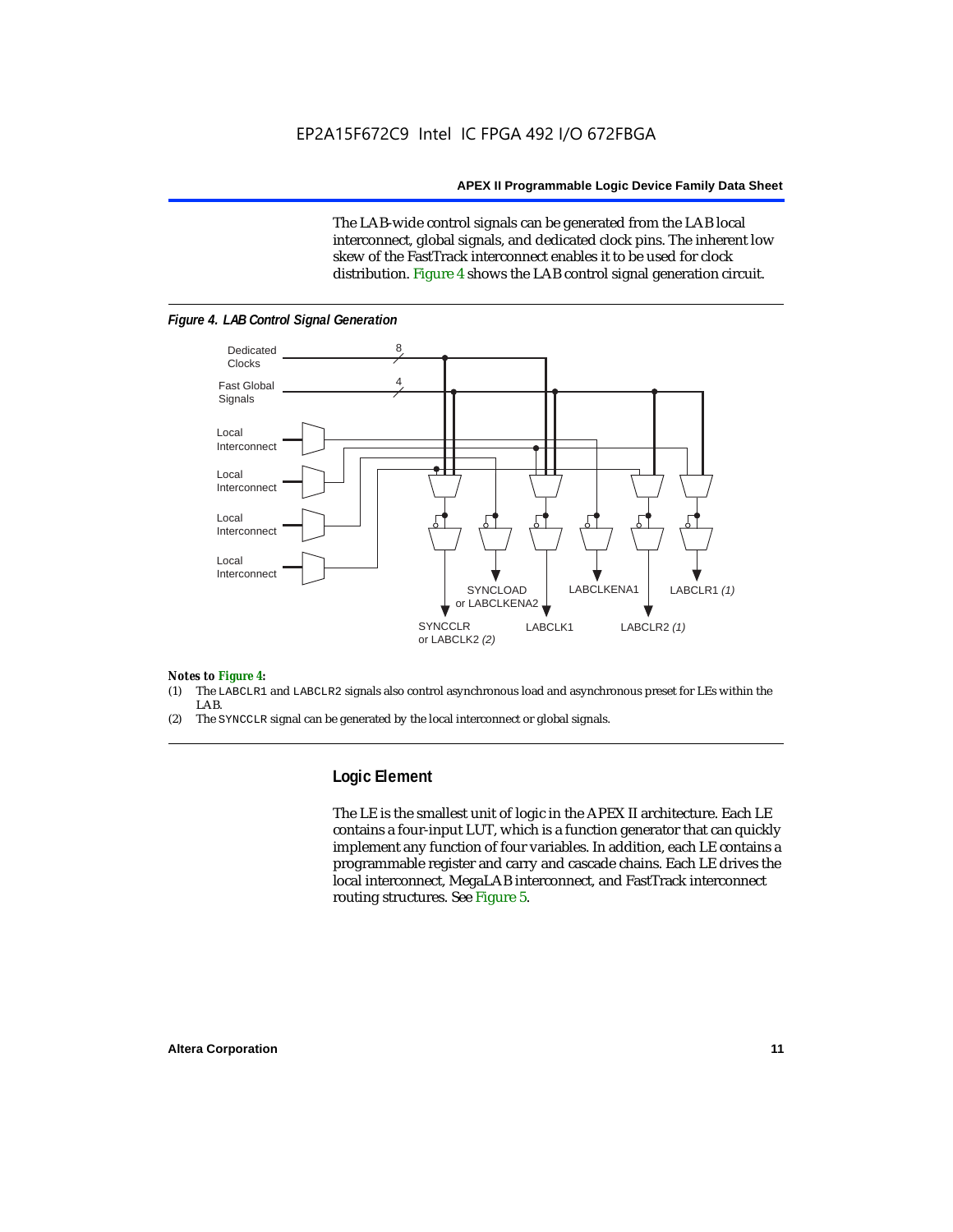

#### *Figure 5. APEX II Logic Element*

Each LE's programmable register can be configured for D, T, JK, or SR operation. The register's clock and clear control signals can be driven by global signals, general-purpose I/O pins, or any internal logic. For combinatorial functions, the register is bypassed and the output of the LUT drives the outputs of the LE.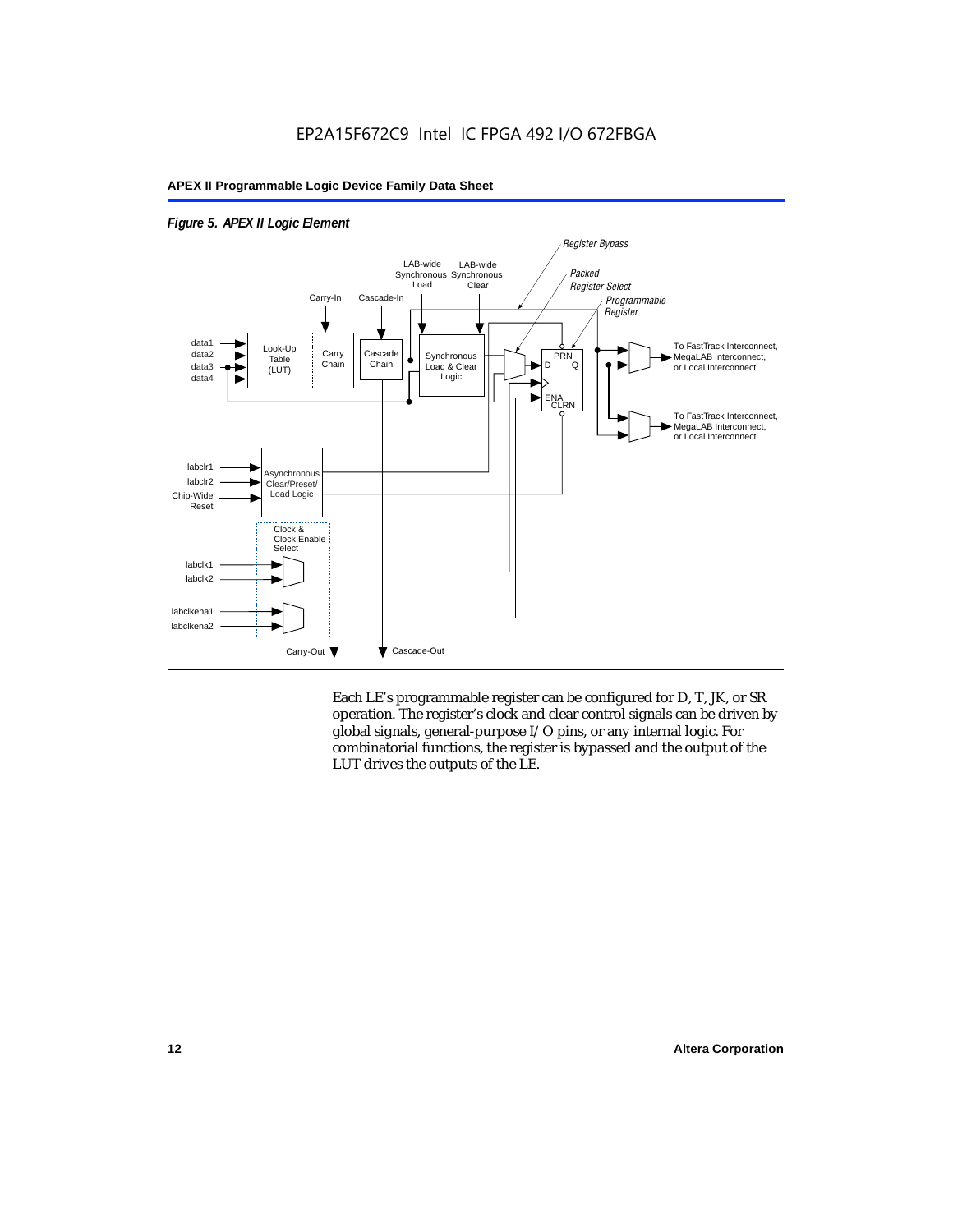Each LE has two outputs that drive the local, MegaLAB, or FastTrack interconnect routing structure. Each output can be driven independently by the LUT's or register's output. For example, the LUT can drive one output while the register drives the other output. This feature, called register packing, improves device utilization because the register and the LUT can be used for unrelated functions. The LE can also drive out registered and unregistered versions of the LUT output. The APEX II architecture provides two types of dedicated high-speed data paths that connect adjacent LEs without using local interconnect paths: carry chains and cascade chains. A carry chain supports high-speed arithmetic functions such as counters and adders, while a cascade chain implements wide-input functions such as equality comparators with minimum delay. Carry and cascade chains connect LEs 1 through 10 in an LAB and all LABs in the same MegaLAB structure.

#### *Carry Chain*

The carry chain provides a fast carry-forward function between LEs. The carry-in signal from a lower-order bit drives forward into the higherorder bit via the carry chain, and feeds into both the LUT and the next portion of the carry chain. This feature allows the APEX II architecture to implement high-speed counters, adders, and comparators of arbitrary width. The Quartus II Compiler can create carry chain logic automatically during the design process, or the designer can create it manually during design entry. Parameterized functions such as DesignWare functions from Synopsys and library of parameterized modules (LPM) functions automatically take advantage of carry chains for the appropriate functions.

The Quartus II Compiler creates carry chains longer than 10 LEs by linking LABs together automatically. For enhanced fitting, a long carry chain skips alternate LABs in a MegaLAB structure. A carry chain longer than one LAB skips either from an even-numbered LAB to the next evennumbered LAB, or from an odd-numbered LAB to the next oddnumbered LAB. For example, the last LE of the first LAB in the upper-left MegaLAB structure carries to the first LE of the third LAB in the MegaLAB structure.

Figure 6 shows how an *n*-bit full adder can be implemented in *n* + 1 LEs with the carry chain. One portion of the LUT generates the sum of two bits using the input signals and the carry-in signal; the sum is routed to the output of the LE. The register can be bypassed for simple adders or used for accumulator functions. Another portion of the LUT and the carry chain logic generates the carry-out signal, which is routed directly to the carryin signal of the next-higher-order bit. The final carry-out signal is routed to an LE, where it is driven onto the local, MegaLAB, or FastTrack interconnect routing structures.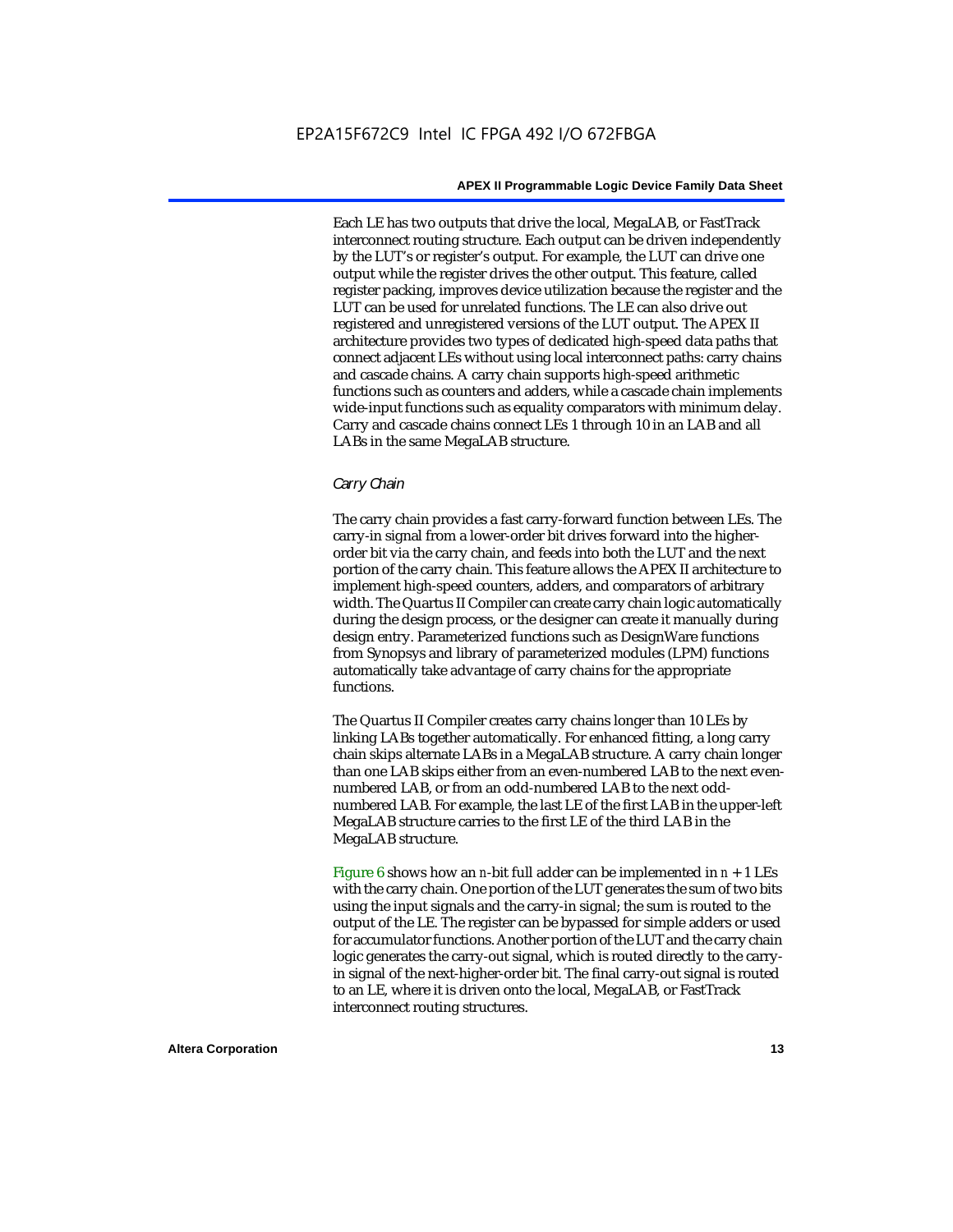

*Figure 6. APEX II Carry Chain*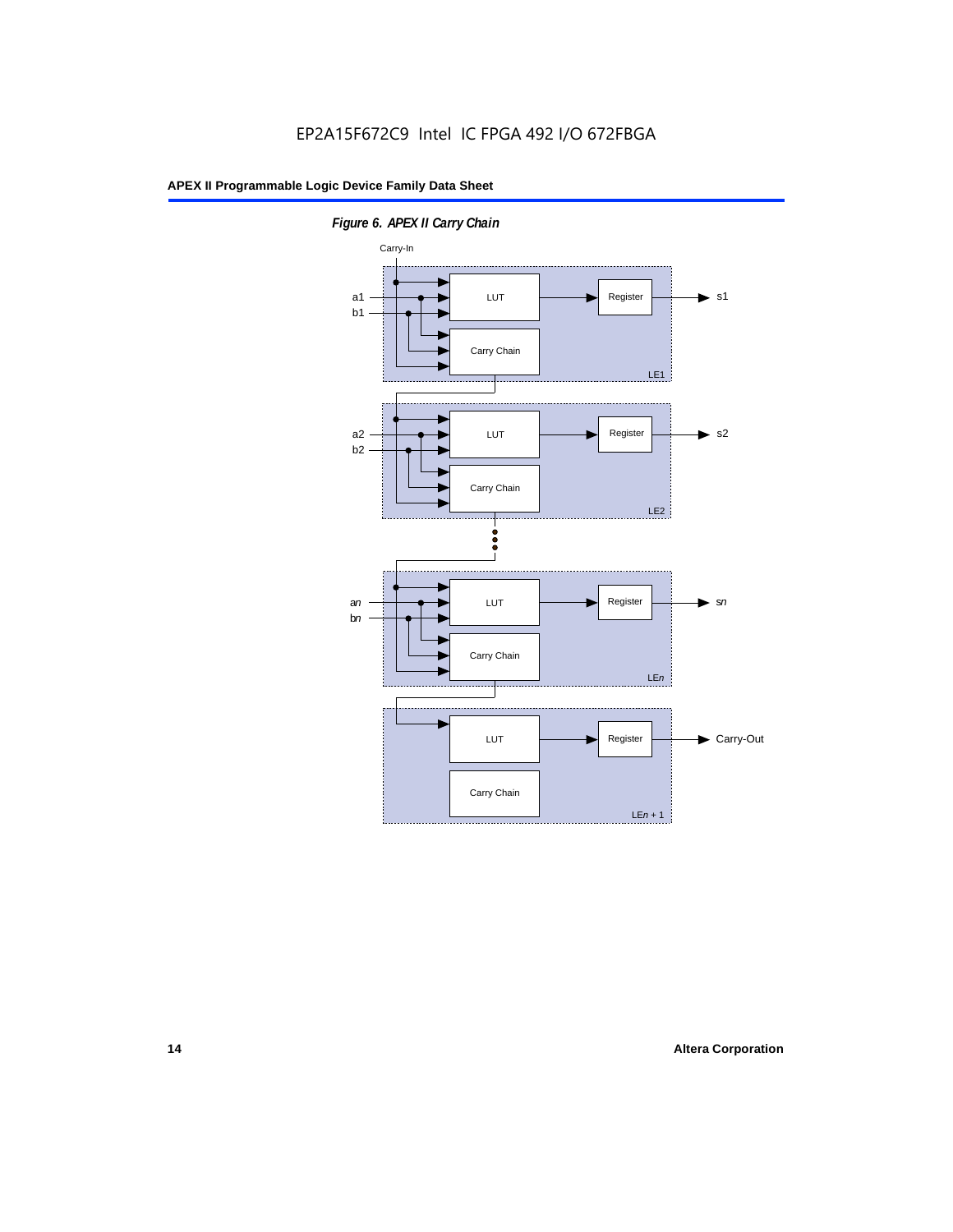#### *Cascade Chain*

With the cascade chain, the APEX II architecture can implement functions with a very wide fan-in. Adjacent LUTs can compute portions of a function in parallel; the cascade chain serially connects the intermediate values. The cascade chain can use a logical AND or logical OR (via DeMorgan's inversion) to connect the outputs of adjacent LEs. Each additional LE provides four more inputs to the effective width of a function, with a short cascade delay. The Quartus II Compiler can create cascade chain logic automatically during the design process, or the designer can create it manually during design entry.

Cascade chains longer than 10 LEs are implemented automatically by linking LABs together. For enhanced fitting, a long cascade chain skips alternate LABs in a MegaLAB structure. A cascade chain longer than one LAB skips either from an even-numbered LAB to the next even-numbered LAB, or from an odd-numbered LAB to the next odd-numbered LAB. For example, the last LE of the first LAB in the upper-left MegaLAB structure carries to the first LE of the third LAB in the MegaLAB structure. Figure 7 shows how the cascade function can connect adjacent LEs to form functions with a wide fan-in.

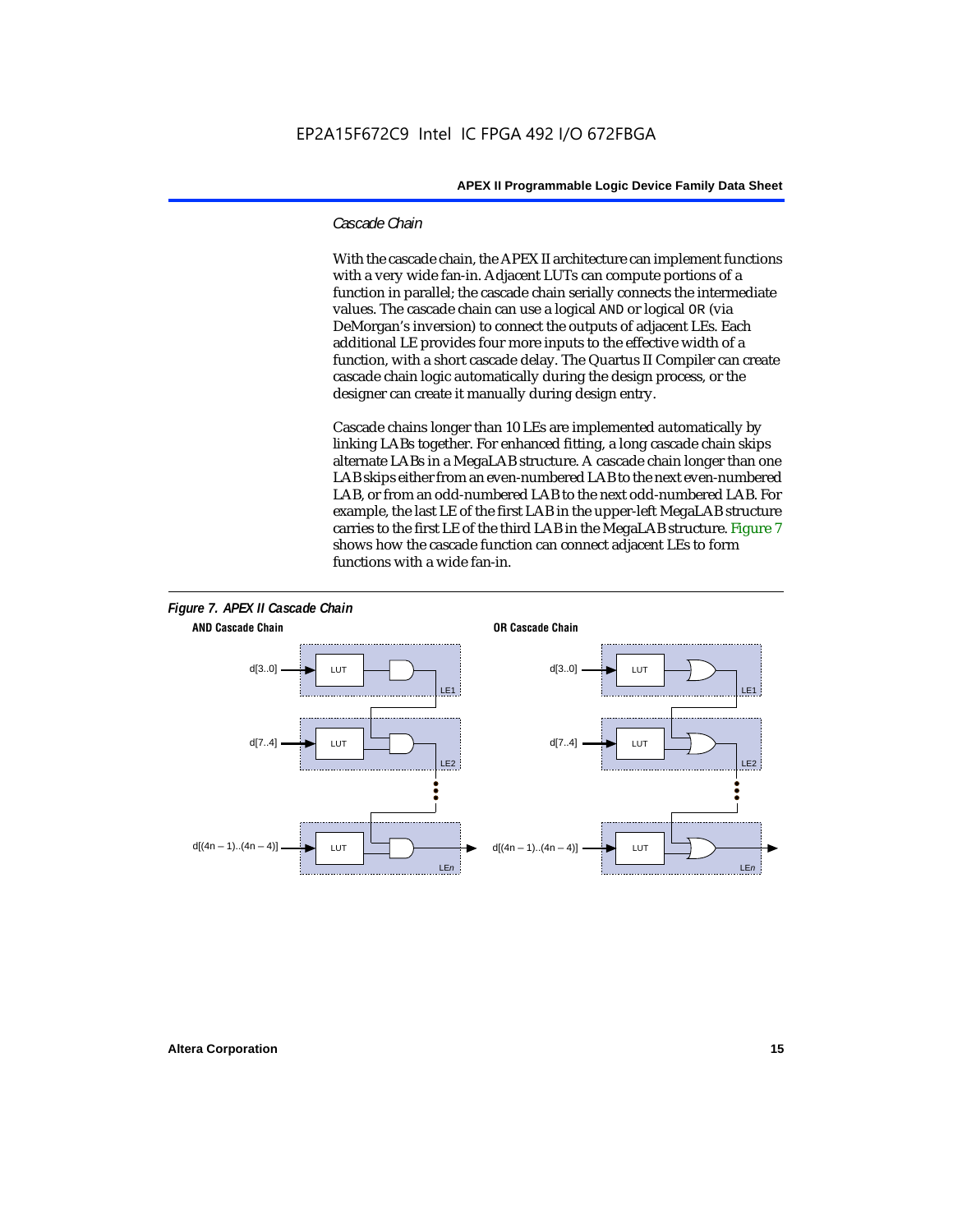#### *LE Operating Modes*

The APEX II LE can operate in one of the following three modes:

- Normal mode
- Arithmetic mode
- Counter mode

Each mode uses LE resources differently. In each mode, seven available inputs to the LE—the four data inputs from the LAB local interconnect, the feedback from the programmable register, and the carry-in and cascade-in from the previous LE—are directed to different destinations to implement the desired logic function. LAB-wide signals provide clock, asynchronous clear, asynchronous preset, asynchronous load, synchronous clear, synchronous load, and clock enable control for the register. These LAB-wide signals are available in all LE modes.

The Quartus II software, in conjunction with parameterized functions such as LPM and DesignWare functions, automatically chooses the appropriate mode for common functions such as counters, adders, and multipliers. If required, the designer can also create special-purpose functions that specify which LE operating mode to use for optimal performance. Figure 8 shows the LE operating modes.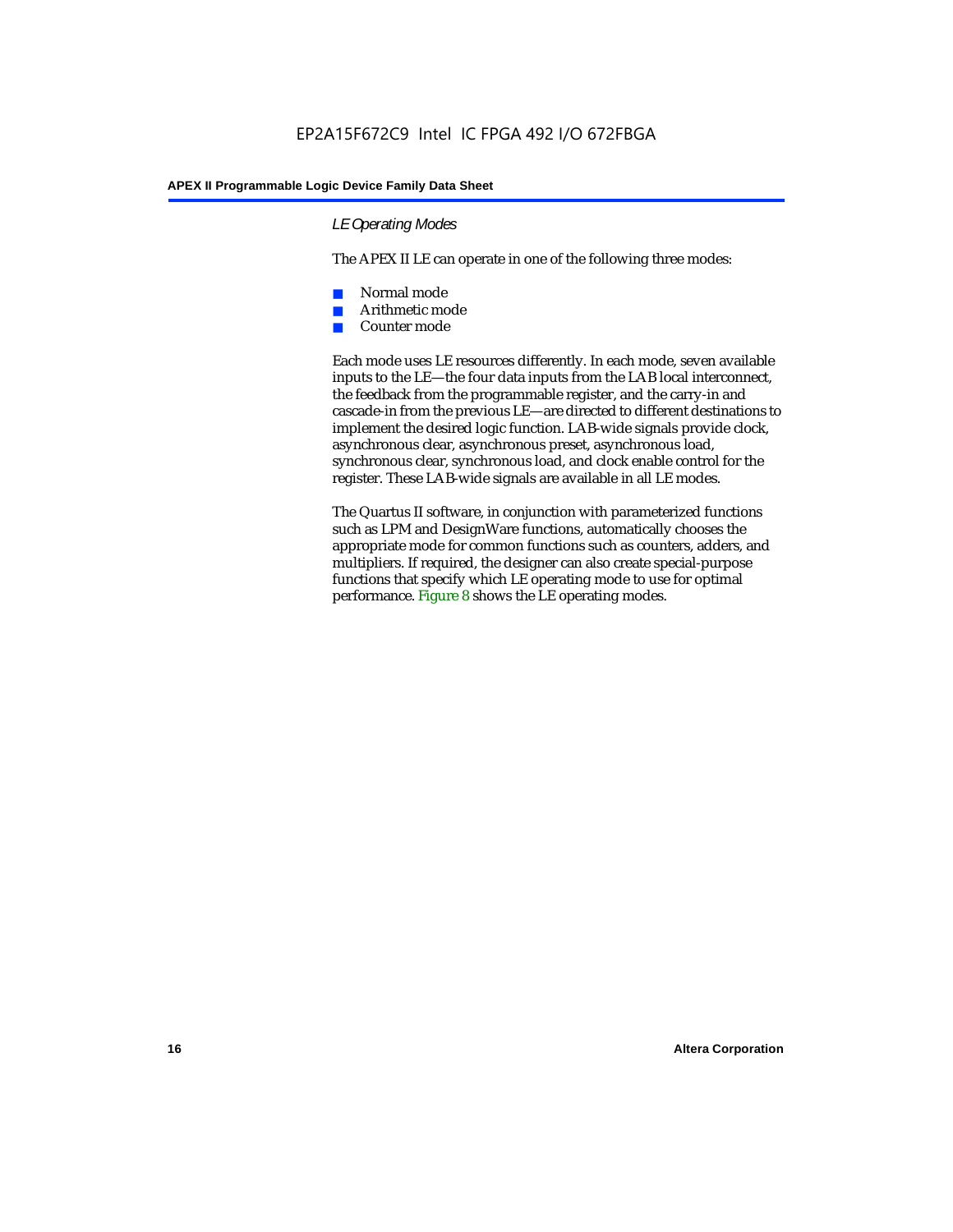

#### *Figure 8. APEX II LE Operating Modes*



#### **Counter Mode**



#### *Notes to Figure 8:*

- (1) LEs in normal mode support register packing.<br>(2) There are two LAB-wide clock enables per LA
- (2) There are two LAB-wide clock enables per LAB.<br>(3) When using the carry-in in normal mode, the pa
- (3) When using the carry-in in normal mode, the packed register feature is unavailable.<br>(4) A register feedback multiplexer is available on LE1 of each LAB.
- (4) A register feedback multiplexer is available on LE1 of each LAB.<br>(5) The DATA1 and DATA2 input signals can supply counter enable, u
- (5) The DATA1 and DATA2 input signals can supply counter enable, up or down control, or register feedback signals for LEs other than the second LE in a LAB.
- (6) The LAB-wide synchronous clear and LAB-wide synchronous load affect all registers in a LAB.

#### **Altera Corporation 17 17**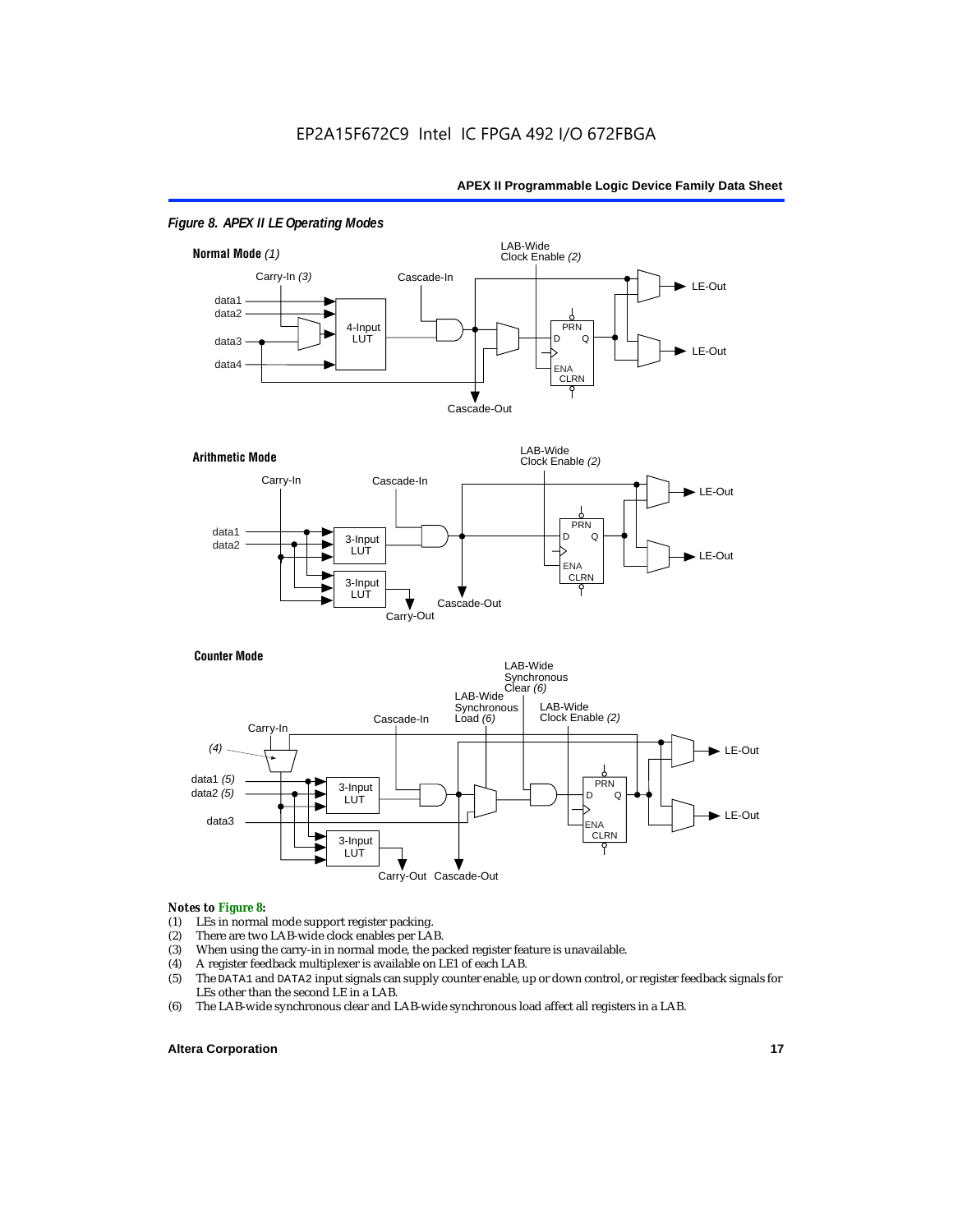#### **Normal Mode**

The normal mode is suitable for general logic applications, combinatorial functions, or wide decoding functions that can take advantage of a cascade chain. In normal mode, four data inputs from the LAB local interconnect and the carry-in are inputs to a four-input LUT. The Quartus II Compiler automatically selects the carry-in or the DATA3 signal as one of the inputs to the LUT. The LUT output can be combined with the cascade-in signal to form a cascade chain through the cascade-out signal. LEs in normal mode support packed registers.

#### **Arithmetic Mode**

The arithmetic mode is ideal for implementing adders, accumulators, and comparators. An LE in arithmetic mode uses two 3-input LUTs. One LUT computes a three-input function; the other generates a carry output. As shown in Figure 8, the first LUT uses the carry-in signal and two data inputs from the LAB local interconnect to generate a combinatorial or registered output. For example, when implementing an adder, this output is the sum of three signals: DATA1, DATA2, and carry-in. The second LUT uses the same three signals to generate a carry-out signal, thereby creating a carry chain. The arithmetic mode also supports simultaneous use of the cascade chain. LEs in arithmetic mode can drive out registered and unregistered versions of the LUT output.

The Quartus II software implements parameterized functions that use the arithmetic mode automatically where appropriate; the designer does not need to specify how the carry chain will be used.

#### **Counter Mode**

The counter mode offers clock enable, counter enable, synchronous up/down control, synchronous clear, and synchronous load options. The counter enable and synchronous up/down control signals are generated from the data inputs of the LAB local interconnect. The synchronous clear and synchronous load options are LAB-wide signals that affect all registers in the LAB. Consequently, if any of the LEs in an LAB use the counter mode, other LEs in that LAB must be used as part of the same counter or be used for a combinatorial function. The Quartus II software automatically places any registers that are not used by the counter into other LABs.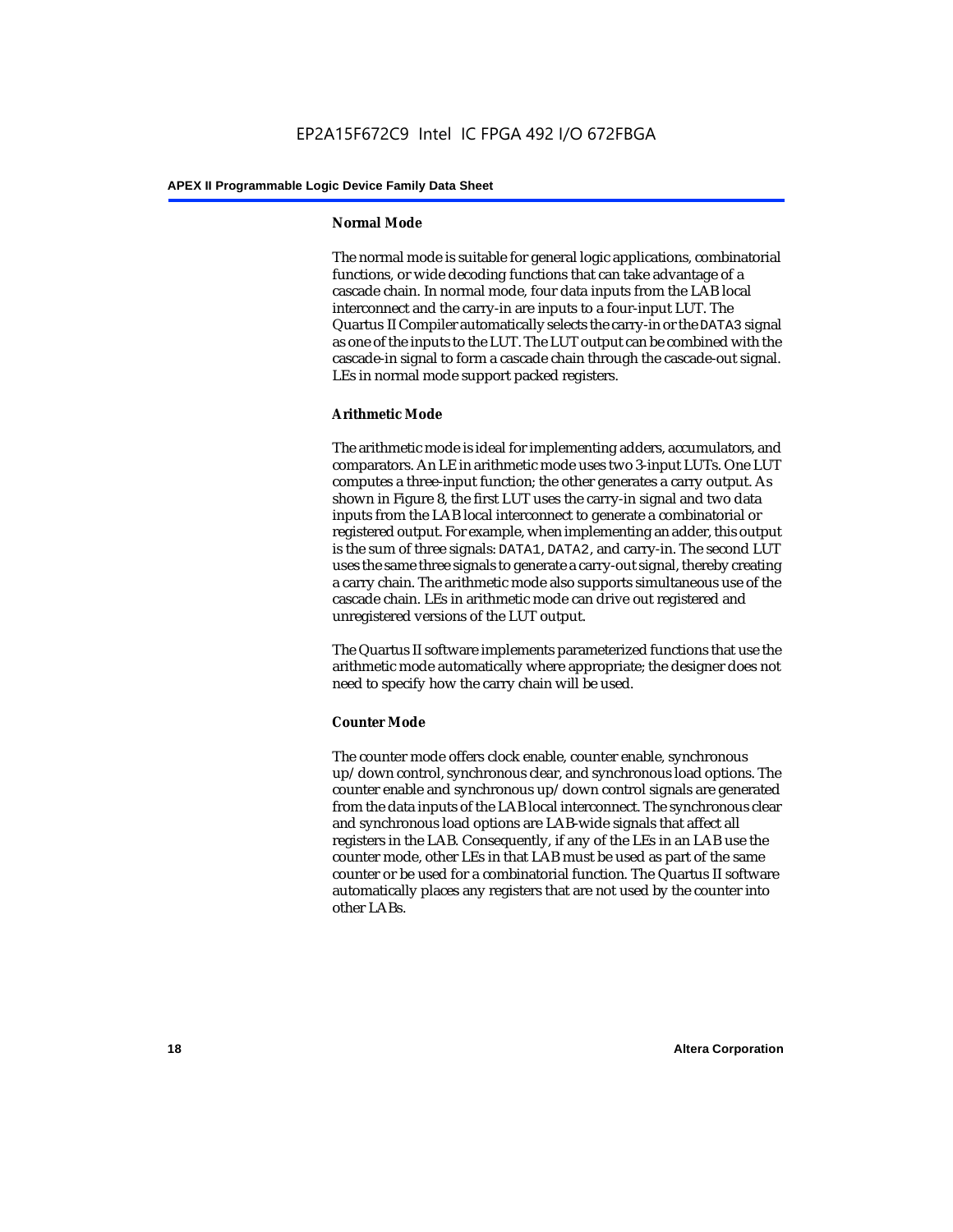The counter mode uses two three-input LUTs: one generates the counter data, and the other generates the fast carry bit. A 2-to-1 multiplexer provides synchronous loading, and another AND gate provides synchronous clearing. If the cascade function is used by an LE in counter mode, the synchronous clear or load overrides any signal carried on the cascade chain. The synchronous clear overrides the synchronous load. LEs in arithmetic mode can drive out registered and unregistered versions of the LUT output.

#### *Clear & Preset Logic Control*

Logic for the register's clear and preset signals is controlled by LAB-wide signals. The LE directly supports an asynchronous clear function. The Quartus II Compiler can use a NOT-gate push-back technique to emulate an asynchronous preset. Moreover, the Quartus II Compiler can use a programmable NOT-gate push-back technique to emulate simultaneous preset and clear or asynchronous load. However, this technique uses three additional LEs per register. All emulation is performed automatically when the design is compiled. Registers that emulate simultaneous preset and load will enter an unknown state upon power-up or when the chipwide reset is asserted.

In addition to the two clear and preset modes, APEX II devices provide a chip-wide reset pin (DEV\_CLRn) that resets all registers in the device. Use of this pin is controlled through an option in the Quartus II software that is set before compilation. The chip-wide reset overrides all other control signals. Registers using an asynchronous preset are preset when the chipwide reset is asserted; this effect results from the inversion technique used to implement the asynchronous preset.

## **FastTrack Interconnect**

In the APEX II architecture, connections between LEs, ESBs, and I/O pins are provided by the FastTrack interconnect. The FastTrack interconnect is a series of continuous horizontal and vertical routing channels that traverse the device. This global routing structure provides predictable performance, even in complex designs. In contrast, the segmented routing in FPGAs requires switch matrices to connect a variable number of routing paths, increasing the delays between logic resources and reducing performance.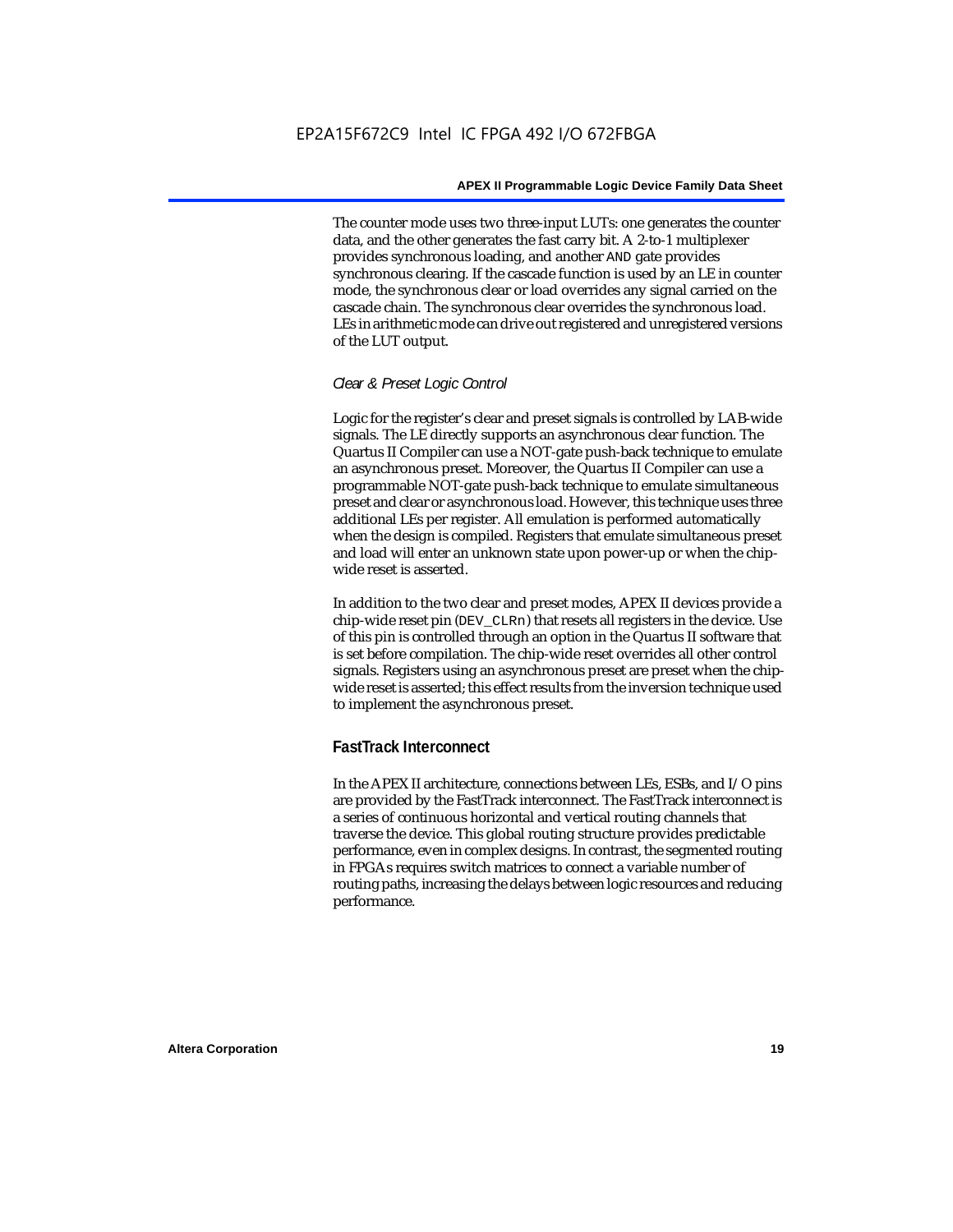The FastTrack interconnect consists of row and column interconnect channels that span the entire device. The row interconnect routes signals throughout a row of MegaLAB structures; the column interconnect routes signals throughout a column of MegaLAB structures. When using the row and column interconnect, an LE, IOE, or ESB can drive any other LE, IOE, or ESB in a device. See Figure 9.



*Figure 9. APEX II Interconnect Structure*

A row line can be driven directly by LEs, IOEs, or ESBs in that row. Further, a column line can drive a row line, allowing an LE, IOE, or ESB to drive elements in a different row via the column and row interconnect. The row interconnect drives the MegaLAB interconnect to drive LEs, IOEs, or ESBs in a particular MegaLAB structure.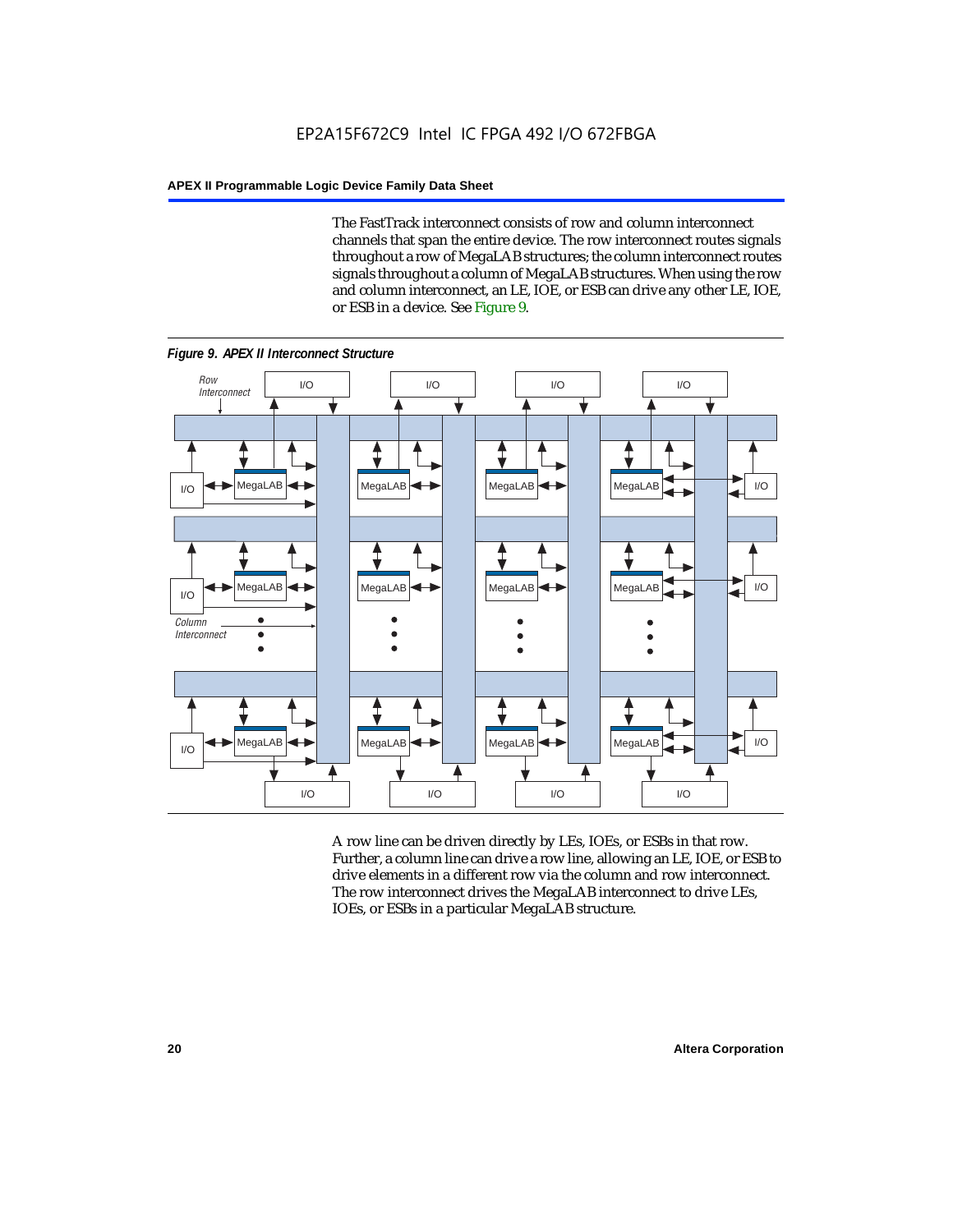A column line can be directly driven by the LEs, IOEs, or ESBs in that column. Row IOEs can drive a column line on a device's left or right edge. The column line is used to route signals from one row to another. A column line can drive a row line; it can also drive the MegaLAB interconnect directly, allowing faster connections between rows.

Figure 10 shows how the FastTrack interconnect uses the local interconnect to drive LEs within MegaLAB structures.



*Figure 10. FastTrack Connection to Local Interconnect*

Figure 11 shows the intersection of a row and column interconnect and how these forms of interconnects and LEs drive each other.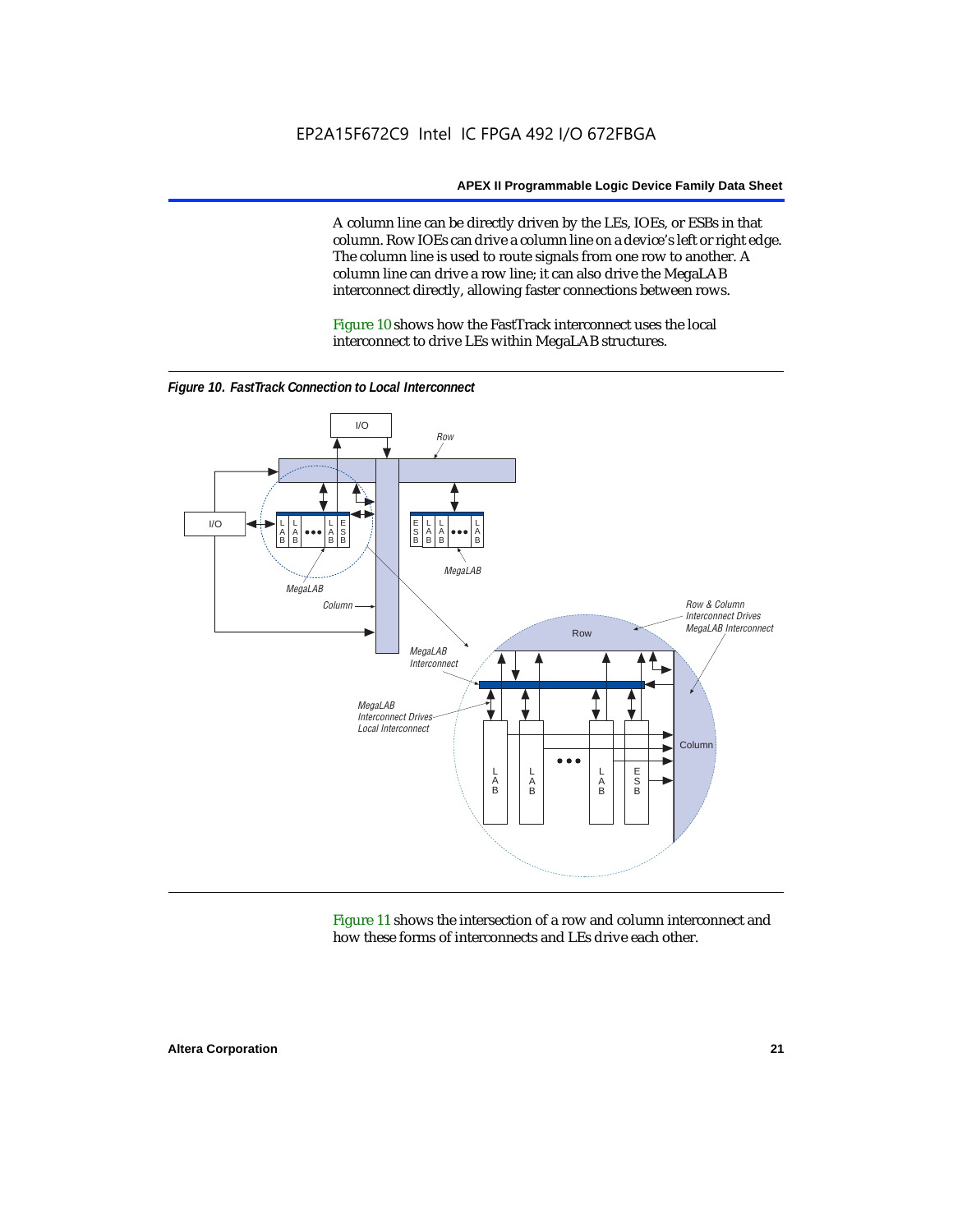

*Figure 11. Driving the FastTrack Interconnect*

APEX II devices feature FastRow™ lines for quickly routing input signals with high fan-out. Column I/O pins can drive the FastRow interconnect, which routes signals directly into the local interconnect without having to drive through the MegaLAB interconnect. FastRow lines traverse two MegaLAB structures. The FastRow interconnect drives the four MegaLABs in the top row and the four MegaLABs in the bottom row of the device. The FastRow interconnect drives all local interconnects in the appropriate MegaLABs. Column pins using the FastRow interconnect achieve a faster set-up time, because the signal does not need to use a MegaLab interconnect line to reach the destination LE. Figure 12 shows the FastRow interconnect.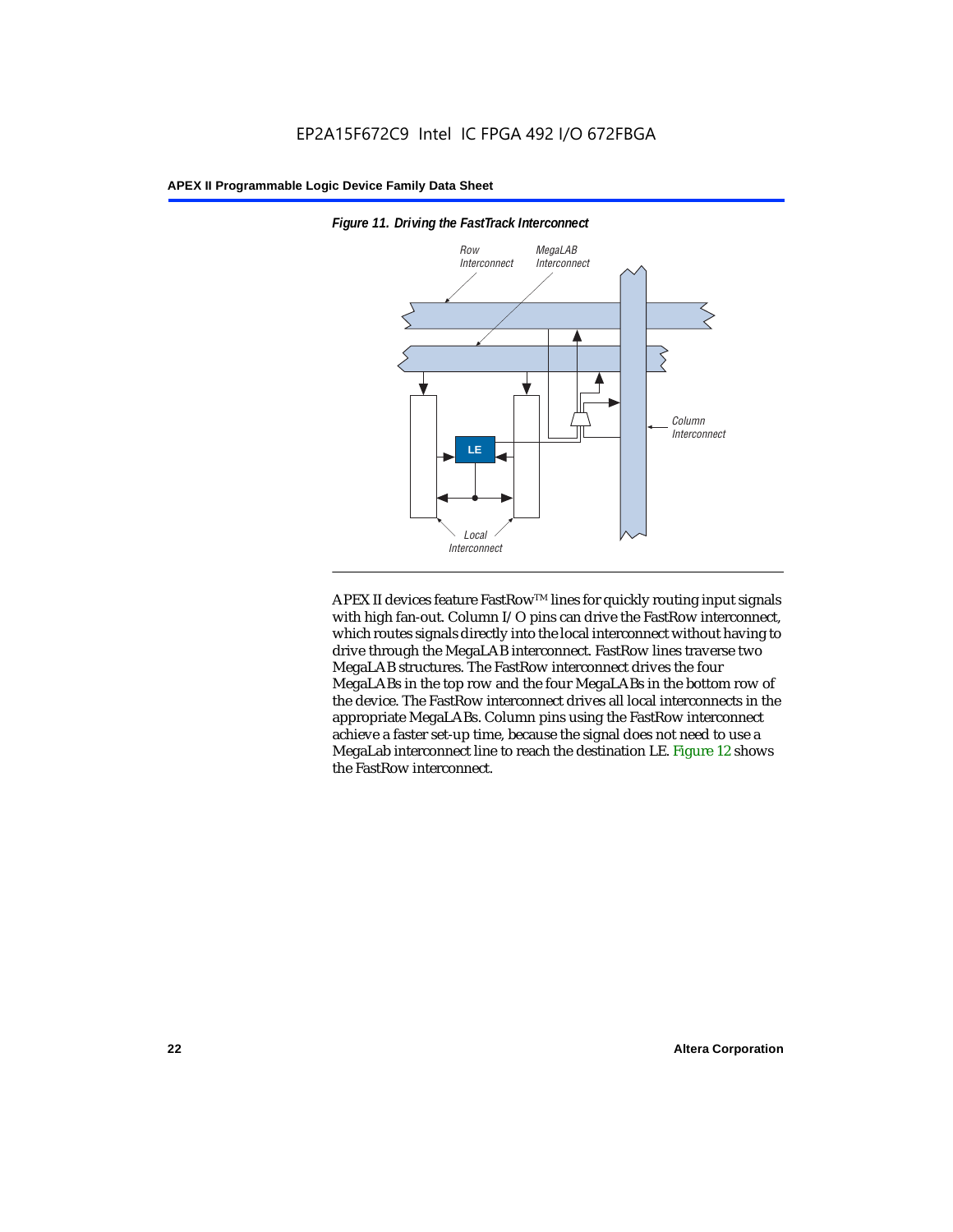

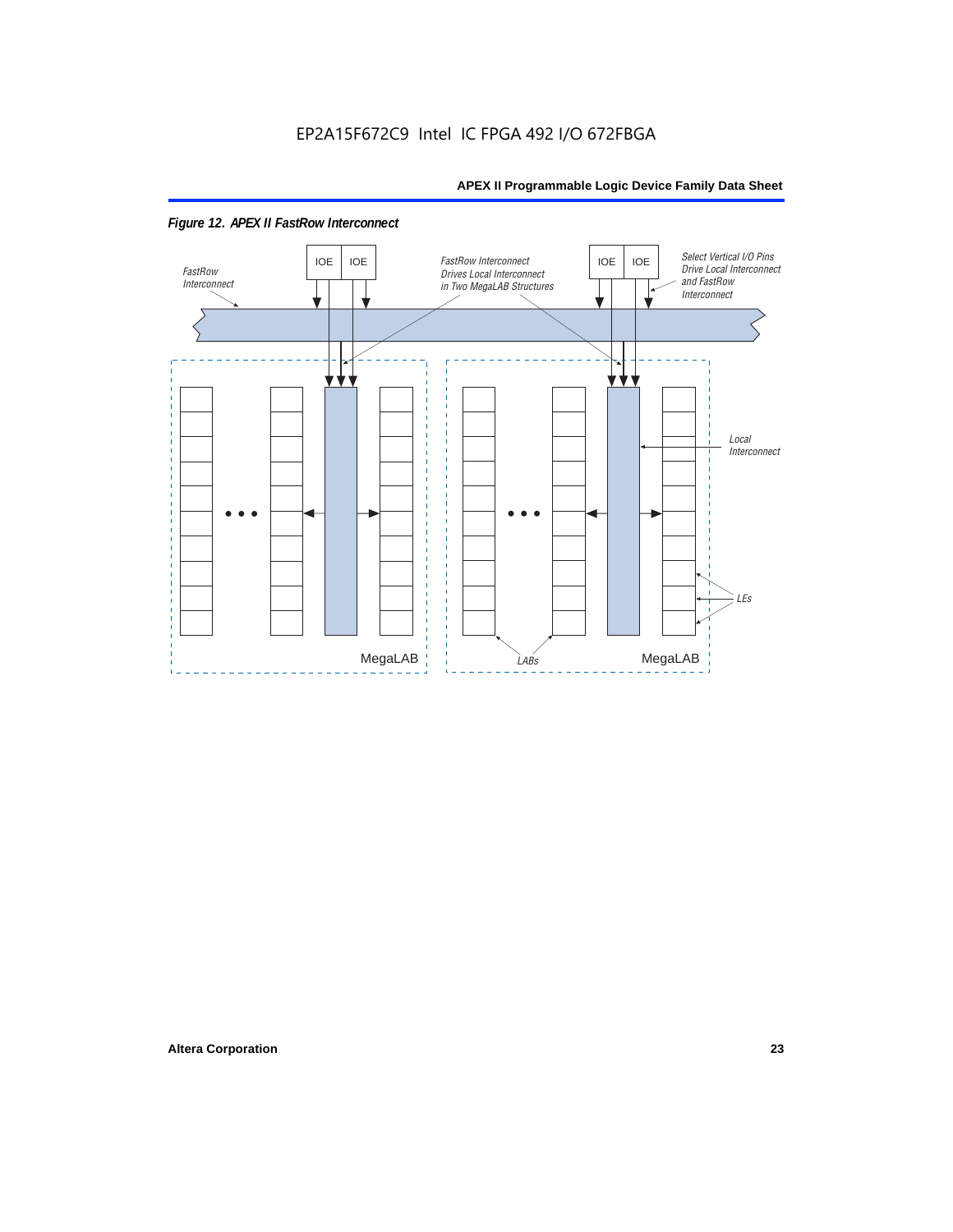Table 5 summarizes how elements of the APEX II architecture drive each other.

| Table 5. APEX II Routing Scheme     |                    |                   |              |              |                       |                         |                                  |                                     |                         |
|-------------------------------------|--------------------|-------------------|--------------|--------------|-----------------------|-------------------------|----------------------------------|-------------------------------------|-------------------------|
| Source                              | <b>Destination</b> |                   |              |              |                       |                         |                                  |                                     |                         |
|                                     | Row<br>$1/0$ Pin   | Column<br>I/O Pin | LE           | <b>ESB</b>   | Local<br>Interconnect | MegaLAB<br>Interconnect | Row<br>FastTrack<br>Interconnect | Column<br>FastTrack<br>Interconnect | FastRow<br>Interconnect |
| Row I/O pin                         |                    |                   |              |              | $\checkmark$          | $\checkmark$            | $\checkmark$                     | $\checkmark$                        |                         |
| Column I/O<br>pin                   |                    |                   |              |              |                       |                         |                                  |                                     | $\checkmark$            |
| LE                                  |                    |                   |              |              | $\checkmark$          | $\checkmark$            | $\checkmark$                     | $\checkmark$                        |                         |
| <b>ESB</b>                          |                    |                   |              |              | $\checkmark$          | $\checkmark$            | $\checkmark$                     | $\checkmark$                        |                         |
| Local<br>interconnect               | $\checkmark$       | $\checkmark$      | $\checkmark$ | $\checkmark$ |                       |                         |                                  |                                     |                         |
| MegaLAB<br>interconnect             |                    |                   |              |              | $\checkmark$          |                         |                                  |                                     |                         |
| Row<br>FastTrack<br>interconnect    |                    |                   |              |              |                       | $\checkmark$            |                                  | $\checkmark$                        |                         |
| Column<br>FastTrack<br>interconnect |                    |                   |              |              |                       | $\checkmark$            | $\checkmark$                     |                                     |                         |
| FastRow<br>interconnect             |                    |                   |              |              | $\checkmark$          |                         |                                  |                                     |                         |

#### **Product-Term Logic**

The product-term portion of the MultiCore architecture is implemented with the ESB. The ESB can be configured to act as a block of macrocells on an ESB-by-ESB basis. 32 inputs from the adjacent local interconnect feed each ESB; therefore, the either MegaLAB or the adjacent LAB can drive the ESB. Also, nine ESB macrocells feed back into the ESB through the local interconnect for higher performance. Dedicated clock pins, global signals, and additional inputs from the local interconnect drive the ESB control signals.

In product-term mode, each ESB contains 16 macrocells. Each macrocell consists of two product terms and a programmable register. Figure 13 shows the ESB in product-term mode.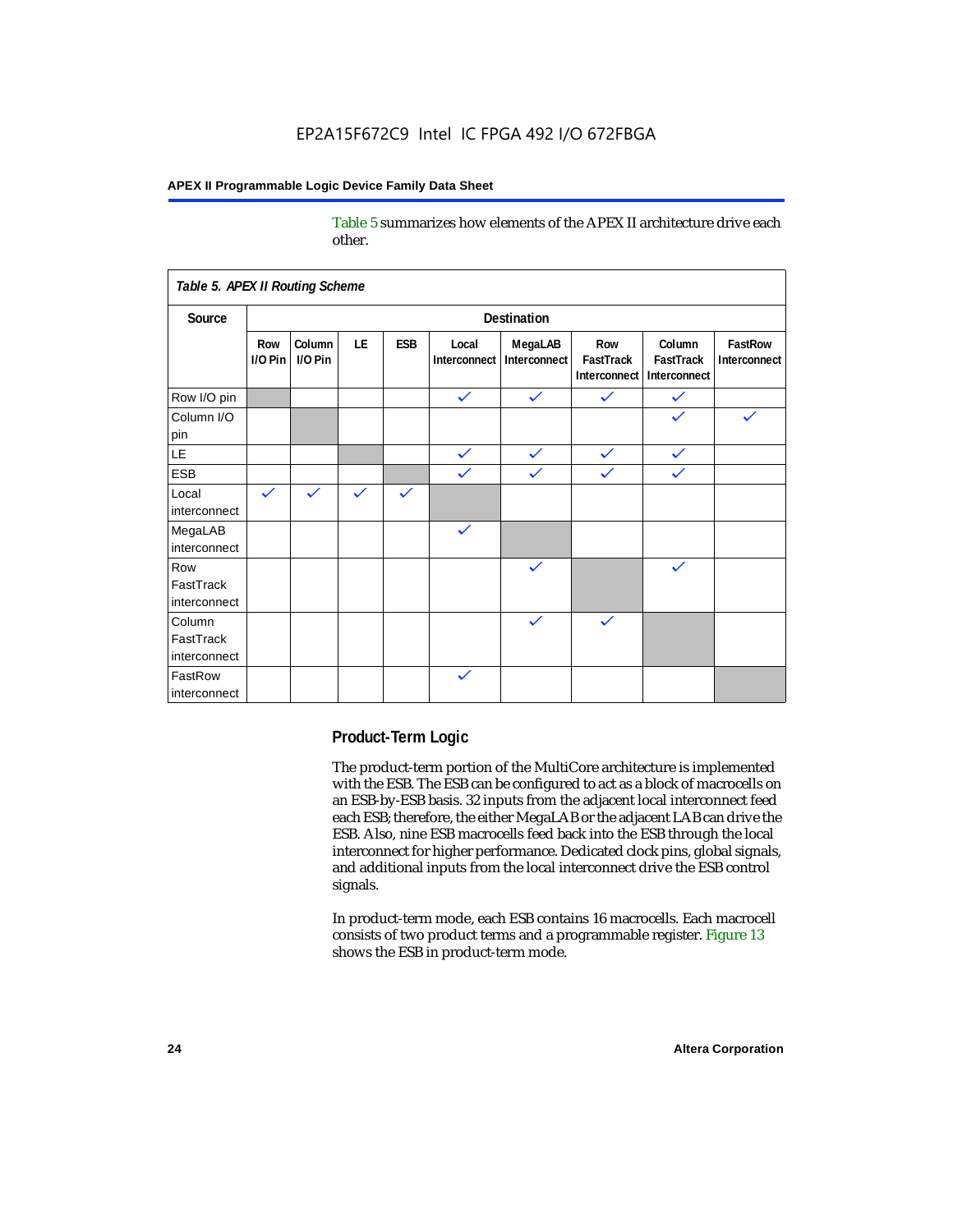

#### *Figure 13. Product-Term Logic in ESB*

#### *Note ot Figure 13:*

(1) PLL outputs cannot drive data input ports.

#### *Macrocells*

APEX II macrocells can be configured individually for either sequential or combinatorial logic operation. The macrocell consists of three functional blocks: the logic array, the product-term select matrix, and the programmable register.

Combinatorial logic is implemented in the product terms. The productterm select matrix allocates these product terms for use as either primary logic inputs (to the OR and XOR gates) to implement combinatorial functions, or as parallel expanders to be used to increase the logic available to another macrocell. One product term can be inverted; the Quartus II software uses this feature to perform DeMorgan's inversion for more efficient implementation of wide OR functions. The Quartus II Compiler can use a NOT-gate push-back technique to emulate an asynchronous preset. Figure 14 shows the APEX II macrocell.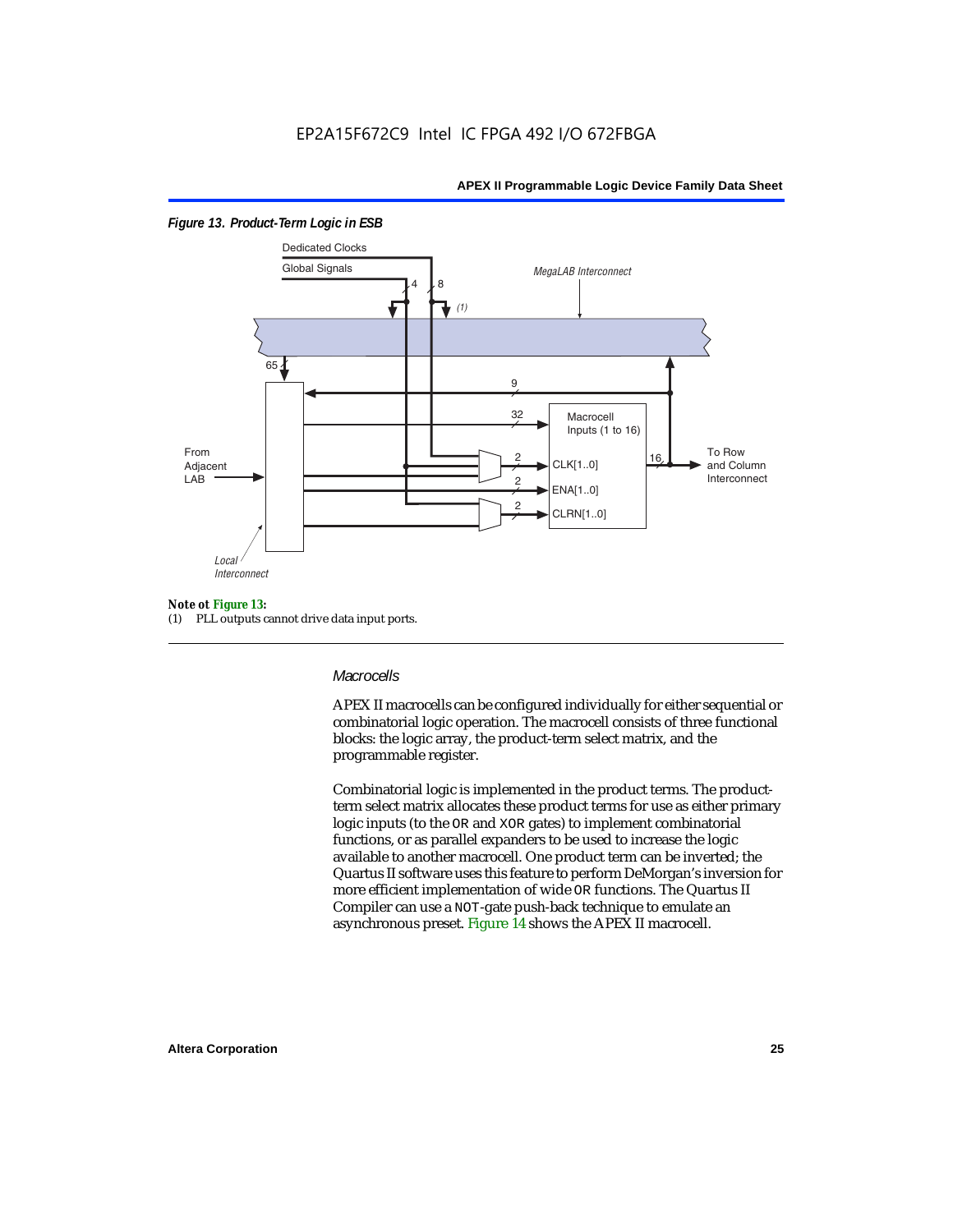



For registered functions, each macrocell register can be programmed individually to implement D, T, JK, or SR operation with programmable clock control. The register can be bypassed for combinatorial operation. During design entry, the designer specifies the desired register type; the Quartus II software then selects the most efficient register operation for each registered function to optimize resource utilization. The Quartus II software or other synthesis tools can also select the most efficient register operation automatically when synthesizing HDL designs.

Each programmable register can be clocked by one of two ESB-wide clocks. The ESB-wide clocks can be generated from device dedicated clock pins, global signals, or local interconnect. Each clock also has an associated clock enable, generated from the local interconnect. The clock and clock enable signals are related for a particular ESB; any macrocell using a clock also uses the associated clock enable.

If both the rising and falling edges of a clock are used in an ESB, both ESB-wide clock signals are used.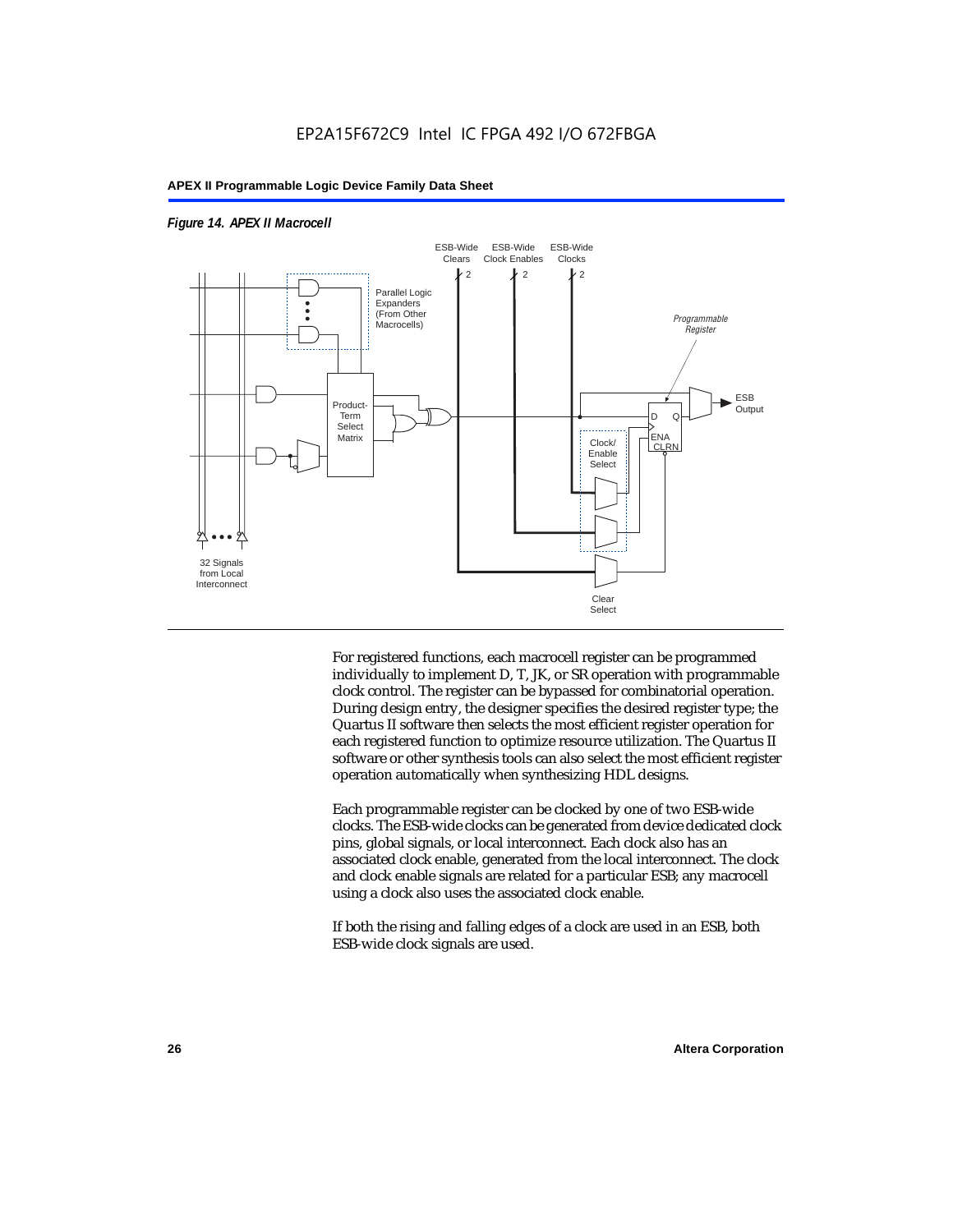The programmable register also supports an asynchronous clear function. Within the ESB, two asynchronous clears are generated from global signals and the local interconnect. Each macrocell can either choose between the two asynchronous clear signals or choose to not be cleared. Either of the two clear signals can be inverted within the ESB. Figure 15 shows the ESB control logic when implementing product-terms.





#### *Parallel Expanders*

Parallel expanders are unused product terms that can be allocated to a neighboring macrocell to implement fast, complex logic functions. Parallel expanders allow up to 32 product terms to feed the macrocell OR logic directly, with two product terms provided by the macrocell and 30 parallel expanders provided by the neighboring macrocells in the ESB.

The Quartus II Compiler can allocate up to 15 sets of up to two parallel expanders per set to the macrocells automatically. Each set of two parallel expanders incurs a small, incremental timing delay. Figure 16 shows the APEX II parallel expanders.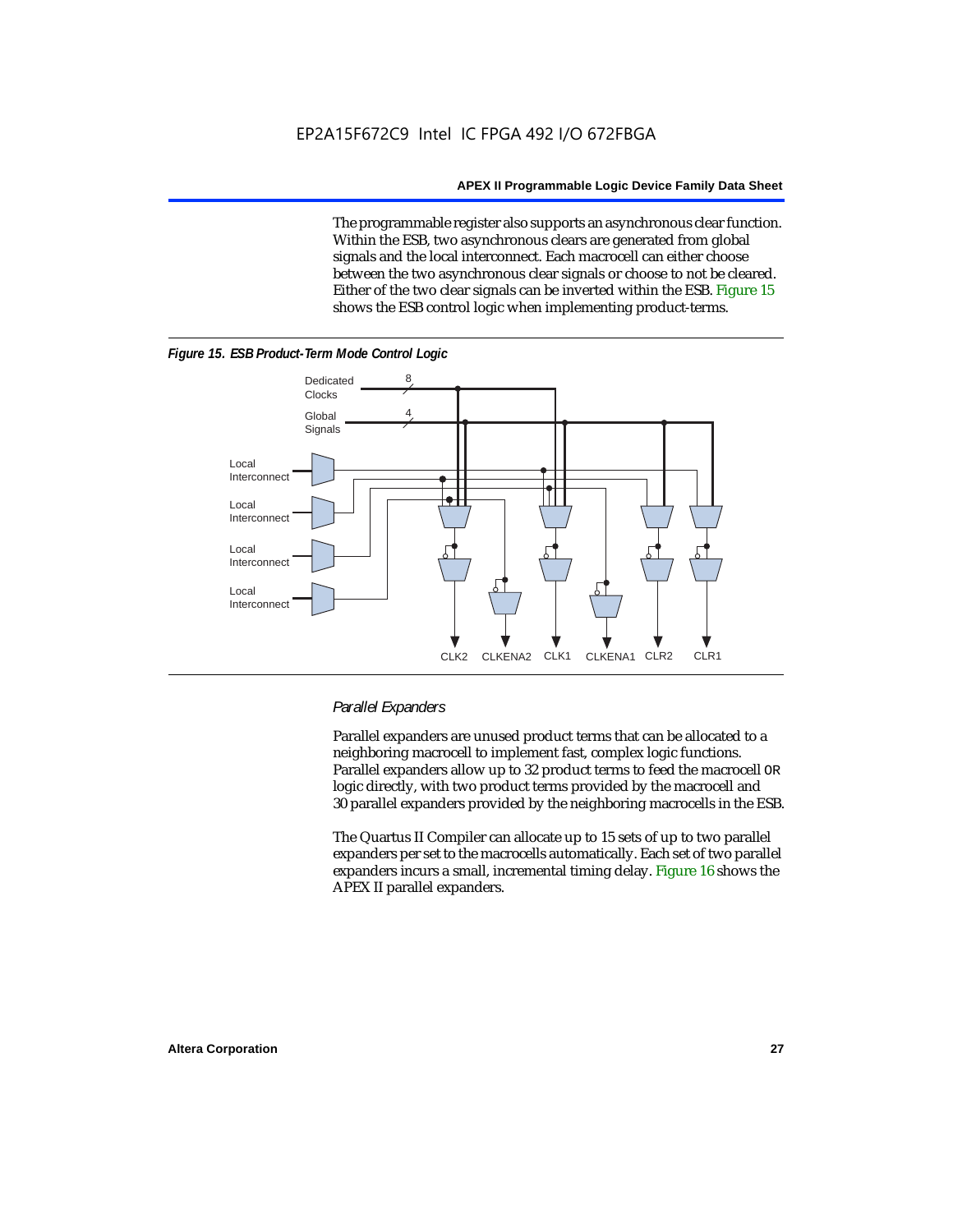



# **Embedded System Block**

The ESB can implement various types of memory blocks, including Dual-Port+ RAM (bidirectional dual-port RAM), dual- and single-port RAM, ROM, FIFO, and CAM blocks.

The ESB includes input and output registers; the input registers synchronize writes, and the output registers can pipeline designs to improve system performance. The ESB offers a bidirectional, dual-port mode, which supports any combination of two port operations: two reads, two writes, or one read and one write at two different clock frequencies. Figure 17 shows the ESB block diagram.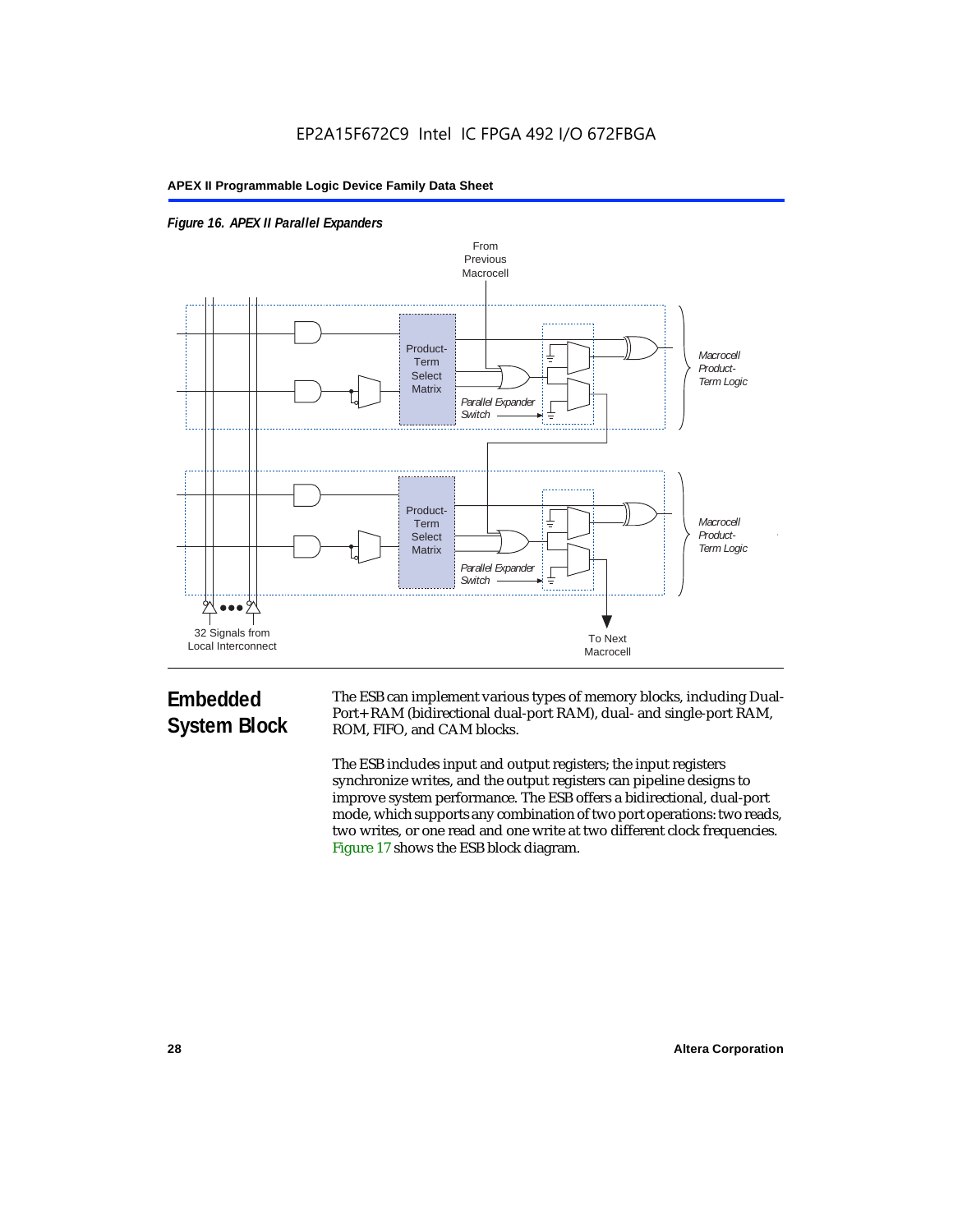*Figure 17. Bidirectional Dual-Port Memory Configuration*

#### **APEX II Programmable Logic Device Family Data Sheet**



In addition to bidirectional dual-port memory, the ESB also supports dual-port, and single-port RAM. Dual-port memory supports a simultaneous read and write. Single-port memory supports independent read and write. Figure 18 shows these different RAM memory port configurations for an ESB.



#### *Note to Figure 18:*

(1) Two single-port memory blocks can be implemented in a single ESB.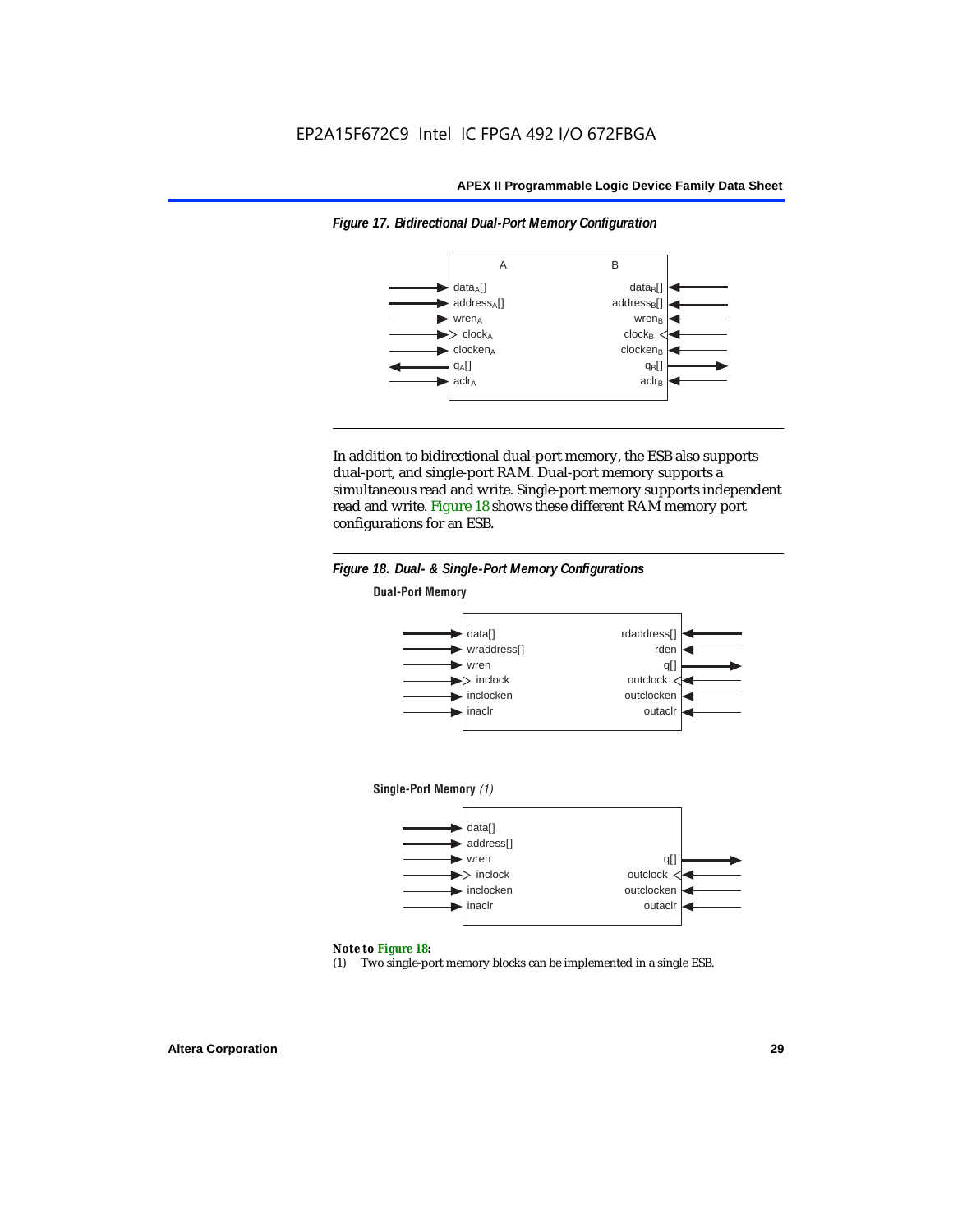The ESB also enables variable width data ports for reading and writing to the RAM ports in dual-port RAM configuration. For example, the ESB can be written in 1× mode at port A while being read in 16× mode from port B. Table 6 lists the supported variable width configurations for an ESB in dual-port mode.

| Table 6. Variable Width Configurations for Dual-Port RAM |                                    |  |  |
|----------------------------------------------------------|------------------------------------|--|--|
| <b>Read Port Width</b>                                   | Write Port Width                   |  |  |
| 1 hit                                                    | 2 bits, 4 bits, 8 bits, or 16 bits |  |  |
| 2 bits, 4 bits, 8 bits, or 16 bits                       | 1 hit                              |  |  |

ESBs can implement synchronous RAM, which is easier to use than asynchronous RAM. A circuit using asynchronous RAM must generate the RAM write enable (WE) signal while ensuring that its data and address signals meet setup and hold time specifications relative to the WE signal. In contrast, the ESB's synchronous RAM generates its own WE signal and is self-timed with respect to the global clock. Circuits using the ESB's selftimed RAM only need to meet the setup and hold time specifications of the global clock.

ESB inputs are driven by the adjacent local interconnect, which in turn can be driven by the MegaLAB or FastTrack interconnects. Because the ESB can be driven by the local interconnect, an adjacent LE can drive it directly for fast memory access. ESB outputs drive the MegaLAB and FastTrack interconnects and the local interconnect for fast connection to adjacent LEs or for fast feedback product-term logic.

When implementing memory, each ESB can be configured in any of the following sizes:  $512 \times 8$ ,  $1,024 \times 4$ ,  $2,048 \times 2$ , or  $4,096 \times 1$ . For dual-port and single-port modes, the ESB can be configured for  $256 \times 16$  in addition to the list above.

The ESB can also be split in half and used for two independent 2,048-bit single-port RAM blocks. The two independent RAM blocks must have identical configurations with a maximum width of  $256 \times 8$ . For example, one half of the ESB can be used as a  $256 \times 8$  single-port memory while the other half is also used for a  $256 \times 8$  single-port memory. This effectively doubles the number of RAM blocks an APEX II device can implement for its given number of ESBs. The Quartus II software automatically merges two logical memory functions in a design into an ESB; the designer does not need to merge the functions manually.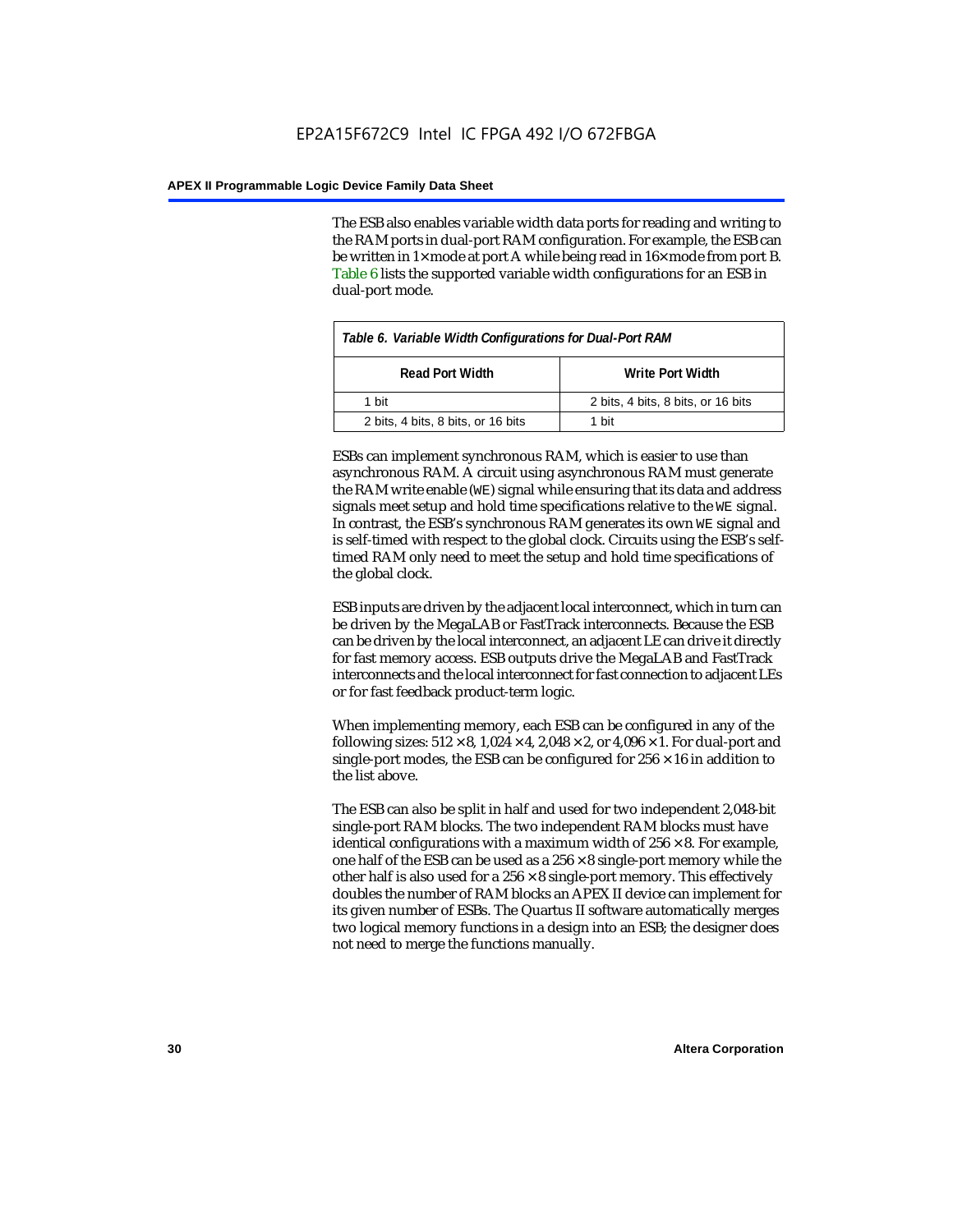By combining multiple ESBs, the Quartus II software implements larger memory blocks automatically. For example, two  $256 \times 16$  RAM blocks can be combined to form a 256 x 32 RAM block, and two  $512 \times 8$  RAM blocks can be combined to form a  $512 \times 16$  RAM block. Memory performance does not degrade for memory blocks up to 4,096 words deep. Each ESB can implement a 4,096-word-deep memory; the ESBs are used in parallel, eliminating the need for any external control logic that would increase delays. To create a high-speed memory block more than 4,096-words deep, the Quartus II software automatically combines ESBs with LE control logic.

## **Input/Output Clock Mode**

The ESB implements input/output clock mode for both dual-port and bidirectional dual-port memory. An ESB using input/output clock mode can use up to two clocks. On each of the two ports, A or B, one clock controls all registers for inputs into the ESB: data input, WREN, read address, and write address. The other clock controls the ESB data output registers. Each ESB port, A or B, also supports independent read clock enable, write clock enable, and asynchronous clear signals. Input/output clock mode is commonly used for applications where the reads and writes occur at the same system frequency, but require different clock enable signals for the input and output registers. Figure 19 shows the ESB in input/output clock mode.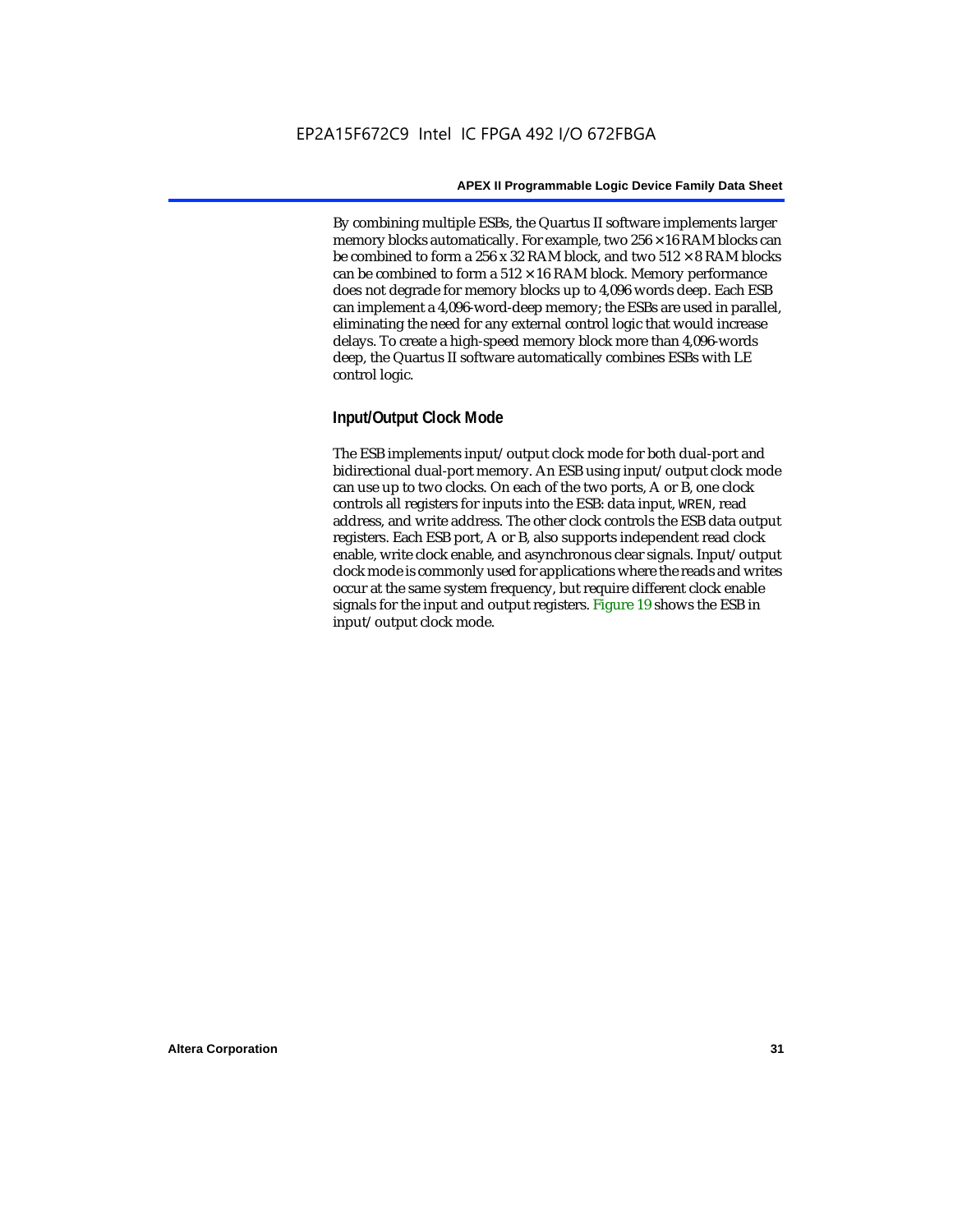

#### *Notes to Figure 19:*

- (1) All registers can be cleared asynchronously by ESB local interconnect signals, global signals, or the chip-wide reset.
-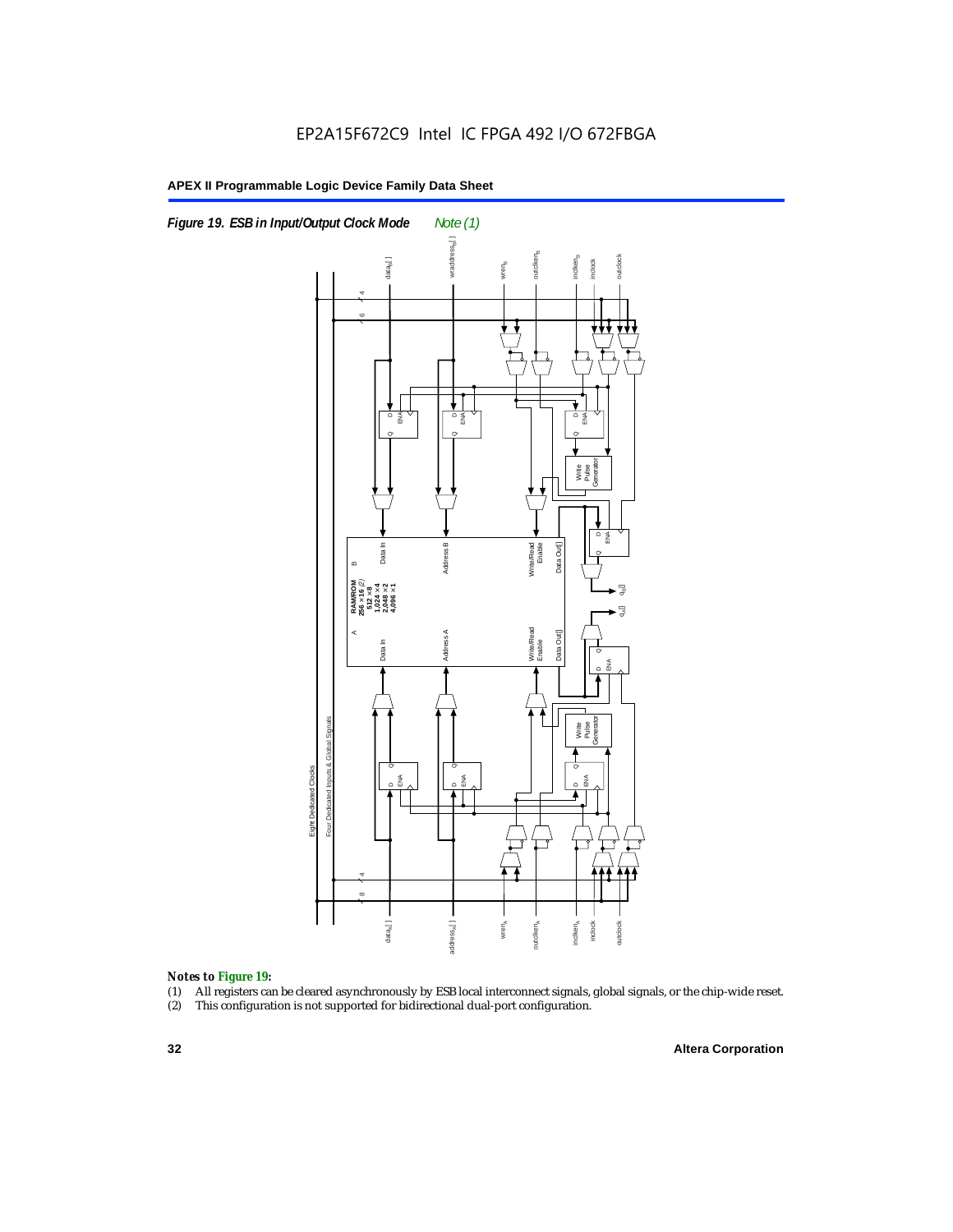In addition to the input/output mode clocking scheme, the clock connections to the various ESB input/output registers are customizable in the MegaWizard® Plug-In Manager.

#### **Single-Port Mode**

The APEX II ESB also supports a single-port mode, which is used when simultaneous reads and writes are not required. See Figure 20. A single ESB can support up to two single-port mode RAMs.



#### *Note to Figure 20:*

(1) All registers can be asynchronously cleared by ESB local interconnect signals, global signals, or chip-wide reset.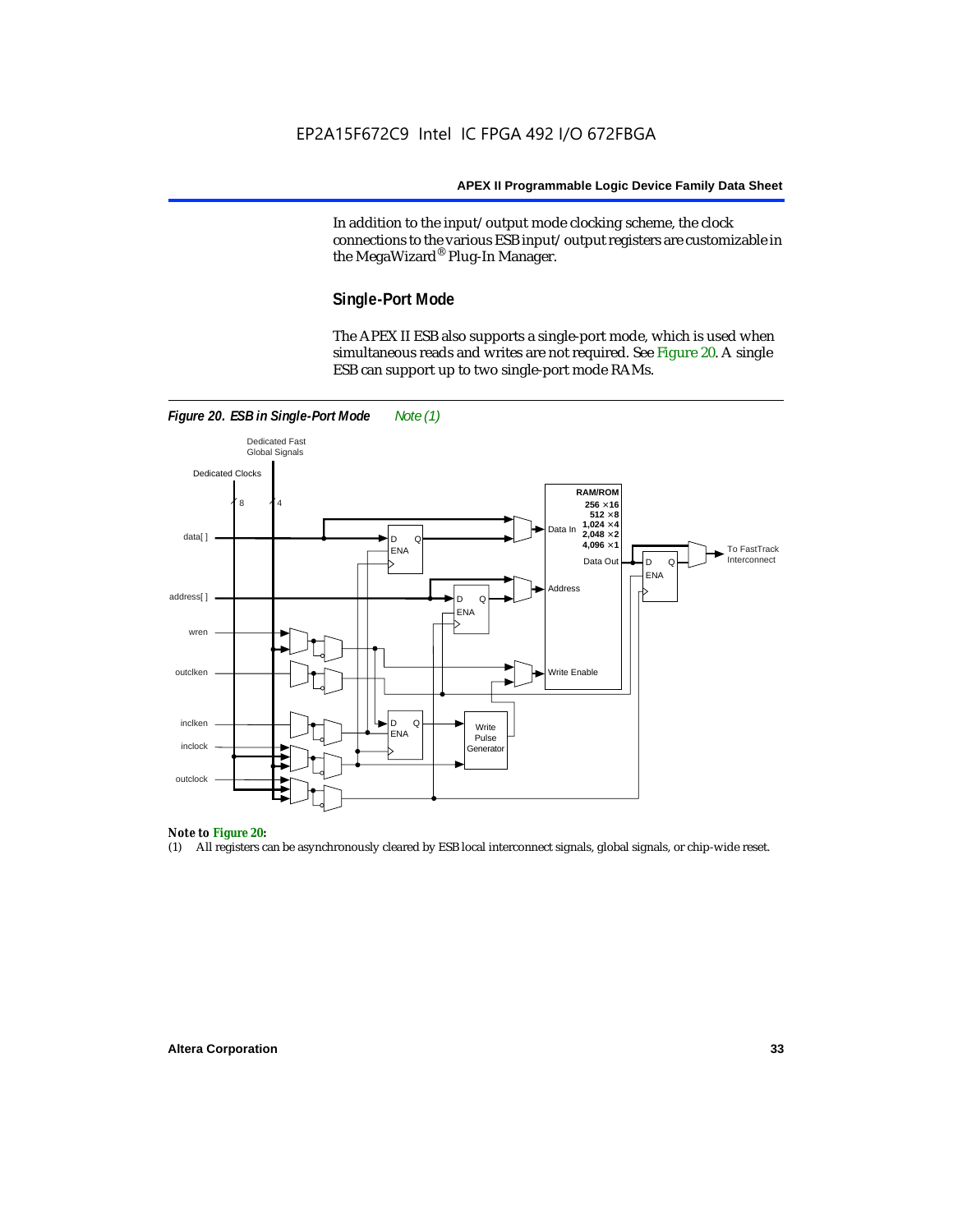#### **Content-Addressable Memory**

APEX II devices can implement CAM in ESBs. CAM can be thought of as the inverse of RAM. RAM stores data in a specific location; when the system submits an address, the RAM block provides the data. Conversely, when the system submits data to CAM, the CAM block provides the address where the data is found. For example, if the data FA12 is stored in address 14, the CAM outputs 14 when FA12 is driven into it.

CAM is used for high-speed search operations. When searching for data within a RAM block, the search is performed serially. Thus, finding a particular data word can take many cycles. CAM searches all addresses in parallel and outputs the address storing a particular word. When a match is found, a match flag is set high. CAM is ideally suited for applications such as Ethernet address lookup, data compression, pattern recognition, cache tags, fast routing table lookup, and high-bandwidth address filtering. Figure 21 shows the CAM block diagram.





The APEX II on-chip CAM provides faster system performance than traditional discrete CAM. Integrating CAM and logic into the APEX II device eliminates off-chip and on-chip delays, improving system performance.

When in CAM mode, the ESB implements a 32-word, 32-bit CAM. Wider or deeper CAM, such as a 32-word, 64-bit or 128-word, 32-bit block, can be implemented by combining multiple CAM blocks with some ancillary logic implemented in LEs. The Quartus II software automatically combines ESBs and LEs to create larger CAM blocks.

CAM supports writing "don't care" bits into words of the memory. The don't-care bit can be used as a mask for CAM comparisons; any bit set to don't-care has no effect on matches.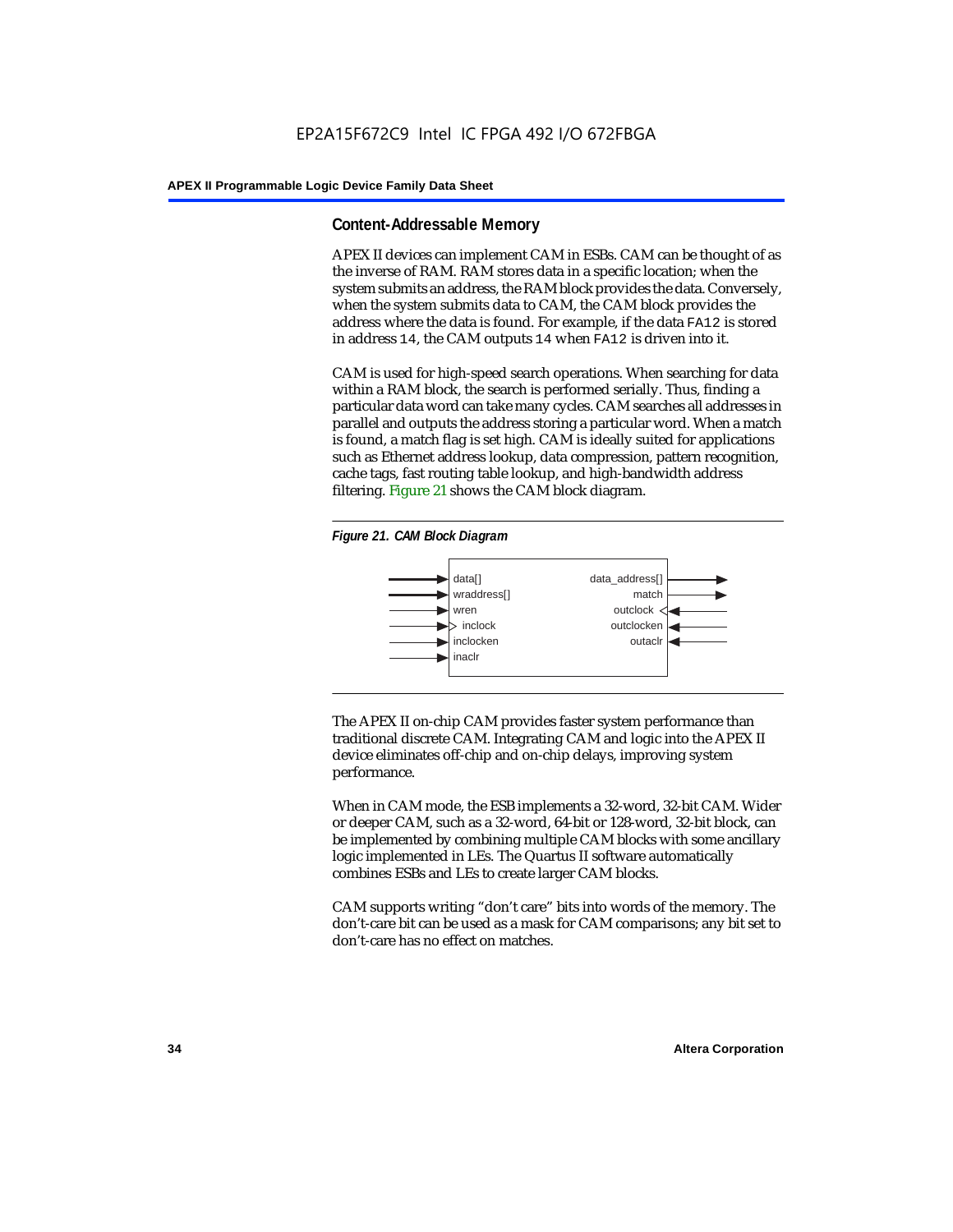CAM can generate outputs in three different modes: single-match mode, multiple-match mode, and fast multiple-match mode. In each mode, the ESB outputs the matched data's location as an encoded or unencoded address. When encoded, the ESB outputs an encoded address of the data's location. For instance, if the data is located in address 12, the ESB output is 12. When unencoded, each ESB port uses its 16 outputs to show the location of the data over two clock cycles. In this case, if the data is located in address 12, the 12th output line goes high. Figures 21 and 22 show the encoded CAM outputs and unencoded CAM outputs, respectively.









#### *Notes to Figures 22 and 23:*

- (1) For an unencoded output, the ESB only supports 31 input data bits. One input bit is used by the select line to choose one of the two banks of 16 outputs.
- (2) If the select input is a 1, then CAM outputs odd words between 1 through 15. If the select input is a 0, CAM outputs even words between 0 through 14.

In single-match mode, it takes two clock cycles to write into CAM, but only one clock cycle to read from CAM. In this mode, both encoded and unencoded outputs are available without external logic. Single-match mode is better suited for designs without duplicate data in the memory.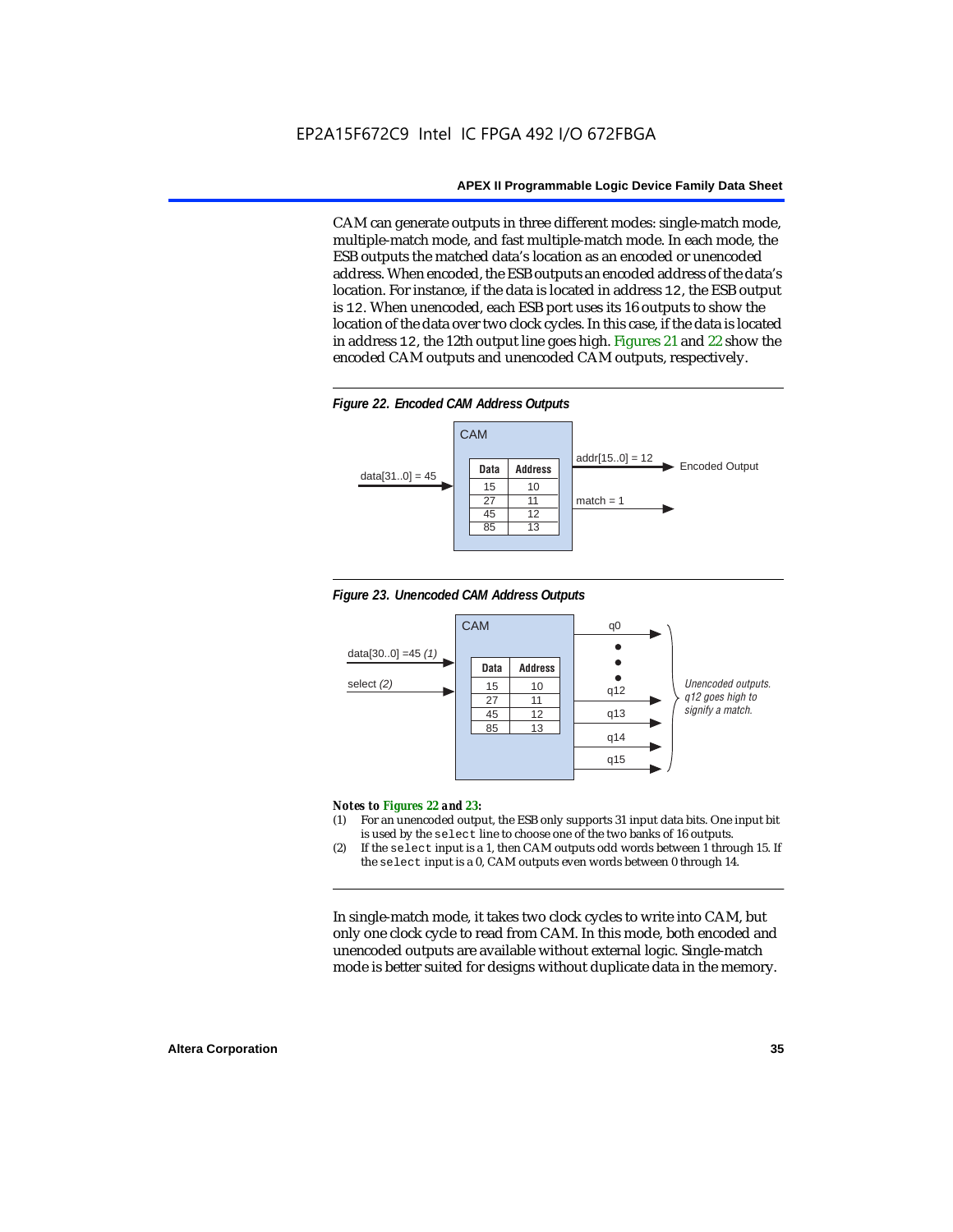If the same data is written into multiple locations in the memory, a CAM block can be used in multiple-match or fast multiple-match modes. The ESB outputs the matched data's locations as an encoded or unencoded address. In multiple-match mode, it takes two clock cycles to write into a CAM block. For reading, there are 16 outputs from each ESB at each clock cycle. Therefore, it takes two clock cycles to represent the 32 words from a single ESB port. In this mode, encoded and unencoded outputs are available. To implement the encoded version, the Quartus II software adds a priority encoder with LEs. Fast multiple-match is identical to the multiple match mode, however, it only takes one clock cycle to read from a CAM block and generate valid outputs. To do this, the entire ESB is used to represent 16 outputs. In fast multiple-match mode, the ESB can implement a maximum CAM block size of 16 words.

A CAM block can be pre-loaded with data during configuration, or it can be written during system operation. In most cases, two clock cycles are required to write each word into CAM. When don't-care bits are used, a third clock cycle is required.



f For more information on CAM, see *Application Note 119 (Implementing High-Speed Search Applications with APEX CAM)*.

## **Driving Signals to the ESB**

ESBs provide flexible options for driving control signals. Different clocks can be used for the ESB inputs and outputs. Registers can be inserted independently on the data input, data output, read address, write address, WE, and RE signals. The global signals and the local interconnect can drive the WE and RE signals. The global signals, dedicated clock pins, and local interconnects can drive the ESB clock signals. Because the LEs drive the local interconnect, the LEs can control the WE and RE signals and the ESB clock, clock enable, and synchronous clear signals. Figure 24 shows the ESB control signal generation logic.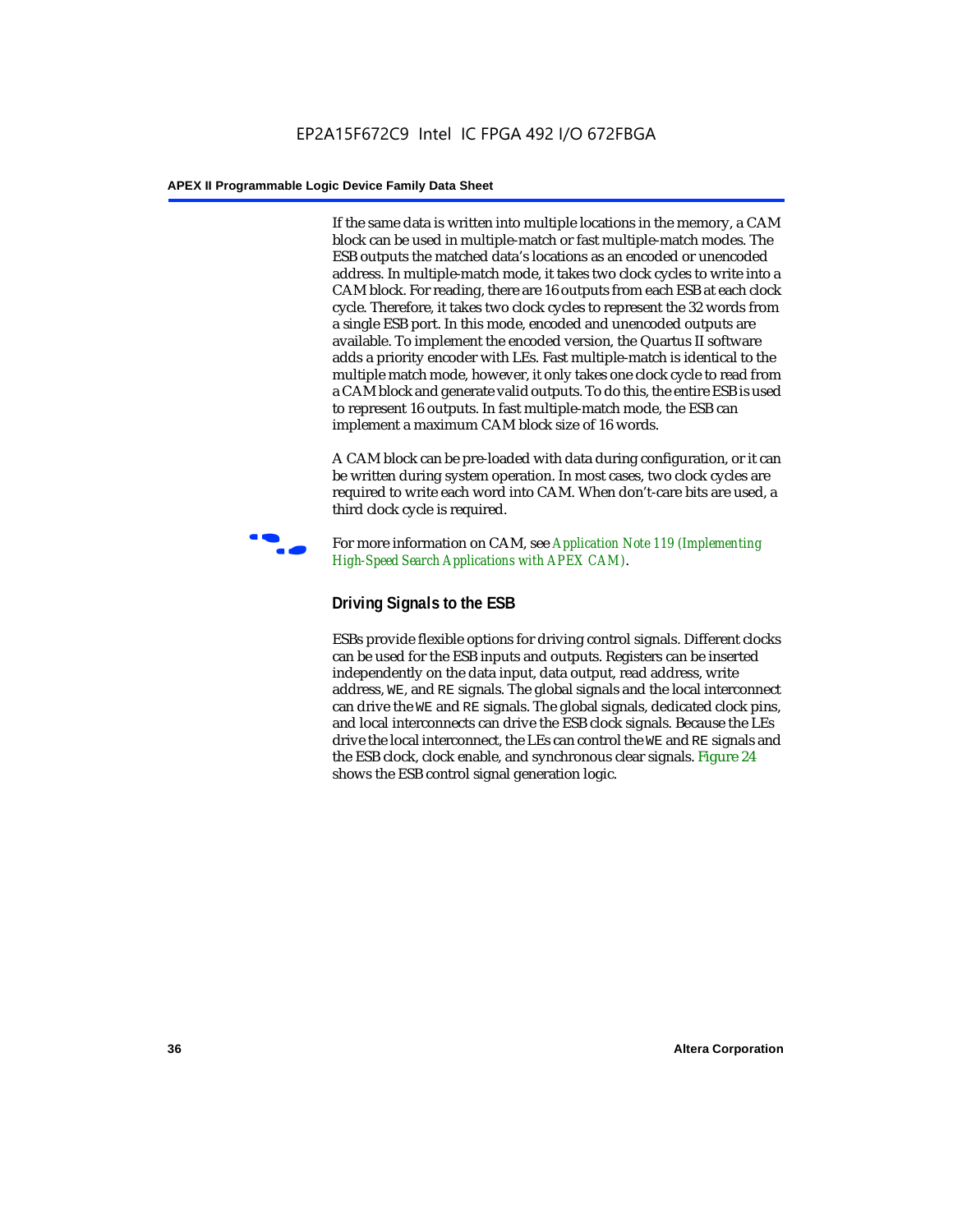

*Figure 24. ESB Control Signal Generation*

An ESB is fed by the local interconnect, which is driven by adjacent LEs (for high-speed connection to the ESB) or the MegaLAB interconnect. The ESB can drive the local, MegaLAB, or FastTrack interconnect routing structure to drive LEs and IOEs in the same MegaLAB structure or anywhere in the device.

## **Implementing Logic in ROM**

In addition to implementing logic with product terms, the ESB can implement logic functions when it is programmed with a read-only pattern during configuration, creating a large LUT. With LUTs, combinatorial functions are implemented by looking up the results, rather than by computing them. This implementation of combinatorial functions can be faster than using algorithms implemented in general logic, a performance advantage that is further enhanced by the fast access times of ESBs. The large capacity of ESBs enables designers to implement complex functions in one logic level without the routing delays associated with linked LEs or distributed RAM blocks. Parameterized functions such as LPM functions can take advantage of the ESB automatically. Further, the Quartus II software can implement portions of a design with ESBs where appropriate.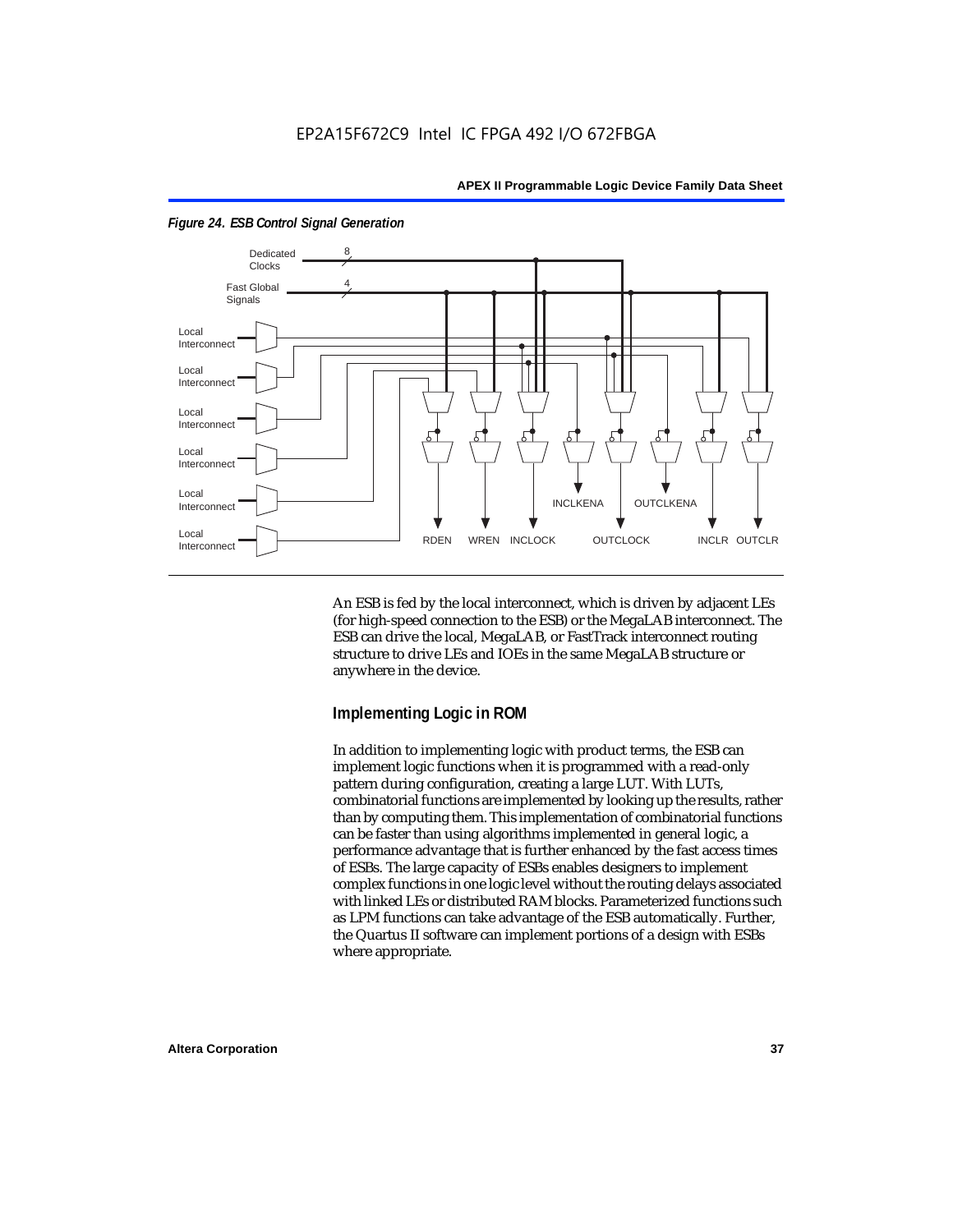## **Programmable Speed/Power Control**

APEX II ESBs offer a high-speed mode that supports fast operation on an ESB-by-ESB basis. When high speed is not required, this feature can be turned off to reduce the ESB's power dissipation by up to 50%. ESBs that run at low power incur a nominal timing delay adder. This Turbo Bit $TM$ option is available for ESBs that implement product-term logic or memory functions. An ESB that is not used will be powered down so that it does not consume DC current.

Designers can program each ESB in the APEX II device for either highspeed or low-power operation. As a result, speed-critical paths in the design can run at high speed, while the remaining paths operate at reduced power.

## **I/O Structure** The IOE in APEX II devices contains a bidirectional I/O buffer, six registers, and a latch for a complete embedded bidirectional single data rate or DDR IOE. Figure 25 shows the structure of the APEX II IOE. The IOE contains two input registers (plus a latch), two output registers, and two output enable registers. Both input registers and the latch can be used for capturing DDR input. Both output registers can be used to drive DDR outputs. The output enable (OE) register can be used for fast clock-tooutput enable timing. The negative edge-clocked OE register is used for DDR SDRAM interfacing. The Quartus II software automatically duplicates a single OE register that controls multiple output or bidirectional pins.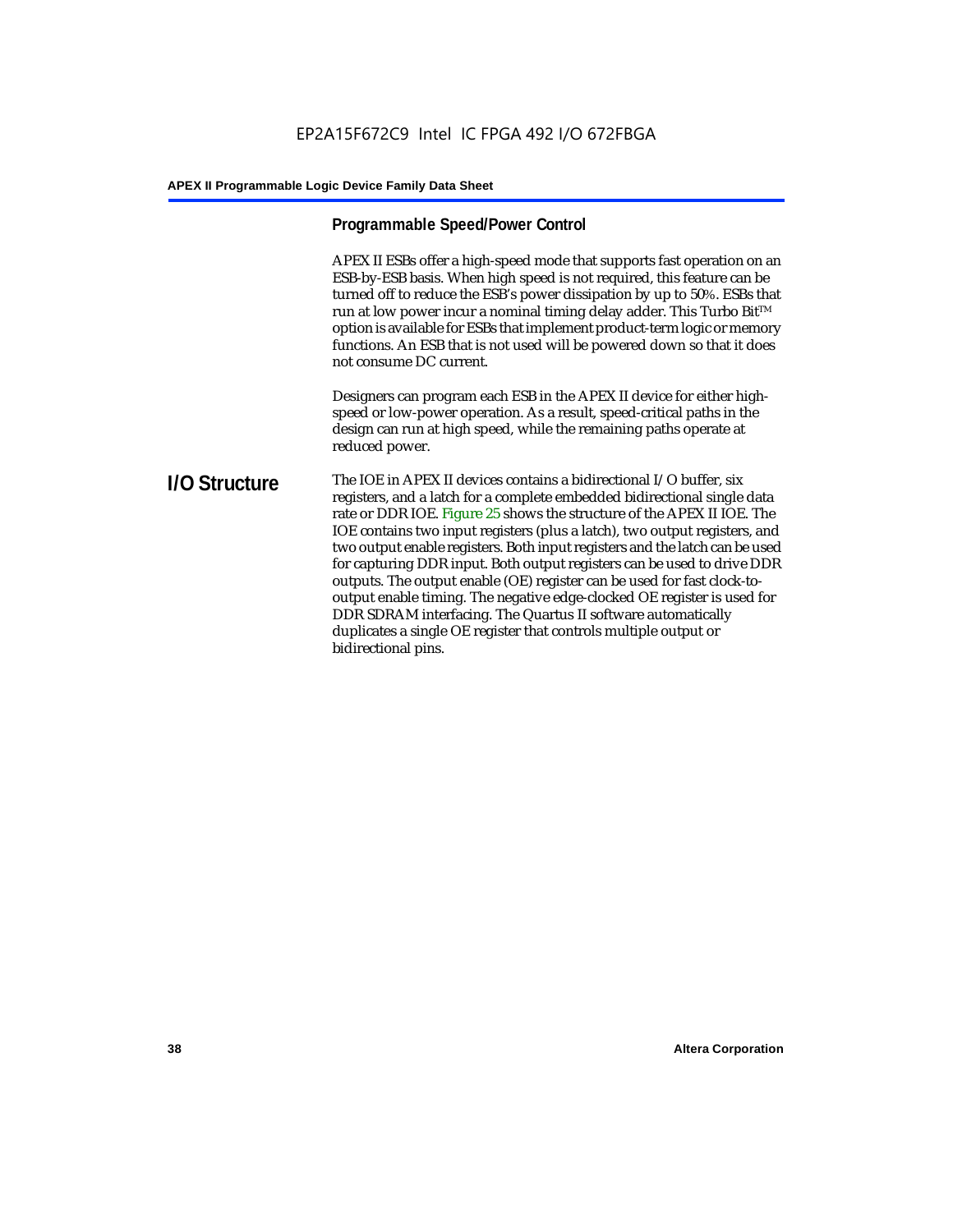

*Figure 25. APEX II IOE Structure*

The IOEs are located around the periphery of the APEX II device. Each IOE drives a row, column, MegaLAB, or local interconnect when used as an input or bidirectional pin. A row IOE can drive a local, MegaLAB, row, and column interconnect; a column IOE can drive the FastTrack or column interconnect. Figure 26 shows how a row IOE connects to the interconnect.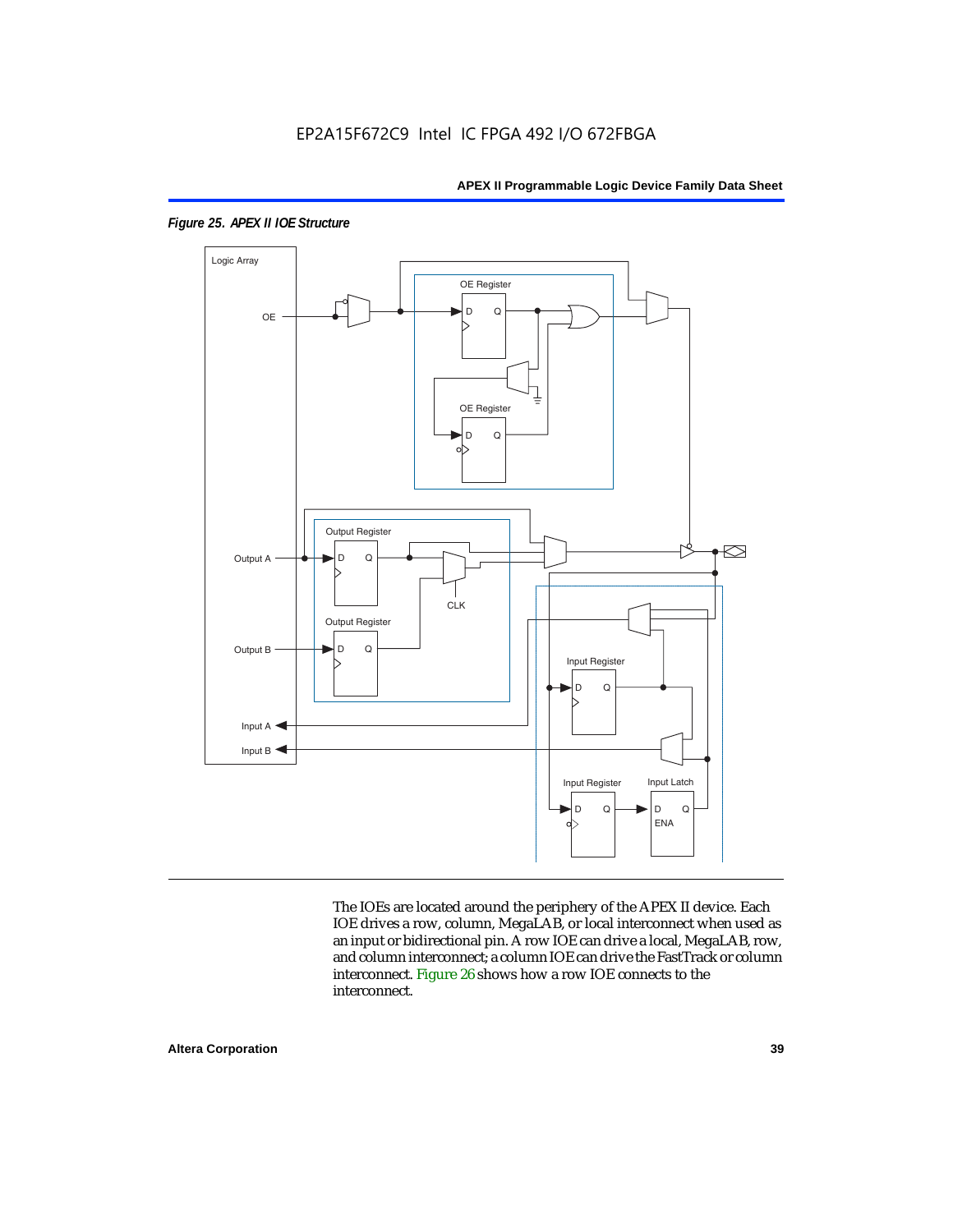



Figure 27 shows how a column IOE connects to the interconnect.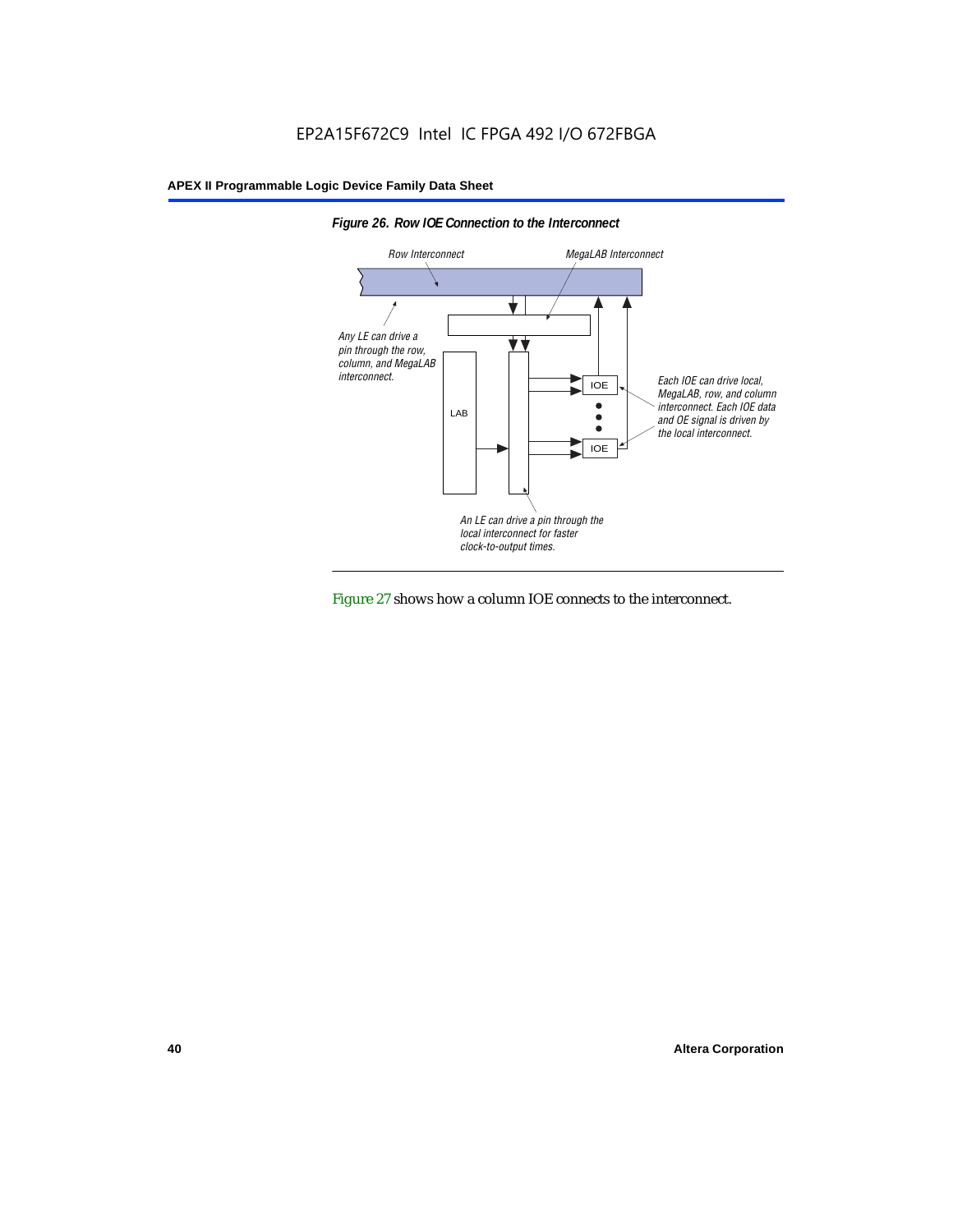



FastRow interconnects connect a column I/O pin directly to the LAB local interconnect within two MegaLAB structures. This feature provides fast setup times for pins that drive high fan-outs with complex logic, such as PCI designs. For fast bidirectional I/O timing, LE registers using local routing can improve setup times and OE timing.

APEX II devices have a peripheral control bus made up of 12 signals that drive the IOE control signals. The peripheral bus is composed of six output enables,  $OE[5:0]$  and six clock enables,  $CE[5:0]$ . These twelve signals can be driven from internal logic or from the Fast I/O signals. Table 7 lists the peripheral control signal destinations.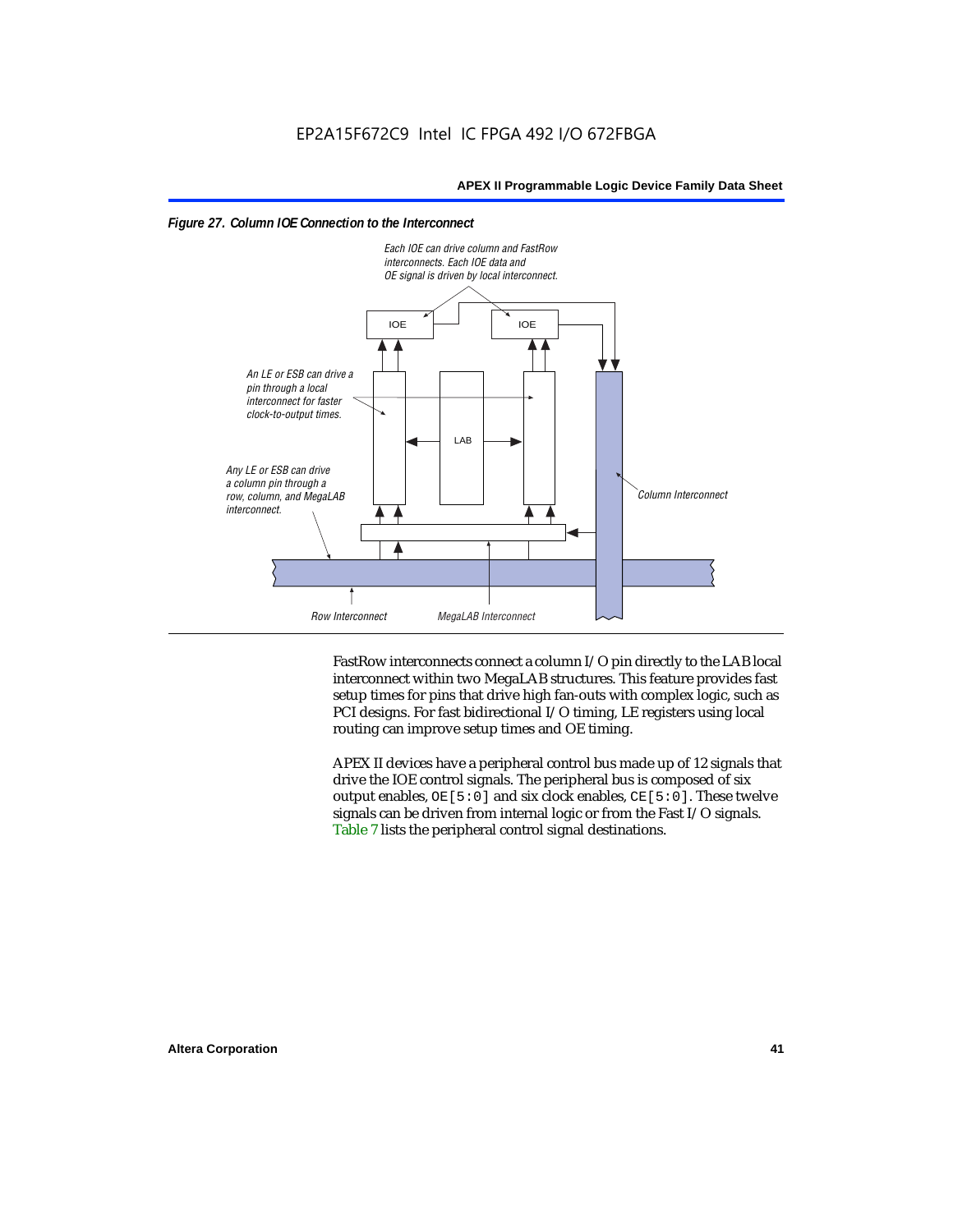| Table 7. Peripheral Control Bus Destinations |                    |  |  |  |
|----------------------------------------------|--------------------|--|--|--|
| <b>Peripheral Bus</b>                        | I/O Control Signal |  |  |  |
| Output Enable 0 [OE0]                        | OЕ                 |  |  |  |
| Output Enable 1 [OE1]                        | ОE                 |  |  |  |
| Output Enable 2 [OE2]                        | OЕ                 |  |  |  |
| Output Enable 3 [OE3]                        | ОE                 |  |  |  |
| Output Enable 4 [OE4]                        | OЕ                 |  |  |  |
| Output Enable 5 [OE5]                        | ОE                 |  |  |  |
| Clock Enable 0 [ CE0 ]                       | CE, CLK            |  |  |  |
| Clock Enable 1 [CE1]                         | CE, OE             |  |  |  |
| Clock Enable 2 [ CE2 ]                       | CE, CLK            |  |  |  |
| Clock Enable 3 [CE3]                         | CE, OE             |  |  |  |
| Clock Enable 4 [CE4]                         | CE, CLR            |  |  |  |
| Clock Enable 5 [ CE5 ]                       | CE, CLR            |  |  |  |

In normal bidirectional operation, the input register can be used for input data requiring fast setup times. The input register can have its own clock input and clock enable separate from the OE and output registers. The output register can be used for data requiring fast clock-to-output performance. The OE register can be used for fast clock-to-output enable timing. The OE and output register share the same clock source and the same clock enable source from local interconnect in the associated LAB, fast global signals, or row global signals. Figure 28 shows the IOE in bidirectional configuration.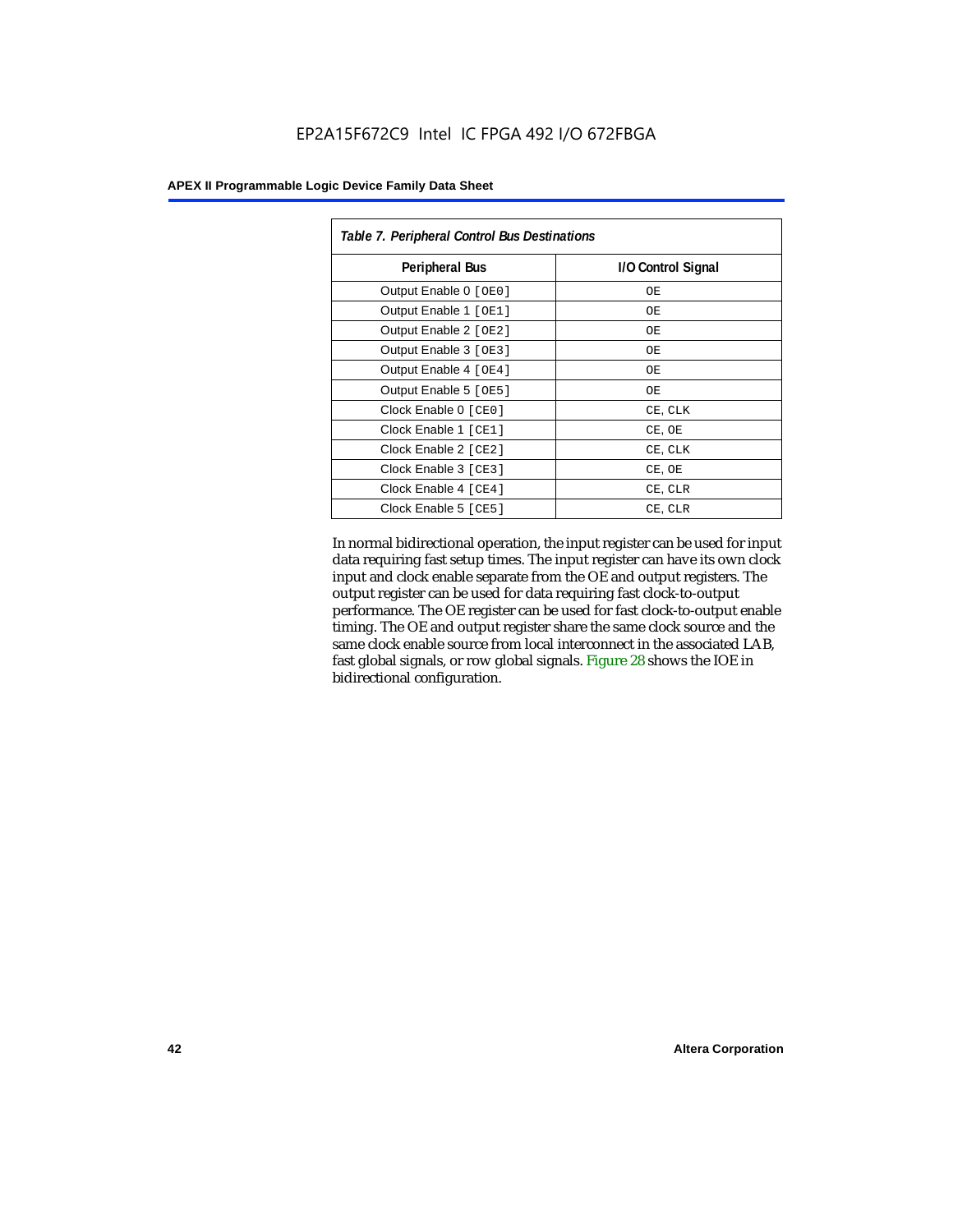



The APEX II IOE includes programmable delays that can be activated to ensure zero hold times, minimum clock-to-output times, input IOE register-to-logic array register transfers, or logic array-to-output IOE register transfers.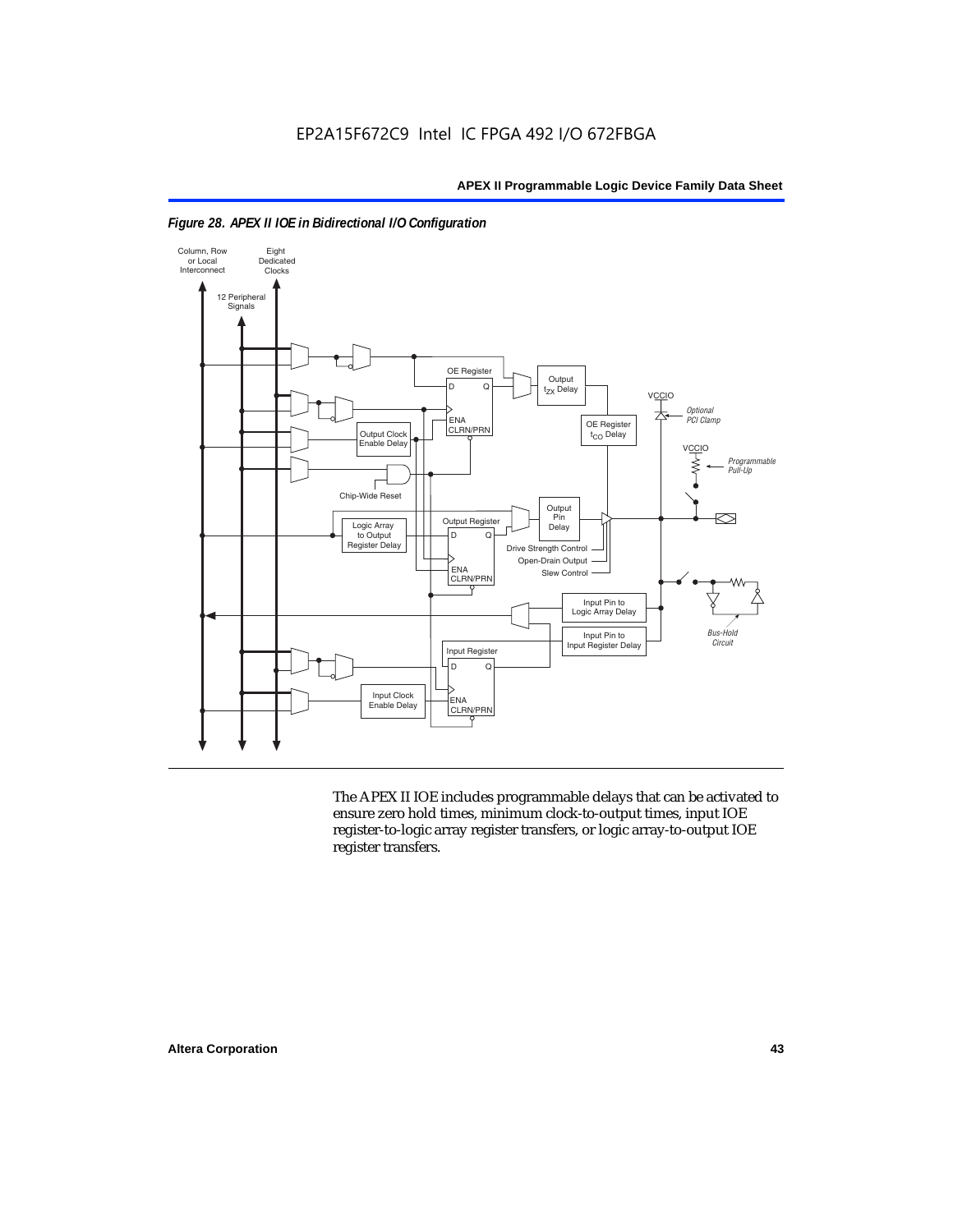A path in which a pin directly drives a register may require the delay to ensure zero hold time, whereas a path in which a pin drives a register through combinatorial logic may not require the delay. Programmable delays exist for decreasing input pin to logic array and IOE input register delays. The Quartus II Compiler can program these delays automatically to minimize setup time while providing a zero hold time. Delays are also programmable for increasing the register to pin delays for output and/or output enable registers. A programmable delay exists for increasing the  $t_{ZX}$  delay to the output pin, which is required for ZBT interfaces. Table 8 shows the programmable delays for APEX II devices.

| Table 8. APEX II Programmable Delay Chain |                                         |  |  |  |
|-------------------------------------------|-----------------------------------------|--|--|--|
| Programmable Delays                       | <b>Quartus II Logic Option</b>          |  |  |  |
| Input pin to logic array delay $(1)$      | Decrease input delay to internal cells  |  |  |  |
| Input pin to input register delay         | Decrease input delay to input register  |  |  |  |
| Output propagation delay                  | Increase delay to output pin            |  |  |  |
| Output enable register $t_{\rm CO}$ delay | Increase delay to output enable pin     |  |  |  |
| Output $t_{\rm rx}$ delay                 | Increase $t_{zx}$ delay to output pin   |  |  |  |
| Output clock enable delay                 | Increase output clock enable delay      |  |  |  |
| Input clock enable delay                  | Increase input clock enable delay       |  |  |  |
| Logic array to output register delay      | Decrease input delay to output register |  |  |  |

#### *Note to Table 8:*

(1) This delay has four settings: off and three levels of delay.

The IOE registers in APEX II devices share the same source for clear or preset. The designer can program preset and clear for each individual IOE. The registers can be programmed to power up high or low after configuration is complete. If programmed to power up low, an asynchronous clear can control the registers. If programmed to power up high, an asynchronous preset can control the registers. This feature prevents the inadvertent activation of another device's active-low input upon power-up. If one register in an IOE uses a preset or clear signal then all registers in the IOE must use that preset or clear signal.

## **Double Data Rate I/O**

APEX II devices have six-register IOEs which support DDR interfacing by clocking data on both positive and negative clock edges. The IOEs in APEX II devices support DDR inputs, DDR outputs, and bidirectional DDR modes.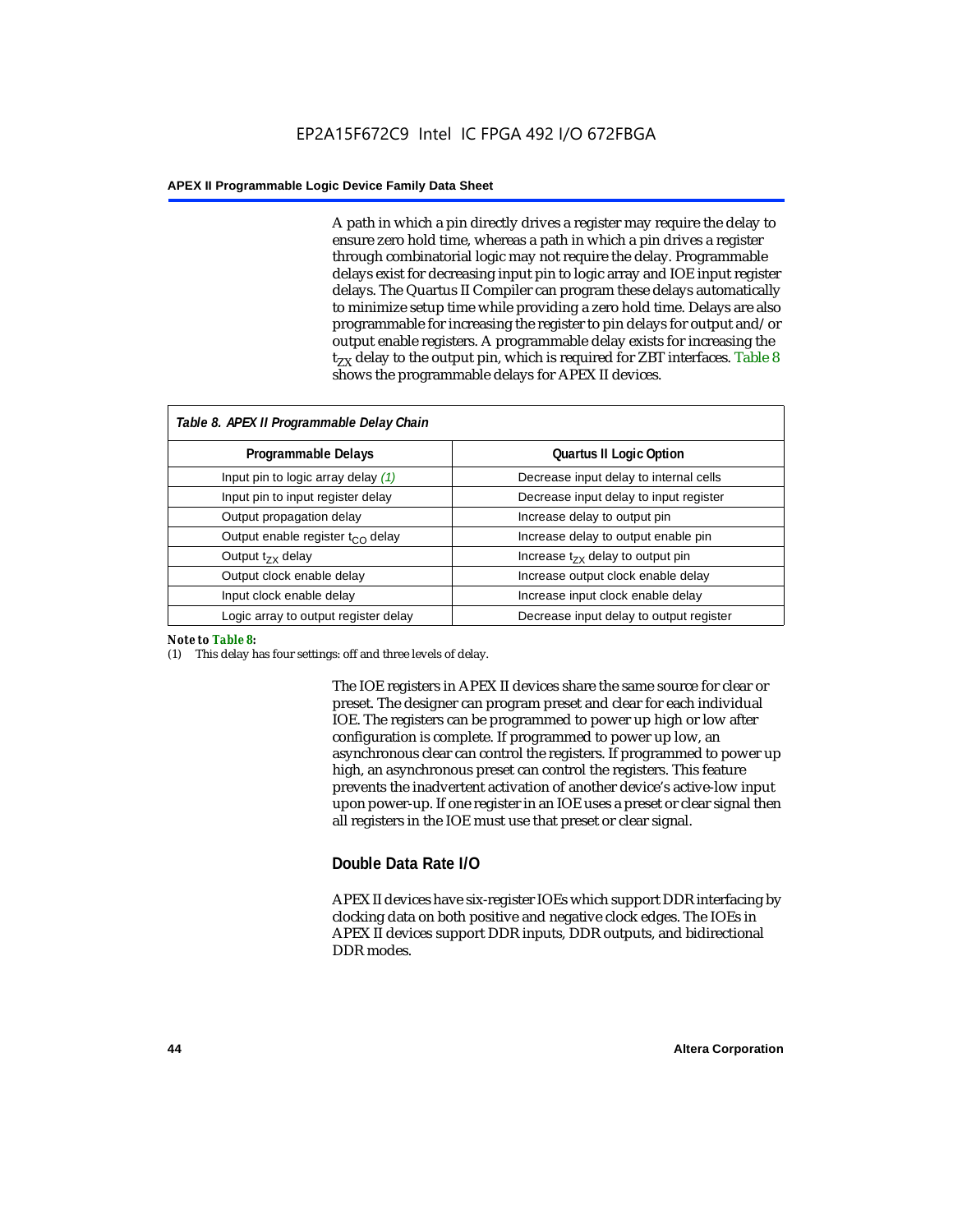When using the IOE for DDR inputs, the two input registers are used to clock double rate input data on alternating edges. An input latch is also used within the IOE for DDR input acquisition. The latch holds the data that is present during the clock high times. This allows both bits of data to be synchronous to the same clock edge (either rising or falling). Figure 29 shows an IOE configured for DDR input.



When using the IOE for DDR outputs, the two output registers are configured to clock two data paths from LEs on rising clock edges. These register outputs are multiplexed by the clock to drive the output pin at a  $\times 2$  rate. One output register clocks the first bit out on the clock high time, while the other output register clocks the second bit out on the clock low time. Figure 30 shows the IOE configured for DDR output.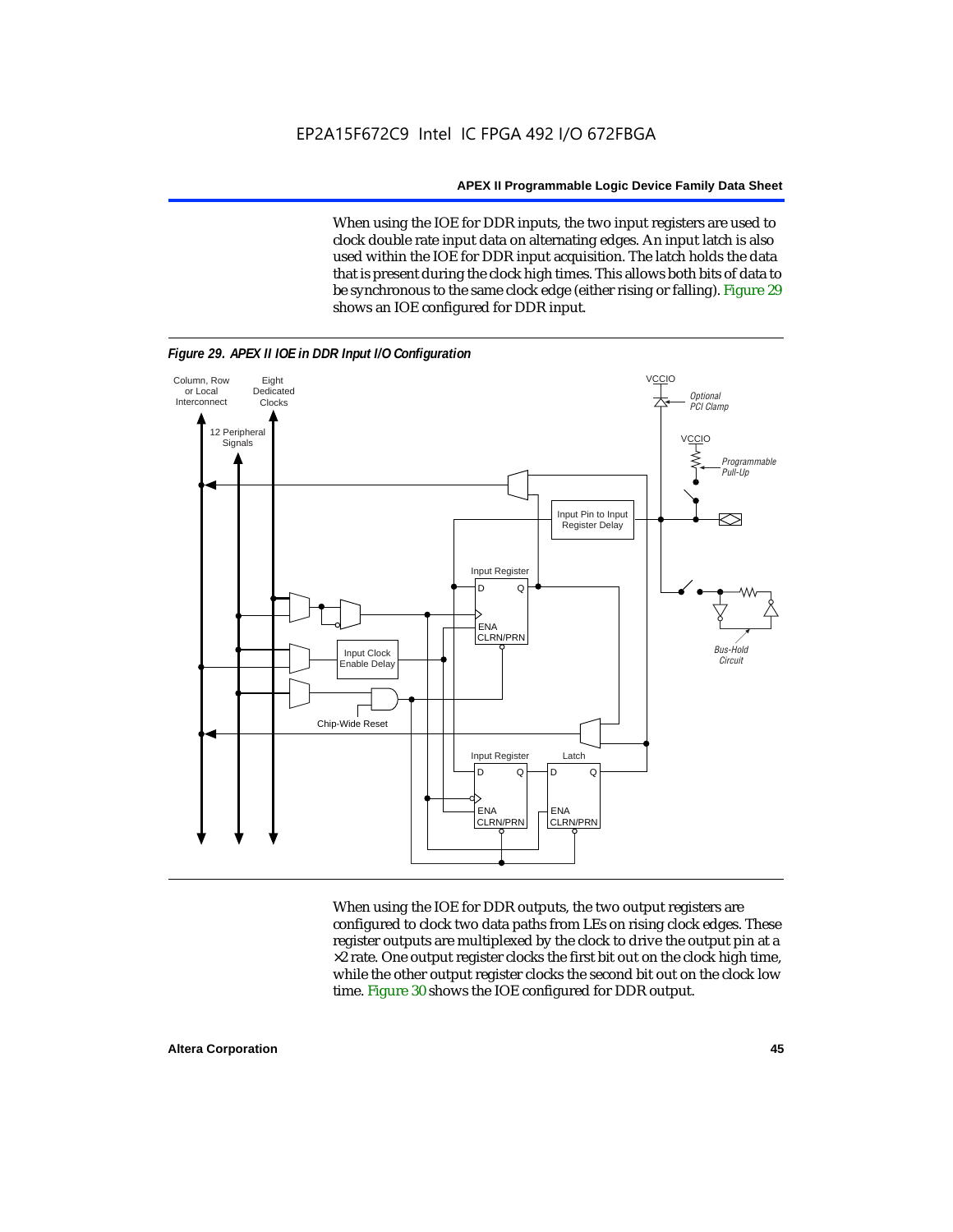



The APEX II IOE operates in bidirectional DDR mode by combining the DDR input and DDR output configurations.

APEX II I/O pins transfer data on a DDR bidirectional bus to support DDR SDRAM at 167 MHz (334 Mbps). The negative-edge-clocked OE register is used to hold the OE signal inactive until the falling edge of the clock. This is done to meet DDR SDRAM timing requirements. QDR SRAMs are also supported with DDR I/O pins on separate read and write ports.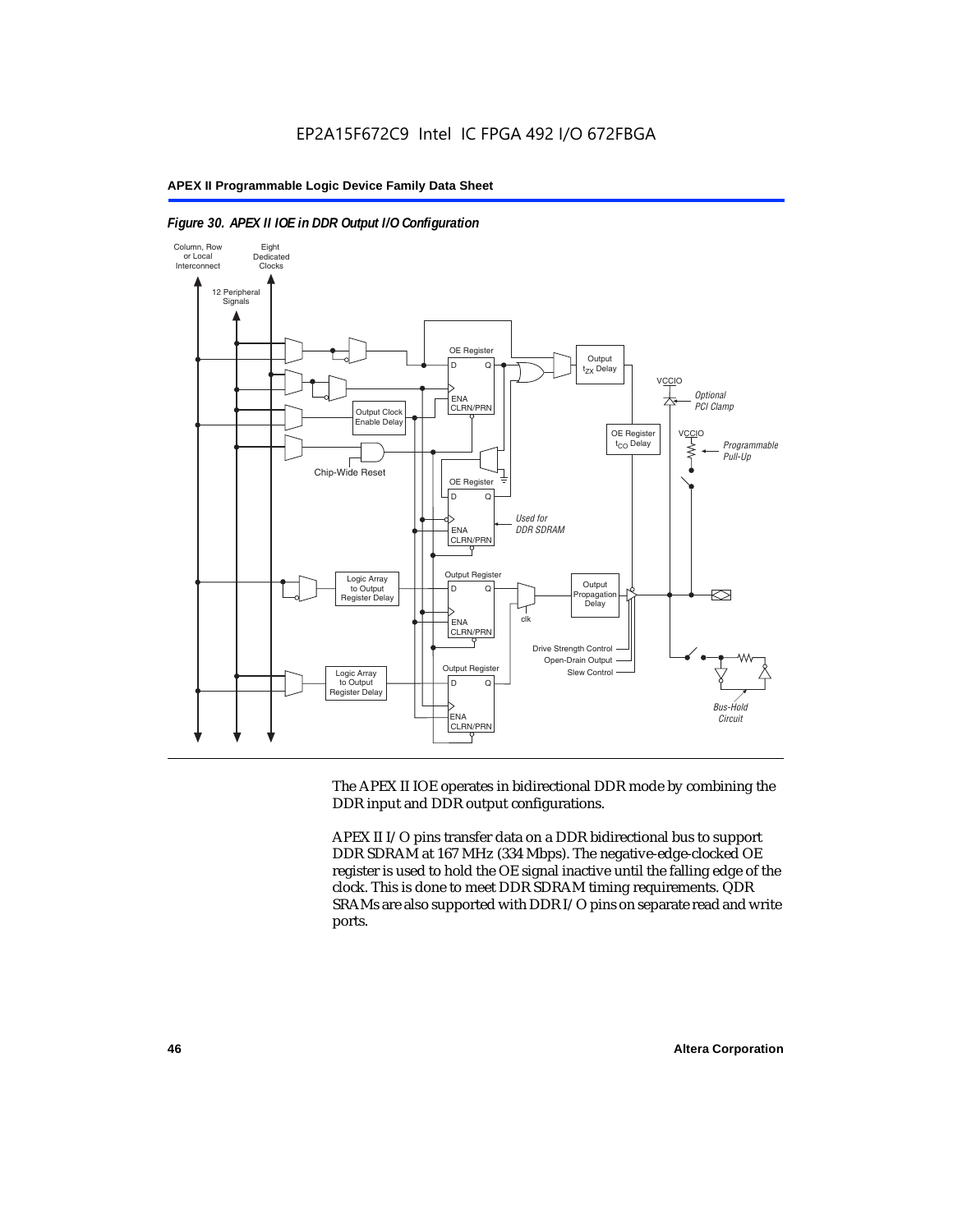## **Zero Bus Turnaround SRAM Interface Support**

In addition to DDR SDRAM support, APEX II device I/O pins also support interfacing with ZBT SRAM devices at up to 200 MHz. ZBT SRAM blocks are designed to eliminate dead bus cycles when turning a bidirectional bus around between reads and writes, or writes and reads. ZBT allows for 100% bus utilization because ZBT SRAM can be read or written on every clock cycle.

To avoid bus contention, the output clock-to-low-impedance time  $(t_{ZX})$ delay ensures that the  $t_{ZX}$  is greater than the clock-to-high-impedance time  $(t_{\text{YZ}})$ . Phase delay control of clocks to the OE/output and input registers using two general-purpose PLLs enable the APEX II device to meet ZBT  $t_{CO}$  and  $t_{SUI}$  times.

## **Programmable Drive Strength**

The output buffer for each APEX II device I/O pin has a programmable drive strength control for certain I/O standards. The LVTTL standard has several levels of drive strength that the user can control. SSTL-3 class I and II, SSTL-2 class I and II, HSTL class I and II, 3.3-V GTL+, PCI, and PCI-X support a minimum setting. The minimum setting is the lowest drive strength that guarantees the  $I<sub>OH</sub>/I<sub>OL</sub>$  of the standard. Using minimum settings provides signal slew rate control to reduce system noise and signal overshoot. Table 9 shows the possible settings for the I/O standards with drive strength control.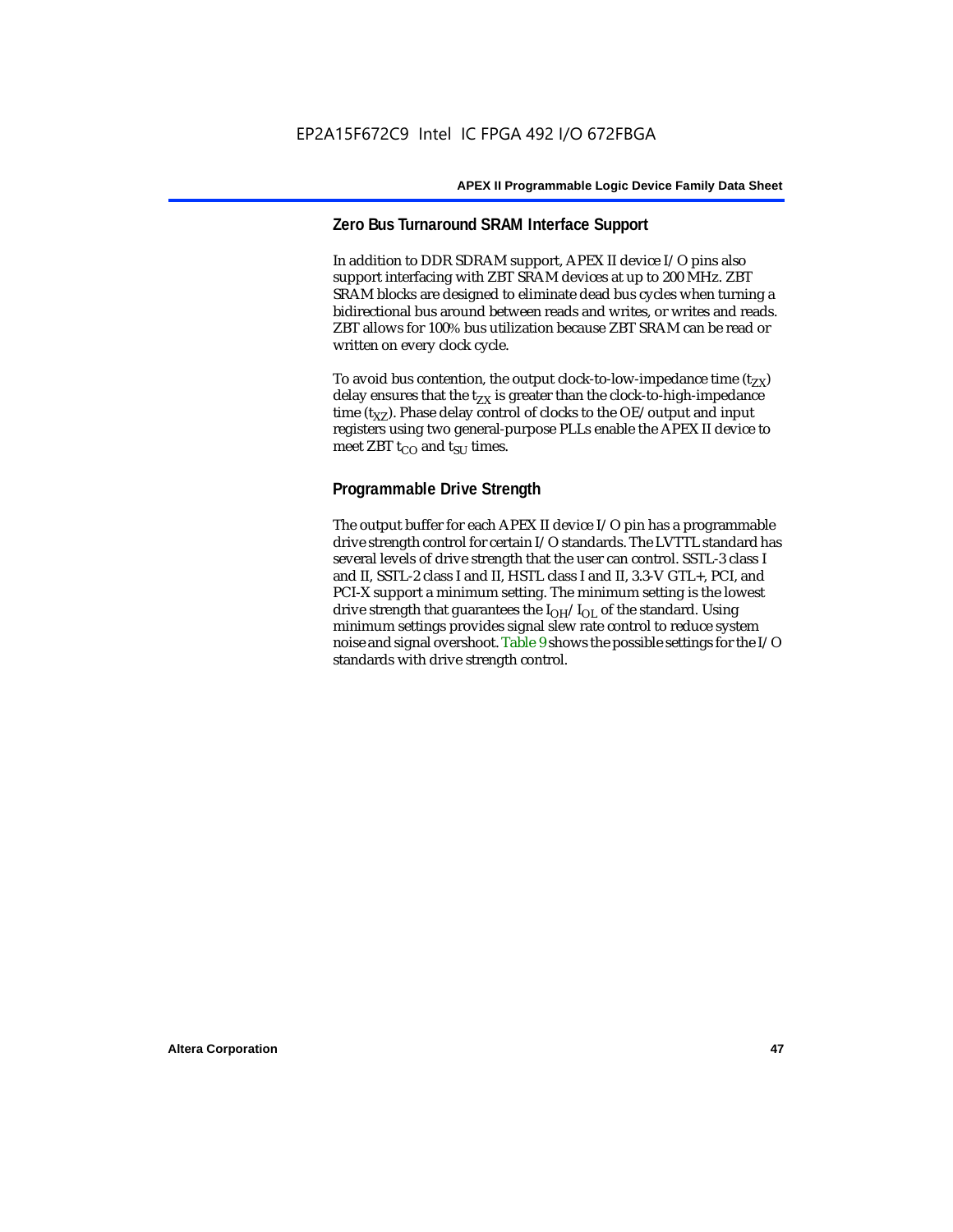## EP2A15F672C9 Intel IC FPGA 492 I/O 672FBGA

#### **APEX II Programmable Logic Device Family Data Sheet**

| Table 9. Programmable Drive Strength |                                                              |  |  |  |
|--------------------------------------|--------------------------------------------------------------|--|--|--|
| I/O Standard                         | I <sub>OH</sub> /I <sub>OL</sub> Current Strength<br>Setting |  |  |  |
| LVTTL (3.3 V)                        | 4 mA                                                         |  |  |  |
|                                      | $12 \text{ mA}$                                              |  |  |  |
|                                      | 24 mA (default)                                              |  |  |  |
| LVTTL (2.5 V)                        | 2 <sub>m</sub> A                                             |  |  |  |
|                                      | 16 mA (default)                                              |  |  |  |
| LVTTL (1.8 V)                        | 2 mA                                                         |  |  |  |
|                                      | 8mA (default)                                                |  |  |  |
| LVTTL (1.5 V)                        | 2 mA (default)                                               |  |  |  |
| SSTL-3 class I and II                | Minimum (default)                                            |  |  |  |
| SSTL-2 class I and II                |                                                              |  |  |  |
| HSTL class I and II                  |                                                              |  |  |  |
| GTL+ (3.3 V)                         |                                                              |  |  |  |
| PCI                                  |                                                              |  |  |  |
| PCI-X                                |                                                              |  |  |  |

## **Open-Drain Output**

APEX II devices provide an optional open-drain (equivalent to an opencollector) output for each I/O pin. This open-drain output enables the device to provide system-level control signals (e.g., interrupt and writeenable signals) that can be asserted by any of several devices.

## **Slew-Rate Control**

The output buffer for each APEX II device I/O pin has a programmable output slew rate control that can be configured for low-noise or highspeed performance. A faster slew rate provides high-speed transitions for high-performance systems. However, these fast transitions may introduce noise transients into the system. A slow slew rate reduces system noise, but adds a nominal delay to rising and falling edges. Each I/O pin has an individual slew rate control, allowing the designer to specify the slew rate on a pin-by-pin basis. The slew rate control affects both the rising and falling edges.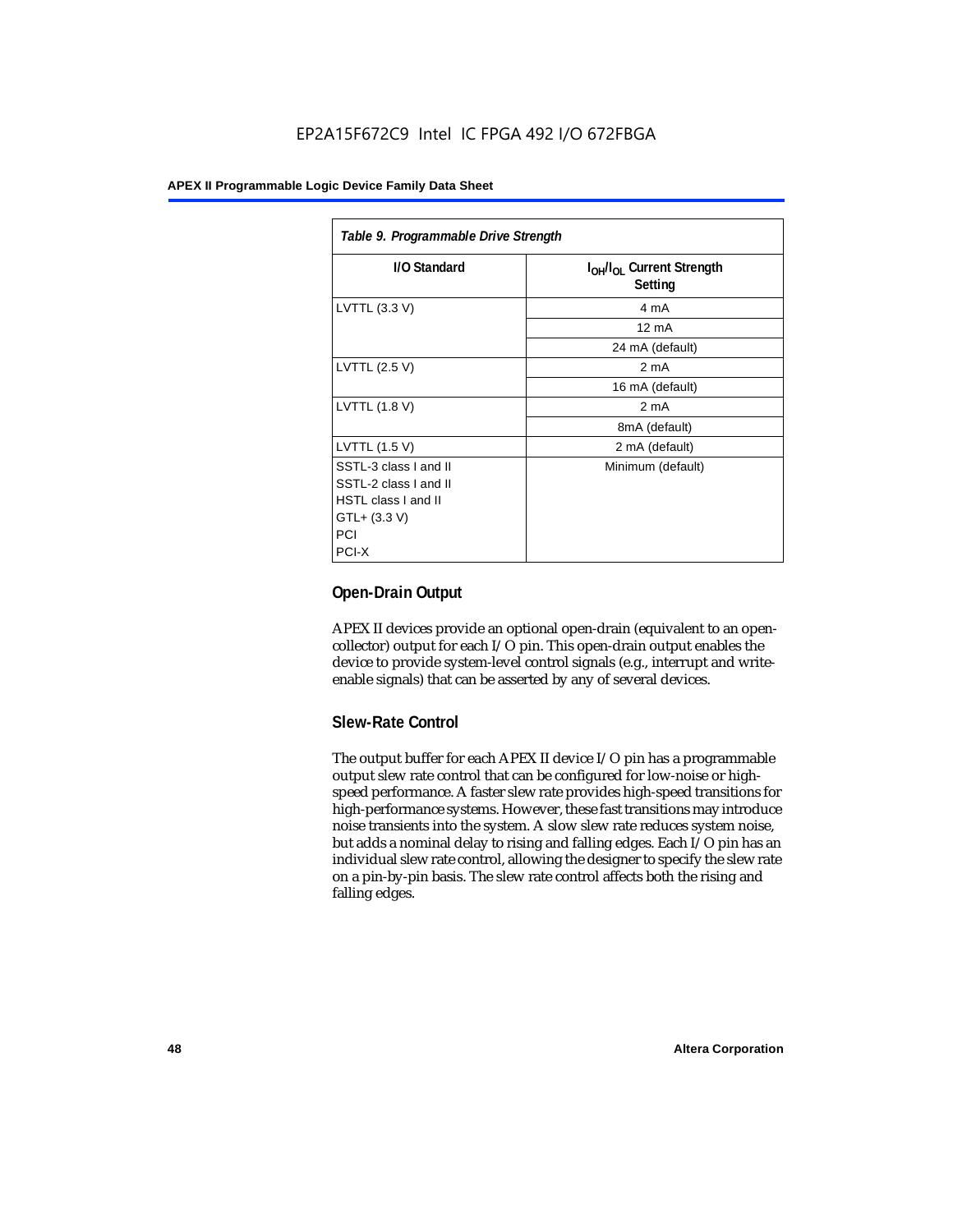## **Bus Hold**

Each APEX II device I/O pin provides an optional bus-hold feature. When this feature is enabled for an I/O pin, the bus-hold circuitry weakly holds the signal at its last driven state. By holding the last driven state of the pin until the next input signal is present, the bus-hold feature eliminates the need to add external pull-up or pull-down resistors to hold a signal level when the bus is tri-stated. The bus-hold circuitry also pulls undriven pins away from the input threshold voltage where noise can cause unintended high-frequency switching. This feature can be selected individually for each I/O pin. The bus-hold output will drive no higher than  $V_{CCIO}$  to prevent overdriving signals. If the bus-hold feature is enabled, the programmable pull-up option cannot be used. The bus-hold feature should also be disabled if open-drain outputs are used with the GTL+ I/O standard.

The bus-hold circuitry weakly pulls the signal level to the last driven state through a resistor with a nominal resistance  $(R_{BH})$  of approximately 7 kΩ. Table 41 on page 74 gives specific sustaining current that will be driven through this resistor and overdrive current that will identify the next driven input level. This information is provided for each  $V_{CCIO}$  voltage level.

The bus-hold circuitry is active only after configuration. When going into user mode, the bus-hold circuit captures the value on the pin present at the end of configuration.

## **Programmable Pull-Up Resistor**

Each APEX II device I/O pin provides an optional programmable pull-up resistor during user mode. When this feature is enabled for an I/O pin, the pull-up resistor (typically 25 kΩ) weakly holds the output to the  $V_{CCIO}$ level of the bank that the output pin resides in.

## **Dedicated Fast I/O Pins**

APEX II devices incorporate dedicated bidirectional pins for signals with high internal fanout, such as PCI control signals. These pins are called dedicated fast I/O pins (FAST1, FAST2, FAST3, and FAST4) and can drive the four global fast lines throughout the device, ideal for fast clock, clock enable, preset, clear, or high fanout logic signal distribution. The dedicated fast I/O pins have one output register and one OE register, but they do not have input registers. The dedicated fast lines can also be driven by a LE local interconnect to generate internal global signals.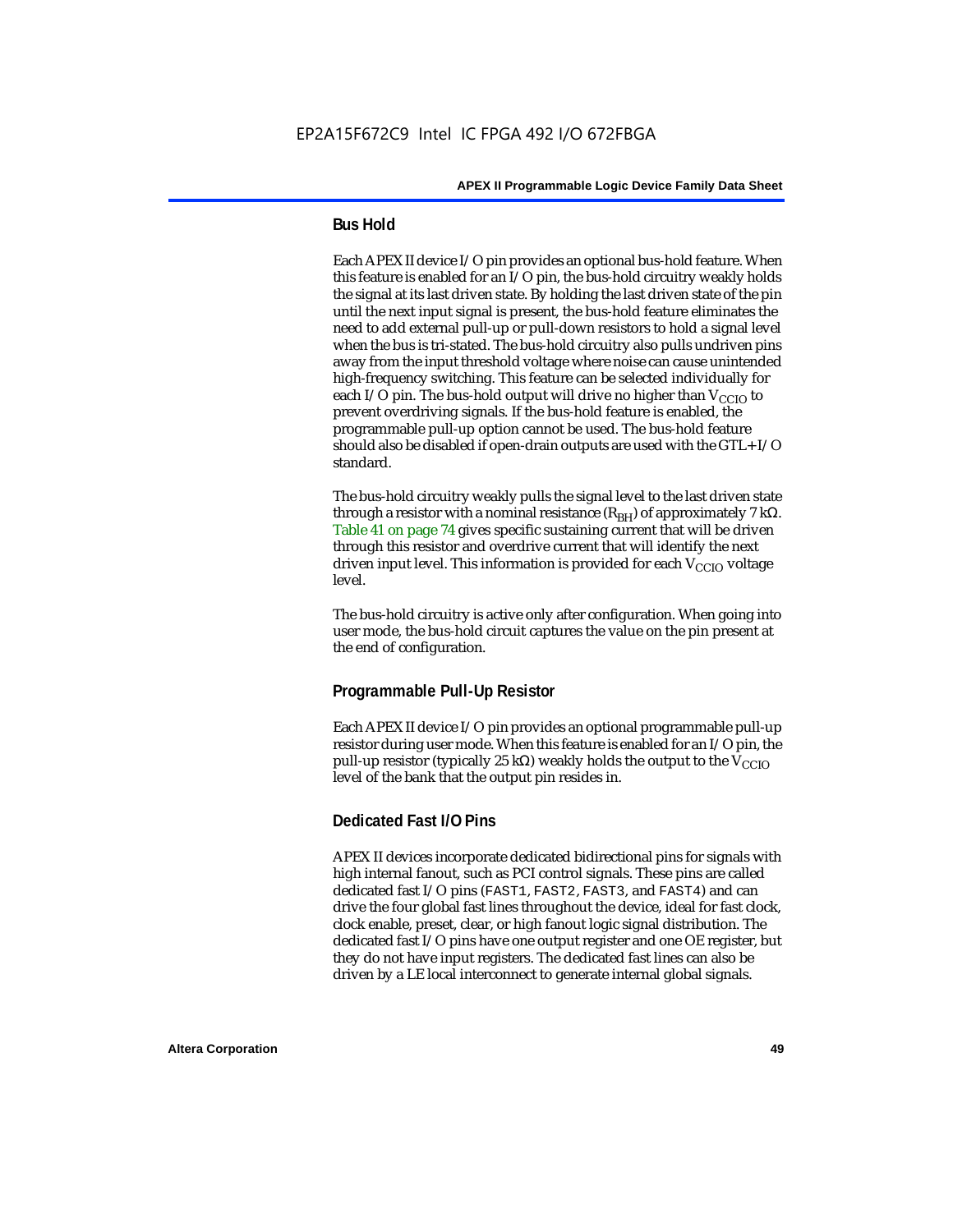## **Advanced I/O Standard Support**

APEX II device IOEs support the following I/O standards:

- LVTTL
- LVCMOS
- 1.5-V
- 1.8-V
- 2.5-V
- 3.3-V PCI
- 3.3-V PCI-X
- $\blacksquare$  3.3-V AGP (1 $\times$ , 2 $\times$ )
- LVDS<br>■ LVPE
- LVPECL
- PCML
- HyperTransport
- GTL+<br>■ HSTL
- HSTL class I and II
- SSTL-3 class I and II
- SSTL-2 class I and II
- CTT
- Differential HSTL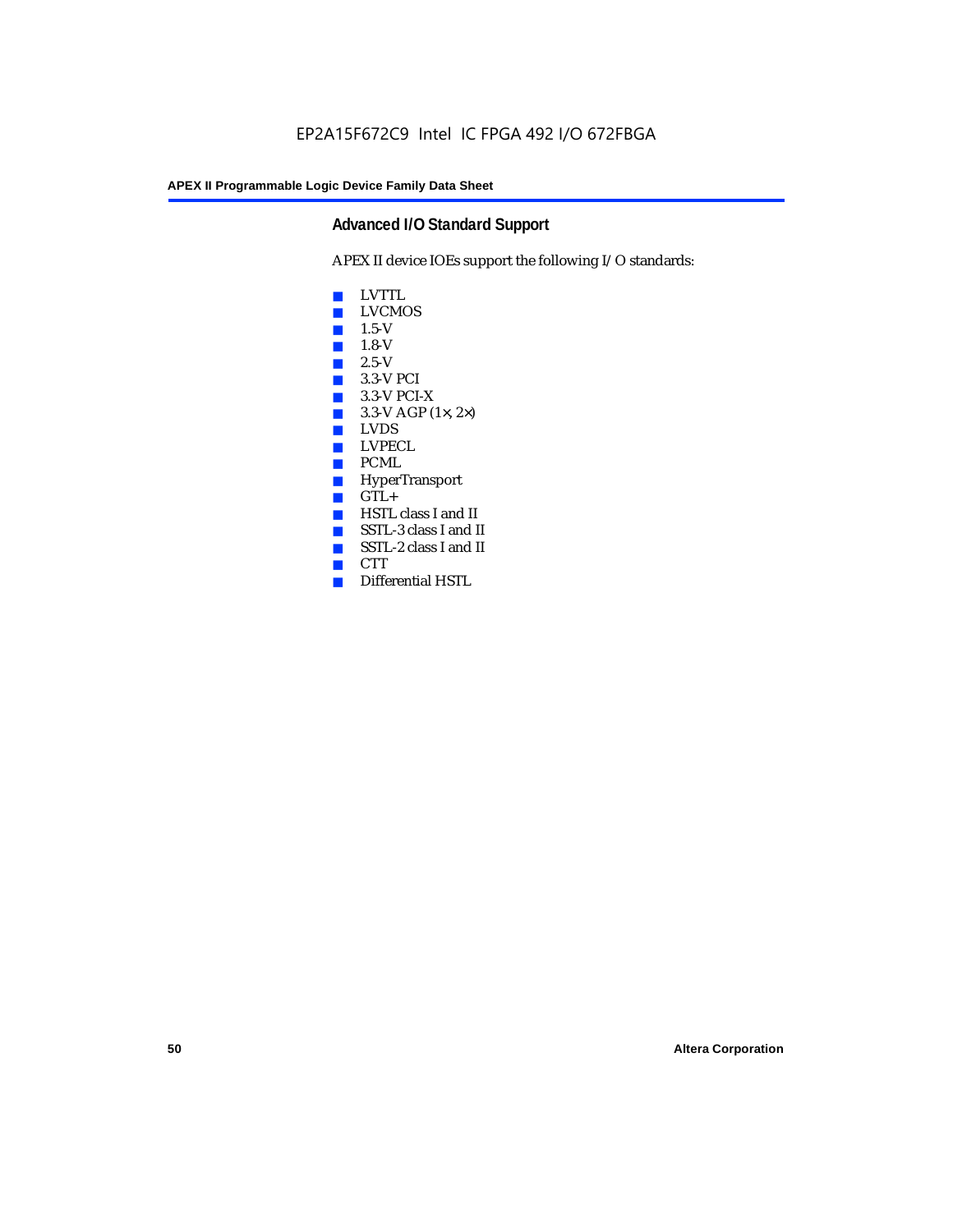#### Table 10 describes the I/O standards supported by APEX II devices.

| Table 10. APEX II Supported I/O Standards |                    |                                                  |                                                               |                                                                   |  |  |
|-------------------------------------------|--------------------|--------------------------------------------------|---------------------------------------------------------------|-------------------------------------------------------------------|--|--|
| I/O Standard                              | <b>Type</b>        | Input<br>Reference<br>Voltage $(V_{RFF})$<br>(V) | Output<br><b>Supply</b><br>Voltage<br>$(V_{\text{CCIO}})$ (V) | <b>Board</b><br><b>Termination</b><br>Voltage<br>$(V_{TT})$ $(V)$ |  |  |
| LVTTL                                     | Single-ended       | N/A                                              | 3.3                                                           | N/A                                                               |  |  |
| <b>LVCMOS</b>                             | Single-ended       | N/A                                              | 3.3                                                           | N/A                                                               |  |  |
| 2.5V                                      | Single-ended       | N/A                                              | 2.5                                                           | N/A                                                               |  |  |
| 1.8V                                      | Single-ended       | N/A                                              | 1.8                                                           | N/A                                                               |  |  |
| 1.5V                                      | Single-ended       | N/A                                              | 1.5                                                           | N/A                                                               |  |  |
| 3.3-V PCI                                 | Single-ended       | N/A                                              | 3.3                                                           | N/A                                                               |  |  |
| $3.3-V$ PCI-X                             | Single-ended       | N/A                                              | 3.3                                                           | N/A                                                               |  |  |
| <b>LVDS</b>                               | Differential       | N/A                                              | 3.3                                                           | N/A                                                               |  |  |
| <b>LVPECL</b>                             | Differential       | N/A                                              | 3.3                                                           | N/A                                                               |  |  |
| <b>PCML</b>                               | Differential       | N/A                                              | 3.3                                                           | N/A                                                               |  |  |
| HyperTransport                            | Differential       | N/A                                              | 2.5                                                           | N/A                                                               |  |  |
| Differential HSTL (1)                     | Differential       | N/A                                              | 1.5                                                           | N/A                                                               |  |  |
| $GTL+$                                    | Voltage referenced | 1.0                                              | N/A                                                           | 1.5                                                               |  |  |
| <b>HSTL class I and II</b>                | Voltage referenced | 0.75                                             | 1.5                                                           | 0.75                                                              |  |  |
| SSTL-2 class I and II                     | Voltage referenced | 1.25                                             | 2.5                                                           | 1.25                                                              |  |  |
| SSTL-3 class I and II                     | Voltage referenced | 1.5                                              | 3.3                                                           | 1.5                                                               |  |  |
| AGP (1 $\times$ and 2 $\times$ )          | Voltage referenced | 1.32                                             | 3.3                                                           | N/A                                                               |  |  |
| <b>CTT</b>                                | Voltage referenced | 1.5                                              | 3.3                                                           | 1.5                                                               |  |  |

#### *Note to Table 10:*

(1) Differential HSTL is only supported on the eight dedicated global clock pins and four dedicated high-speed PLL clock pins.



For more information on I/O standards supported by APEX II devices, see *Application Note 117 (Using Selectable I/O Standards in Altera Devices)*.

APEX II devices contain eight I/O banks, as shown in Figure 31. Two blocks within the right I/O banks contain circuitry to support high-speed True-LVDS, LVPECL, PCML, and HyperTransport inputs, and another two blocks within the left I/O banks support high-speed True-LVDS, LVPECL, PCML, and HyperTransport outputs. All other standards are supported by all I/O banks.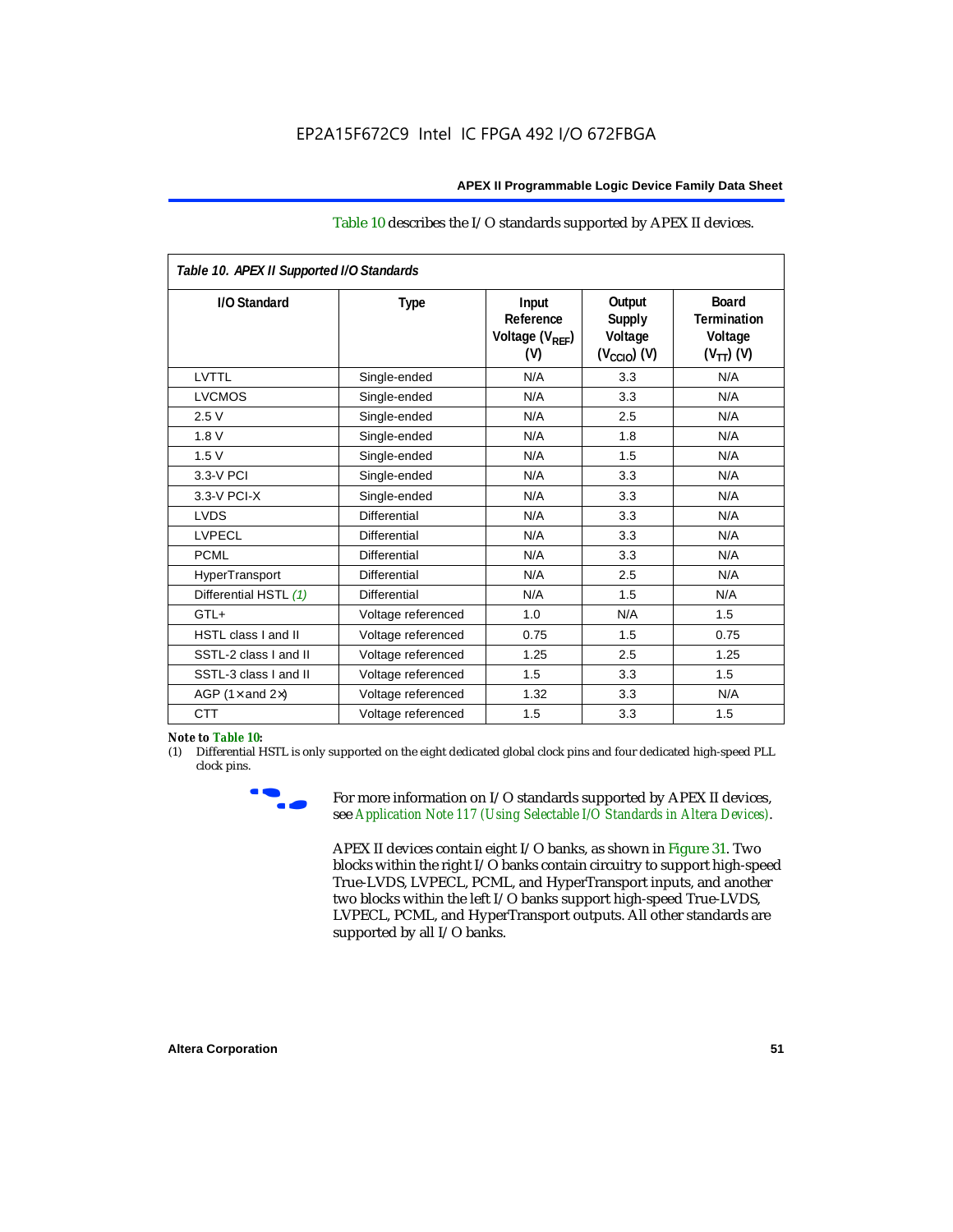## *Figure 31. APEX II I/O Banks*



HyperTransport outputs and regular I/O pin standards.

#### *Notes to Figure 31:*

- (1) For more information on placing I/O pins within LVDS blocks, refer to the "High-Speed Interface Pin Location" section in *Application Note 166 (Using High-Speed I/O Standards in APEX II Devices)*.
- (2) If the True-LVDS pins or the Flexible-LVDS pins are not used for high-speed differential signalling, they can support all of the I/O standards and can be used as input, output, or bidirectional pins with  $V_{CCIO}$  set to 3.3 V, 2.5 V, 1.8 V, or 1.5 V. However, True-LVDS pins do not support the HSTL Class II output.

Each I/O bank has its own VCCIO pins. A single device can support 1.5-V, 1.8-V, 2.5-V, and 3.3-V interfaces; each bank can support a different standard independently. Each bank can also use a separate  $V_{REF}$  level to support any one of the terminated standards (such as SSTL-3) independently.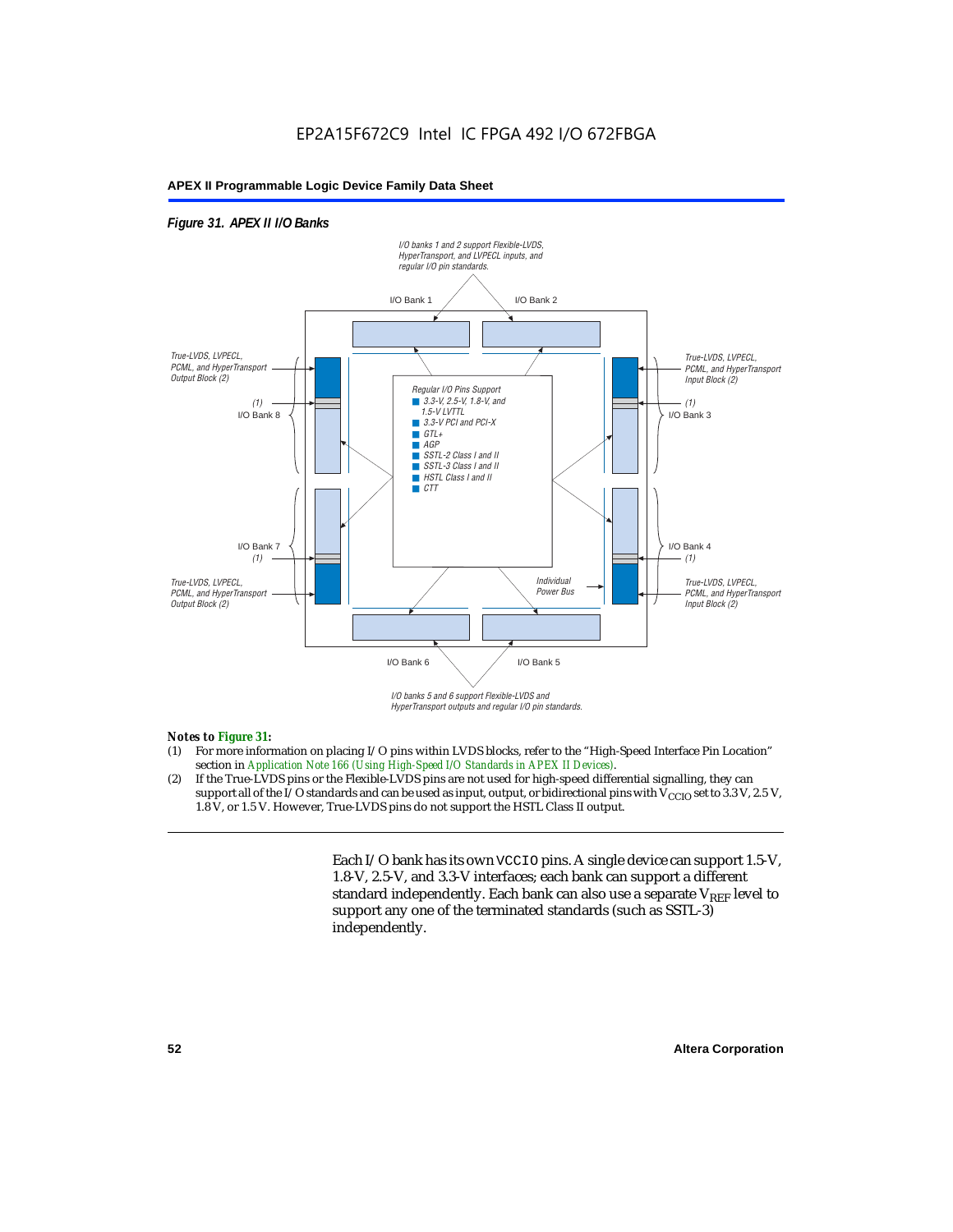Each bank can support multiple standards with the same  $V_{\text{CCIO}}$  for input and output pins. Each bank can support one voltage-referenced I/O standard, but it can support multiple I/O standards with the same  $V_{CCIO}$ voltage level. For example, when  $V_{CCIO}$  is 3.3 V, a bank can support LVTTL, LVCMOS, 3.3-V PCI, and SSTL-3 for inputs and outputs. When the True-LVDS banks are not used for LVDS I/O pins, they support all of the other I/O standards except HSTL Class II output.

## **True-LVDS Interface**

APEX II devices contain dedicated circuitry for supporting differential standards at speeds up to 1.0 Gbps. APEX II devices have dedicated differential buffers and circuitry to support LVDS, LVPECL, HyperTransport, and PCML I/O standards. Four dedicated high-speed PLLs (separate from the general-purpose PLLs) multiply reference clocks and drive high-speed differential serializer/deserializer channels. In addition, CDS circuitry at each receiver channel corrects any fixed clockto-data skew. All APEX II devices support 36 input channels, 36 output channels, two dedicated receiver PLLs, and two dedicated transmitter PLL<sub>s</sub>.

The True-LVDS circuitry supports the following standards and applications:

- RapidIO
- POS-PHY Level 4
- Utopia IV
- **HyperTransport**

APEX II devices support source-synchronous interfacing with LVDS, LVPECL,PCML, or HyperTransport signaling at up to 1 Gbps. Serial channels are transmitted and received along with a low-speed clock. The receiving device then multiplies the clock by a factor of 1, 2, or 4 to 10. The serialization/deserialization rate can be any number from 1, 2, or 4 to 10 and does not have to equal the clock multiplication value.

For example, an 840-Mbps LVDS channel can be received along with an 84-MHz clock. The 84-MHz clock is multiplied by 10 to drive the serial shift register, but the register can be clocked out in parallel at 8- or 10-bits wide at 84 or 105 MHz. See Figures 32 and 33.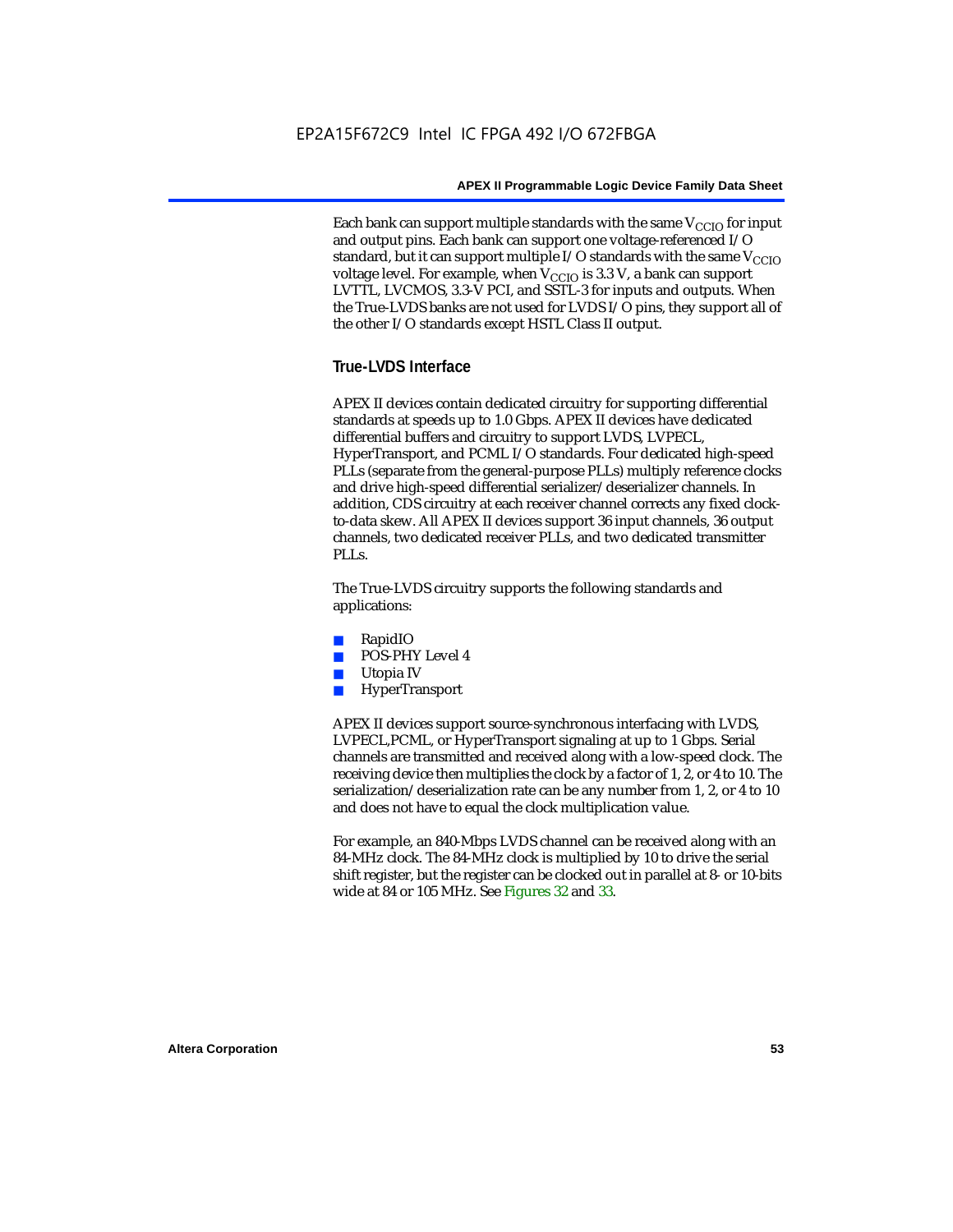### *Figure 32. True-LVDS Receiver Diagram Notes (1), (2)*



#### *Notes to Figure 32:*

- (1) Two sets of 18 receiver channels are located in each APEX II device. Each set of 18 channels has one receiver PLL.<br>(2)  $W = 1, 2, 4$  to 10
- $W = 1, 2, 4$  to 10 *J* = 1, 2, 4 to 10
- *W* does not have to equal *J*. When *J* = 1 or 2, the deserializer is bypassed. When *J* = 2, DDR I/O registers are used.
- (3) These clock pins drive receiver PLLs only. They do not drive directly to the logic array. However, the receiver PLL can drive the logic array via a global clock line.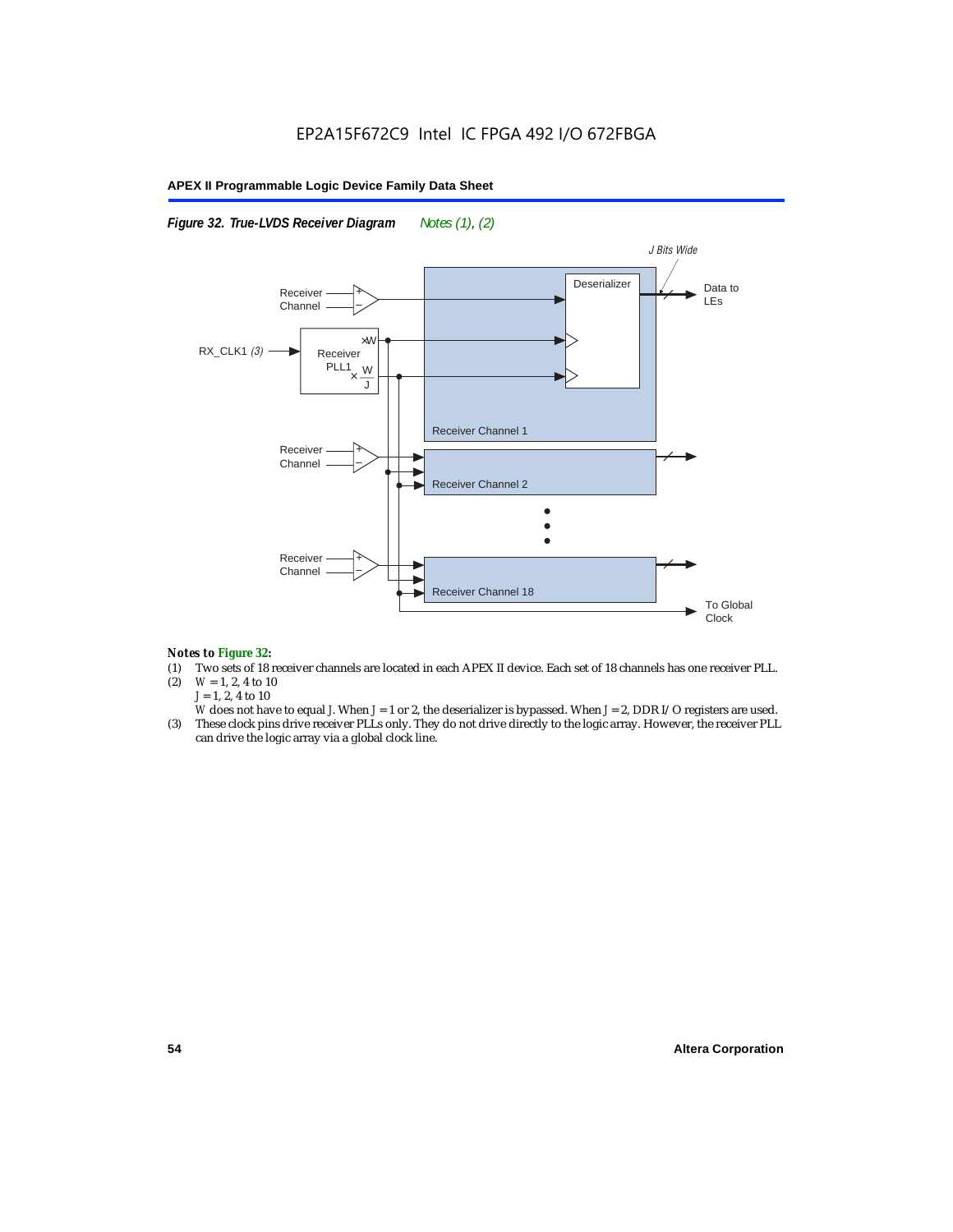



#### *Notes to Figure 33:*

- (1) Two sets of 18 transmitter channels are located in each APEX II device. Each set of 18 channels has one transmitter PLL.
- (2)  $W = 1, 2, 4$  to 10 *J* = 1, 2, 4 to 10

*W* does not have to equal *J*. When *J* = 1 or 2, the deserializer is bypassed. When *J* = 2, DDR I/O registers are used.

*Clock-Data Synchronization*

In addition to dedicated serial-to-parallel converters, APEX II True-LVDS circuitry contains CDS circuitry in every receiver channel. The CDS feature can be turned on or off independently for each receiver channel. There are two modes for the CDS circuitry: single-bit mode, which corrects a fixed clock-to-data skew of up to ±50% of the data bit period, and multi-bit mode, which corrects any fixed clock-to-data skew.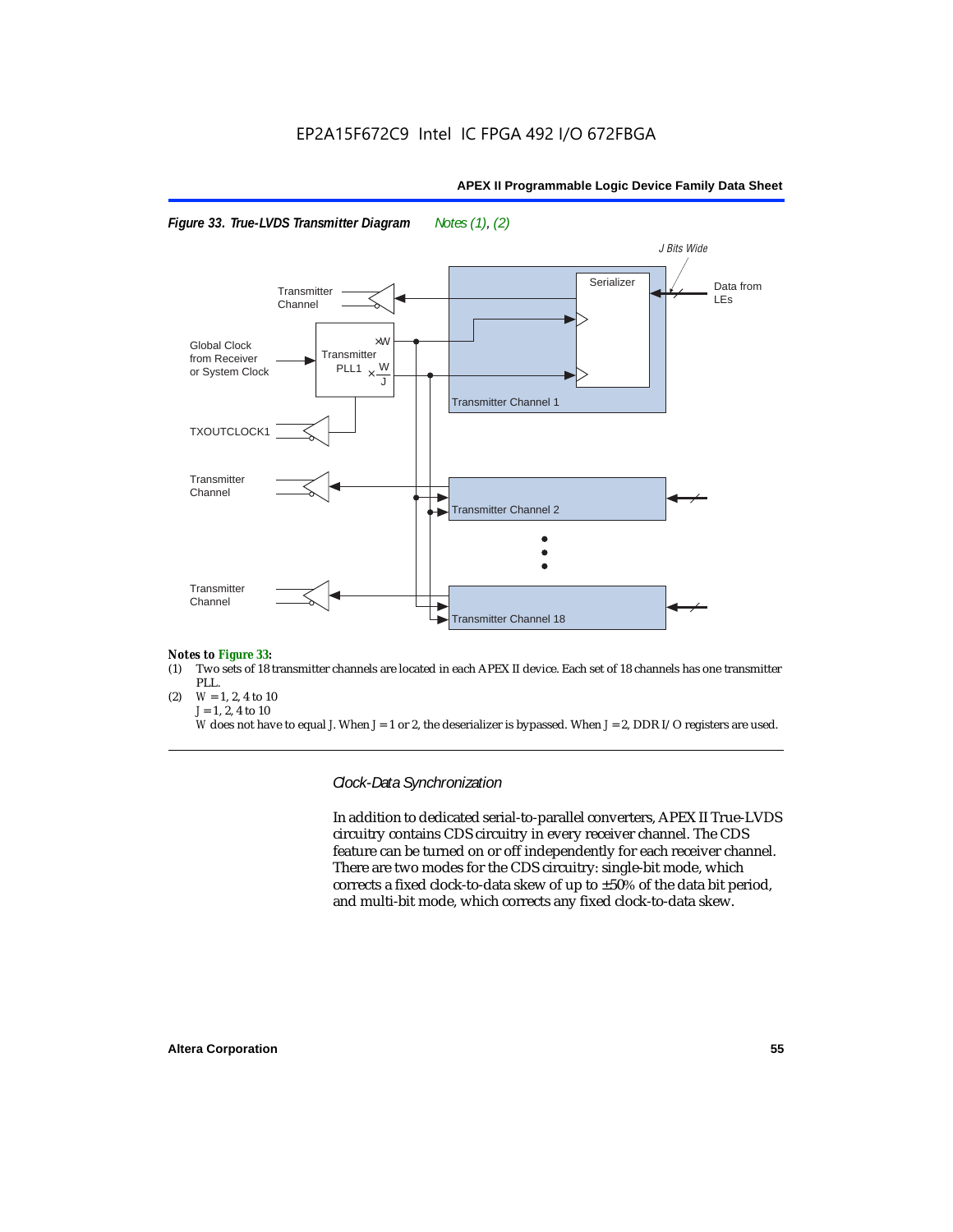#### **Single-Bit Mode**

Single-bit CDS corrects a fixed clock-to-data skew of up to  $\pm 50\%$  of the data bit period, which allows receiver input skew margin (RSKM) to increase by 50% of the data period. To use single-bit CDS, the deserialization factor, *J*, must be equal to the multiplication factor, *W*. The combination of allowable *W*/*J* factors and the associated CDS training patterns automatically determine byte alignment (see Table 11).

| Table 11. Single-Bit CDS Training Patterns |                        |  |  |  |
|--------------------------------------------|------------------------|--|--|--|
| W/J Factor                                 | Single-Bit CDS Pattern |  |  |  |
| 10                                         | 0000011111             |  |  |  |
| 9                                          | 000001111              |  |  |  |
| 8                                          | 00001111               |  |  |  |
|                                            | 0000111                |  |  |  |
| 6                                          | 000111                 |  |  |  |
| 5                                          | 00011                  |  |  |  |
|                                            | 0011                   |  |  |  |

#### **Multi-Bit Mode**

Multi-bit CDS corrects any fixed clock-to-data skew. This feature enables flexible board topologies, such as an N:1 topology (see Figure 34), a switch topology, or a matrix topology. Multi-bit CDS corrects for the skews inherent with these topologies, making them possible to use.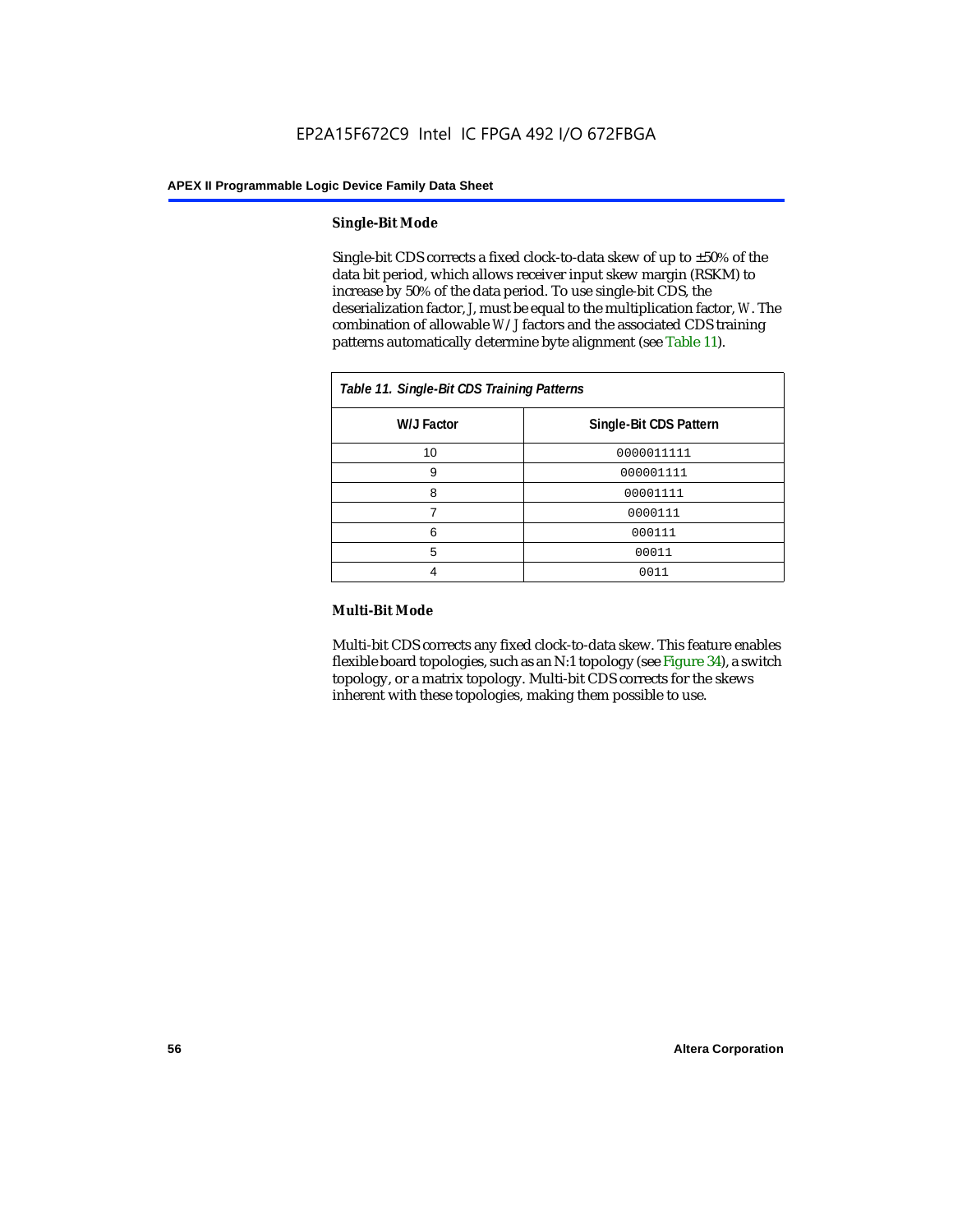

*Figure 34. Multi-Bit CDS Supports N:1 Topology*

When using multi-bit CDS, the *J* and *W* factors do not need to be the same value. The byte boundary cannot be distinguished with multi-bit CDS patterns (see Table 12). Therefore, the byte must be aligned using internal logic. Table 12 shows the possible training patterns for multi-bit CDS. Either pattern can be used.

| Table 12. Multi-Bit CDS Patterns |          |                                     |  |  |  |
|----------------------------------|----------|-------------------------------------|--|--|--|
| W Factor                         | J Factor | <b>Multi-Bit CDS Pattern</b>        |  |  |  |
| 1, 2, 4 to 10                    | 4 to 10  | $3 \times$ J-bits of 010101 pattern |  |  |  |
| 1, 2, 4 to 10                    | 4 to 10  | $3 \times$ J-bits of 101010 pattern |  |  |  |

*Pre-Programmed CDS*

When the fixed clock-to-data skew is known, CDS can be preprogrammed into the device during configuration. If CDS is preprogrammed into the device, the training patterns do not need to be transmitted to the receiver channels. The resolution of each preprogrammed setting is 25% of the data period, to compensate for skew up to ±50% of the data period.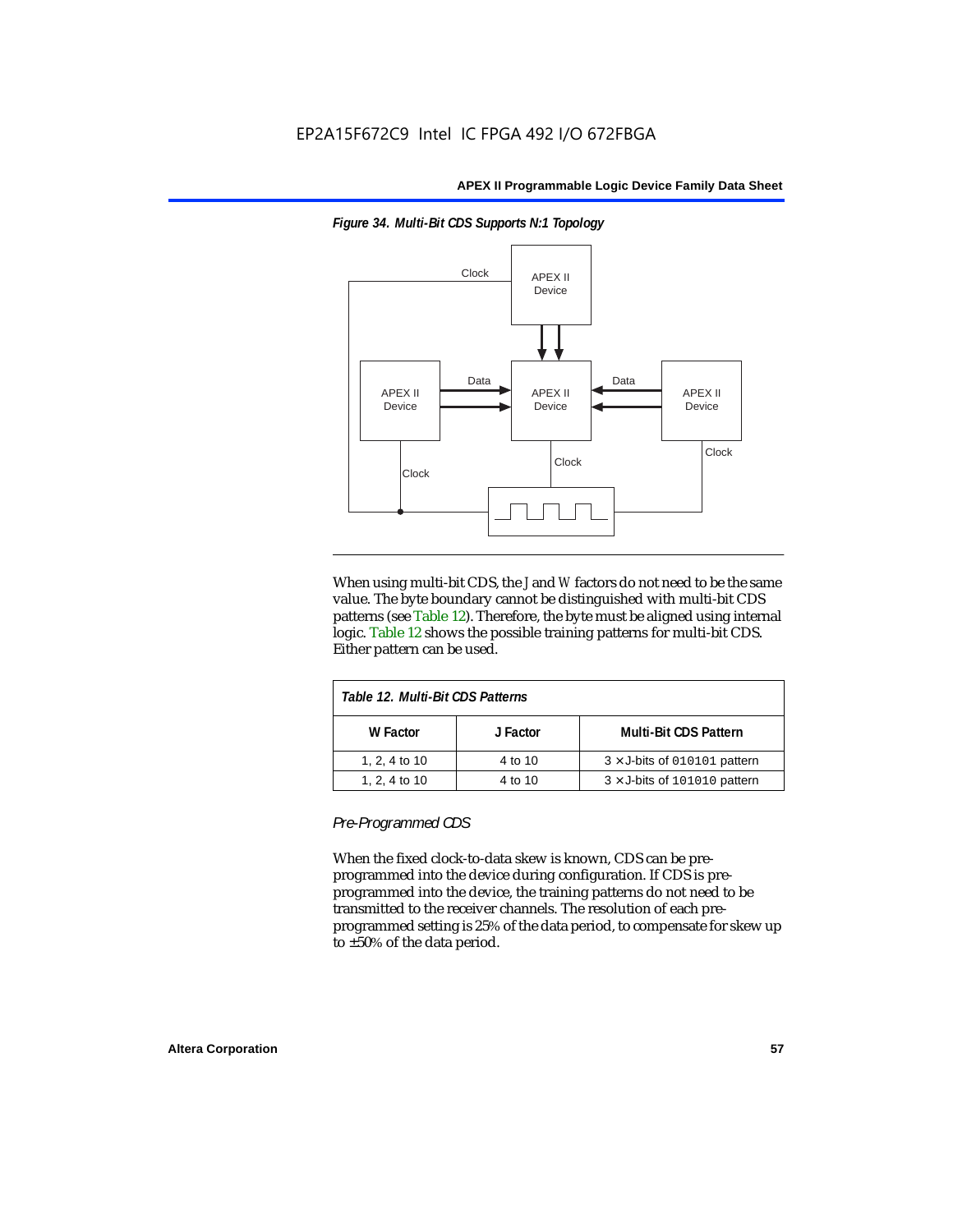Pre-programmed CDS may also be used to resolve clock-to-data skew greater than 50% of the bit period. However, internal logic must be used to implement the byte alignment circuitry for this operation.

## **Flexible-LVDS I/O Pins**

A subset of pins in the top two I/O banks supports interfacing with Flexible-LVDS, LVPECL, and HyperTransport inputs. These Flexible-LVDS input pins include dedicated LVDS, LVPECL, and HyperTransport input buffers. A subset of pins in the bottom two I/O banks supports interfacing with Flexible-LVDS and HyperTransport outputs. These Flexible-LVDS output pins include dedicated LVDS and HyperTransport output buffers. The Flexible-LVDS pins do not require any external components except for 100-Ω termination resistors on receiver channels. These pins do not contain dedicated serialization/deserialization circuitry; therefore, internal logic is used to perform serialization/deserialization functions.

The EP2A15 and EP2A25 devices support 56 input and 56 output Flexible-LVDS channels. The EP2A40 and larger devices support 88 input and 88 output Flexible-LVDS channels. All APEX II devices support the Flexible-LVDS interface up to 400 Mbps (DDR) per channel. Flexible-LVDS pins along with the True-LVDS pins provide up to 144-Gbps total device bandwidth. Table 13 shows the Flexible-LVDS timing specification.

| Table 13. APEX II Flexible-LVDS Timing Specification |                                        |                    |     |       |     |       |      |             |
|------------------------------------------------------|----------------------------------------|--------------------|-----|-------|-----|-------|------|-------------|
| Symbol                                               | <b>Timing Parameter Definition</b>     | <b>Speed Grade</b> |     |       |     |       | Unit |             |
|                                                      |                                        | -7                 |     | -8    |     | -9    |      |             |
|                                                      |                                        | Min                | Max | Min   | Max | Min   | Max  |             |
|                                                      | Data Rate   Maximum operating speed    |                    | 400 |       | 311 |       | 311  | <b>Mbps</b> |
| <b>TCCS</b>                                          | Transmitter channel-to-channel<br>skew |                    | 700 |       | 900 |       | 900  | ps          |
| <b>SW</b>                                            | Receiver sampling window               | 1,100              |     | 1,400 |     | 1,400 |      | ps          |

# **MultiVolt I/O Interface**

The APEX II architecture supports the MultiVolt I/O interface feature, which allows APEX II devices in all packages to interface with systems of different supply voltages. The devices have one set of  $V_{CC}$  pins for internal operation and input buffers (VCCINT), and another set for I/O output drivers (VCCIO).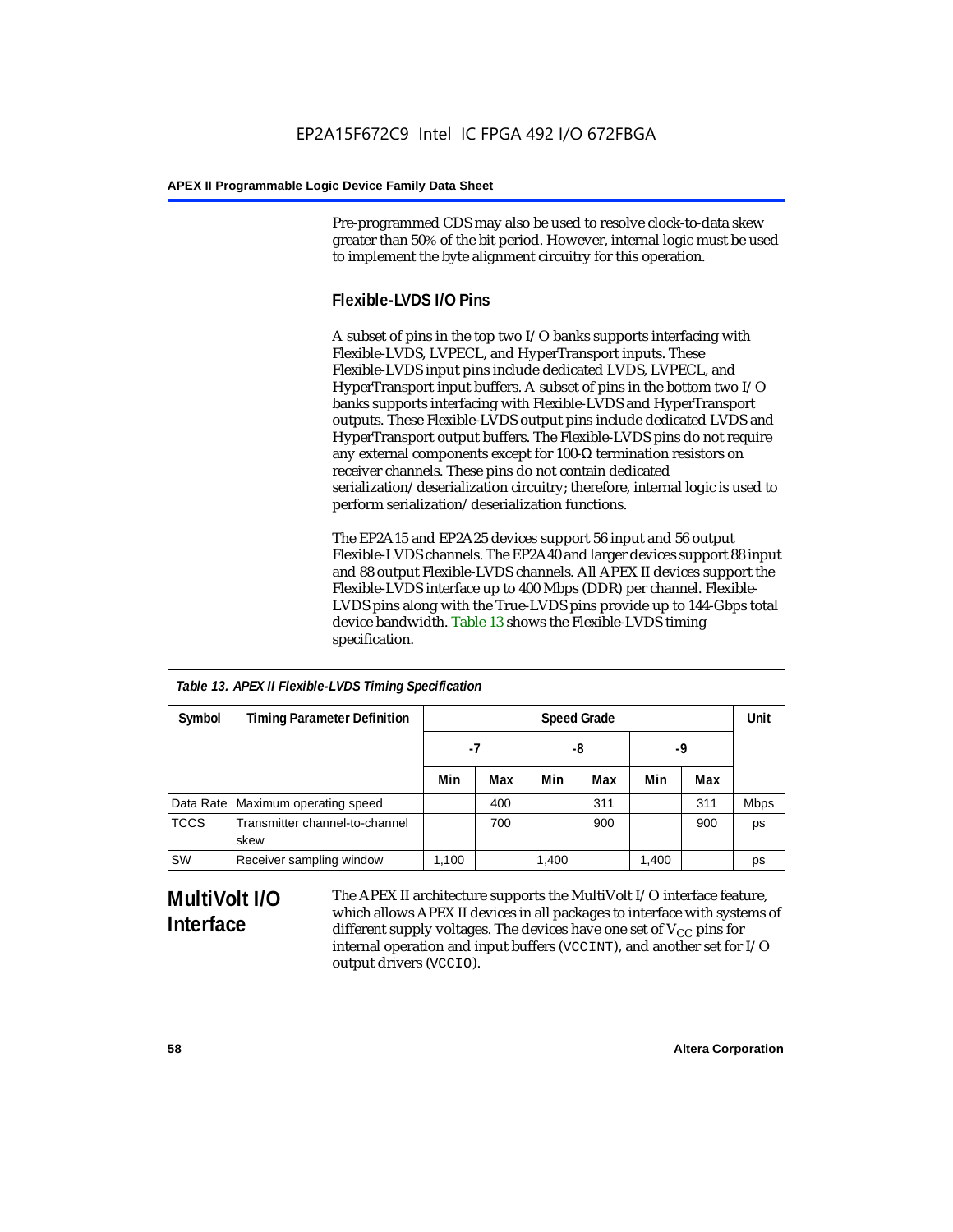The APEX II VCCINT pins must always be connected to a 1.5-V power supply. With a 1.5-V  $V_{\text{CCINT}}$  level, input pins are 1.5-V, 1.8-V, 2.5-V and 3.3-V tolerant. The VCCIO pins can be connected to either a 1.5-V, 1.8-V, 2.5-V or 3.3-V power supply, depending on the output requirements. The output levels are compatible with systems of the same voltage as the power supply (i.e., when VCCIO pins are connected to a 1.5-V power supply, the output levels are compatible with 1.5-V systems). When VCCIO pins are connected to a 3.3-V power supply, the output high is 3.3 V and is compatible with 3.3-V or 5.0-V systems.

### Table 14 summarizes APEX II MultiVolt I/O support.

| Table 14. APEX II MultiVolt I/O Support<br>Note $(1)$ |                     |      |      |      |      |      |      |                      |      |      |
|-------------------------------------------------------|---------------------|------|------|------|------|------|------|----------------------|------|------|
| $V_{\text{CCIO}}(V)$                                  | <b>Input Signal</b> |      |      |      |      |      |      | <b>Output Signal</b> |      |      |
|                                                       | 1.5V                | 1.8V | 2.5V | 3.3V | 5.0V | 1.5V | 1.8V | 2.5V                 | 3.3V | 5.0V |
| 1.5                                                   |                     |      |      |      |      |      |      |                      |      |      |
| 1.8                                                   | (2)                 |      |      |      |      | (3)  |      |                      |      |      |
| 2.5                                                   | (2)                 | (2)  |      | k.   |      | (4)  | (4)  |                      |      |      |
| 3.3                                                   | (2)                 | (2)  |      |      | (5)  | (6)  | (6)  | (6)                  |      |      |

#### *Notes to Table 14:*

(1) The PCI clamping diode must be disabled to drive an input with voltages higher than  $V_{\rm CClO}$ , except for with a 5.0-V input.

(2) These input levels are only allowed if the input standard is set to any V<sub>REF</sub> standard (i.e., SSTL-3, SSTL-2, HSTL, GTL+, and AGP 2×). The V<sub>REF</sub> standard inputs are powered by V<sub>CCINT</sub>. LVTTL, PCI, PCI-X, and AGP 1× standard inputs are powered by  $V_{\text{CCIO}}$ . As a result, input levels below the  $V_{\text{CCIO}}$  setting cannot drive these standards.

(3) When  $V_{\text{CCIO}} = 1.8$  V, an APEX II device can drive a 1.5-V device with 1.8-V tolerant inputs.<br>(4) When  $V_{\text{CCIO}} = 2.5$  V, an APEX II device can drive a 1.5-V or 1.8-V device with 2.5-V toleran

(4) When  $V_{\text{CCIO}} = 2.5$  V, an APEX II device can drive a 1.5-V or 1.8-V device with 2.5-V tolerant inputs.<br>(5) APEX II devices can be 5.0-V tolerant with the use of an external series resistor and enabling the PCI cl

(5) APEX II devices can be 5.0-V tolerant with the use of an external series resistor and enabling the PCI clamping diode.

(6) When  $V_{\text{CCIO}} = 3.3$  V, an APEX II device can drive a 1.5-V, 1.8-V, or 2.5-V device with 3.3-V tolerant inputs.

Open-drain output pins with a pull-up resistor to the 5.0-V supply and a series register to the I/O pin can drive 5.0-V CMOS input pins that require a  $V<sub>IH</sub>$  of 3.5 V. When the pin is inactive, the trace will be pulled up to 5.0 V by the resistor. The open-drain pin will only drive low or tri-state; it will never drive high. The rise time is dependent on the value of the pull-up resistor and load impedance. The  $I_{OL}$  current specification should be considered when selecting a pull-up resistor.

#### **Power Sequencing & Hot Socketing** Because APEX II devices can be used in a mixed-voltage environment, they have been designed specifically for any possible power-up sequence. Therefore, the  $V_{\text{CCIO}}$  and  $V_{\text{CCINT}}$  power supplies may be powered in any order.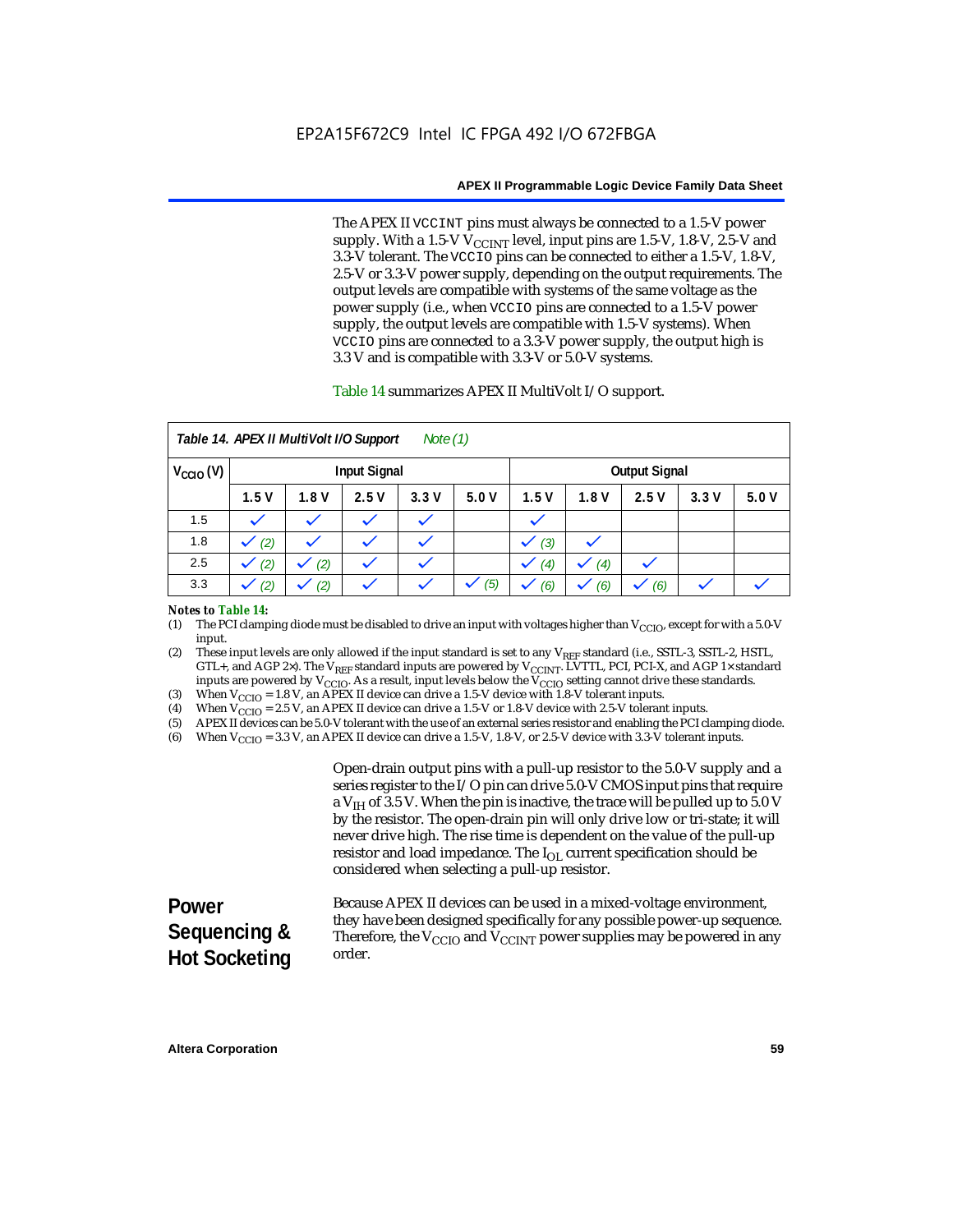Signals can be driven into APEX II devices before and during power-up without damaging the device. In addition, APEX II devices do not drive out during power-up. Once operating conditions are reached and the device is configured, APEX II devices operate as specified by the user.

**General-Purpose PLLs** APEX II devices have ClockLock, ClockBoost, and ClockShift features, which use four general-purpose PLLs (separate from the four dedicated True-LVDS PLLs) to provide clock management and clock-frequency synthesis. These PLLs allow designers to increase performance and provide clock-frequency synthesis. The PLL reduces the clock delay within a device. This reduction minimizes clock-to-output and setup times while maintaining zero hold times. The PLLs, which provide programmable multiplication, allow the designer to distribute a lowspeed clock and multiply that clock on-device. APEX II devices include a high-speed clock tree: unlike ASICs, the user does not have to design and optimize the clock tree. The PLLs work in conjunction with the APEX II device's high-speed clock to provide significant improvements in system performance and bandwidth.

> The PLLs in APEX II devices are enabled through the Quartus II software. External devices are not required to use these features. Table 15 shows the general-purpose PLL features for APEX II devices. Figure 35 shows an APEX II general-purpose PLL.

| Table 15. APEX II General-Purpose PLL Features |                              |                                                   |                                     |  |
|------------------------------------------------|------------------------------|---------------------------------------------------|-------------------------------------|--|
| Number of PLLs                                 | <b>ClockBoost</b><br>Feature | <b>Number of External</b><br><b>Clock Outputs</b> | Number of<br><b>Feedback Inputs</b> |  |
|                                                | $m/(n \times k, v)$          |                                                   |                                     |  |

*Figure 35. APEX II General-Purpose PLL Note (1)*

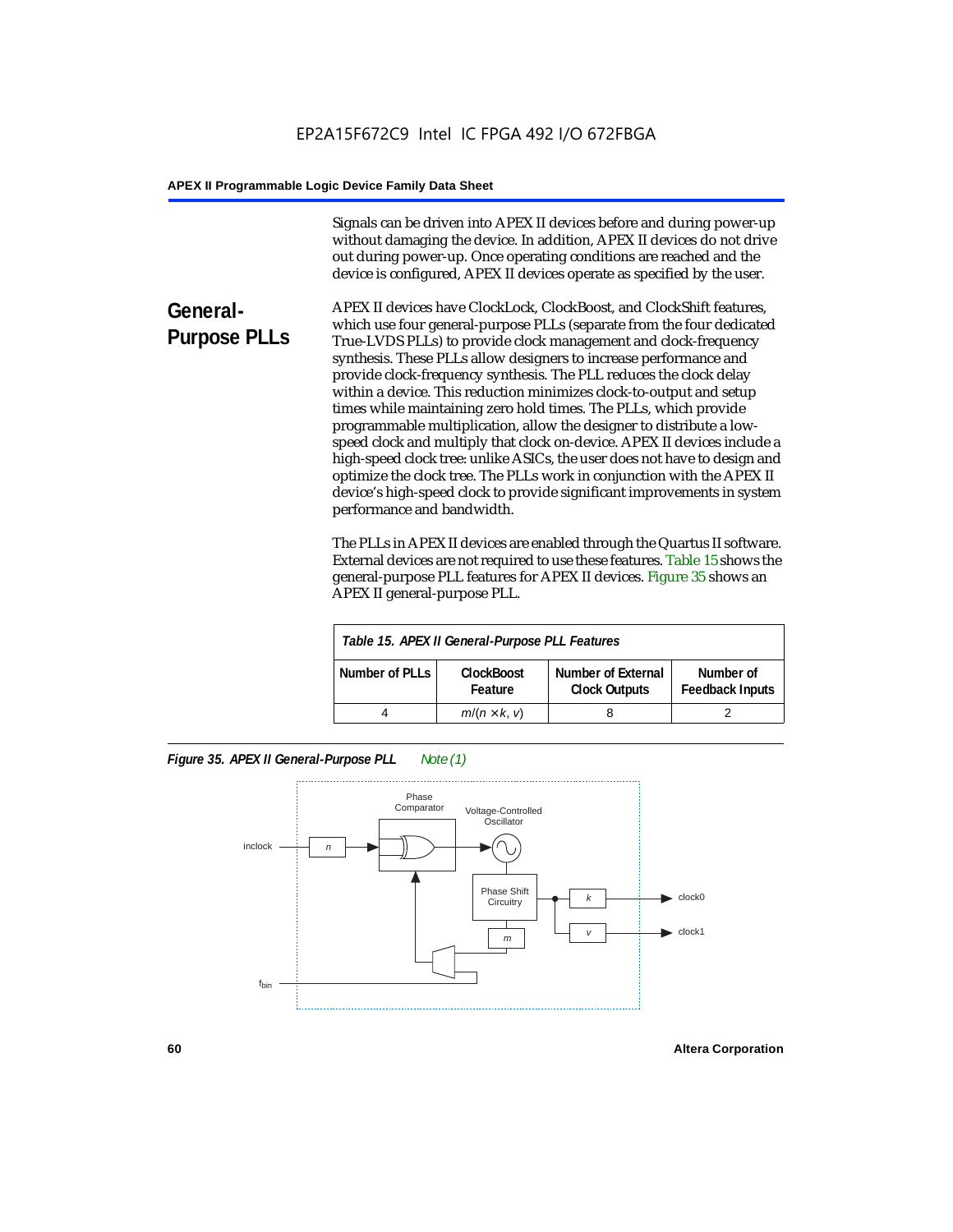#### *Note to Figure 35:*

(1) *n* represents the prescale divider for the PLL input. *m* represents the multiplier. *k* and *v* represent the different post scale dividers for the two possible PLL outputs. *m* and *k* are integers that range from 1 to 160. *n* and *v* are integers that range from 1 to 16.

## **Advanced ClockBoost Multiplication & Division**

APEX II PLLs include circuitry that provides clock synthesis for eight internal outputs and two external outputs using  $m/(n \times$  output divider) scaling. When a PLL is locked, the locked output clock aligns to the rising edge of the input clock. The closed loop equation for Figure 35 gives an output frequency  $f_{clock0} = (m/(n \times k))f_{IN}$  and  $f_{clock1} = (m/(n \times v))f_{IN}$ . These equations allow the multiplication or division of clocks by a programmable number. The Quartus II software automatically chooses the appropriate scaling factors according to the frequency, multiplication, and division values entered.

A single PLL in an APEX II device allows for multiple user-defined multiplication and division ratios that are not possible even with multiple delay-locked loops (DLLs). For example, if a frequency scaling factor of 3.75 is needed for a given input clock, a multiplication factor of 15 and a division factor of 4 can be entered. This advanced multiplication scaling can be performed with a single PLL, making it unnecessary to cascade PLL outputs.

## **External Clock Outputs**

APEX II devices have two low-jitter external clocks available for external clock sources. Other devices on the board can use these outputs as clock sources.

There are three modes for external clock outputs.

- Zero Delay Buffer: The external clock output pin is phase aligned with the clock input pin for zero delay. Multiplication, programmable phase shift, and time delay shift are not allowed in this configuration. The MegaWizard interface for altclklock should be used to verify possible clock settings.
- External Feedback: The external feedback input pin is phase aligned with clock input pin. By aligning these clocks, you can actively remove clock delay and skew between devices. This mode has the same restrictions as zero delay buffer mode.
- Normal Mode: The external clock output pin will have phase delay relative to the clock input pin. If an internal clock is used in this mode, the IOE register clock will be phase aligned to the input clock pin. Multiplication is allowed with the normal mode.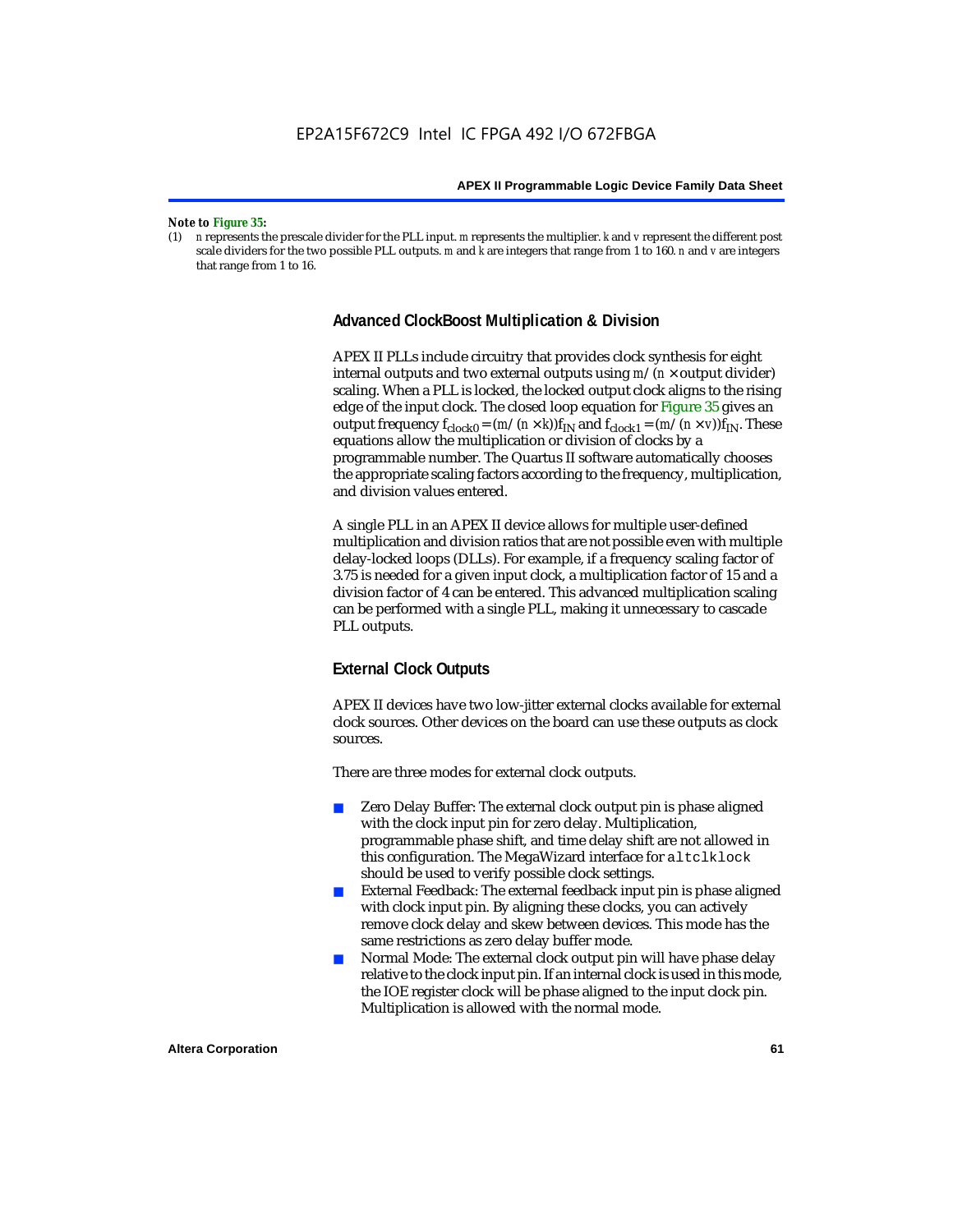## **ClockShift Circuitry**

General-purpose PLLs in APEX II devices have ClockShift circuitry that provides programmable phase shift. Users can enter a phase shift (in degrees or time units) that affects all PLL outputs. Phase shifts of 90°, 180°, and 270° can be implemented exactly. Other values of phase shifting, or delay shifting in time units, are allowed with a resolution range of 0.5 ns to 1.0 ns. This resolution varies with frequency input and the user-entered multiplication and division factors. The phase shift ability is only possible on a multiplied or divided clock if the input and output frequency have an integer multiple relationship (i.e.,  $f_{IN}/f_{OUT}$  or  $f_{OUT}/f_{IN}$  must be an integer).

## *Clock Enable Signal*

APEX II PLLs have a CLKLK\_ENA pin for enabling/disabling all device PLLs. When the CLKLK\_ENA pin is high, the PLL drives a clock to all its output ports. When the CLKLK\_ENA pin is low, the clock0, clock1, and extclock ports are driven by GND and all of the PLLs go out of lock. When the CLKLK\_ENA pin goes high again, the PLL relocks.

The individual enable port for each PLL is programmable. If more than one PLL is instantiated, each one does not have to use the clock enable. To enable/disable the device PLLs with the CLKLK\_ENA pin, the inclocken port on the altclklock instance must be connected to the CLKLK\_ENA input pin.

## *Lock Signals*

The APEX II device PLL circuits support individual LOCK signals. The LOCK signal drives high when the PLL has locked onto the input clock. LOCK remains high as long as the input remains within specification. It will go low if the input is out of specification. A LOCK pin is optional for each PLL used in the APEX II devices; when not used, they are I/O pins. This signal is not available internally; if it is used in the logic array, it must be fed back in with an input pin.

**SignalTap Embedded Logic Analyzer** APEX II devices include device enhancements to support the SignalTap embedded logic analyzer. By including this circuitry, the APEX II device provides the ability to monitor design operation over a period of time through the IEEE Std. 1149.1 (JTAG) circuitry; a designer can analyze internal logic at speed without bringing internal signals to the I/O pins. This feature is particularly important for advanced packages such as FineLine BGA packages because adding a connection to a pin during the debugging process can be difficult after a board is designed and manufactured.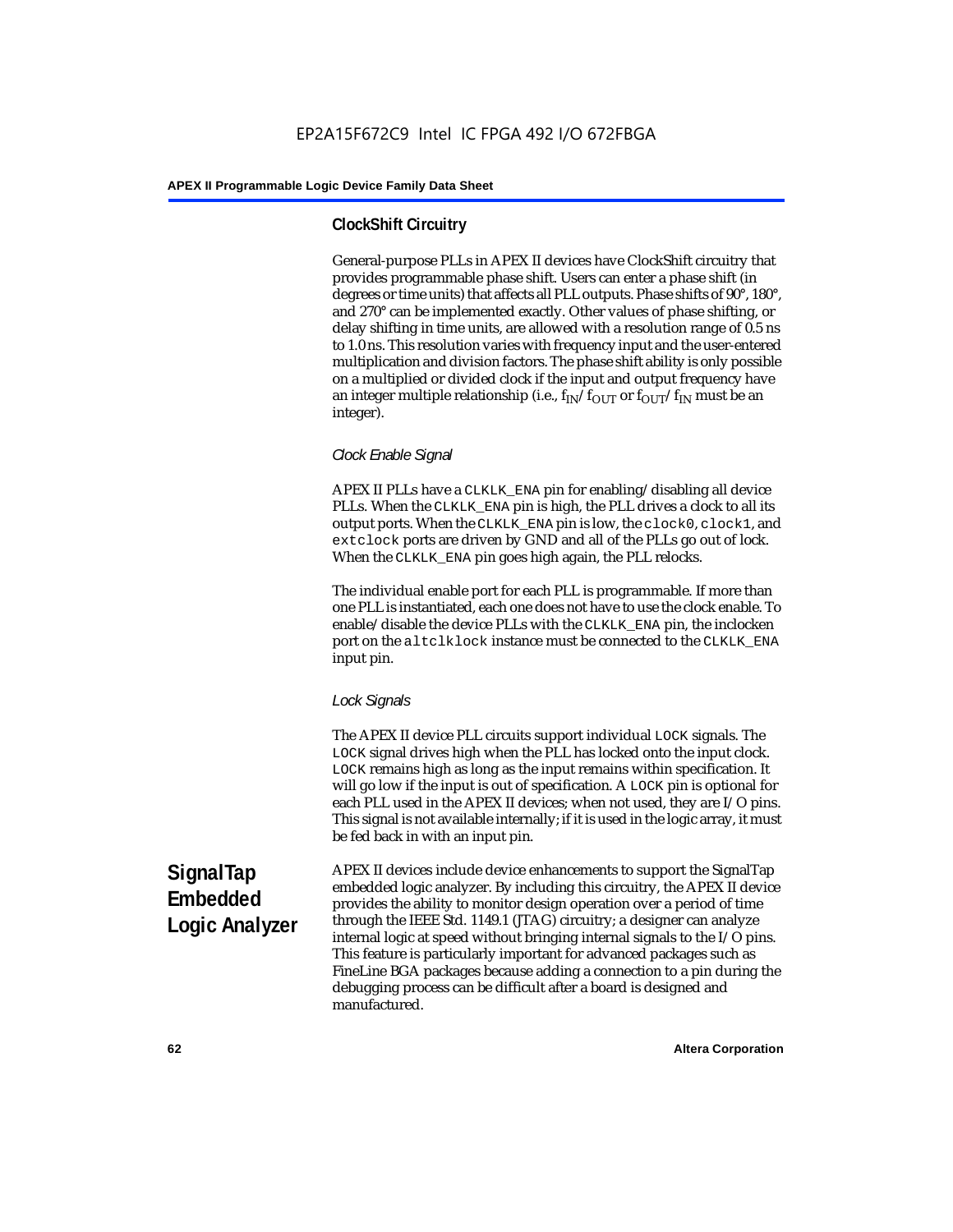# **IEEE Std. 1149.1 (JTAG) Boundary-Scan Support**

All APEX II devices provide JTAG BST circuitry that complies with the IEEE Std. 1149.1-1990 specification. JTAG boundary-scan testing can be performed before or after configuration, but not during configuration. APEX II devices can also use the JTAG port for configuration with the Quartus II software or with hardware using either Jam<sup>TM</sup> Standard Test and Programming Language (STAPL) Files (**.jam**) or Jam Byte-Code Files (**.jbc**). Finally, APEX II devices use the JTAG port to monitor the logic operation of the device with the SignalTap embedded logic analyzer. APEX II devices support the JTAG instructions shown in Table 16.

|                           | Table 16. APEX II JTAG Instructions                                                                                                                                                                                                                                                      |  |  |  |  |
|---------------------------|------------------------------------------------------------------------------------------------------------------------------------------------------------------------------------------------------------------------------------------------------------------------------------------|--|--|--|--|
| <b>JTAG Instruction</b>   | <b>Description</b>                                                                                                                                                                                                                                                                       |  |  |  |  |
| SAMPLE/PRELOAD            | Allows a snapshot of signals at the device pins to be captured and examined during<br>normal device operation, and permits an initial data pattern to be output at the device pins.<br>Also used by the SignalTap embedded logic analyzer.                                               |  |  |  |  |
| EXTEST (1)                | Allows the external circuitry and board-level interconnections to be tested by forcing a test<br>pattern at the output pins and capturing test results at the input pins.                                                                                                                |  |  |  |  |
| <b>BYPASS</b>             | Places the 1-bit bypass register between the TDI and TDO pins, which allows the BST data<br>to pass synchronously through selected devices to adjacent devices during normal device<br>operation.                                                                                        |  |  |  |  |
| <b>USERCODE</b>           | Selects the 32-bit USERCODE register and places it between the TDI and TDO pins,<br>allowing the USERCODE to be serially shifted out of TDO.                                                                                                                                             |  |  |  |  |
| <b>IDCODE</b>             | Selects the IDCODE register and places it between TDI and TDO, allowing the IDCODE<br>to be serially shifted out of TDO.                                                                                                                                                                 |  |  |  |  |
| HIGHZ $(1)$               | Places the 1-bit bypass register between the TDI and TDO pins, which allows the BST data<br>to pass synchronously through selected devices to adjacent devices during normal device<br>operation, while tri-stating all of the I/O pins.                                                 |  |  |  |  |
| CLAMP $(1)$               | Places the 1-bit bypass register between the TDI and TDO pins, which allows the BST data<br>to pass synchronously through selected devices to adjacent devices during normal device<br>operation while holding I/O pins to a state defined by the data in the boundary-scan<br>register. |  |  |  |  |
| <b>ICR</b> instructions   | Used when configuring an APEX II device via the JTAG port with a MasterBlaster™ or<br>ByteBlasterMV <sup>TM</sup> download cable, or when using a Jam File or Jam Byte-Code File via an<br>embedded processor.                                                                           |  |  |  |  |
| SignalTap<br>instructions | Monitors internal device operation with the SignalTap embedded logic analyzer.                                                                                                                                                                                                           |  |  |  |  |

## *Note to Table 16:*

(1) Bus hold and weak pull-up features override the high-impedance state of HIGHZ, CLAMP, and EXTEST.

The APEX II device instruction register length is 10 bits. The APEX II device USERCODE register length is 32 bits. Tables 17 and 18 show the boundary-scan register length and device IDCODE information for APEX II devices.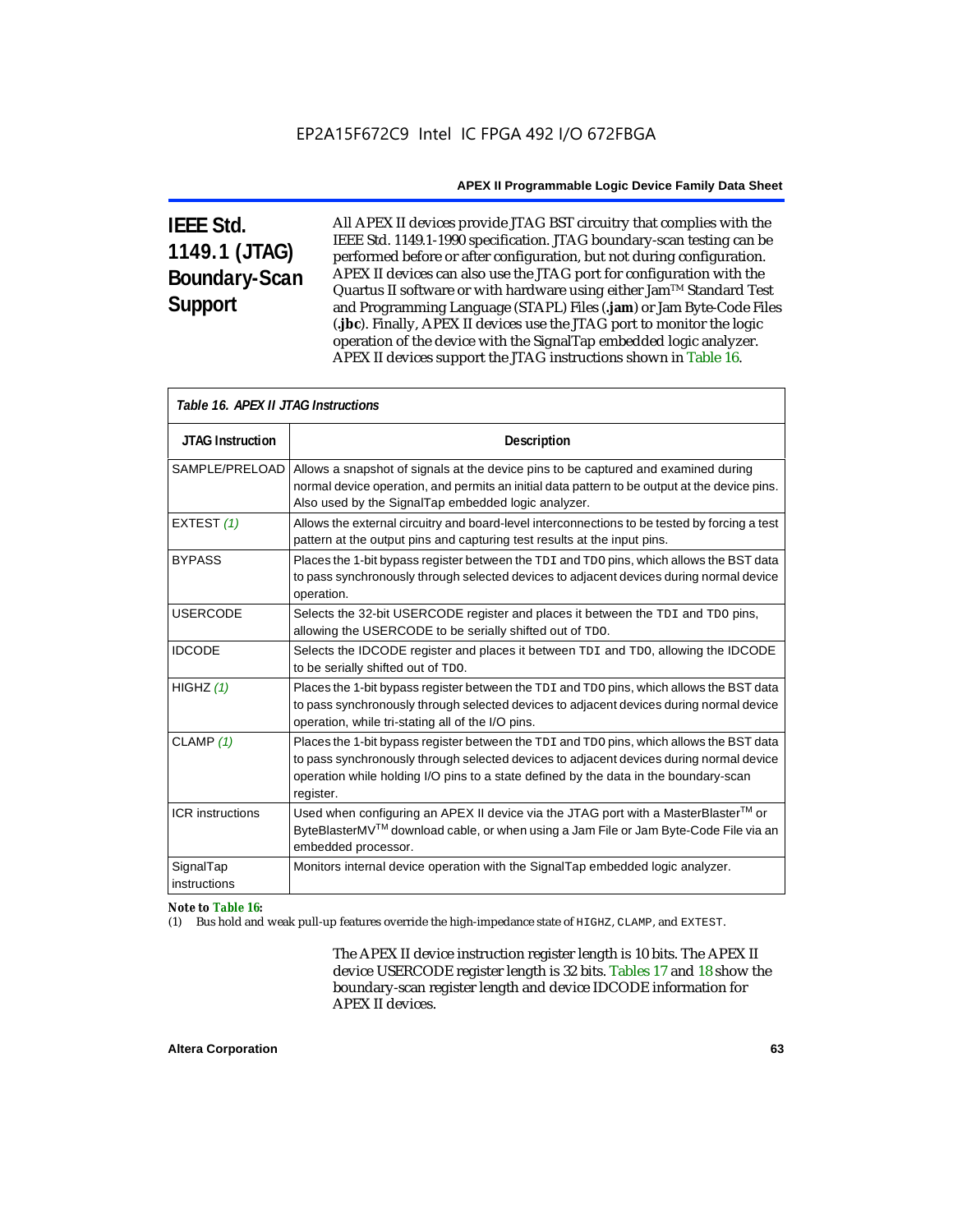## EP2A15F672C9 Intel IC FPGA 492 I/O 672FBGA

## **APEX II Programmable Logic Device Family Data Sheet**

| Table 17. APEX II JTAG Boundary-Scan Register Length |                               |  |  |  |
|------------------------------------------------------|-------------------------------|--|--|--|
| Device                                               | Boundary-Scan Register Length |  |  |  |
| EP2A15                                               | 1.524                         |  |  |  |
| EP2A25                                               | 1.884                         |  |  |  |
| EP2A40                                               | 2,328                         |  |  |  |
| EP2A70                                               | 3.228                         |  |  |  |

| Table 18. 32-Bit APEX II Device IDCODE |                                  |                           |                                    |                  |  |  |
|----------------------------------------|----------------------------------|---------------------------|------------------------------------|------------------|--|--|
| <b>Device</b>                          | IDCODE $(32 \text{ Bits})$ $(1)$ |                           |                                    |                  |  |  |
|                                        | <b>Version</b><br>(4 Bits)       | Part Number (16 Bits)     | Manufacturer<br>Identity (11 Bits) | 1 (1 Bit)<br>(2) |  |  |
| EP2A15                                 | 0000                             | 1100 0100 0000 0000       | 000 0110 1110                      |                  |  |  |
| EP2A25                                 | 0000                             | 1100 0110 0000 0000       | 000 0110 1110                      |                  |  |  |
| EP2A40                                 | 0000                             | 0000 0000 0000<br>1101    | 000 0110 1110                      |                  |  |  |
| EP2A70                                 | 0000                             | . 0000 0000 0000<br>1110. | 0110 1110<br>000                   |                  |  |  |

#### *Notes to Tables 17 and 18:*

(1) The most significant bit (MSB) is on the left.

(2) The IDCODE's least significant bit (LSB) is always 1.

Figure 36 shows the timing requirements for the JTAG signals.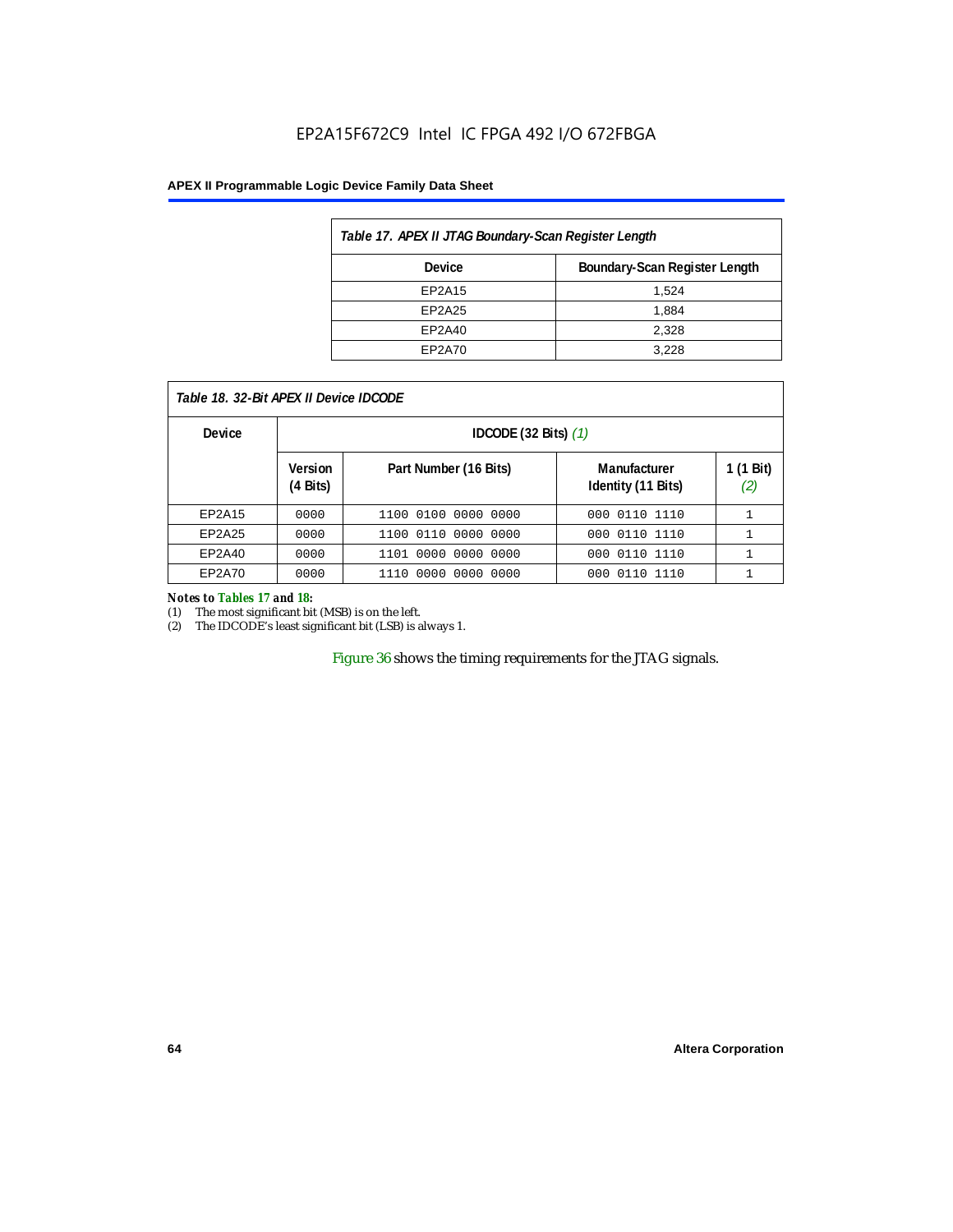

*Figure 36. APEX II JTAG Waveforms*

Table 19 shows the JTAG timing parameters and values for APEX II devices.

| Table 19. APEX II JTAG Timing Parameters & Values |                                                |     |     |      |  |  |  |
|---------------------------------------------------|------------------------------------------------|-----|-----|------|--|--|--|
| Symbol                                            | Parameter                                      | Min | Max | Unit |  |  |  |
| $t_{\rm JCP}$                                     | <b>TCK clock period</b>                        | 100 |     | ns   |  |  |  |
| $t_{JCH}$                                         | TCK clock high time                            | 50  |     | ns   |  |  |  |
| tjcl                                              | <b>TCK clock low time</b>                      | 50  |     | ns   |  |  |  |
| t <sub>JPSU</sub>                                 | JTAG port setup time                           | 20  |     | ns   |  |  |  |
| t <sub>JPH</sub>                                  | JTAG port hold time                            | 45  |     | ns   |  |  |  |
| <sup>t</sup> JPCO                                 | JTAG port clock to output                      |     | 25  | ns   |  |  |  |
| t <sub>JPZX</sub>                                 | JTAG port high impedance to valid output       |     | 25  | ns   |  |  |  |
| t <sub>JPXZ</sub>                                 | JTAG port valid output to high impedance       |     | 25  | ns   |  |  |  |
| tjssu                                             | Capture register setup time                    | 20  |     | ns   |  |  |  |
| $t_{\mathsf{JSH}}$                                | Capture register hold time                     | 45  |     | ns   |  |  |  |
| tjsco                                             | Update register clock to output                |     | 35  | ns   |  |  |  |
| t <sub>JSZX</sub>                                 | Update register high impedance to valid output |     | 35  | ns   |  |  |  |
| t <sub>JSXZ</sub>                                 | Update register valid output to high impedance |     | 35  | ns   |  |  |  |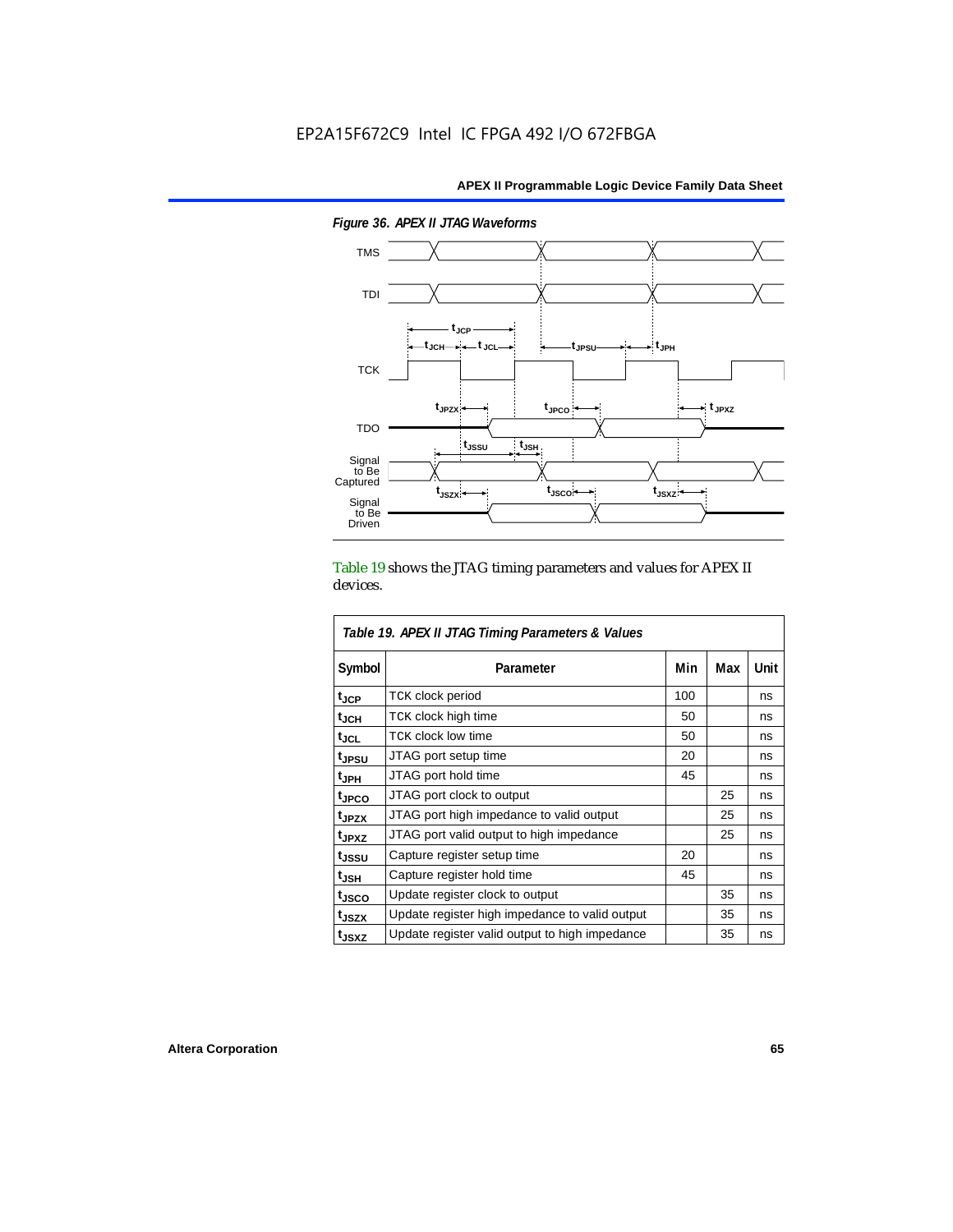|                 | For more information, see the following documents:                                                                                                                                                                                                                                                                                                                                                                                                                                                                                          |
|-----------------|---------------------------------------------------------------------------------------------------------------------------------------------------------------------------------------------------------------------------------------------------------------------------------------------------------------------------------------------------------------------------------------------------------------------------------------------------------------------------------------------------------------------------------------------|
|                 | Application Note 39 (IEEE Std. 1149.1 (JTAG) Boundary-Scan Testing in<br><b>Altera Devices</b> )<br>Jam Programming & Test Language Specification                                                                                                                                                                                                                                                                                                                                                                                           |
| Generic Testing | Each APEX II device is functionally tested. Complete testing of each<br>configurable static random access memory (SRAM) bit and all logic<br>functionality ensures 100% yield. AC test measurements for APEX II<br>devices are made under conditions equivalent to those shown in<br>Figure 37. Multiple test patterns can be used to configure devices during<br>all stages of the production flow. AC test criteria include:                                                                                                              |
|                 | Power supply transients can affect AC measurements.<br>Simultaneous transitions of multiple outputs should be avoided for<br>accurate measurement.<br>Threshold tests must not be performed under AC conditions.<br>Large-amplitude, fast-ground-current transients normally occur as<br>the device outputs discharge the load capacitances. When these<br>transients flow through the parasitic inductance between the device<br>ground pin and the test system ground, significant reductions in<br>observable noise immunity can result. |





# **Operating Conditions**

APEX II devices are offered in both commercial and industrial grades. However, industrial-grade devices may have limited speed-grade availability.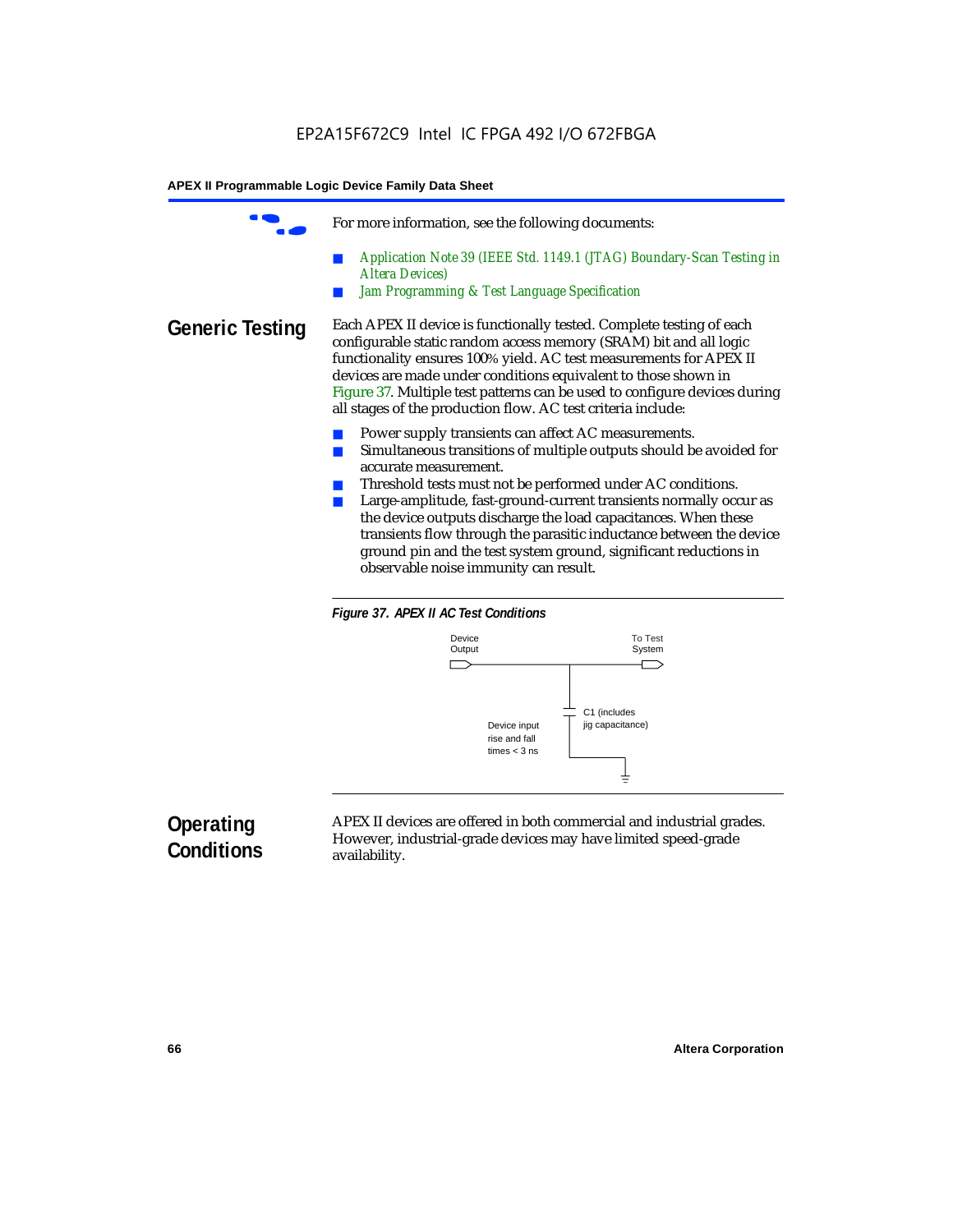Tables 20 through 41 provide information on absolute maximum ratings, recommended operating conditions, and DC operating conditions for 1.5-V APEX II devices.

| Notes (1), (2)<br>Table 20. APEX II Device Absolute Maximum Ratings |                            |                              |                |         |              |  |  |  |
|---------------------------------------------------------------------|----------------------------|------------------------------|----------------|---------|--------------|--|--|--|
| Symbol                                                              | Parameter                  | <b>Conditions</b>            | <b>Minimum</b> | Maximum | Unit         |  |  |  |
| $V_{\text{CCINT}}$                                                  | Supply voltage             | With respect to ground $(3)$ | $-0.5$         | 2.4     | V            |  |  |  |
| V <sub>CCIO</sub>                                                   |                            |                              | $-0.5$         | 4.6     | V            |  |  |  |
| v,                                                                  | DC input voltage           |                              | $-0.5$         | 4.6     | V            |  |  |  |
| <b>POUT</b>                                                         | DC output current, per pin |                              | $-25$          | 25      | mA           |  |  |  |
| T <sub>STG</sub>                                                    | Storage temperature        | No bias                      | $-65$          | 150     | $^{\circ}$ C |  |  |  |
| $\mathsf{T}_{\mathsf{AMB}}$                                         | Ambient temperature        | Under bias                   | $-65$          | 135     | $^{\circ}$ C |  |  |  |
| $T_{\rm J}$                                                         | Junction temperature       | BGA packages under bias      |                | 135     | $^{\circ}$ C |  |  |  |

| Table 21. APEX II Device Recommended Operating Conditions |                                                        |                       |             |                   |              |  |
|-----------------------------------------------------------|--------------------------------------------------------|-----------------------|-------------|-------------------|--------------|--|
| Symbol                                                    | Parameter                                              | <b>Conditions</b>     | Minimum     | <b>Maximum</b>    | Unit         |  |
| <b>V<sub>CCINT</sub></b>                                  | Supply voltage for internal logic<br>and input buffers | (4)                   | 1.425       | 1.575             | $\vee$       |  |
| V <sub>CCIO</sub>                                         | Supply voltage for output buffers,<br>3.3-V operation  | $(4)$ , $(5)$         | 3.00(3.135) | 3.60(3.465)       | $\vee$       |  |
|                                                           | Supply voltage for output buffers,<br>2.5-V operation  | (4)                   | 2.375       | 2.625             | $\vee$       |  |
|                                                           | Supply voltage for output buffers,<br>1.8-V operation  | (4)                   | 1.71        | 1.89              | $\vee$       |  |
|                                                           | Supply voltage for output buffers,<br>1.5-V operation  | (4)                   | 1.4         | 1.6               | $\vee$       |  |
| $V_{\parallel}$                                           | Input voltage                                          | (3), (6)              | $-0.5$      | 4.1               | V            |  |
| $V_{\rm O}$                                               | Output voltage                                         |                       | 0           | V <sub>CCIO</sub> | V            |  |
| $T_{\rm J}$                                               | Operating junction temperature                         | For commercial<br>use | $\Omega$    | 85                | $^{\circ}$ C |  |
|                                                           |                                                        | For industrial use    | $-40$       | 100               | $^{\circ}$ C |  |
| $t_{\mathsf{R}}$                                          | Input rise time                                        |                       |             | 40                | ns           |  |
| $t_{\mathsf{F}}$                                          | Input fall time                                        |                       |             | 40                | ns           |  |

Г

٦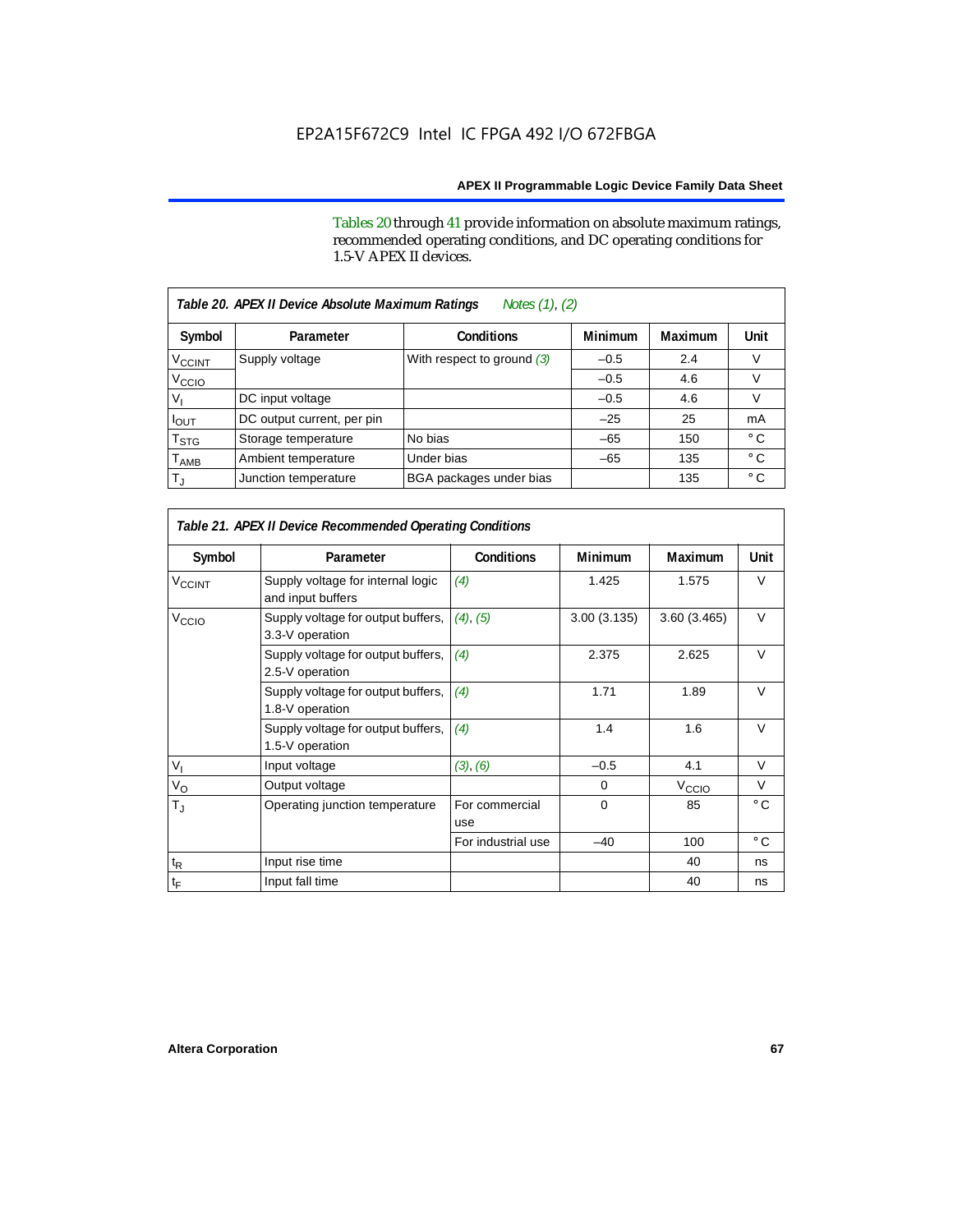## EP2A15F672C9 Intel IC FPGA 492 I/O 672FBGA

## **APEX II Programmable Logic Device Family Data Sheet**

| Table 22. APEX II Device DC Operating Conditions<br>Note $(7)$ |                                                                        |                                                                        |                |                |                |             |  |  |
|----------------------------------------------------------------|------------------------------------------------------------------------|------------------------------------------------------------------------|----------------|----------------|----------------|-------------|--|--|
| Symbol                                                         | Parameter                                                              | <b>Conditions</b>                                                      | <b>Minimum</b> | <b>Typical</b> | <b>Maximum</b> | <b>Unit</b> |  |  |
| $\mathbf{l}_1$                                                 | Input pin leakage<br>current                                           | $V_1 = V_{\text{CCIO}}$ to 0 V (8)                                     | $-10$          |                | 10             | μA          |  |  |
| $I_{OZ}$                                                       | Tri-stated I/O pin<br>leakage current                                  | $V_{\Omega}$ = V <sub>CCIO</sub> to 0 V (8)                            | $-10$          |                | 10             | μA          |  |  |
| $I_{CC0}$                                                      | V <sub>CC</sub> supply current<br>(standby) (All ESBs<br>in power-down | $V_1$ = ground, no load,<br>no toggling inputs, -7<br>speed grade      |                | 10             |                | mA          |  |  |
|                                                                | mode)                                                                  | $V_1$ = ground, no load,<br>no toggling inputs, -8,<br>-9 speed grades |                | 5              |                | mA          |  |  |
| $R_{CONF}$                                                     | Value of I/O pin pull-                                                 | $V_{\text{CCIO}} = 3.0 \text{ V } (9)$                                 | 20             |                | 50             | $k\Omega$   |  |  |
|                                                                | up resistor before                                                     | $V_{\text{CCIO}} = 2.375 \text{ V } (9)$                               | 30             |                | 80             | $k\Omega$   |  |  |
|                                                                | and during<br>configuration                                            | $V_{\text{CCIO}} = 1.71 \text{ V } (9)$                                | 60             |                | 150            | $k\Omega$   |  |  |

| Table 23. LVTTL Specifications |                           |                                |         |                |              |  |  |
|--------------------------------|---------------------------|--------------------------------|---------|----------------|--------------|--|--|
| Symbol                         | Parameter                 | <b>Conditions</b>              | Minimum | <b>Maximum</b> | <b>Units</b> |  |  |
| V <sub>CCIO</sub>              | Output supply voltage     |                                | 3.0     | 3.6            |              |  |  |
| $V_{IH}$                       | High-level input voltage  |                                | 1.7     | 4.1            |              |  |  |
| $V_{IL}$                       | Low-level input voltage   |                                | $-0.5$  | 0.8            |              |  |  |
| H                              | Input pin leakage current | $V_{IN}$ = 0 V or $V_{CCIO}$   | $-5$    | 5              | μA           |  |  |
| $V_{OH}$                       | High-level output voltage | $I_{OH} = -4$ to $-24$ mA (10) | 2.4     |                | V            |  |  |
| $V_{OL}$                       | Low-level output voltage  | $I_{OL}$ = 4 to 24 mA (10)     |         | 0.45           |              |  |  |

| Table 24. LVCMOS Specifications |                           |                                                               |                         |                |        |  |  |  |
|---------------------------------|---------------------------|---------------------------------------------------------------|-------------------------|----------------|--------|--|--|--|
| Symbol                          | Parameter                 | <b>Conditions</b>                                             | Minimum                 | <b>Maximum</b> | Units  |  |  |  |
| V <sub>CCIO</sub>               | Output supply voltage     |                                                               | 3.0                     | 3.6            | v      |  |  |  |
| $V_{\text{IH}}$                 | High-level input voltage  |                                                               | 1.7                     | 4.1            | $\vee$ |  |  |  |
| $V_{IL}$                        | Low-level input voltage   |                                                               | $-0.5$                  | 0.7            | V      |  |  |  |
| H,                              | Input pin leakage current | $V_{IN}$ = 0 V or $V_{CCIO}$                                  | $-10$                   | 10             | μA     |  |  |  |
| $V_{OH}$                        | High-level output voltage | $V_{\text{CCIO}} = 3.0,$<br>$I_{\text{OH}} = -0.1 \text{ mA}$ | $V_{\text{CCIO}} - 0.2$ |                | v      |  |  |  |
| $V_{OL}$                        | Low-level output voltage  | $V_{\text{CCIO}} = 3.0,$<br>$I_{OL} = 0.1$ mA                 |                         | 0.2            | V      |  |  |  |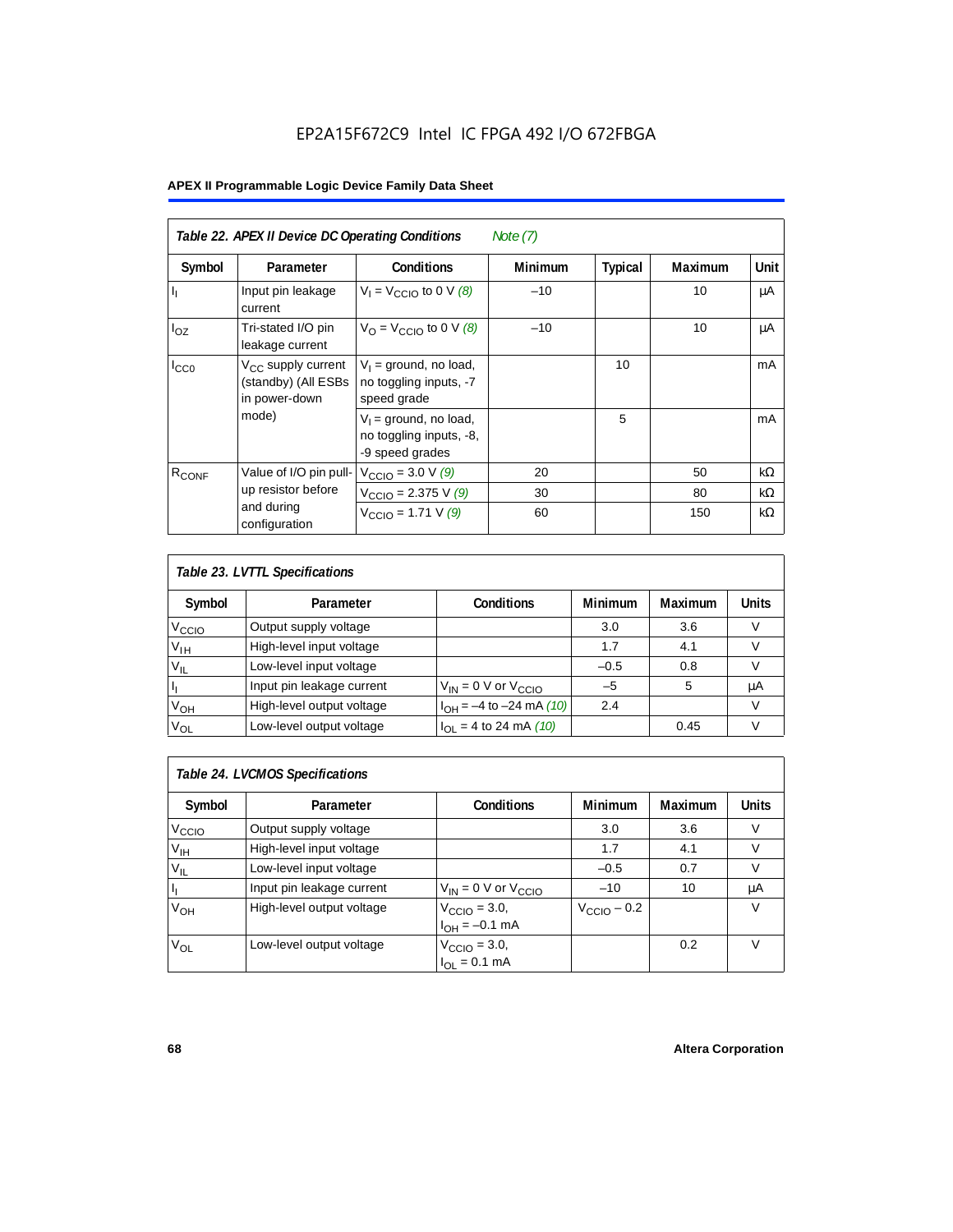| Table 25. 2.5-V I/O Specifications<br>Note (10) |                           |                              |                |         |              |  |  |
|-------------------------------------------------|---------------------------|------------------------------|----------------|---------|--------------|--|--|
| Symbol                                          | Parameter                 | Conditions                   | <b>Minimum</b> | Maximum | <b>Units</b> |  |  |
| $V_{\text{CC}10}$                               | Output supply voltage     |                              | 2.375          | 2.625   | $\vee$       |  |  |
| $V_{\text{IH}}$                                 | High-level input voltage  |                              | 1.7            | 4.1     | $\vee$       |  |  |
| $V_{IL}$                                        | Low-level input voltage   |                              | $-0.5$         | 0.7     | $\vee$       |  |  |
| $\vert \, \vert_1$                              | Input pin leakage current | $V_{IN} = 0$ V or $V_{CCIO}$ | $-10$          | 10      | μA           |  |  |
| V <sub>OH</sub>                                 | High-level output voltage | $I_{OH} = -0.1$ mA           | 2.1            |         | V            |  |  |
|                                                 |                           | $I_{OH} = -1$ mA             | 2.0            |         | $\vee$       |  |  |
|                                                 |                           | $I_{OH} = -2$ to $-16$ mA    | 1.7            |         | $\vee$       |  |  |
| $V_{OL}$                                        | Low-level output voltage  | $I_{OL} = 0.1$ mA            |                | 0.2     | $\vee$       |  |  |
|                                                 |                           | $I_{OL} = 1$ mA              |                | 0.4     | $\vee$       |  |  |
|                                                 |                           | $I_{\Omega I}$ = 2 to 16 mA  |                | 0.7     | v            |  |  |

| Table 26. 1.8-V I/O Specifications |                           |                                                 |                               |                               |              |  |  |  |
|------------------------------------|---------------------------|-------------------------------------------------|-------------------------------|-------------------------------|--------------|--|--|--|
| Symbol                             | Parameter                 | <b>Conditions</b>                               | <b>Minimum</b>                | Maximum                       | <b>Units</b> |  |  |  |
| V <sub>ccio</sub>                  | Output supply voltage     |                                                 | 1.65                          | 1.95                          | V            |  |  |  |
| $V_{IH}$                           | High-level input voltage  |                                                 | $0.65 \times V_{\text{CCIO}}$ | 4.1                           | V            |  |  |  |
| $V_{IL}$                           | Low-level input voltage   |                                                 | $-0.5$                        | $0.35 \times V_{\text{CCIO}}$ |              |  |  |  |
| H                                  | Input pin leakage current | $V_{IN} = 0$ V or $V_{CCIO}$                    | $-10$                         | 10                            | μA           |  |  |  |
| $V_{OH}$                           | High-level output voltage | $I_{OH} = -2$ to $-8$ mA (10) $V_{CCIO} - 0.45$ |                               |                               | V            |  |  |  |
| $V_{OL}$                           | Low-level output voltage  | $I_{OL}$ = 2 to 8 mA (10)                       |                               | 0.45                          | V            |  |  |  |

## *Table 27. 1.5-V I/O Specifications*

| Symbol            | Parameter                 | <b>Conditions</b>            | <b>Minimum</b>                | <b>Maximum</b>                | <b>Units</b> |
|-------------------|---------------------------|------------------------------|-------------------------------|-------------------------------|--------------|
| V <sub>CCIO</sub> | Output supply voltage     |                              | 1.4                           | 1.6                           |              |
| $V_{\text{IH}}$   | High-level input voltage  |                              | $0.65 \times V_{\text{CCIO}}$ | 4.1                           |              |
| $V_{IL}$          | Low-level input voltage   |                              | $-0.5$                        | $0.35 \times V_{\text{CCIO}}$ |              |
| П                 | Input pin leakage current | $V_{IN} = 0$ V or $V_{CCIO}$ | $-10$                         | 10                            | μA           |
| V <sub>OH</sub>   | High-level output voltage | $I_{OH} = -2$ mA (10)        | $0.75 \times V_{\text{CCIO}}$ |                               |              |
| $V_{OL}$          | Low-level output voltage  | $I_{OL} = 2 \text{ mA} (10)$ |                               | $0.25 \times V_{\text{CCIO}}$ |              |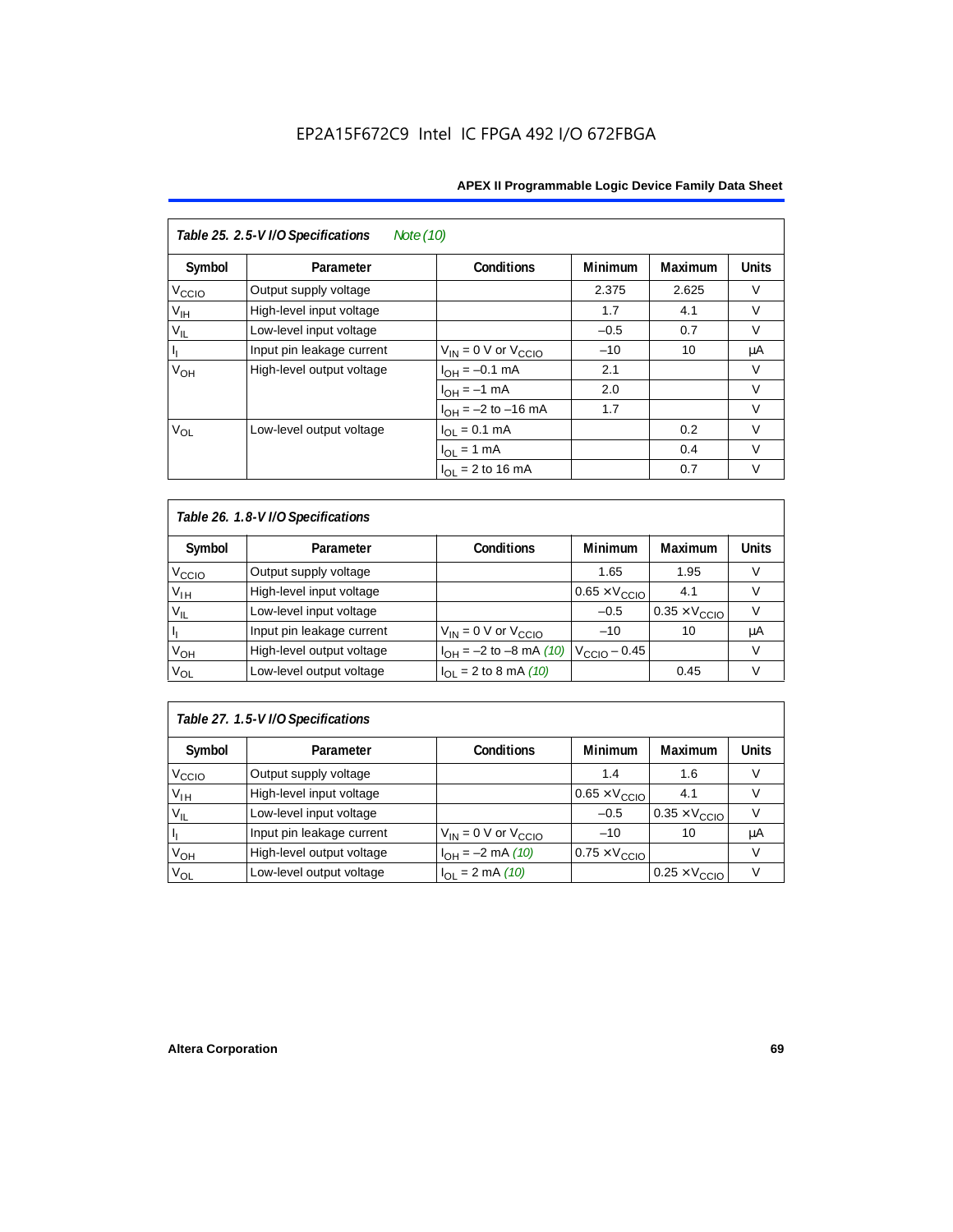## EP2A15F672C9 Intel IC FPGA 492 I/O 672FBGA

## **APEX II Programmable Logic Device Family Data Sheet**

| Table 28. 3.3-V PCI Specifications |                           |                         |                                   |         |                                   |              |  |
|------------------------------------|---------------------------|-------------------------|-----------------------------------|---------|-----------------------------------|--------------|--|
| Symbol                             | Parameter                 | <b>Conditions</b>       | <b>Minimum</b>                    | Typical | Maximum                           | <b>Units</b> |  |
| V <sub>ccio</sub>                  | Output supply voltage     |                         | 3.0                               | 3.3     | 3.6                               | $\vee$       |  |
| V <sub>IH</sub>                    | High-level input voltage  |                         | $0.5 \times$<br>V <sub>CCIO</sub> |         | $V_{\text{CCIO}} +$<br>0.5        | $\vee$       |  |
| $V_{\rm II}$                       | Low-level input voltage   |                         | $-0.5$                            |         | $0.3 \times$<br>V <sub>CCIO</sub> | $\vee$       |  |
| h,                                 | Input pin leakage current | $0 < V_{IN} < V_{CCIO}$ | $-10$                             |         | 10                                | μA           |  |
| $V_{OH}$                           | High-level output voltage | $I_{OUIT} = -500 \mu A$ | $0.9 \times$<br>V <sub>CCIO</sub> |         |                                   | V            |  |
| $V_{OL}$                           | Low-level output voltage  | $I_{OUT} = 1,500 \mu A$ |                                   |         | $0.1 \times$<br>V <sub>ccio</sub> | $\vee$       |  |

| Table 29. PCI-X Specifications |                           |                                |                                   |                |                                    |              |  |
|--------------------------------|---------------------------|--------------------------------|-----------------------------------|----------------|------------------------------------|--------------|--|
| Symbol                         | Parameter                 | <b>Conditions</b>              | <b>Minimum</b>                    | <b>Typical</b> | Maximum                            | <b>Units</b> |  |
| $V_{\text{CCIO}}$              | Output supply voltage     |                                | 3.0                               |                | 3.6                                | V            |  |
| $V_{\text{IH}}$                | High-level input voltage  |                                | $0.5 \times$<br>V <sub>CCIO</sub> |                | $V_{\text{CCIO}} +$<br>0.5         | $\vee$       |  |
| $V_{IL}$                       | Low-level input voltage   |                                | $-0.5$                            |                | $0.35 \times$<br>V <sub>CCIO</sub> | $\vee$       |  |
| V <sub>IPU</sub>               | Input pull-up voltage     |                                | $0.7 \times$<br>V <sub>CCIO</sub> |                |                                    | $\vee$       |  |
| ΙL.                            | Input leakage current     | $0 < V_{IN} < V_{CCIO}$        | $-10$                             |                | 10                                 | μA           |  |
| V <sub>OH</sub>                | High-level output voltage | $I_{\text{OUT}} = -500 \mu A$  | $0.9 \times$<br>V <sub>CCIO</sub> |                |                                    | $\vee$       |  |
| $V_{OL}$                       | Low-level output voltage  | $I_{\text{OUT}} = 1,500 \mu A$ |                                   |                | $0.1 \times$<br>V <sub>CCIO</sub>  | $\vee$       |  |
| L <sub>PIN</sub>               | Pin inductance            |                                |                                   |                | 15                                 | nH           |  |

| Table 30. GTL+ I/O Specifications |                            |                       |                 |         |                 |              |
|-----------------------------------|----------------------------|-----------------------|-----------------|---------|-----------------|--------------|
| Symbol                            | Parameter                  | <b>Conditions</b>     | <b>Minimum</b>  | Typical | <b>Maximum</b>  | <b>Units</b> |
| $V_{TT}$                          | <b>Termination voltage</b> |                       | 1.35            | 1.5     | 1.65            |              |
| $V_{REF}$                         | Reference voltage          |                       | 0.88            | 1.0     | 1.12            |              |
| V <sub>IH</sub>                   | High-level input voltage   |                       | $V_{REF}$ + 0.1 |         |                 |              |
| $V_{IL}$                          | Low-level input voltage    |                       |                 |         | $V_{RFF}$ – 0.1 |              |
| $V_{OL}$                          | Low-level output voltage   | $I_{OL}$ = 36 mA (10) |                 |         | 0.65            |              |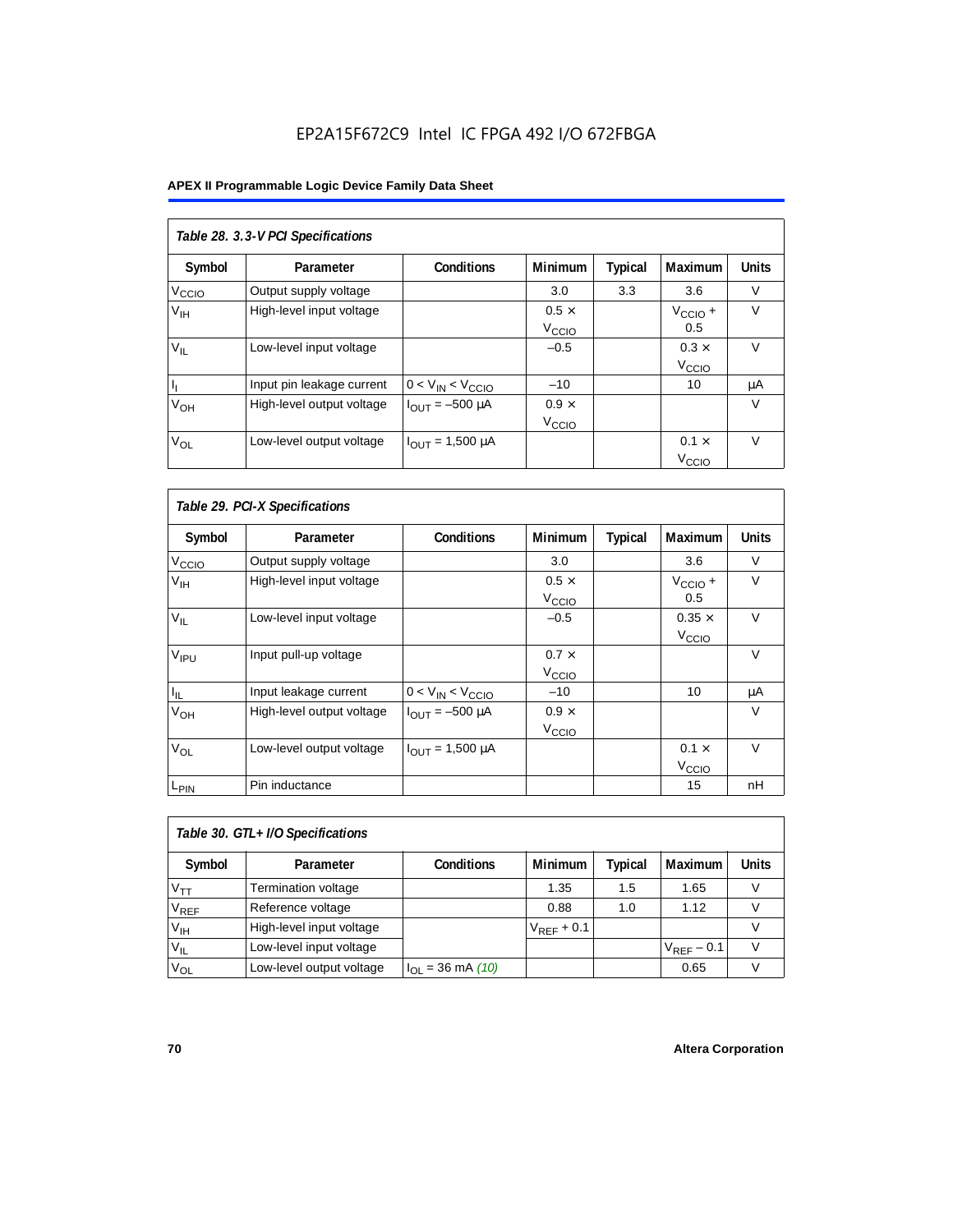## EP2A15F672C9 Intel IC FPGA 492 I/O 672FBGA

## **APEX II Programmable Logic Device Family Data Sheet**

| Table 31. SSTL-2 Class I Specifications |                           |                            |                  |                |                  |              |  |
|-----------------------------------------|---------------------------|----------------------------|------------------|----------------|------------------|--------------|--|
| Symbol                                  | Parameter                 | <b>Conditions</b>          | <b>Minimum</b>   | <b>Typical</b> | Maximum          | <b>Units</b> |  |
| V <sub>CCIO</sub>                       | Output supply voltage     |                            | 2.375            | 2.5            | 2.625            | $\vee$       |  |
| $V_{TT}$                                | Termination voltage       |                            | $V_{RFF}$ – 0.04 | $V_{REF}$      | $V_{RFF}$ + 0.04 | $\vee$       |  |
| <b>V<sub>REF</sub></b>                  | Reference voltage         |                            | 1.15             | 1.25           | 1.35             | V            |  |
| V <sub>IH</sub>                         | High-level input voltage  |                            | $V_{REF}$ + 0.18 |                | 3.0              | $\vee$       |  |
| $V_{IL}$                                | Low-level input voltage   |                            | $-0.3$           |                | $V_{RFF}$ – 0.18 | $\vee$       |  |
| V <sub>OH</sub>                         | High-level output voltage | $I_{OH} = -7.6$ mA<br>(10) | $V_{TT} + 0.57$  |                |                  | $\vee$       |  |
| $V_{OL}$                                | Low-level output voltage  | $I_{OL}$ = 7.6 mA (10)     |                  |                | $V_{TT}$ – 0.57  | $\vee$       |  |

## *Table 32. SSTL-2 Class II Specifications*

| Symbol            | Parameter                 | <b>Conditions</b>           | <b>Minimum</b>   | Typical   | <b>Maximum</b>          | <b>Units</b> |
|-------------------|---------------------------|-----------------------------|------------------|-----------|-------------------------|--------------|
| V <sub>CCIO</sub> | Output supply voltage     |                             | 2.3              | 2.5       | 2.7                     | v            |
| $\rm V_{TT}$      | Termination voltage       |                             | $V_{REF} - 0.04$ | $V_{REF}$ | $V_{RFF}$ + 0.04        | $\vee$       |
| $V_{REF}$         | Reference voltage         |                             | 1.15             | 1.25      | 1.35                    | $\vee$       |
| V <sub>IH</sub>   | High-level input voltage  |                             | $V_{REF}$ + 0.18 |           | $V_{\text{CCIO}} + 0.3$ | $\vee$       |
| $V_{IL}$          | Low-level input voltage   |                             | $-0.3$           |           | $V_{REF} - 0.18$        | $\vee$       |
| V <sub>OH</sub>   | High-level output voltage | $I_{OH} = -15.2$ mA<br>(10) | $V_{TT} + 0.76$  |           |                         | $\vee$       |
| V <sub>OL</sub>   | Low-level output voltage  | $I_{OL}$ = 15.2 mA<br>(10)  |                  |           | $V_{TT} - 0.76$         | $\vee$       |

## *Table 33. SSTL-3 Class I Specifications*

| Symbol            | Parameter                 | <b>Conditions</b>            | <b>Minimum</b>   | <b>Typical</b>              | Maximum                 | <b>Units</b> |
|-------------------|---------------------------|------------------------------|------------------|-----------------------------|-------------------------|--------------|
| V <sub>ccio</sub> | Output supply voltage     |                              | 3.0              | 3.3                         | 3.6                     |              |
| $V_{TT}$          | Termination voltage       |                              | $V_{REF}$ – 0.05 | $\mathsf{V}_{\mathsf{REF}}$ | $V_{RFF}$ + 0.05        | V            |
| $V_{REF}$         | Reference voltage         |                              | 1.3              | 1.5                         | 1.7                     |              |
| V <sub>IH</sub>   | High-level input voltage  |                              | $V_{REF}$ + 0.2  |                             | $V_{\text{CCIO}} + 0.3$ |              |
| $V_{IL}$          | Low-level input voltage   |                              | $-0.3$           |                             | $V_{REF}$ – 0.2         |              |
| $V_{OH}$          | High-level output voltage | $I_{OH} = -8$ mA (10)        | $V_{TT} + 0.6$   |                             |                         |              |
| $V_{OL}$          | Low-level output voltage  | $I_{OL} = 8 \text{ mA} (10)$ |                  |                             | $V_{TT} - 0.6$          |              |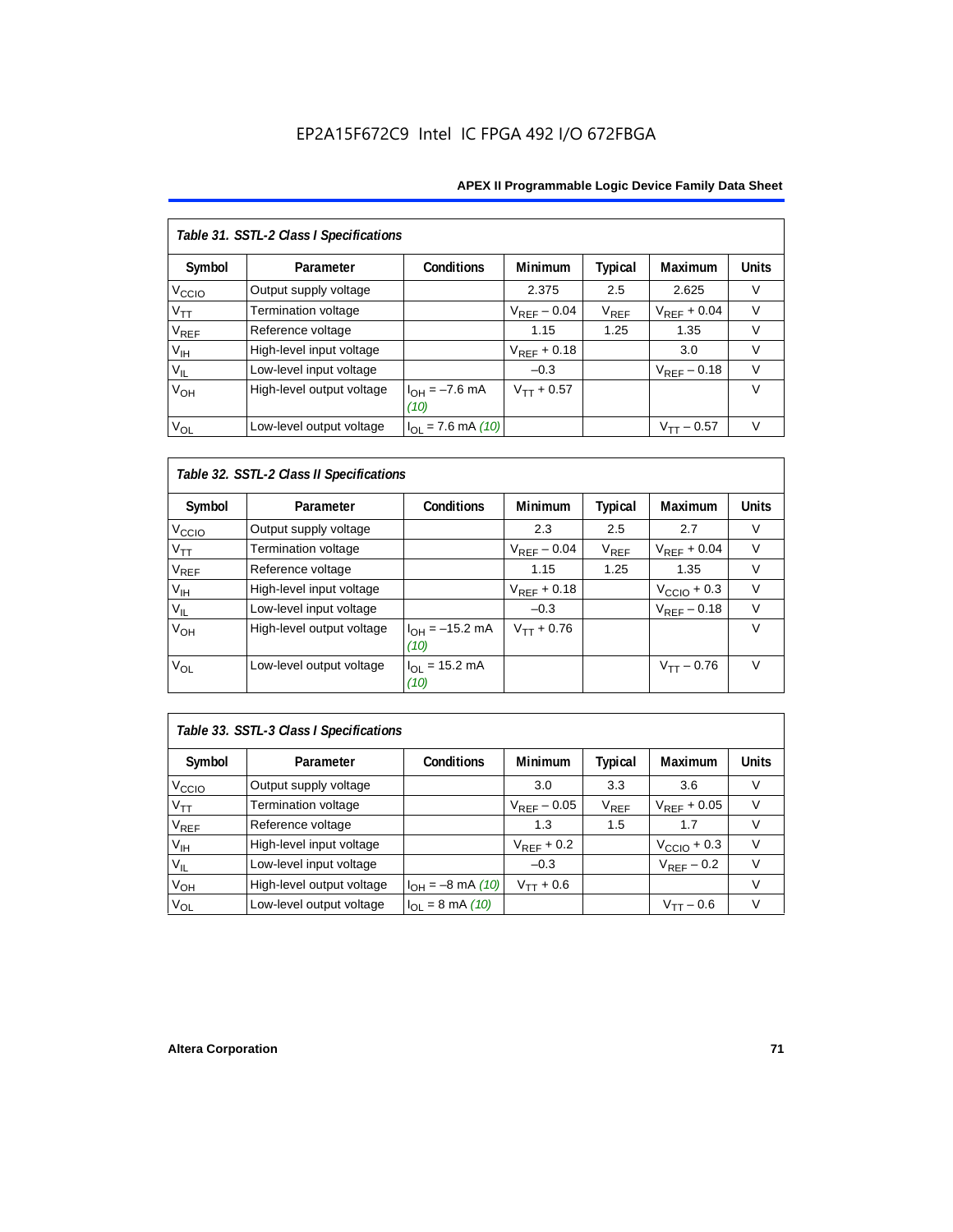#### **APEX II Programmable Logic Device Family Data Sheet**

| Table 34. SSTL-3 Class II Specifications |                           |                           |                  |           |                         |              |  |  |  |
|------------------------------------------|---------------------------|---------------------------|------------------|-----------|-------------------------|--------------|--|--|--|
| Symbol                                   | Parameter                 | <b>Conditions</b>         | <b>Minimum</b>   | Typical   | Maximum                 | <b>Units</b> |  |  |  |
| V <sub>CCIO</sub>                        | Output supply voltage     |                           | 3.0              | 3.3       | 3.6                     | V            |  |  |  |
| $V_{\mathsf{TT}}$                        | Termination voltage       |                           | $V_{REF}$ – 0.05 | $V_{REF}$ | $V_{RFF}$ + 0.05        | V            |  |  |  |
| <b>V<sub>REF</sub></b>                   | Reference voltage         |                           | 1.3              | 1.5       | 1.7                     | V            |  |  |  |
| V <sub>IH</sub>                          | High-level input voltage  |                           | $V_{RFF}$ + 0.2  |           | $V_{\text{CCIO}} + 0.3$ | $\vee$       |  |  |  |
| $V_{IL}$                                 | Low-level input voltage   |                           | $-0.3$           |           | $V_{RFF}$ – 0.2         | $\vee$       |  |  |  |
| V <sub>OH</sub>                          | High-level output voltage | $I_{OH} = -16$ mA<br>(10) | $V_{TT}$ + 0.8   |           |                         | $\vee$       |  |  |  |
| $V_{OL}$                                 | Low-level output voltage  | $I_{OL}$ = 16 mA (10)     |                  |           | $V_{TT} - 0.8$          | $\vee$       |  |  |  |

# *Table 35. 3.3-V AGP 2*× *Specifications*

| Symbol            | Parameter                        | <b>Conditions</b>       | <b>Minimum</b>                | <b>Typical</b> | <b>Maximum</b>                | <b>Units</b> |
|-------------------|----------------------------------|-------------------------|-------------------------------|----------------|-------------------------------|--------------|
| V <sub>CCIO</sub> | Output supply voltage            |                         | 3.15                          | 3.3            | 3.45                          | V            |
| $\rm V_{REF}$     | Reference voltage                |                         | $0.39 \times V_{\text{CCIO}}$ |                | $0.41 \times V_{\text{CCIO}}$ |              |
| V <sub>IH</sub>   | High-level input voltage<br>(11) |                         | $0.5 \times V_{\text{CCIO}}$  |                | $V_{\text{CCIO}} + 0.5$       | $\vee$       |
| $V_{IL}$          | Low-level input voltage (11)     |                         |                               |                | $0.3 \times V_{\text{CCIO}}$  | v            |
| V <sub>OH</sub>   | High-level output voltage        | $I_{OUT} = -20 \mu A$   | $0.9 \times V_{\text{CCIO}}$  |                | 3.6                           | V            |
| V <sub>OL</sub>   | Low-level output voltage         | $I_{OUIT}$ = 20 µA      |                               |                | $0.1 \times V_{\text{CCIO}}$  | V            |
|                   | Input pin leakage current        | $0 < V_{IN} < V_{CCIO}$ | $-10$                         |                | 10                            | μA           |

# *Table 36. 3.3-V AGP 1*× *Specifications*

| Symbol            | Parameter                        | <b>Conditions</b>       | Minimum                      | <b>Typical</b> | Maximum                      | Units |
|-------------------|----------------------------------|-------------------------|------------------------------|----------------|------------------------------|-------|
| V <sub>CCIO</sub> | Output supply voltage            |                         | 3.15                         | 3.3            | 3.45                         | V     |
| V <sub>IH</sub>   | High-level input voltage<br>(11) |                         | $0.5 \times V_{\text{CCIO}}$ |                | $VCCIO + 0.5$                | v     |
| $V_{IL}$          | Low-level input voltage (11)     |                         |                              |                | $0.3 \times V_{\text{CCIO}}$ |       |
| V <sub>ОН</sub>   | High-level output voltage        | $I_{OUT} = -20 \mu A$   | $0.9 \times V_{\text{CCIO}}$ |                | 3.6                          |       |
| $V_{OL}$          | Low-level output voltage         | $I_{OUT}$ = 20 µA       |                              |                | $0.1 \times V_{\text{CCIO}}$ |       |
|                   | Input pin leakage current        | $0 < V_{IN} < V_{CCIO}$ | $-10$                        |                | 10                           | μA    |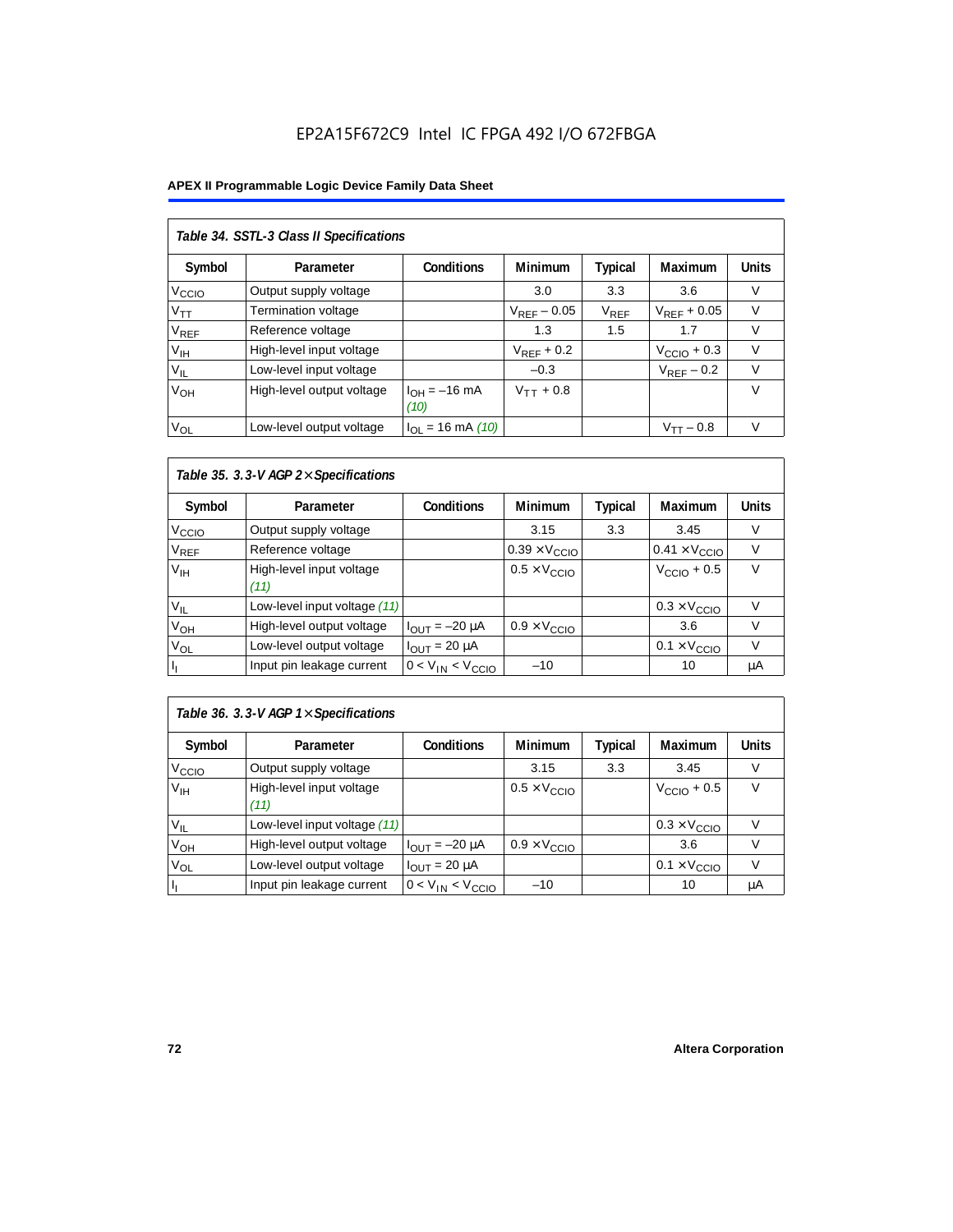| Table 37. 1.5-V HSTL Class I Specifications |                             |                       |                         |                |                        |              |  |  |  |
|---------------------------------------------|-----------------------------|-----------------------|-------------------------|----------------|------------------------|--------------|--|--|--|
| Symbol                                      | Parameter                   | Conditions            | Minimum                 | <b>Typical</b> | Maximum                | <b>Units</b> |  |  |  |
| V <sub>CCIO</sub>                           | Output supply voltage       |                       | 1.4                     | 1.5            | 1.6                    | V            |  |  |  |
| $\mathsf{V}_{\mathsf{REF}}$                 | Input reference voltage     |                       | 0.68                    | 0.75           | 0.9                    | $\vee$       |  |  |  |
| $V_{TT}$                                    | <b>Termination voltage</b>  |                       | 0.7                     | 0.75           | 0.8                    | $\vee$       |  |  |  |
| $V_{IH}$ (DC)                               | DC high-level input voltage |                       | $V_{REF}$ + 0.1         |                |                        | $\vee$       |  |  |  |
| $V_{IL}$ (DC)                               | DC low-level input voltage  |                       | $-0.3$                  |                | $V_{RFF}$ – 0.1        | $\vee$       |  |  |  |
| $V_{IH}$ (AC)                               | AC high-level input voltage |                       | $V_{RFF}$ + 0.2         |                |                        | $\vee$       |  |  |  |
| $V_{II}$ (AC)                               | AC low-level input voltage  |                       |                         |                | $V_{\text{REF}}$ – 0.2 | $\vee$       |  |  |  |
| V <sub>OH</sub>                             | High-level output voltage   | $I_{OH} = 8$ mA (10)  | $V_{\text{CCIO}} - 0.4$ |                |                        | $\vee$       |  |  |  |
| $V_{OL}$                                    | Low-level output voltage    | $I_{OL} = -8$ mA (10) |                         |                | 0.4                    | $\vee$       |  |  |  |

*Table 38. 1.5-V HSTL Class II Specifications*

| Symbol            | Parameter                   | <b>Conditions</b>         | <b>Minimum</b>          | Typical | Maximum         | <b>Units</b> |
|-------------------|-----------------------------|---------------------------|-------------------------|---------|-----------------|--------------|
| V <sub>CCIO</sub> | Output supply voltage       |                           | 1.4                     | 1.5     | 1.6             | V            |
| $V_{REF}$         | Input reference voltage     |                           | 0.68                    | 0.75    | 0.9             | $\vee$       |
| $V_{TT}$          | Termination voltage         |                           | 0.7                     | 0.75    | 0.8             | V            |
| $V_{IH}$ (DC)     | DC high-level input voltage |                           | $V_{REF}$ + 0.1         |         |                 | V            |
| $V_{II}$ (DC)     | DC low-level input voltage  |                           | $-0.3$                  |         | $V_{RFF}$ – 0.1 | V            |
| $V_{IH}$ (AC)     | AC high-level input voltage |                           | $V_{REF}$ + 0.2         |         |                 | V            |
| $V_{II}$ (AC)     | AC low-level input voltage  |                           |                         |         | $V_{REF}$ – 0.2 | V            |
| V <sub>OH</sub>   | High-level output voltage   | $I_{OH} = 16$ mA (10)     | $V_{\text{CCIO}} - 0.4$ |         |                 | V            |
| V <sub>OL</sub>   | Low-level output voltage    | $I_{OL} = -16$ mA<br>(10) |                         |         | 0.4             | V            |

| Table 39. 1.5-V Differential HSTL Specifications |                                  |                   |                |         |                |              |  |  |  |
|--------------------------------------------------|----------------------------------|-------------------|----------------|---------|----------------|--------------|--|--|--|
| Symbol                                           | Parameter                        | <b>Conditions</b> | <b>Minimum</b> | Typical | <b>Maximum</b> | <b>Units</b> |  |  |  |
| V <sub>CCIO</sub>                                | I/O supply voltage               |                   | 1.4            | 1.5     | 1.6            | V            |  |  |  |
| $V_{\text{DIF}}$ (DC)                            | DC input differential<br>voltage |                   | 0.2            |         |                | V            |  |  |  |
| $V_{CM}$ (DC)                                    | DC common mode input<br>voltage  |                   | 0.68           |         | 0.9            |              |  |  |  |
| $V_{\text{DIF}}$ (AC)                            | AC differential input<br>voltage |                   | 0.4            |         |                |              |  |  |  |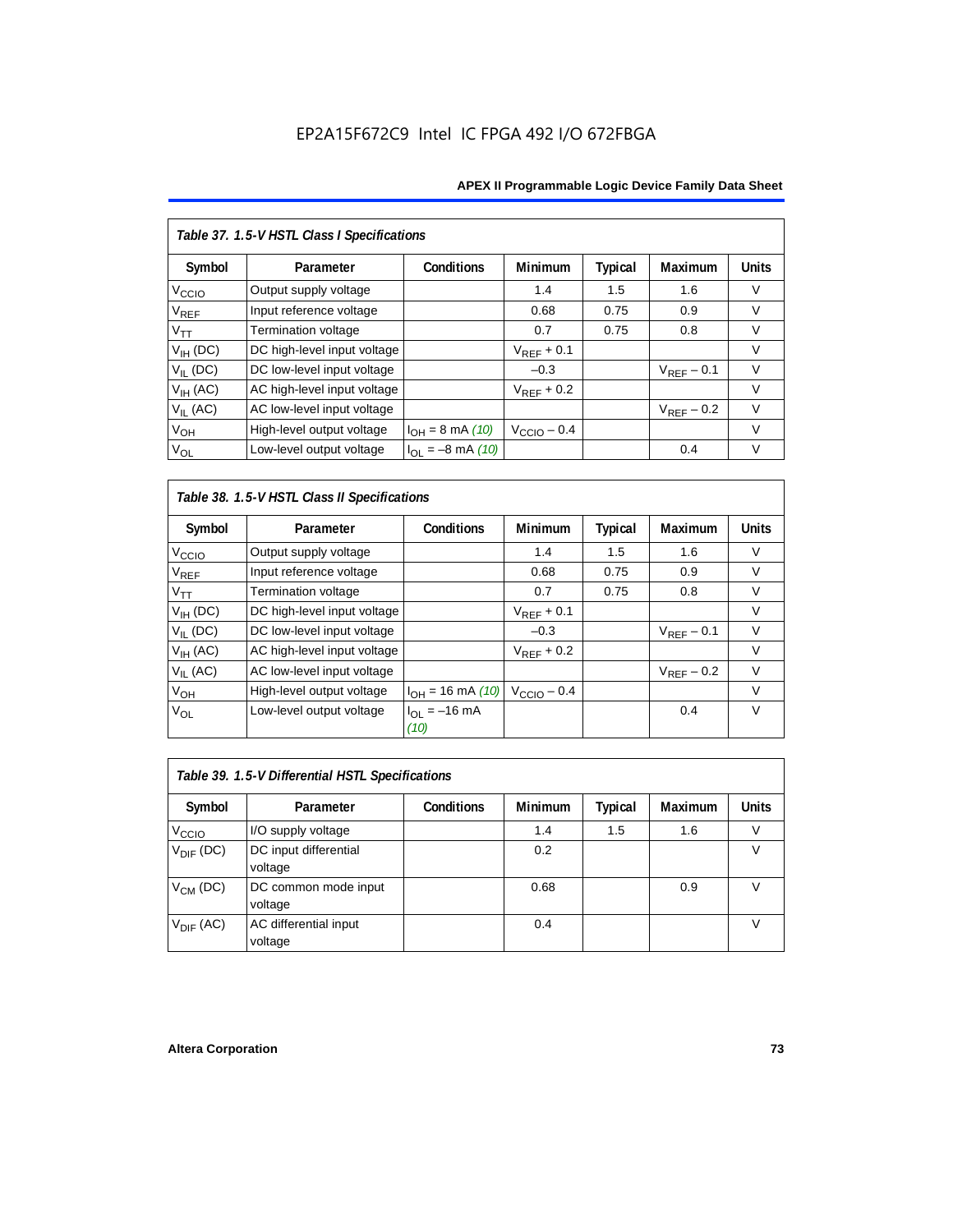#### **APEX II Programmable Logic Device Family Data Sheet**

| Table 40. CTT I/O Specifications |                                            |                           |                 |         |                 |              |  |  |  |
|----------------------------------|--------------------------------------------|---------------------------|-----------------|---------|-----------------|--------------|--|--|--|
| Symbol                           | Parameter                                  | <b>Conditions</b>         | <b>Minimum</b>  | Typical | Maximum         | <b>Units</b> |  |  |  |
| V <sub>CCIO</sub>                | Output supply voltage                      |                           | 3.0             | 3.3     | 3.6             | $\vee$       |  |  |  |
| $V_{TT}/V_{REF}$                 | Termination and input<br>reference voltage |                           | 1.35            | 1.5     | 1.65            | $\vee$       |  |  |  |
| V <sub>IH</sub>                  | High-level input voltage                   |                           | $V_{RFF}$ + 0.2 |         |                 | V            |  |  |  |
| $V_{IL}$                         | Low-level input voltage                    |                           |                 |         | $V_{RFF}$ – 0.2 | V            |  |  |  |
|                                  | Input pin leakage current                  | $0 < V_{IN} < V_{CCIO}$   | $-10$           |         | 10              | μA           |  |  |  |
| $V_{OH}$                         | High-level output voltage                  | $I_{OH} = -8$ mA          | $V_{REF}$ + 0.4 |         |                 | V            |  |  |  |
| $V_{OL}$                         | Low-level output voltage                   | $I_{OL} = 8 \text{ mA}$   |                 |         | $V_{REF}$ – 0.4 | $\vee$       |  |  |  |
| $I_{\rm O}$                      | Output leakage current                     | GND ð V $_{\text{OUT}}$ ð | $-10$           |         | 10              | μA           |  |  |  |
|                                  | (when output is high $Z$ )                 | V <sub>CCIO</sub>         |                 |         |                 |              |  |  |  |

| Table 41, Bus Hold Parameters |                                     |     |                         |       |        |       |        |       |              |    |
|-------------------------------|-------------------------------------|-----|-------------------------|-------|--------|-------|--------|-------|--------------|----|
| Parameter                     | <b>Conditions</b>                   |     | V <sub>CCIO</sub> Level |       |        |       |        |       | <b>Units</b> |    |
|                               |                                     |     | 1.5V<br>1.8V            |       | 2.5V   |       | 3.3V   |       |              |    |
|                               |                                     | Min | Max                     | Min   | Max    | Min   | Max    | Min   | Max          |    |
| Low sustaining<br>current     | $V_{IN}$ > $V_{II}$<br>(maximum)    |     |                         | 30    |        | 50    |        | 70    |              | μA |
| High sustaining<br>current    | $V_{IN}$ < $V_{IH}$<br>(minimum)    |     |                         | $-30$ |        | $-50$ |        | $-70$ |              | μA |
| Low overdrive<br>current      | $0 V < V_{IN}$<br>V <sub>CCIO</sub> |     |                         |       | 200    |       | 300    |       | 500          | μA |
| High overdrive<br>current     | $0 V < V_{IN}$<br>V <sub>CCIO</sub> |     |                         |       | $-200$ |       | $-300$ |       | $-500$       | μA |

# *Notes to Tables 20 – 41:*<br>(1) See the *Operating Res*

- (1) See the *Operating Requirements for Altera Devices Data Sheet.*
- (2) Conditions beyond those listed in Table 20 may cause permanent damage to a device. Additionally, device operation at the absolute maximum ratings for extended periods of time may have adverse affects on the device.
- (3) Minimum DC input is –0.5 V. During transitions, the inputs may undershoot to 2 V or overshoot to 4.6 V for input currents less than 100 mA and periods shorter than 20 ns.
- (4) Maximum  $V_{CC}$  rise time is 100 ms, and  $V_{CC}$  must rise monotonically.<br>(5)  $V_{CC}$  maximum and minimum conditions for LVPECL, LVDS, Rapic
- V<sub>CCIO</sub> maximum and minimum conditions for LVPECL, LVDS, RapidIO, and PCML are shown in parentheses.
- (6) All pins, including dedicated inputs, clock, I/O, and JTAG pins, may be driven before V<sub>CCINT</sub> and V<sub>CCIO</sub> are powered.
- (7) Typical values are for  $T_A = 25^\circ$  C,  $V_{\text{CCINT}} = 1.5$  V, and  $V_{\text{CCIO}} = 1.5$  V, 1.8 V, 2.5 V, and 3.3 V.<br>(8) This value is specified for normal device operation. The value may vary during power-up.
- This value is specified for normal device operation. The value may vary during power-up.
- (9) Pin pull-up resistance values will lower if an external source drives the pin higher than  $V_{\text{CCIO}}$ .
- (10) Drive strength is programmable according to values in Table 9 on page 48.
- (11)  $V_{REF}$  specifies the center point of the switching range.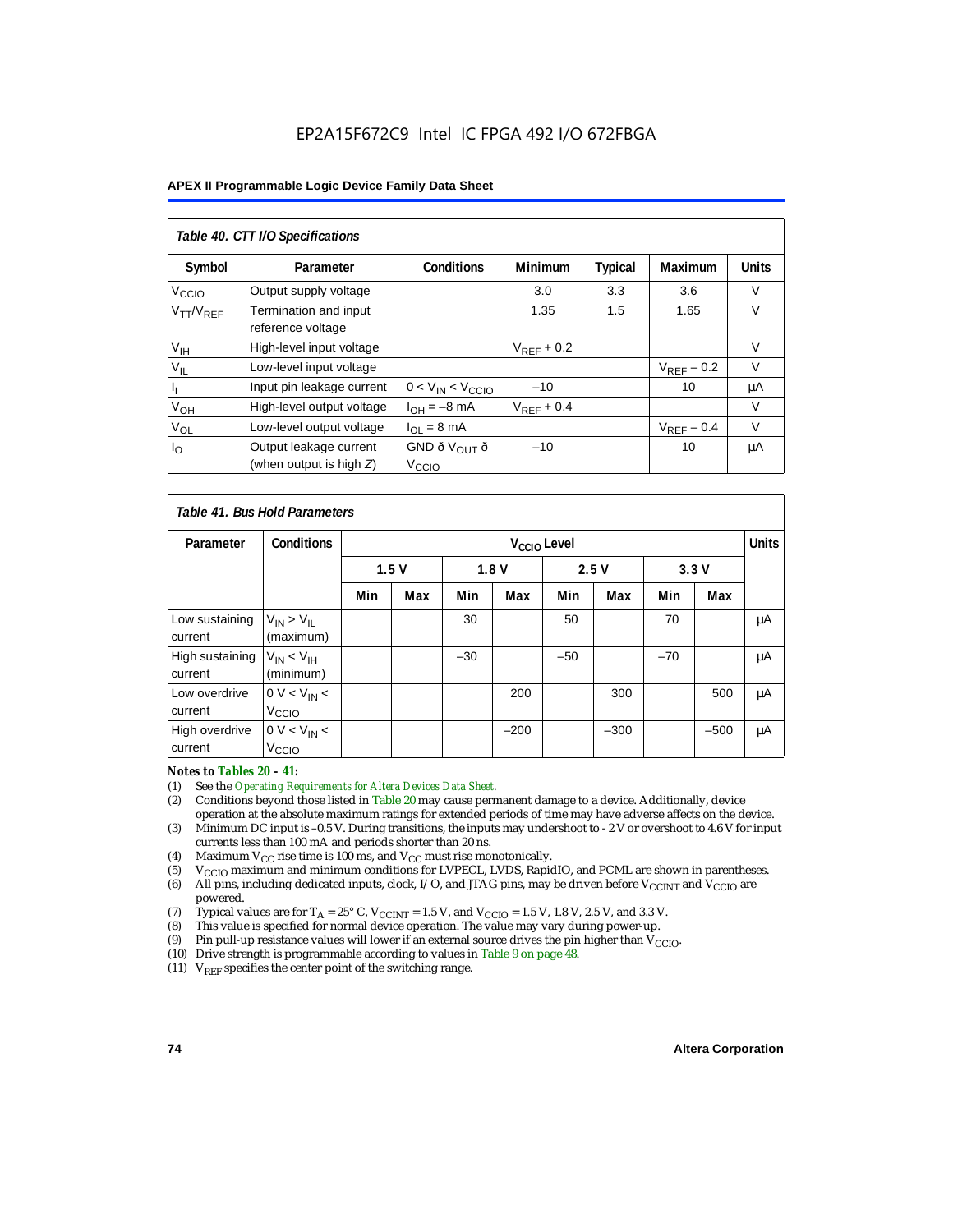Figures 38 and 39 show receiver input and transmitter output waveforms, respectively, for all differential I/O standards (LVDS, 3.3-V PCML, LVPECL, and HyperTransport technology).





#### **Differential Waveform**



#### *Figure 39. Transmitter Output Waveforms for Differential I/O Standards*

**Single-Ended Waveform**



(1)  $V_{SS}$ : steady-state differential output voltage.

Tables 42 through 45 provide information on absolute maximum ratings, recommended operating conditions, and DC operating conditions for 1.5-V APEX II devices.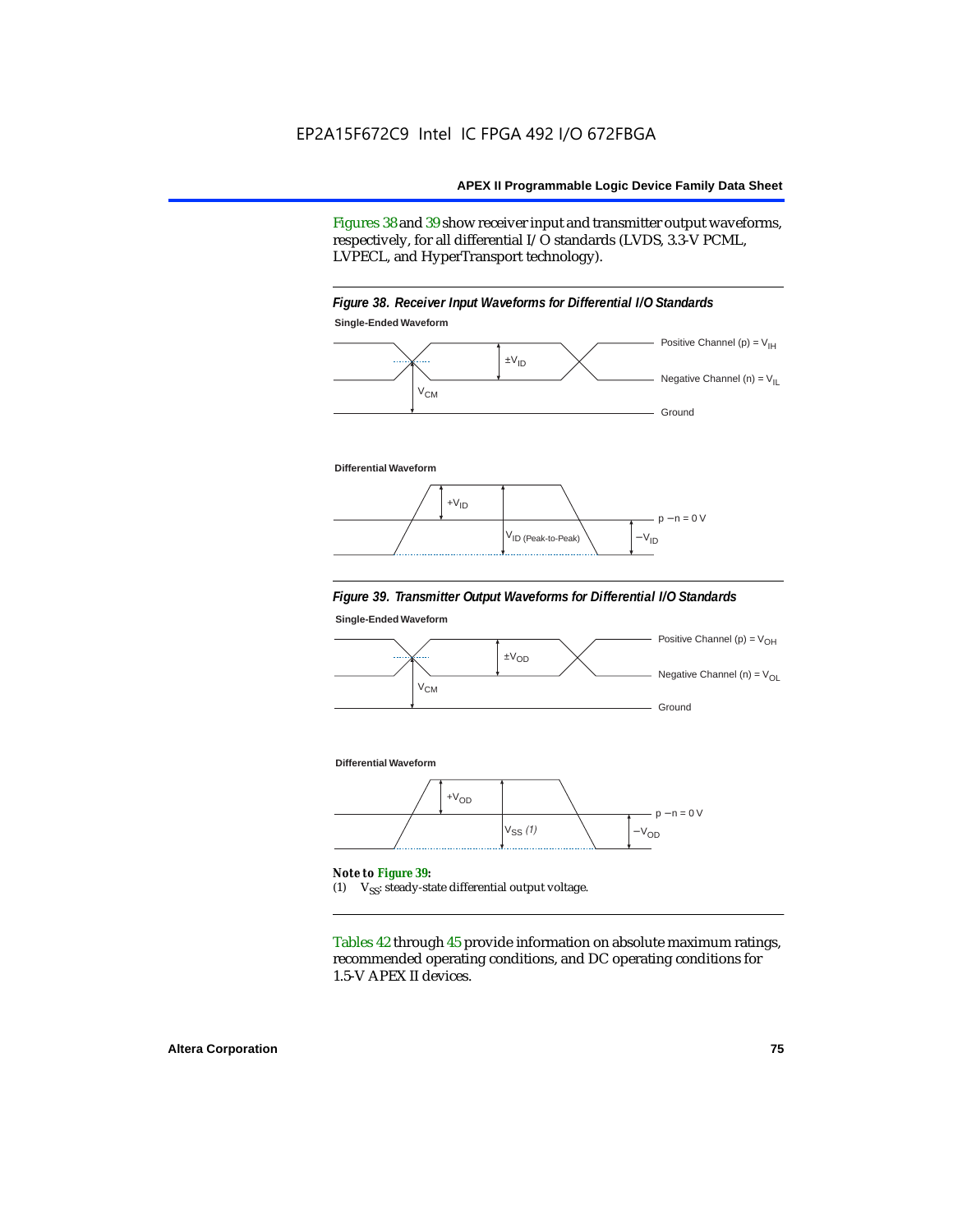| Table 42. 3.3-V LVDS I/O Specifications |                                                                          |                    |         |         |                |              |  |  |  |  |
|-----------------------------------------|--------------------------------------------------------------------------|--------------------|---------|---------|----------------|--------------|--|--|--|--|
| Symbol                                  | Parameter                                                                | <b>Conditions</b>  | Minimum | Typical | <b>Maximum</b> | <b>Units</b> |  |  |  |  |
| V <sub>CCIO</sub>                       | I/O supply voltage                                                       |                    | 3.135   | 3.3     | 3.465          | V            |  |  |  |  |
| V <sub>OD</sub>                         | Differential output voltage                                              | $R_1 = 100 \Omega$ | 250     |         | 850(1)         | mV           |  |  |  |  |
| $\Delta$ V <sub>OD</sub>                | Change in $V_{OD}$ between<br>high and low                               | $R_1 = 100 \Omega$ |         |         | 50             | mV           |  |  |  |  |
| $V_{OS}$                                | Output Offset voltage                                                    | $R_1 = 100 \Omega$ | 1.125   | 1.25    | 1.375          | $\vee$       |  |  |  |  |
| $\Delta V_{OS}$                         | Change in $V_{OS}$ between<br>high and low                               | $R_1 = 100 \Omega$ |         |         | 50             | mV           |  |  |  |  |
| V <sub>TH</sub>                         | Differential input threshold                                             | $V_{CM}$ = 1.2 V   | $-100$  |         | 100            | mV           |  |  |  |  |
| $V_{IN}$                                | Receiver input voltage<br>range                                          |                    | 0.0     |         | 2.4            | $\vee$       |  |  |  |  |
| $R_{\rm L}$                             | Receiver differential input<br>resistor (external to<br>APEX II devices) |                    | 90      | 100     | 110            | Ω            |  |  |  |  |

| Table 43. 3.3-V PCML Specifications |                                         |                   |                            |                   |                            |              |  |  |  |
|-------------------------------------|-----------------------------------------|-------------------|----------------------------|-------------------|----------------------------|--------------|--|--|--|
| Symbol                              | Parameter                               | <b>Conditions</b> | Minimum                    | <b>Typical</b>    | Maximum                    | <b>Units</b> |  |  |  |
| $V_{\text{CCLO}}$                   | I/O supply voltage                      |                   | 3.135                      | 3.3               | 3.465                      | V            |  |  |  |
| $V_{IL}$                            | Low-level input voltage                 |                   |                            |                   | $V_{\text{CCIO}}$ –<br>0.3 | $\vee$       |  |  |  |
| $V_{\text{IH}}$                     | High-level input voltage                |                   | $V_{\text{CCI}Q}$          |                   |                            | $\vee$       |  |  |  |
| $V_{OL}$                            | Low-level output voltage                |                   | $V_{\text{CCIO}}$ –<br>0.6 |                   | $V_{\text{CCIO}}$ –<br>0.3 | $\vee$       |  |  |  |
| V <sub>OH</sub>                     | High-level output voltage               |                   | V <sub>CCIO</sub>          |                   | $V_{\text{CCIO}}$ –<br>0.3 | $\vee$       |  |  |  |
| $V_T$                               | Output termination voltage              |                   |                            | V <sub>CCIO</sub> |                            | $\vee$       |  |  |  |
| $V_{OD}$                            | Differential output voltage             |                   | 300                        | 450               | 600                        | mV           |  |  |  |
| $t_{\mathsf{R}}$                    | Rise time (20 to 80%)                   |                   | 85                         |                   | 325                        | ps           |  |  |  |
| $\mathfrak{t}_{\mathsf{F}}$         | Fall time (20 to 80%)                   |                   | 85                         |                   | 325                        | ps           |  |  |  |
| $R_{\rm O}$                         | Output load                             |                   |                            | 100               |                            | Ω            |  |  |  |
| $R_L$                               | Receiver differential input<br>resistor |                   | 45                         | 50                | 55                         | Ω            |  |  |  |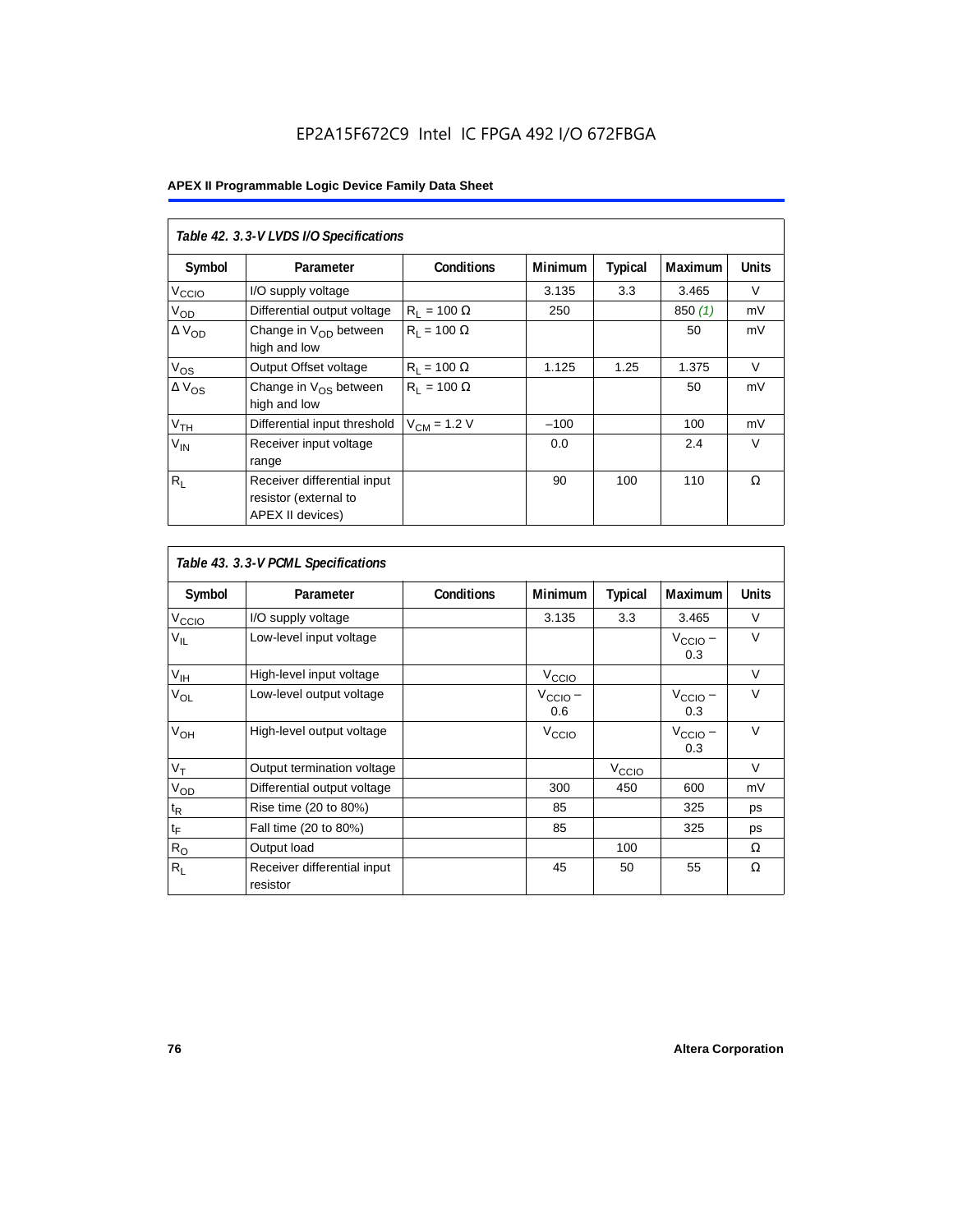#### **APEX II Programmable Logic Device Family Data Sheet**

| Table 44. LVPECL Specifications<br>Note $(2)$ |                             |                   |                |         |                   |              |  |  |  |  |
|-----------------------------------------------|-----------------------------|-------------------|----------------|---------|-------------------|--------------|--|--|--|--|
| Symbol                                        | Parameter                   | <b>Conditions</b> | <b>Minimum</b> | Typical | <b>Maximum</b>    | <b>Units</b> |  |  |  |  |
| V <sub>CCIO</sub>                             | I/O supply voltage          |                   | 3.135          | 3.3     | 3.465             | V            |  |  |  |  |
| $V_{IL}$                                      | Low-level input voltage     |                   | 800            |         | 2,000             | mV           |  |  |  |  |
| $V_{\text{IH}}$                               | High-level input voltage    |                   | 2,100          |         | V <sub>CCIO</sub> | mV           |  |  |  |  |
| $V_{OL}$                                      | Low-level output voltage    |                   | 1,450          |         | 1,650             | mV           |  |  |  |  |
| $V_{OH}$                                      | High-level output voltage   |                   | 2,275          |         | 2,420             | mV           |  |  |  |  |
| $V_{ID}$                                      | Differential input voltage  |                   | 100            | 600     | 2,500             | mV           |  |  |  |  |
| $V_{OD}$                                      | Differential output voltage |                   | 625            | 800     | 970               | mV           |  |  |  |  |
| $t_{\mathsf{R}}$                              | Rise time (20 to 80%)       |                   | 85             |         | 325               | ps           |  |  |  |  |
| $t_{\mathsf{F}}$                              | Fall time (20 to 80%)       |                   | 85             |         | 325               | ps           |  |  |  |  |

# *Table 45. HyperTransport Specifications*

| Symbol             | Parameter                               | <b>Conditions</b>       | <b>Minimum</b> | <b>Typical</b> | <b>Maximum</b> | <b>Units</b> |
|--------------------|-----------------------------------------|-------------------------|----------------|----------------|----------------|--------------|
| V <sub>CCIO</sub>  | I/O supply voltage                      |                         | 2.375          | 2.5            | 2.625          | V            |
| $V_{OD}$           | Differential output voltage             |                         | 380            | 600            | 820            | mV           |
| V <sub>OCM</sub>   | Output common mode<br>voltage           | $R_{TT}$ = 100 $\Omega$ | 500            | 600            | 700            | mV           |
| $V_{ID}$           | Differential input voltage              |                         | 300            | 600            | 900            | mV           |
| $V_{\mathsf{ICM}}$ | Input common mode<br>voltage            |                         | 450            | 600            | 750            | mV           |
| $R_L$              | Receiver differential input<br>resistor |                         | 90             | 100            | 110            | Ω            |

*Notes to Tables 42 – 45:*

(1) Maximum  $V_{OD}$  is measured under static conditions.

(2) When APEX II devices drive LVPECL signals, the APEX II LVPECL outputs must be terminated with a resistor network.

### Capacitance Table 46 and Figure 40 provide information on APEX II device capacitance.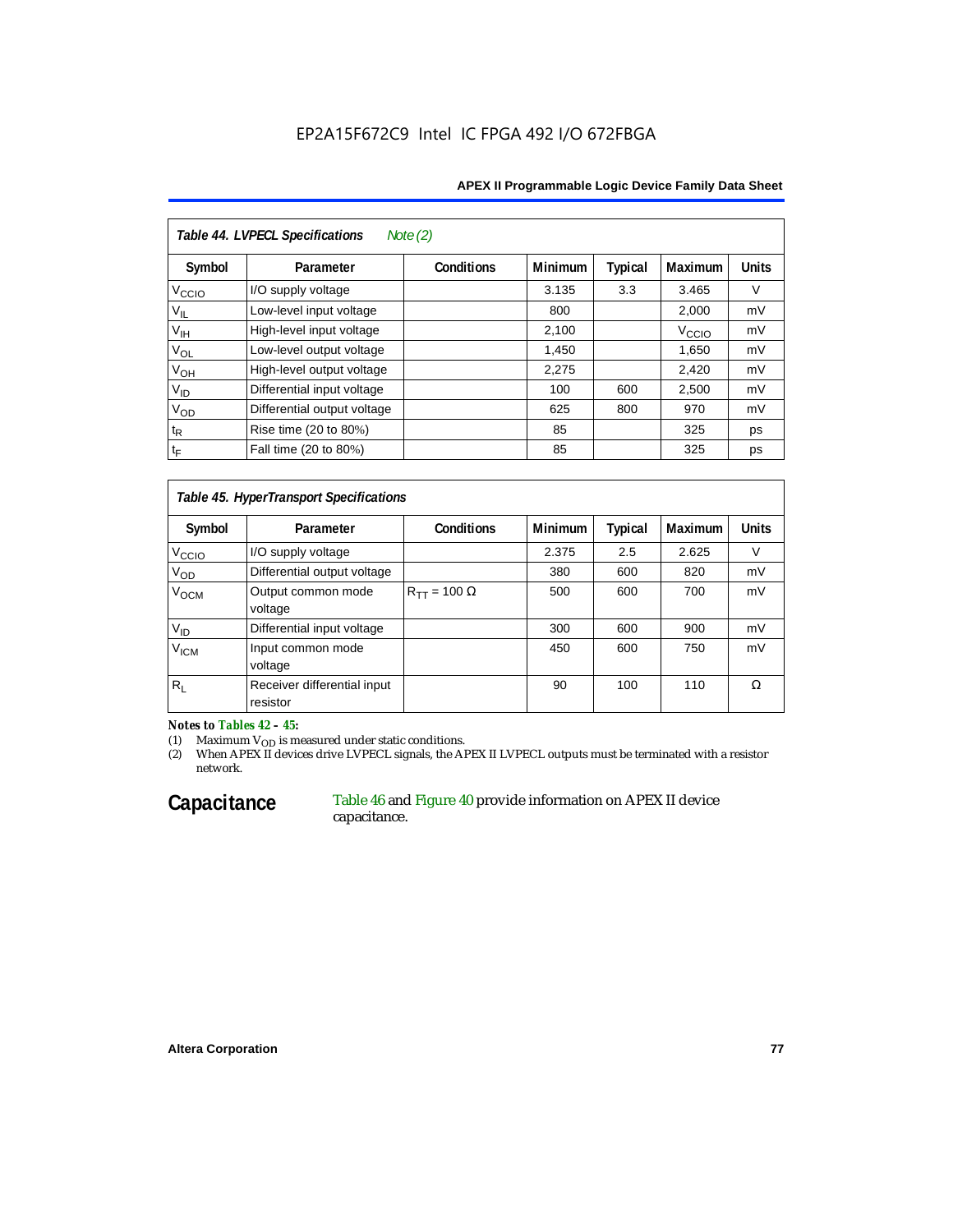### **APEX II Programmable Logic Device Family Data Sheet**

| Table 46. APEX II Device Capacitance |                                             |                                |                |         |      |  |  |  |
|--------------------------------------|---------------------------------------------|--------------------------------|----------------|---------|------|--|--|--|
| Symbol                               | Parameter                                   | <b>Conditions</b>              | <b>Minimum</b> | Maximum | Unit |  |  |  |
| $C_{IN}$                             | Input capacitance                           | $V_{IN} = 0 V,$<br>f = 1.0 MHz |                | (1)     | рF   |  |  |  |
| $C_{\text{INCLK}}$                   | Input capacitance on<br>dedicated clock pin | $V_{IN} = 0 V,$<br>f = 1.0 MHz |                | 12      | рF   |  |  |  |
| $C_{OUT}$                            | Output capacitance                          | $V_{IN} = 0 V,$<br>f = 1.0 MHz |                | (1)     | pF   |  |  |  |

*Note to Table 46:*

(1) See Figure 40.





**78 Altera Corporation**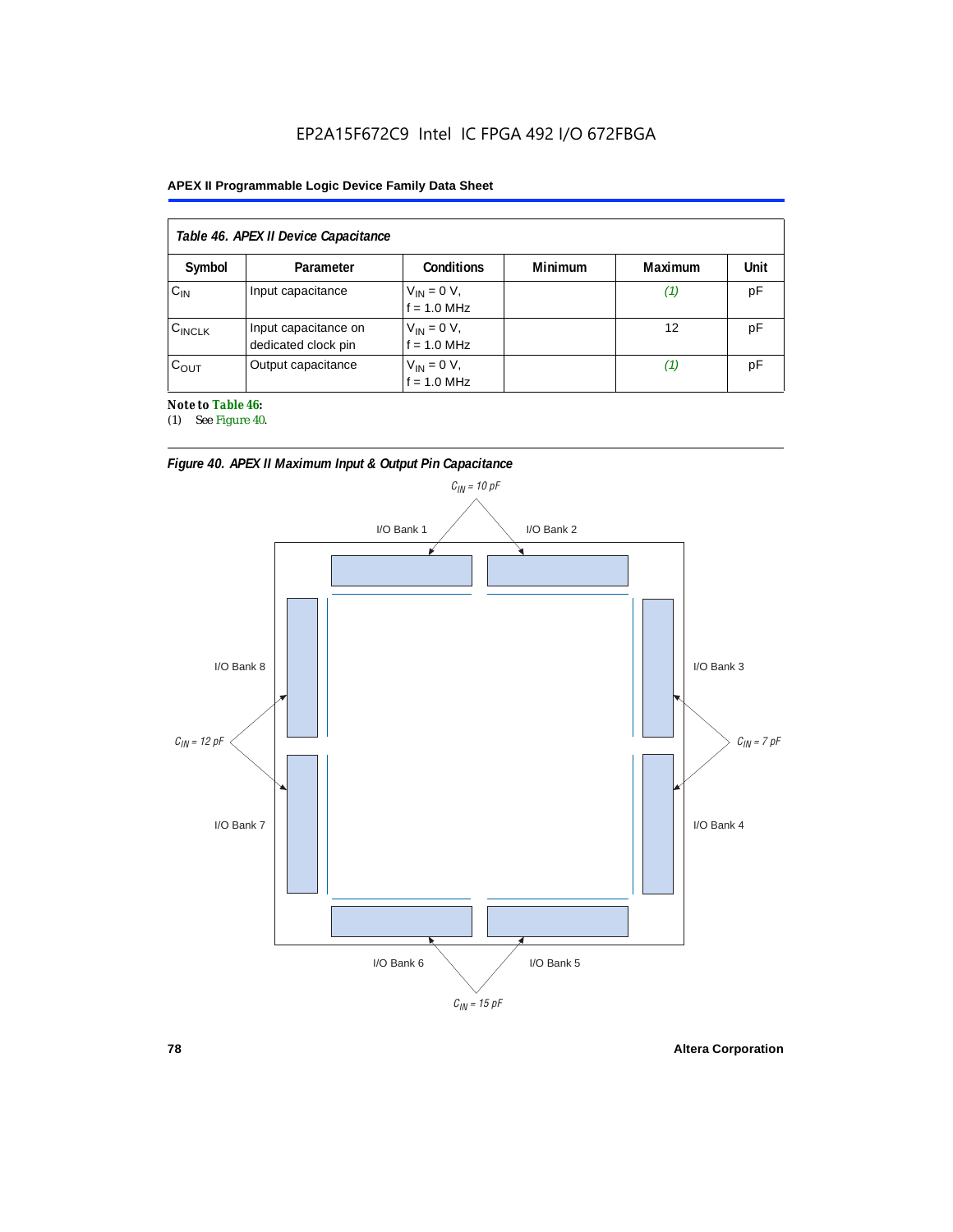| <b>Timing Model</b> | The high-performance FastTrack and MegaLAB interconnect routing<br>structures ensure predictable performance, and accurate simulation and<br>timing analysis. In contrast, the unpredictable performance of FPGAs is<br>caused by their segmented connection scheme. |
|---------------------|----------------------------------------------------------------------------------------------------------------------------------------------------------------------------------------------------------------------------------------------------------------------|
|                     |                                                                                                                                                                                                                                                                      |

All specifications are always representative of worst-case supply voltage and junction temperature conditions. All output-pin-timing specifications are reported for maximum drive strength.

Figure 41 shows the  $f_{MAX}$  timing model for APEX II devices. These parameters can be used to estimate  $f_{MAX}$  for multiple levels of logic. However, the Quartus II software timing analysis provides more accurate timing information because the Quartus II software usually has more upto-date timing information than the data sheet until the timing model is final. Also, the Quartus II software can model delays caused by loading and distance effects more accurately than by using the numbers in this data sheet.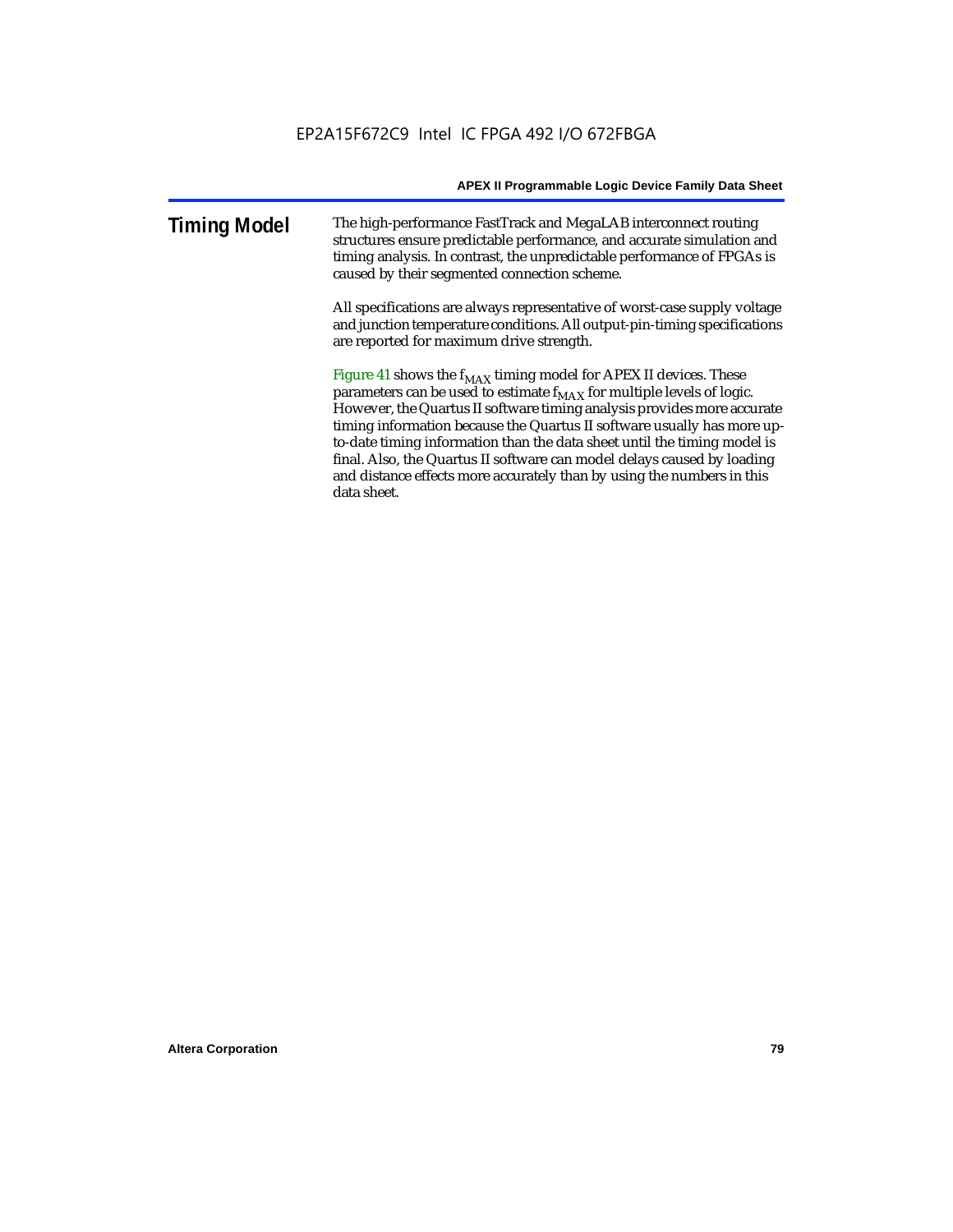

**Figure 41. f**<sub>MAX</sub> Timing Model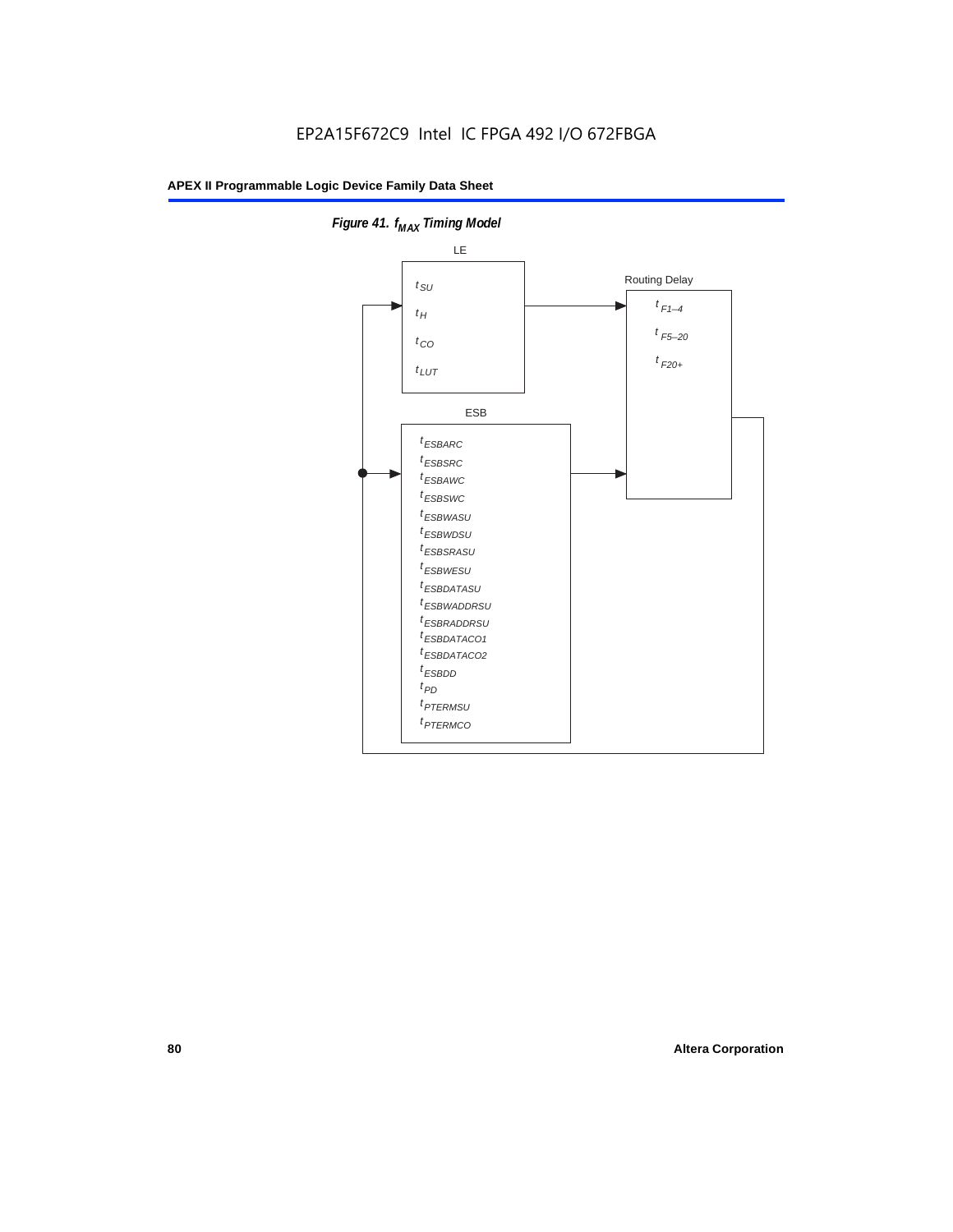Figure 42 shows the timing model for bi-directional, input, and output IOE timing.

#### *Figure 42. Synchronous External TIming Model*



#### *Notes to Figure 42:*

- (1) The output enable register is in the IOE and is controlled by the "Fast Output Enable Register = ON" option in the Quartus II software.
- (2) The output register is in the IOE and is controlled by the "Fast Output Register = ON" option in the Quartus II software.
- (3) The input register is in the IOE and is controlled by the "Fast Input Register = ON" option in the Quartus II software.

Tables 47 through 50 show APEX II LE, ESB, and routing delays and minimum pulse-width timing parameters for the  $f_{MAX}$  timing model.

| Table 47. APEX II f <sub>MAX</sub> LE Timing Parameters |                                     |  |  |  |  |
|---------------------------------------------------------|-------------------------------------|--|--|--|--|
| Symbol                                                  | Parameter                           |  |  |  |  |
| $t_{\rm SU}$                                            | LE register setup time before clock |  |  |  |  |
| $t_H$                                                   | LE register hold time before clock  |  |  |  |  |
| $t_{CO}$                                                | LE register clock-to-output delay   |  |  |  |  |
| $t_{LUT}$                                               | LUT delay for data-in to data-out   |  |  |  |  |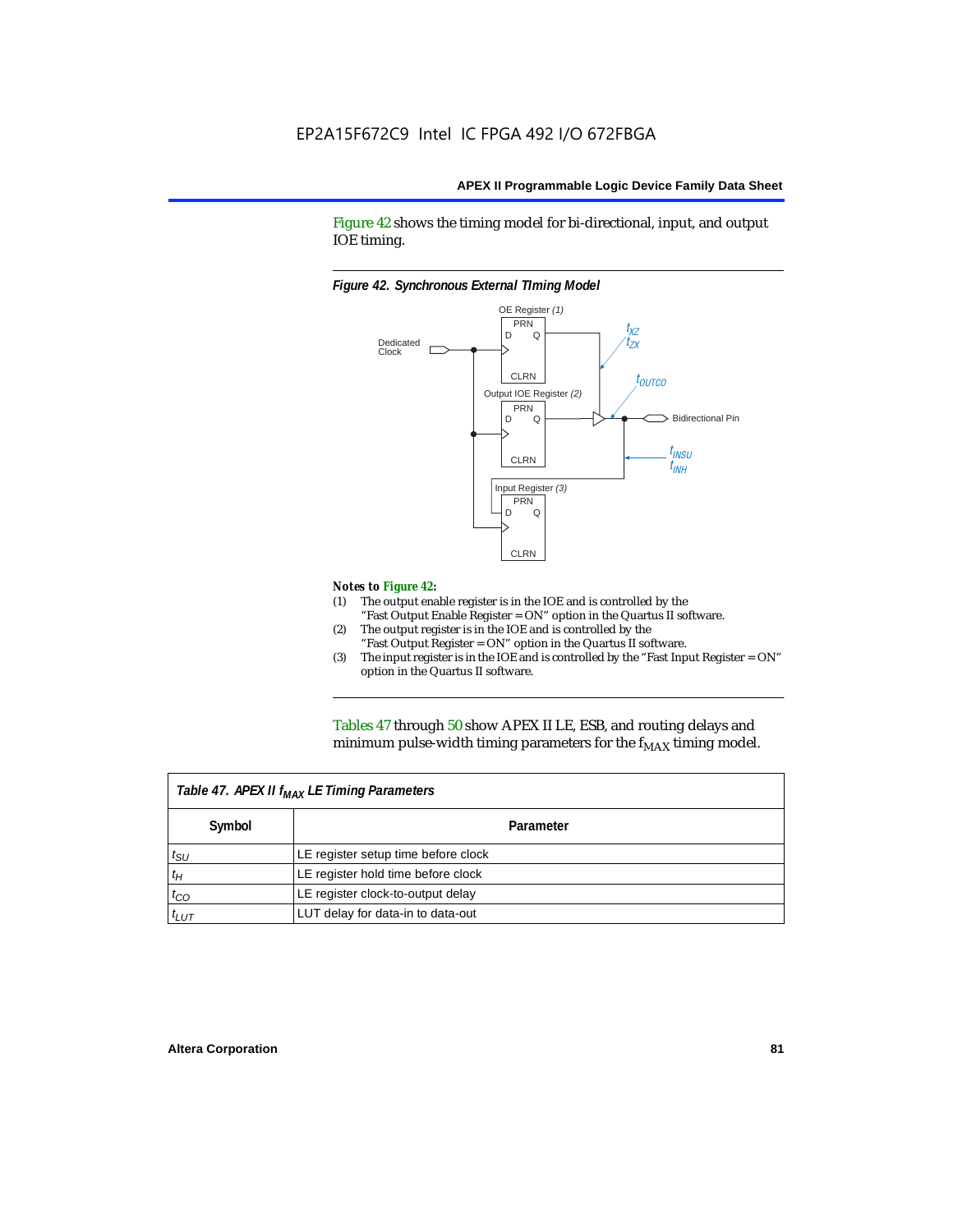# **APEX II Programmable Logic Device Family Data Sheet**

|                            | Table 48. APEX II f <sub>MAX</sub> ESB Timing Parameters             |  |  |  |  |  |
|----------------------------|----------------------------------------------------------------------|--|--|--|--|--|
| Symbol                     | Parameter                                                            |  |  |  |  |  |
| <sup>t</sup> ESBARC        | ESB asynchronous read cycle time                                     |  |  |  |  |  |
| <sup>t</sup> ESBSRC        | ESB synchronous read cycle time                                      |  |  |  |  |  |
| <sup>t</sup> ESBAWC        | ESB asynchronous write cycle time                                    |  |  |  |  |  |
| <sup>t</sup> ESBSWC        | ESB synchronous write cycle time                                     |  |  |  |  |  |
| <sup>t</sup> ESBWASU       | ESB write address setup time with respect to WE                      |  |  |  |  |  |
| <sup>t</sup> ESBWАН        | ESB write address hold time with respect to WE                       |  |  |  |  |  |
| <sup>t</sup> ESBWDSU       | ESB data setup time with respect to WE                               |  |  |  |  |  |
| <sup>t</sup> ESBWDH        | ESB data hold time with respect to WE                                |  |  |  |  |  |
| <sup>t</sup> ESBRASU       | ESB read address setup time with respect to RE                       |  |  |  |  |  |
| <sup>t</sup> ESBRAH        | ESB read address hold time with respect to RE                        |  |  |  |  |  |
| <sup>t</sup> ESBWESU       | ESB WE setup time before clock when using input register             |  |  |  |  |  |
| <sup>t</sup> ESBDATASU     | ESB data setup time before clock when using input register           |  |  |  |  |  |
| <sup>t</sup> ESBWADDRSU    | ESB write address setup time before clock when using input registers |  |  |  |  |  |
| <sup>t</sup> ESBRADDRSU    | ESB read address setup time before clock when using input registers  |  |  |  |  |  |
| <sup>t</sup> ESBDATACO1    | ESB clock-to-output delay when using output registers                |  |  |  |  |  |
| <sup>t</sup> ESBDATACO2    | ESB clock-to-output delay without output registers                   |  |  |  |  |  |
| <sup>t</sup> ESBDD         | ESB data-in to data-out delay for RAM mode                           |  |  |  |  |  |
| $t_{PD}$                   | ESB macrocell input to non-registered output                         |  |  |  |  |  |
| <i><b>TPTERMSU</b></i>     | ESB macrocell register setup time before clock                       |  |  |  |  |  |
| <i>t<sub>PTERMCO</sub></i> | ESB macrocell register clock-to-output delay                         |  |  |  |  |  |

Figure shows the dual-port RAM timing microparameter waveform.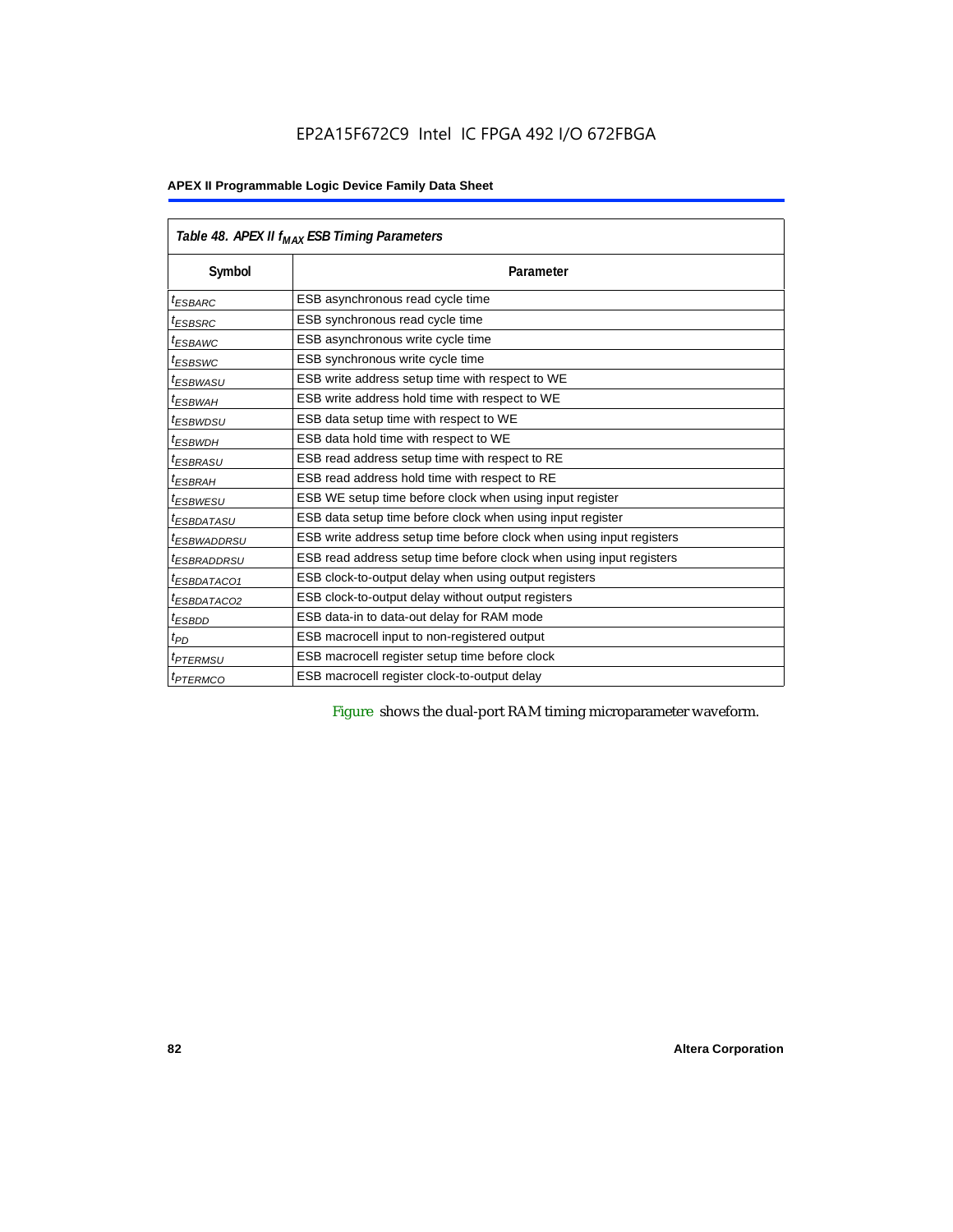

# *Figure 43. Dual-Port RAM Timing Microparameter Waveform*

| Table 49. APEX II f <sub>MAX</sub> Routing Delays |                                                                                                                                 |  |  |  |  |
|---------------------------------------------------|---------------------------------------------------------------------------------------------------------------------------------|--|--|--|--|
| Symbol                                            | Parameter                                                                                                                       |  |  |  |  |
| $t_{F1-4}$                                        | Fan-out delay estimate using local interconnect; use to estimate routing delay for a signal<br>with fan-out of 1 to 4           |  |  |  |  |
| $t_{F5-20}$                                       | Fan-out delay estimate using MegaLab interconnect; use to estimate routing delay for a<br>signal with fan-out of 5 to 20        |  |  |  |  |
| $t_{F20+}$                                        | Fan-out delay estimate using FastTrack interconnect; use to estimate routing delay for a<br>signal with fan-out greater than 20 |  |  |  |  |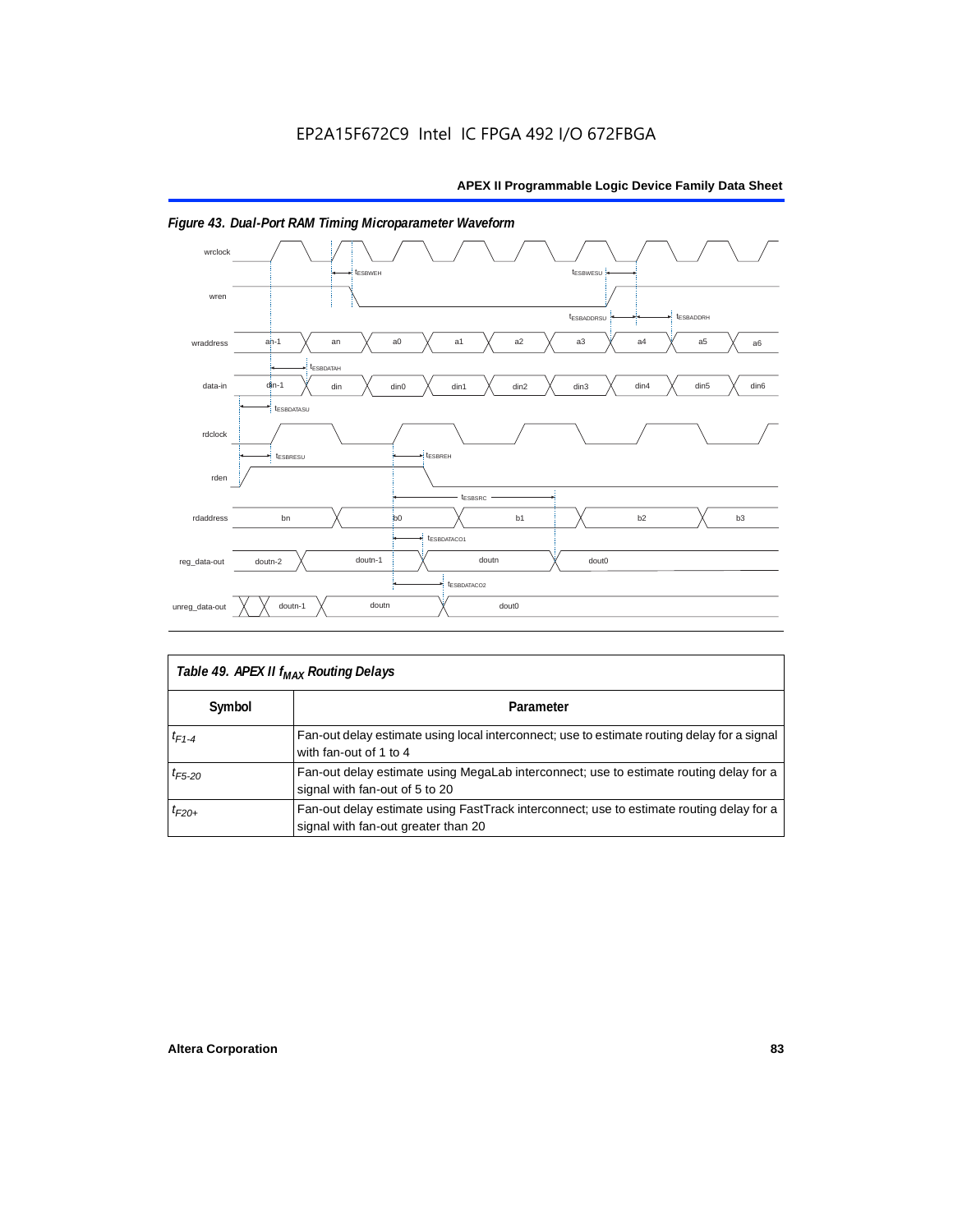# **APEX II Programmable Logic Device Family Data Sheet**

| Table 50. APEX II Minimum Pulse Width Timing Parameters |                                        |  |  |  |
|---------------------------------------------------------|----------------------------------------|--|--|--|
| Symbol                                                  | Parameter                              |  |  |  |
| $t_{CH}$                                                | Minimum clock high time from clock pin |  |  |  |
| $t_{CL}$                                                | Minimum clock low time from clock pin  |  |  |  |
| $t_{CLRP}$                                              | LE clear pulse width                   |  |  |  |
| $t_{PREF}$                                              | LE preset pulse width                  |  |  |  |
| $t_{ESBCH}$                                             | Clock high time                        |  |  |  |
| $t_{ESBCL}$                                             | Clock low time                         |  |  |  |
| $t_{ESBWP}$                                             | Write pulse width                      |  |  |  |
| $t_{ESBRP}$                                             | Read pulse width                       |  |  |  |

| Table 51. APEX II External Timing Parameters<br>Note (1) |                                                                |                        |  |  |  |  |  |
|----------------------------------------------------------|----------------------------------------------------------------|------------------------|--|--|--|--|--|
| Symbol                                                   | Parameter                                                      | <b>Conditions</b>      |  |  |  |  |  |
| t <sub>INSU</sub>                                        | Setup time with global clock at IOE input register             |                        |  |  |  |  |  |
| $t_{\rm INH}$                                            | Hold time with global clock at IOE input register              |                        |  |  |  |  |  |
| toutco                                                   | Clock-to-output delay with global clock at IOE output register | $C1 = 35 pF$           |  |  |  |  |  |
| t <sub>XZ</sub>                                          | Clock-to-output buffer disable delay                           |                        |  |  |  |  |  |
| t <sub>ΖΧ</sub>                                          | Clock-to-output buffer enable delay                            | Slow slew rate $=$ OFF |  |  |  |  |  |
| <sup>t</sup> INSUPLL                                     | Setup time with PLL clock at IOE input register                |                        |  |  |  |  |  |
| <sup>t</sup> INHPLL                                      | Hold time with PLL clock at IOE input register                 |                        |  |  |  |  |  |
| <b>toutcopll</b>                                         | Clock-to-output delay with PLL clock at IOE output register    | $C1 = 35 pF$           |  |  |  |  |  |
| <sup>t</sup> xzpll                                       | PLL clock-to-output buffer disable delay                       |                        |  |  |  |  |  |
| <sup>t</sup> zxpll                                       | PLL clock-to-output buffer enable delay                        | Slow slew rate $=$ OFF |  |  |  |  |  |

*Note to Table 51:*

(1) External timing parameters are factory tested, worst-case values specified by Altera. These timing parameters are sample-tested only.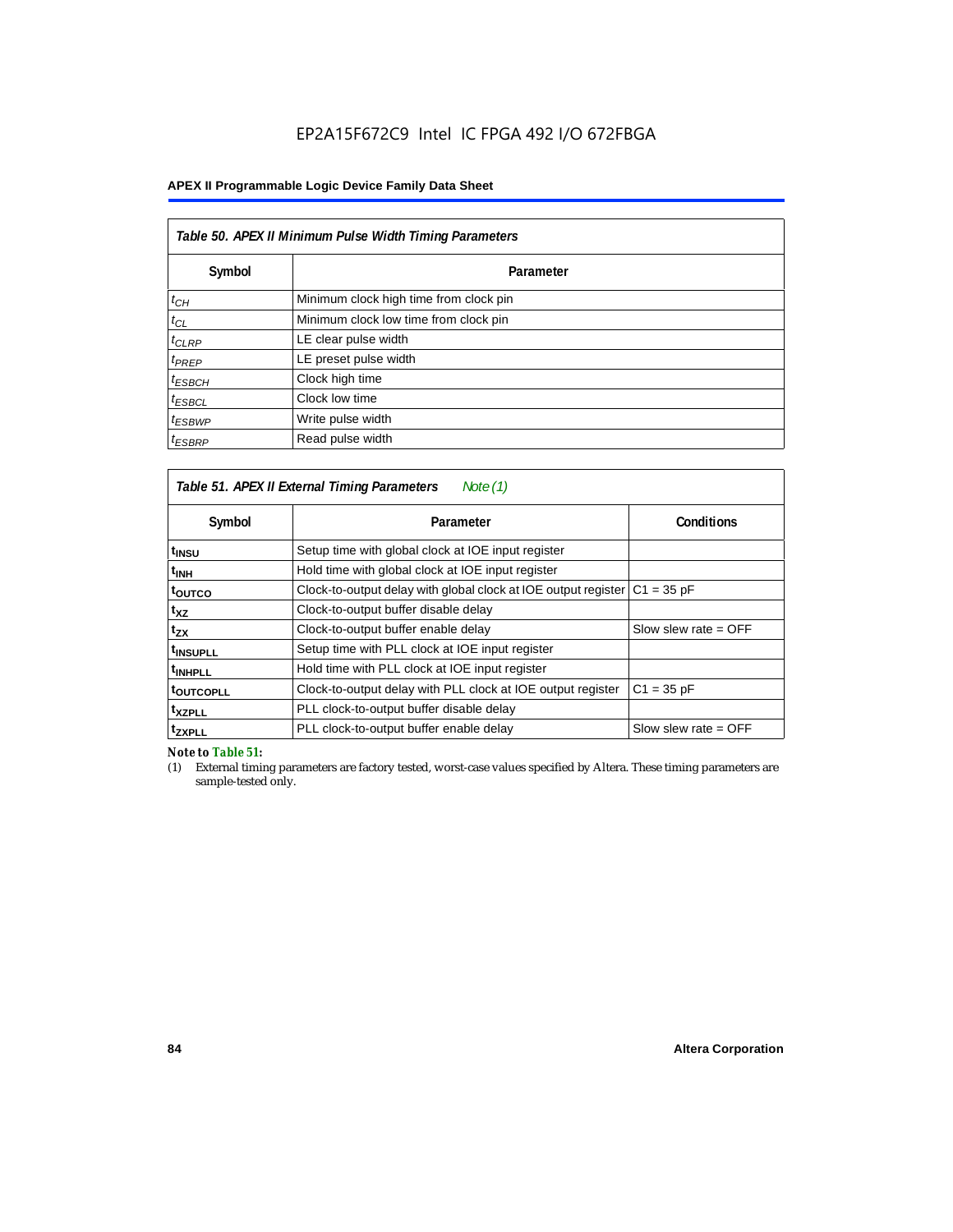Tables 52 through 67 show the APEX II device  $\rm f_{MAX}$  and functional timing parameters.

| Table 52. EP2A15 f <sub>MAX</sub> LE Timing Parameters |                |      |                |      |                |      |      |  |
|--------------------------------------------------------|----------------|------|----------------|------|----------------|------|------|--|
| Symbol                                                 | -7 Speed Grade |      | -8 Speed Grade |      | -9 Speed Grade |      | Unit |  |
|                                                        | Min            | Max  | Min            | Max  | Min            | Max  |      |  |
| $t_{\text{SU}}$                                        | 0.25           |      | 0.29           |      | 0.33           |      | ns   |  |
| $t_H$                                                  | 0.25           |      | 0.29           |      | 0.33           |      | ns   |  |
| $t_{CO}$                                               |                | 0.18 |                | 0.20 |                | 0.23 | ns   |  |
| $t_{LUT}$                                              |                | 0.53 |                | 0.61 |                | 0.70 | ns   |  |

| Table 53. EP2A15 f <sub>MAX</sub> ESB Timing Parameters |                |      |                |      |                |      |      |  |  |
|---------------------------------------------------------|----------------|------|----------------|------|----------------|------|------|--|--|
| Symbol                                                  | -7 Speed Grade |      | -8 Speed Grade |      | -9 Speed Grade |      | Unit |  |  |
|                                                         | Min            | Max  | Min            | Max  | Min            | Max  |      |  |  |
| <i><b>ESBARC</b></i>                                    |                | 1.28 |                | 1.47 |                | 1.69 | ns   |  |  |
| <sup>t</sup> ESBSRC                                     |                | 2.49 |                | 2.86 |                | 3.29 | ns   |  |  |
| <sup>t</sup> ESBAWC                                     |                | 2.20 |                | 2.53 |                | 2.91 | ns   |  |  |
| <sup>t</sup> ESBSWC                                     |                | 3.02 |                | 3.47 |                | 3.99 | ns   |  |  |
| <i>t<sub>ESBWASU</sub></i>                              | $-0.55$        |      | $-0.64$        |      | $-0.73$        |      | ns   |  |  |
| <sup>t</sup> ESBWAH                                     | 0.15           |      | 0.18           |      | 0.20           |      | ns   |  |  |
| <sup>t</sup> ESBWDSU                                    | 0.37           |      | 0.43           |      | 0.49           |      | ns   |  |  |
| <sup>t</sup> ESBWDH                                     | 0.16           |      | 0.18           |      | 0.21           |      | ns   |  |  |
| <i><b>ESBRASU</b></i>                                   | 0.84           |      | 0.96           |      | 1.11           |      | ns   |  |  |
| <sup>t</sup> ESBRAH                                     | 0.00           |      | 0.00           |      | 0.00           |      | ns   |  |  |
| <i>t<sub>ESBWESU</sub></i>                              | 0.14           |      | 0.16           |      | 0.19           |      | ns   |  |  |
| <sup>t</sup> ESBDATASU                                  | $-0.02$        |      | $-0.03$        |      | $-0.03$        |      | ns   |  |  |
| <sup>t</sup> ESBWADDRSU                                 | $-0.40$        |      | $-0.46$        |      | $-0.53$        |      | ns   |  |  |
| <sup>t</sup> ESBRADDRSU                                 | $-0.38$        |      | $-0.44$        |      | $-0.51$        |      | ns   |  |  |
| <i>ESBDATACO1</i>                                       |                | 1.30 |                | 1.50 |                | 1.72 | ns   |  |  |
| <i>ESBDATACO2</i>                                       |                | 1.84 |                | 2.12 |                | 2.44 | ns   |  |  |
| <sup>t</sup> ESBDD                                      |                | 2.42 |                | 2.78 |                | 3.19 | ns   |  |  |
| t <sub>PD</sub>                                         |                | 1.69 |                | 1.94 |                | 2.23 | ns   |  |  |
| <i><b><i>FTERMSU</i></b></i>                            | 1.10           |      | 1.26           |      | 1.45           |      | ns   |  |  |
| <i><b>IPTERMCO</b></i>                                  |                | 0.82 |                | 0.94 |                | 1.08 | ns   |  |  |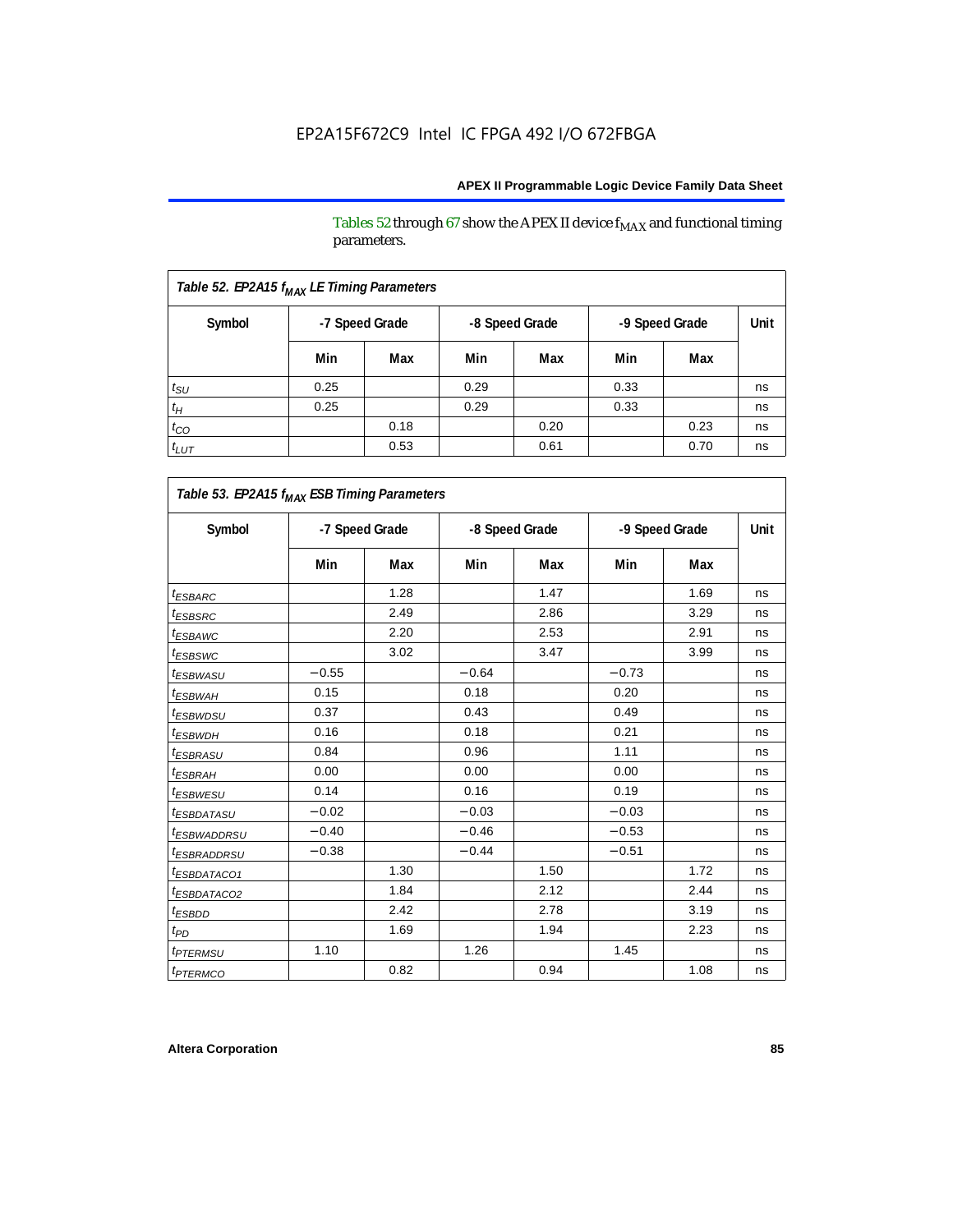| Table 54. EP2A15 f <sub>MAX</sub> Routing Delays |      |                |                |     |                |     |      |  |
|--------------------------------------------------|------|----------------|----------------|-----|----------------|-----|------|--|
| Symbol                                           |      | -7 Speed Grade | -8 Speed Grade |     | -9 Speed Grade |     | Unit |  |
|                                                  | Min  | Max            | Min            | Max | Min            | Max |      |  |
| $t_{F1-4}$                                       | 0.19 |                | 0.21           |     | 0.25           |     | ns   |  |
| $t_{F5-20}$                                      | 0.64 |                | 0.73           |     | 0.84           |     | ns   |  |
| $t_{F20+}$                                       | 1.18 |                | 1.35           |     | 1.56           |     | ns   |  |

| Table 55. EP2A15 Minimum Pulse Width Timing Parameters |                |     |      |                |      |                |    |  |
|--------------------------------------------------------|----------------|-----|------|----------------|------|----------------|----|--|
| Symbol                                                 | -7 Speed Grade |     |      | -8 Speed Grade |      | -9 Speed Grade |    |  |
|                                                        | Min            | Max | Min  | Max            | Min  | Max            |    |  |
| $t_{CH}$                                               | 1.00           |     | 1.15 |                | 1.32 |                | ns |  |
| $t_{CL}$                                               | 1.00           |     | 1.15 |                | 1.32 |                | ns |  |
| $t_{CLRP}$                                             | 0.13           |     | 0.15 |                | 0.17 |                | ns |  |
| $t_{PREF}$                                             | 0.13           |     | 0.15 |                | 0.17 |                | ns |  |
| $t_{ESBCH}$                                            | 1.00           |     | 1.15 |                | 1.32 |                | ns |  |
| $t_{ESBCL}$                                            | 1.00           |     | 1.15 |                | 1.32 |                | ns |  |
| <sup>t</sup> ESBWP                                     | 1.12           |     | 1.28 |                | 1.48 |                | ns |  |
| $t_{ESBRP}$                                            | 0.88           |     | 1.02 |                | 1.17 |                | ns |  |

| Table 56. EP2A25 f <sub>MAX</sub> LE Timing Parameters |                |      |                |      |                |      |      |  |
|--------------------------------------------------------|----------------|------|----------------|------|----------------|------|------|--|
| Symbol                                                 | -7 Speed Grade |      | -8 Speed Grade |      | -9 Speed Grade |      | Unit |  |
|                                                        | Min            | Max  | Min            | Max  | Min            | Max  |      |  |
| $t_{\rm SU}$                                           | 0.25           |      | 0.29           |      | 0.33           |      | ns   |  |
| $t_H$                                                  | 0.25           |      | 0.29           |      | 0.33           |      | ns   |  |
| $t_{CO}$                                               |                | 0.18 |                | 0.20 |                | 0.23 | ns   |  |
| $t_{LUT}$                                              |                | 0.53 |                | 0.61 |                | 0.70 | ns   |  |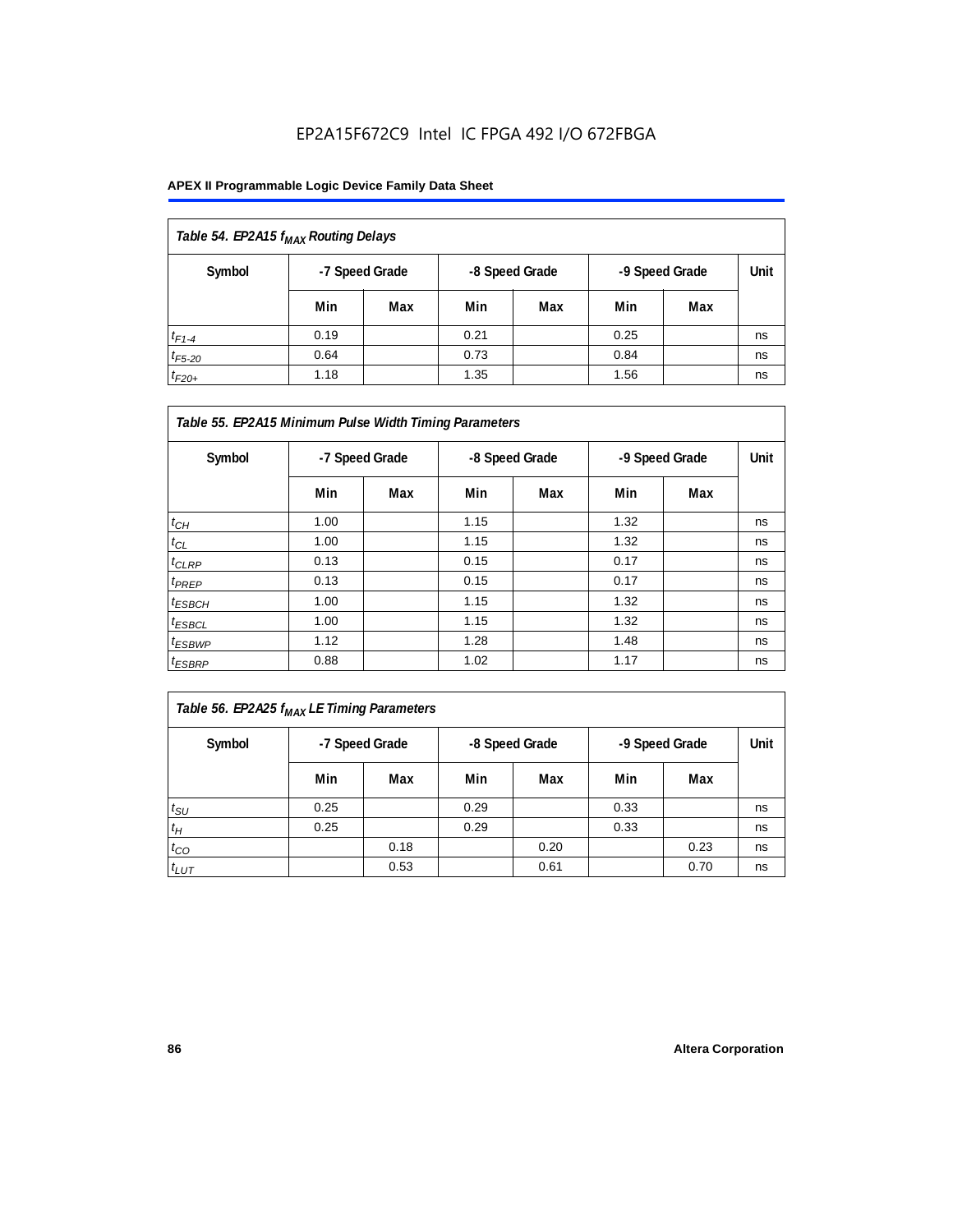| Table 57. EP2A25 f <sub>MAX</sub> ESB Timing Parameters |                |      |         |                |         |                |      |
|---------------------------------------------------------|----------------|------|---------|----------------|---------|----------------|------|
| Symbol                                                  | -7 Speed Grade |      |         | -8 Speed Grade |         | -9 Speed Grade | Unit |
|                                                         | Min            | Max  | Min     | Max            | Min     | Max            |      |
| <i><b>ESBARC</b></i>                                    |                | 1.28 |         | 1.47           |         | 1.69           | ns   |
| <i>t</i> <sub>ESBSRC</sub>                              |                | 2.49 |         | 2.86           |         | 3.29           | ns   |
| <sup>t</sup> ESBAWC                                     |                | 2.20 |         | 2.53           |         | 2.91           | ns   |
| t <sub>ESBSWC</sub>                                     |                | 3.02 |         | 3.47           |         | 3.99           | ns   |
| <sup>t</sup> ESBWASU                                    | 0.07           |      | 0.07    |                | 0.09    |                | ns   |
| <sup>t</sup> ESBWAH                                     | 0.15           |      | 0.18    |                | 0.20    |                | ns   |
| $t_{ESBWDSU}$                                           | 0.37           |      | 0.43    |                | 0.49    |                | ns   |
| <sup>t</sup> ESBWDH                                     | 0.16           |      | 0.18    |                | 0.21    |                | ns   |
| <sup>t</sup> ESBRASU                                    | 0.84           |      | 0.96    |                | 1.11    |                | ns   |
| <sup>t</sup> ESBRAH                                     | 0.00           |      | 0.00    |                | 0.00    |                | ns   |
| <sup>t</sup> ESBWESU                                    | 0.14           |      | 0.16    |                | 0.19    |                | ns   |
| <i>ESBDATASU</i>                                        | $-0.02$        |      | $-0.03$ |                | $-0.03$ |                | ns   |
| <sup>t</sup> ESBWADDRSU                                 | $-0.40$        |      | $-0.46$ |                | $-0.53$ |                | ns   |
| <sup>t</sup> ESBRADDRSU                                 | $-0.38$        |      | $-0.44$ |                | $-0.51$ |                | ns   |
| <i>ESBDATACO1</i>                                       |                | 1.30 |         | 1.50           |         | 1.72           | ns   |
| <i>ESBDATACO2</i>                                       |                | 1.84 |         | 2.12           |         | 2.44           | ns   |
| <sup>t</sup> ESBDD                                      |                | 2.42 |         | 2.78           |         | 3.19           | ns   |
| $t_{PD}$                                                |                | 1.69 |         | 1.94           |         | 2.23           | ns   |
| <i>t<sub>PTERMSU</sub></i>                              | 1.10           |      | 1.26    |                | 1.45    |                | ns   |
| <i><b>t<sub>PTERMCO</sub></b></i>                       |                | 0.82 |         | 0.94           |         | 1.08           | ns   |

| Table 58. EP2A25 f <sub>MAX</sub> Routing Delays |      |                                                    |      |     |      |     |    |  |  |
|--------------------------------------------------|------|----------------------------------------------------|------|-----|------|-----|----|--|--|
| Symbol                                           |      | -8 Speed Grade<br>-7 Speed Grade<br>-9 Speed Grade |      |     |      |     |    |  |  |
|                                                  | Min  | Max                                                | Min  | Max | Min  | Max |    |  |  |
| $t_{F1-4}$                                       | 0.19 |                                                    | 0.21 |     | 0.25 |     | ns |  |  |
| $t_{F5-20}$                                      | 0.65 |                                                    | 0.75 |     | 0.86 |     | ns |  |  |
| $t_{F20+}$                                       | 1.11 |                                                    | 1.27 |     | 1.46 |     | ns |  |  |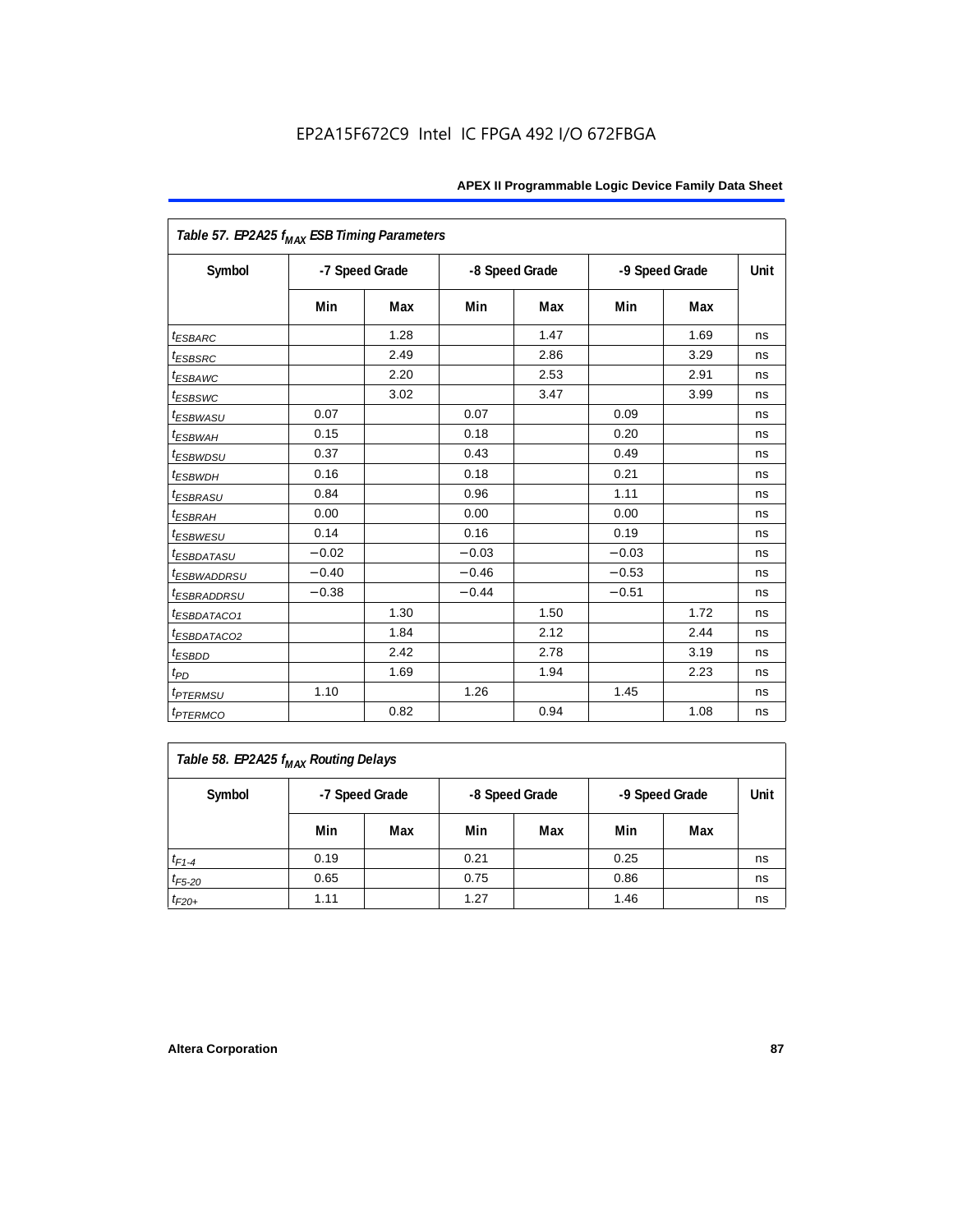| Table 59. EP2A25 Minimum Pulse Width Timing Parameters |                |     |      |                |                |     |      |  |  |  |
|--------------------------------------------------------|----------------|-----|------|----------------|----------------|-----|------|--|--|--|
| Symbol                                                 | -7 Speed Grade |     |      | -8 Speed Grade | -9 Speed Grade |     | Unit |  |  |  |
|                                                        | Min            | Max | Min  | Max            | Min            | Max |      |  |  |  |
| $t_{CH}$                                               | 1.00           |     | 1.50 |                | 2.12           |     | ns   |  |  |  |
| $t_{CL}$                                               | 1.00           |     | 1.50 |                | 2.12           |     | ns   |  |  |  |
| $t_{CLRP}$                                             | 0.13           |     | 0.15 |                | 0.17           |     | ns   |  |  |  |
| t <sub>PREP</sub>                                      | 0.13           |     | 0.15 |                | 0.17           |     | ns   |  |  |  |
| <sup>t</sup> ESBCH                                     | 1.00           |     | 1.50 |                | 2.12           |     | ns   |  |  |  |
| <sup>t</sup> ESBCL                                     | 1.00           |     | 1.50 |                | 2.12           |     | ns   |  |  |  |
| <sup>t</sup> ESBWP                                     | 1.12           |     | 1.28 |                | 1.48           |     | ns   |  |  |  |
| <sup>t</sup> ESBRP                                     | 0.88           |     | 1.02 |                | 1.17           |     | ns   |  |  |  |

| Table 60. EP2A40 f <sub>MAX</sub> LE Timing Parameters |      |                                                    |      |      |      |      |      |  |  |
|--------------------------------------------------------|------|----------------------------------------------------|------|------|------|------|------|--|--|
| Symbol                                                 |      | -7 Speed Grade<br>-8 Speed Grade<br>-9 Speed Grade |      |      |      |      | Unit |  |  |
|                                                        | Min  | Max                                                | Min  | Max  | Min  | Max  |      |  |  |
| $t_{\text{SU}}$                                        | 0.22 |                                                    | 0.26 |      | 0.29 |      | ns   |  |  |
| $t_H$                                                  | 0.22 |                                                    | 0.26 |      | 0.29 |      | ns   |  |  |
| $t_{CO}$                                               |      | 0.16                                               |      | 0.18 |      | 0.21 | ns   |  |  |
| $t_{LUT}$                                              |      | 0.48                                               |      | 0.55 |      | 0.63 | ns   |  |  |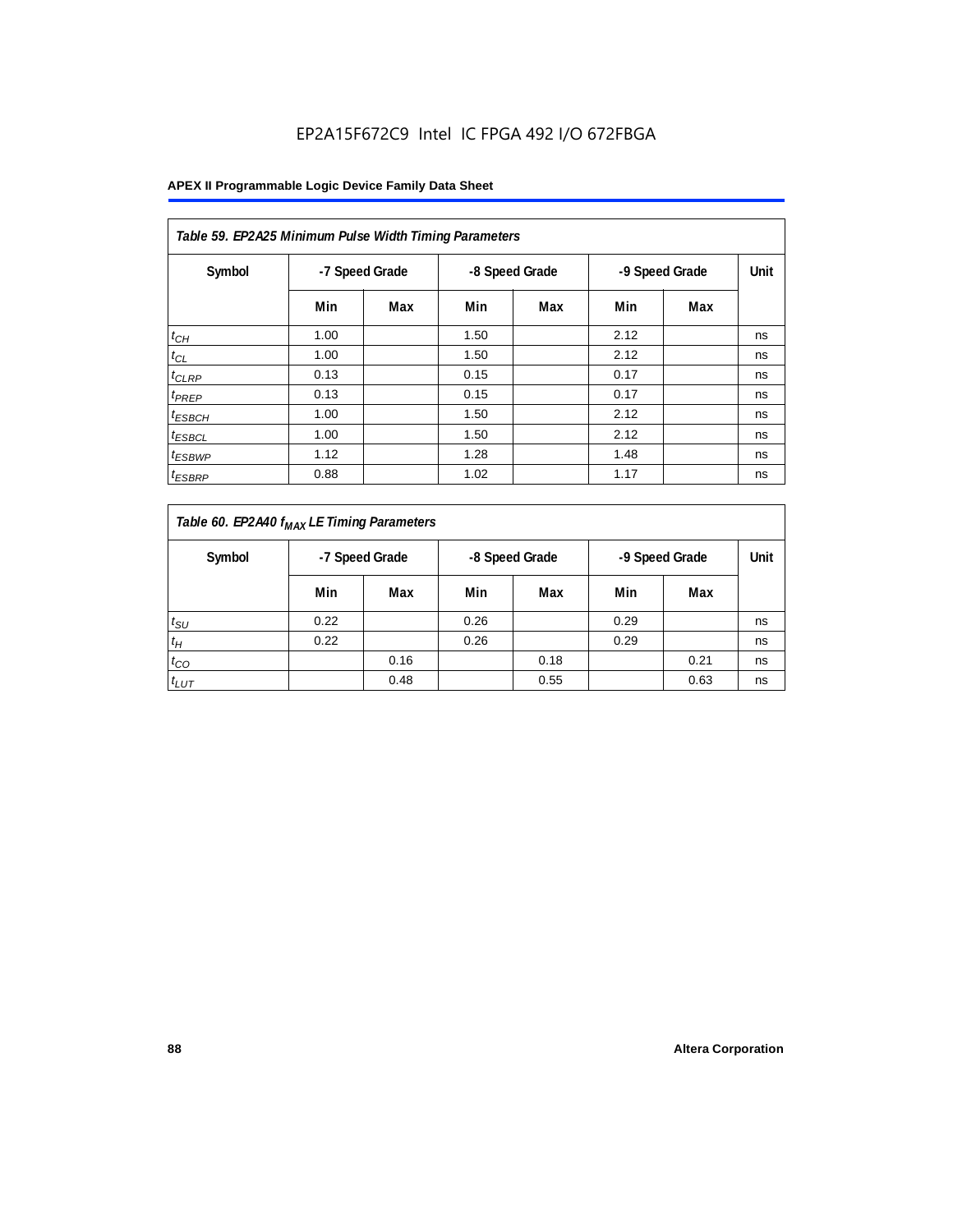| Table 61. EP2A40 f <sub>MAX</sub> ESB Timing Parameters |      |                |      |                |      |                |      |
|---------------------------------------------------------|------|----------------|------|----------------|------|----------------|------|
| Symbol                                                  |      | -7 Speed Grade |      | -8 Speed Grade |      | -9 Speed Grade | Unit |
|                                                         | Min  | Max            | Min  | Max            | Min  | Max            |      |
| <i><b>ESBARC</b></i>                                    |      | 2.28           |      | 2.62           |      | 3.01           | ns   |
| <i><b>ESBSRC</b></i>                                    |      | 2.23           |      | 2.56           |      | 2.95           | ns   |
| <i>ESBAWC</i>                                           |      | 3.13           |      | 3.60           |      | 4.13           | ns   |
| t <sub>ESBSWC</sub>                                     |      | 2.76           |      | 3.18           |      | 3.65           | ns   |
| <sup>t</sup> ESBWASU                                    | 1.19 |                | 1.37 |                | 1.57 |                | ns   |
| <sup>t</sup> ESBWAH                                     | 0.00 |                | 0.00 |                | 0.00 |                | ns   |
| <i>t<sub>ESBWDSU</sub></i>                              | 1.44 |                | 1.66 |                | 1.91 |                | ns   |
| <sup>t</sup> ESBWDH                                     | 0.00 |                | 0.00 |                | 0.00 |                | ns   |
| <i><b>ESBRASU</b></i>                                   | 1.88 |                | 2.17 |                | 2.49 |                | ns   |
| <sup>t</sup> ESBRAH                                     | 0.00 |                | 0.00 |                | 0.00 |                | ns   |
| $t_{ESBWESU}$                                           | 1.60 |                | 1.85 |                | 2.12 |                | ns   |
| <sup>t</sup> ESBDATASU                                  | 0.74 |                | 0.85 |                | 0.98 |                | ns   |
| <sup>t</sup> ESBWADDRSU                                 | 0.82 |                | 0.94 |                | 1.08 |                | ns   |
| <sup>t</sup> ESBRADDRSU                                 | 0.73 |                | 0.84 |                | .97  |                | ns   |
| <sup>t</sup> ESBDATACO1                                 |      | 1.09           |      | 1.25           |      | 1.44           | ns   |
| <sup>t</sup> ESBDATACO2                                 |      | 1.73           |      | 1.99           |      | 2.29           | ns   |
| <sup>t</sup> ESBDD                                      |      | 3.26           |      | 3.75           |      | 4.32           | ns   |
| t <sub>PD</sub>                                         |      | 1.55           |      | 1.78           |      | 2.05           | ns   |
| <i>t<sub>PTERMSU</sub></i>                              | 0.99 |                | 1.13 |                | 1.30 |                | ns   |
| <i><b>t</b>PTERMCO</i>                                  |      | 0.79           |      | 0.90           |      | 1.04           | ns   |

| Table 62. EP2A40 f <sub>MAX</sub> Routing Delays |      |                                                    |      |     |      |     |    |  |  |
|--------------------------------------------------|------|----------------------------------------------------|------|-----|------|-----|----|--|--|
| Symbol                                           |      | -7 Speed Grade<br>-8 Speed Grade<br>-9 Speed Grade |      |     |      |     |    |  |  |
|                                                  | Min  | Max                                                | Min  | Max | Min  | Max |    |  |  |
| $t_{F1-4}$                                       | 0.17 |                                                    | 0.19 |     | 0.22 |     | ns |  |  |
| $t_{F5-20}$                                      | 1.12 |                                                    | 1.28 |     | 1.48 |     | ns |  |  |
| $t_{F20+}$                                       | 1.49 |                                                    | 1.72 |     | 1.98 |     | ns |  |  |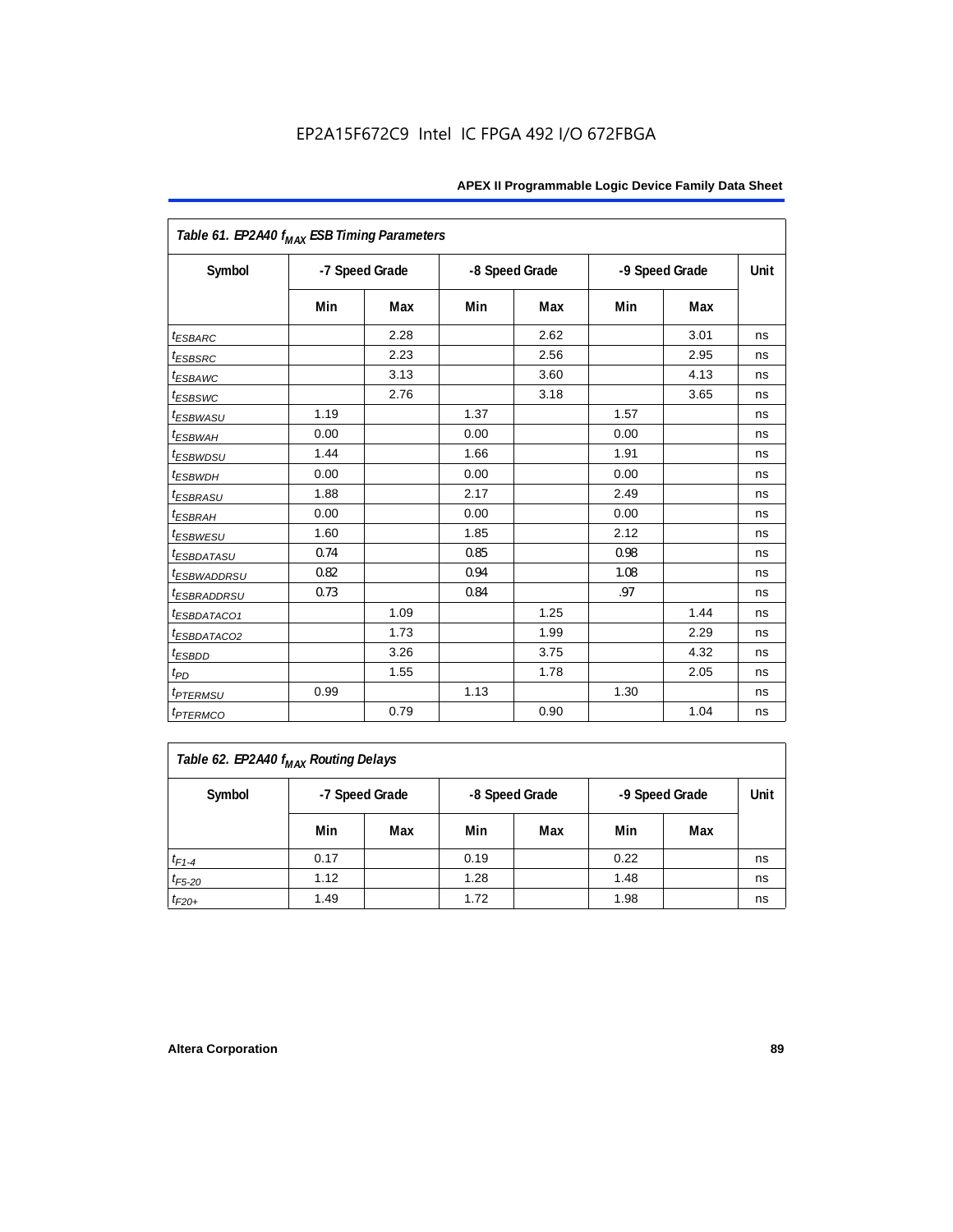| Table 63. EP2A40 Minimum Pulse Width Timing Parameters |                                                    |     |      |      |      |     |    |  |  |  |
|--------------------------------------------------------|----------------------------------------------------|-----|------|------|------|-----|----|--|--|--|
| Symbol                                                 | -7 Speed Grade<br>-8 Speed Grade<br>-9 Speed Grade |     |      | Unit |      |     |    |  |  |  |
|                                                        | Min                                                | Max | Min  | Max  | Min  | Max |    |  |  |  |
| $t_{CH}$                                               | 0.89                                               |     | 1.33 |      | 1.88 |     | ns |  |  |  |
| $t_{CL}$                                               | 0.89                                               |     | 1.33 |      | 1.88 |     | ns |  |  |  |
| $t_{CLRP}$                                             | 0.12                                               |     | 0.14 |      | 0.16 |     | ns |  |  |  |
| t <sub>PREP</sub>                                      | 0.12                                               |     | 0.14 |      | 0.16 |     | ns |  |  |  |
| <sup>t</sup> ESBCH                                     | 0.89                                               |     | 1.33 |      | 1.88 |     | ns |  |  |  |
| <sup>t</sup> ESBCL                                     | 0.89                                               |     | 1.33 |      | 1.88 |     | ns |  |  |  |
| <sup>t</sup> ESBWP                                     | 1.05                                               |     | 1.20 |      | 1.38 |     | ns |  |  |  |
| <sup>t</sup> ESBRP                                     | 0.78                                               |     | 0.90 |      | 1.03 |     | ns |  |  |  |

| Table 64. EP2A70 f <sub>MAX</sub> LE Timing Parameters |                |      |                |      |                |      |      |
|--------------------------------------------------------|----------------|------|----------------|------|----------------|------|------|
| Symbol                                                 | -7 Speed Grade |      | -8 Speed Grade |      | -9 Speed Grade |      | Unit |
|                                                        | Min            | Max  | Min            | Max  | Min            | Max  |      |
| $t_{\rm SU}$                                           | 0.30           |      | 0.34           |      | 0.39           |      | ns   |
| $t_H$                                                  | 0.30           |      | 0.34           |      | 0.39           |      | ns   |
| $t_{CO}$                                               |                | 0.22 |                | 0.25 |                | 0.29 | ns   |
| $t_{LUT}$                                              |                | 0.66 |                | 0.76 |                | 0.87 | ns   |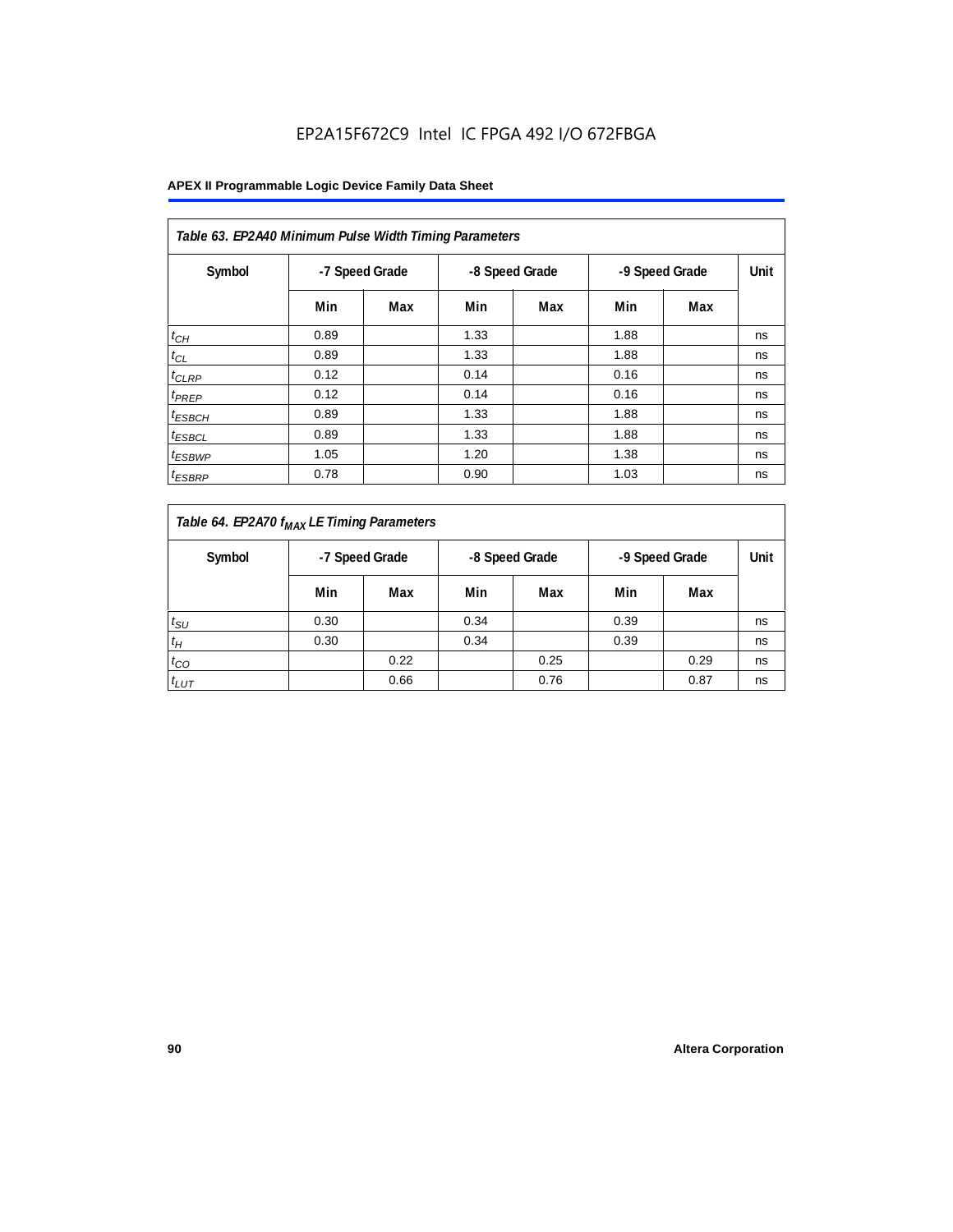| Table 65. EP2A70 f <sub>MAX</sub> ESB Timing Parameters |      |                |      |                |      |                |      |
|---------------------------------------------------------|------|----------------|------|----------------|------|----------------|------|
| Symbol                                                  |      | -7 Speed Grade |      | -8 Speed Grade |      | -9 Speed Grade | Unit |
|                                                         | Min  | Max            | Min  | Max            | Min  | Max            |      |
| <i><b>ESBARC</b></i>                                    |      | 3.12           |      | 3.58           |      | 4.12           | ns   |
| <i>t</i> <sub>ESBSRC</sub>                              |      | 3.11           |      | 3.58           |      | 4.11           | ns   |
| <sup>t</sup> ESBAWC                                     |      | 4.41           |      | 5.07           |      | 5.83           | ns   |
| t <sub>ESBSWC</sub>                                     |      | 3.82           |      | 4.39           |      | 5.05           | ns   |
| <sup>t</sup> ESBWASU                                    | 1.73 |                | 1.99 |                | 2.28 |                | ns   |
| <sup>t</sup> ESBWAH                                     | 0.00 |                | 0.00 |                | 0.00 |                | ns   |
| <i>t<sub>ESBWDSU</sub></i>                              | 1.87 |                | 2.15 |                | 2.47 |                | ns   |
| <sup>t</sup> ESBWDH                                     | 0.00 |                | 0.00 |                | 0.00 |                | ns   |
| <sup>t</sup> ESBRASU                                    | 2.76 |                | 3.17 |                | 3.65 |                | ns   |
| <sup>t</sup> ESBRAH                                     | 0.00 |                | 0.00 |                | 0.00 |                | ns   |
| <sup>t</sup> ESBWESU                                    | 1.98 |                | 2.27 |                | 2.61 |                | ns   |
| <i>ESBDATASU</i>                                        | 1.06 |                | 1.22 |                | 1.40 |                | ns   |
| <sup>t</sup> ESBWADDRSU                                 | 1.17 |                | 1.34 |                | 1.54 |                | ns   |
| <sup>t</sup> ESBRADDRSU                                 | 1.02 |                | 1.17 |                | 1.35 |                | ns   |
| <i>ESBDATACO1</i>                                       |      | 1.52           |      | 1.75           |      | 2.01           | ns   |
| <i>ESBDATACO2</i>                                       |      | 2.35           |      | 2.71           |      | 3.11           | ns   |
| <sup>t</sup> ESBDD                                      |      | 4.43           |      | 5.10           |      | 5.87           | ns   |
| $t_{PD}$                                                |      | 2.17           |      | 2.49           |      | 2.87           | ns   |
| <i>t<sub>PTERMSU</sub></i>                              | 1.40 |                | 1.62 |                | 1.86 |                | ns   |
| <i><b>t</b>PTERMCO</i>                                  |      | 1.08           |      | 1.24           |      | 1.42           | ns   |

| Table 66. EP2A70 f <sub>MAX</sub> Routing Delays |                                                    |     |      |     |      |     |      |  |  |
|--------------------------------------------------|----------------------------------------------------|-----|------|-----|------|-----|------|--|--|
| Symbol                                           | -7 Speed Grade<br>-8 Speed Grade<br>-9 Speed Grade |     |      |     |      |     | Unit |  |  |
|                                                  | Min                                                | Max | Min  | Max | Min  | Max |      |  |  |
| $t_{F1-4}$                                       | 0.15                                               |     | 0.18 |     | 0.20 |     | ns   |  |  |
| $t_{F5-20}$                                      | 1.21                                               |     | 1.39 |     | 1.60 |     | ns   |  |  |
| $t_{F20+}$                                       | 1.87                                               |     | 2.15 |     | 2.55 |     | ns   |  |  |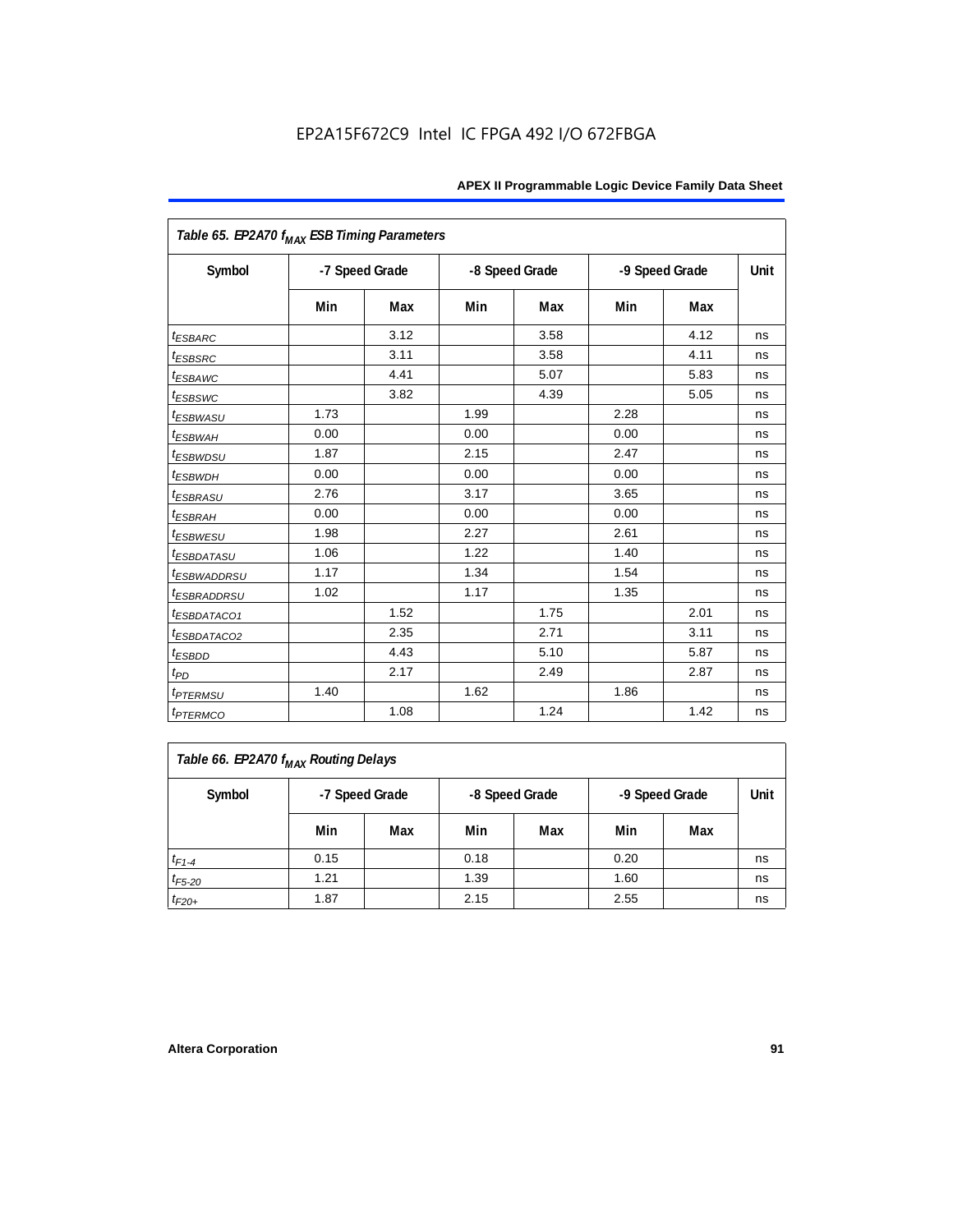# **APEX II Programmable Logic Device Family Data Sheet**

| Table 67. EP2A70 Minimum Pulse Width Timing Parameters |      |                |      |                                  |      |     |      |  |  |  |
|--------------------------------------------------------|------|----------------|------|----------------------------------|------|-----|------|--|--|--|
| Symbol                                                 |      | -7 Speed Grade |      | -8 Speed Grade<br>-9 Speed Grade |      |     | Unit |  |  |  |
|                                                        | Min  | Max            | Min  | Max                              | Min  | Max |      |  |  |  |
| $t_{CH}$                                               | 1.19 |                | 1.78 |                                  | 2.53 |     | ns   |  |  |  |
| $t_{CL}$                                               | 1.19 |                | 1.78 |                                  | 2.53 |     | ns   |  |  |  |
| $t_{CLRP}$                                             | 0.16 |                | 0.19 |                                  | 0.21 |     | ns   |  |  |  |
| t <sub>PREP</sub>                                      | 0.16 |                | 0.19 |                                  | 0.21 |     | ns   |  |  |  |
| $t_{ESBCH}$                                            | 1.19 |                | 1.78 |                                  | 2.53 |     | ns   |  |  |  |
| <sup>t</sup> ESBCL                                     | 1.19 |                | 1.78 |                                  | 2.53 |     | ns   |  |  |  |
| <sup>t</sup> ESBWP                                     | 1.35 |                | 1.56 |                                  | 1.79 |     | ns   |  |  |  |
| <sup>t</sup> ESBRP                                     | 1.13 |                | 1.30 |                                  | 1.50 |     | ns   |  |  |  |

Tables 68 through 77 show the IOE external timing parameter values for APEX II devices.

|                       | Table 68. EP2A15 External Timing Parameters for Row I/O Pins |      |      |                |      |                |      |  |  |  |  |  |  |  |
|-----------------------|--------------------------------------------------------------|------|------|----------------|------|----------------|------|--|--|--|--|--|--|--|
| Symbol                | -7 Speed Grade                                               |      |      | -8 Speed Grade |      | -9 Speed Grade | Unit |  |  |  |  |  |  |  |
|                       | Min                                                          | Max  | Min  | Max            | Min  | Max            |      |  |  |  |  |  |  |  |
| t <sub>INSU</sub>     | 2.06                                                         |      | 2.25 |                | 2.46 |                | ns   |  |  |  |  |  |  |  |
| <sup>t</sup> inh      | 0.00                                                         |      | 0.00 |                | 0.00 |                | ns   |  |  |  |  |  |  |  |
| toutco                | 2.00                                                         | 4.05 | 2.00 | 4.45           | 2.00 | 4.90           | ns   |  |  |  |  |  |  |  |
| $t_{XZ}$              |                                                              | 4.98 |      | 5.59           |      | 6.26           | ns   |  |  |  |  |  |  |  |
| $t_{ZX}$              |                                                              | 4.98 |      | 5.59           |      | 6.26           | ns   |  |  |  |  |  |  |  |
| <sup>t</sup> INSUPLL  | 1.15                                                         |      | 1.28 |                | 1.42 |                | ns   |  |  |  |  |  |  |  |
| <sup>t</sup> INHPLL   | 0.00                                                         |      | 0.00 |                | 0.00 |                | ns   |  |  |  |  |  |  |  |
| <sup>t</sup> OUTCOPLL | 0.50                                                         | 2.60 | 0.50 | 2.87           | 0.50 | 3.16           | ns   |  |  |  |  |  |  |  |
| <sup>t</sup> XZPLL    |                                                              | 3.53 |      | 4.00           |      | 4.52           | ns   |  |  |  |  |  |  |  |
| <sup>t</sup> ZXPLL    |                                                              | 3.53 |      | 4.00           |      | 4.52           | ns   |  |  |  |  |  |  |  |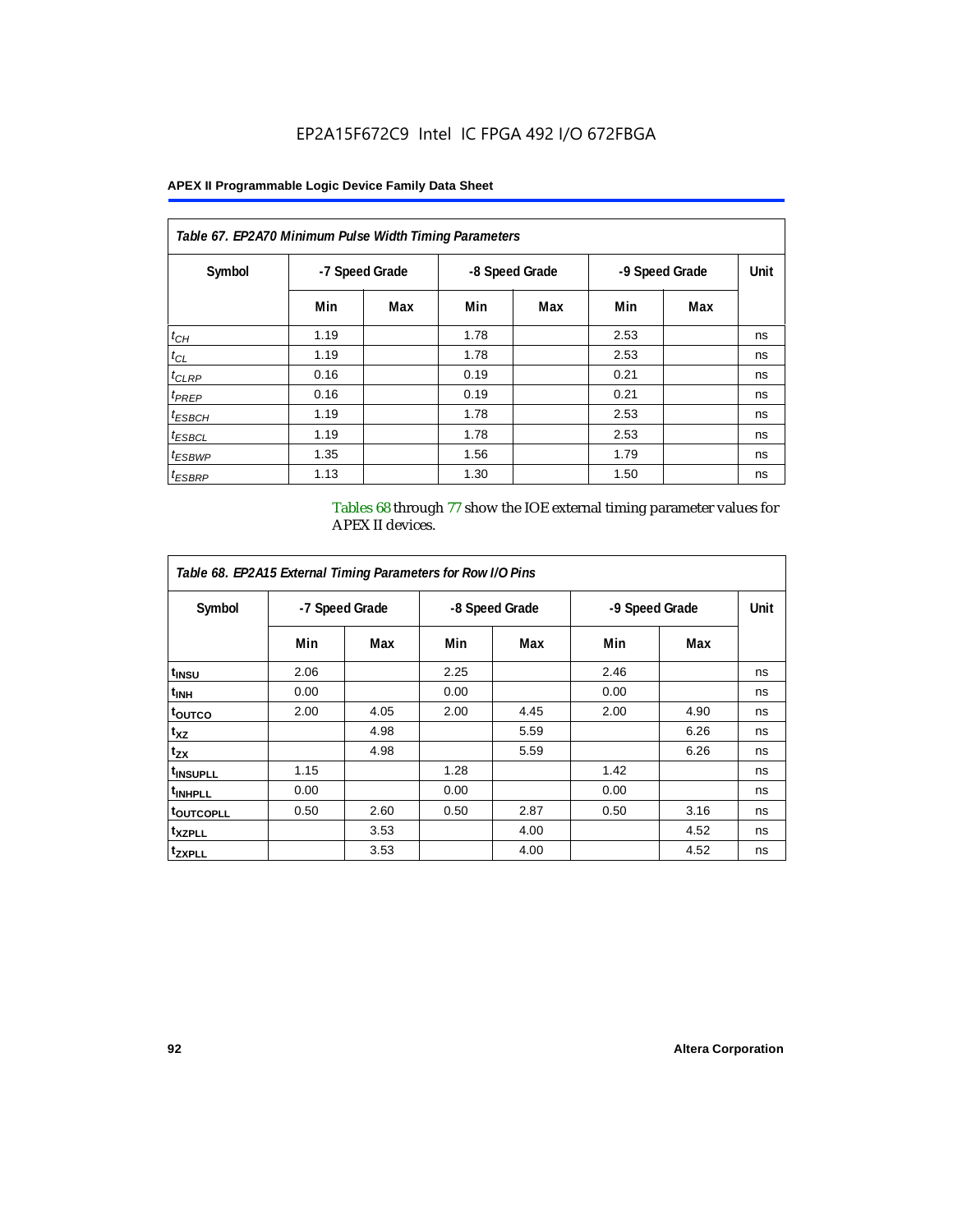| Table 69. EP2A15 External Timing Parameters for Column I/O Pins |                |      |      |                |                |      |      |  |
|-----------------------------------------------------------------|----------------|------|------|----------------|----------------|------|------|--|
| Symbol                                                          | -7 Speed Grade |      |      | -8 Speed Grade | -9 Speed Grade |      | Unit |  |
|                                                                 | Min            | Max  | Min  | Max            | Min            | Max  |      |  |
| t <sub>INSU</sub>                                               | 2.16           |      | 2.34 |                | 2.53           |      | ns   |  |
| $t_{\rm INH}$                                                   | 0.00           |      | 0.00 |                | 0.00           |      | ns   |  |
| toutco                                                          | 2.00           | 4.36 | 2.00 | 4.75           | 2.00           | 5.18 | ns   |  |
| t <sub>XZ</sub>                                                 |                | 5.57 |      | 6.24           |                | 6.97 | ns   |  |
| $t_{ZX}$                                                        |                | 5.57 |      | 6.24           |                | 6.97 | ns   |  |
| <sup>t</sup> INSUPLL                                            | 1.24           |      | 1.37 |                | 1.52           |      | ns   |  |
| <sup>t</sup> INHPLL                                             | 0.00           |      | 0.00 |                | 0.00           |      | ns   |  |
| <b>toutcopll</b>                                                | 0.50           | 2.90 | 0.50 | 3.16           | 0.50           | 3.45 | ns   |  |
| t <sub>XZPLL</sub>                                              |                | 4.12 |      | 4.65           |                | 5.23 | ns   |  |
| <sup>t</sup> zxpll                                              |                | 4.12 |      | 4.65           |                | 5.23 | ns   |  |

| Table 70. EP2A25 External Timing Parameters for Row I/O Pins |                |      |      |                |      |                |      |  |
|--------------------------------------------------------------|----------------|------|------|----------------|------|----------------|------|--|
| Symbol                                                       | -7 Speed Grade |      |      | -8 Speed Grade |      | -9 Speed Grade | Unit |  |
|                                                              | Min            | Max  | Min  | Max            | Min  | Max            |      |  |
| t <sub>INSU</sub>                                            | 1.92           |      | 2.08 |                | 2.26 |                | ns   |  |
| <sup>t</sup> INH                                             | 0.00           |      | 0.00 |                | 0.00 |                | ns   |  |
| toutco                                                       | 2.00           | 4.29 | 2.00 | 4.62           | 2.00 | 4.98           | ns   |  |
| t <sub>XZ</sub>                                              |                | 5.24 |      | 5.73           |      | 6.26           | ns   |  |
| $t_{ZX}$                                                     |                | 5.24 |      | 5.73           |      | 6.26           | ns   |  |
| <sup>t</sup> INSUPLL                                         | 1.17           |      | 1.27 |                | 1.40 |                | ns   |  |
| <sup>t</sup> INHPLL                                          | 0.00           |      | 0.00 |                | 0.00 |                | ns   |  |
| t <sub>outcopll</sub>                                        | 0.50           | 2.61 | 0.50 | 2.83           | 0.50 | 3.07           | ns   |  |
| <sup>t</sup> xzpll                                           |                | 3.55 |      | 3.93           |      | 4.35           | ns   |  |
| tzxpll                                                       |                | 3.55 |      | 3.93           |      | 4.35           | ns   |  |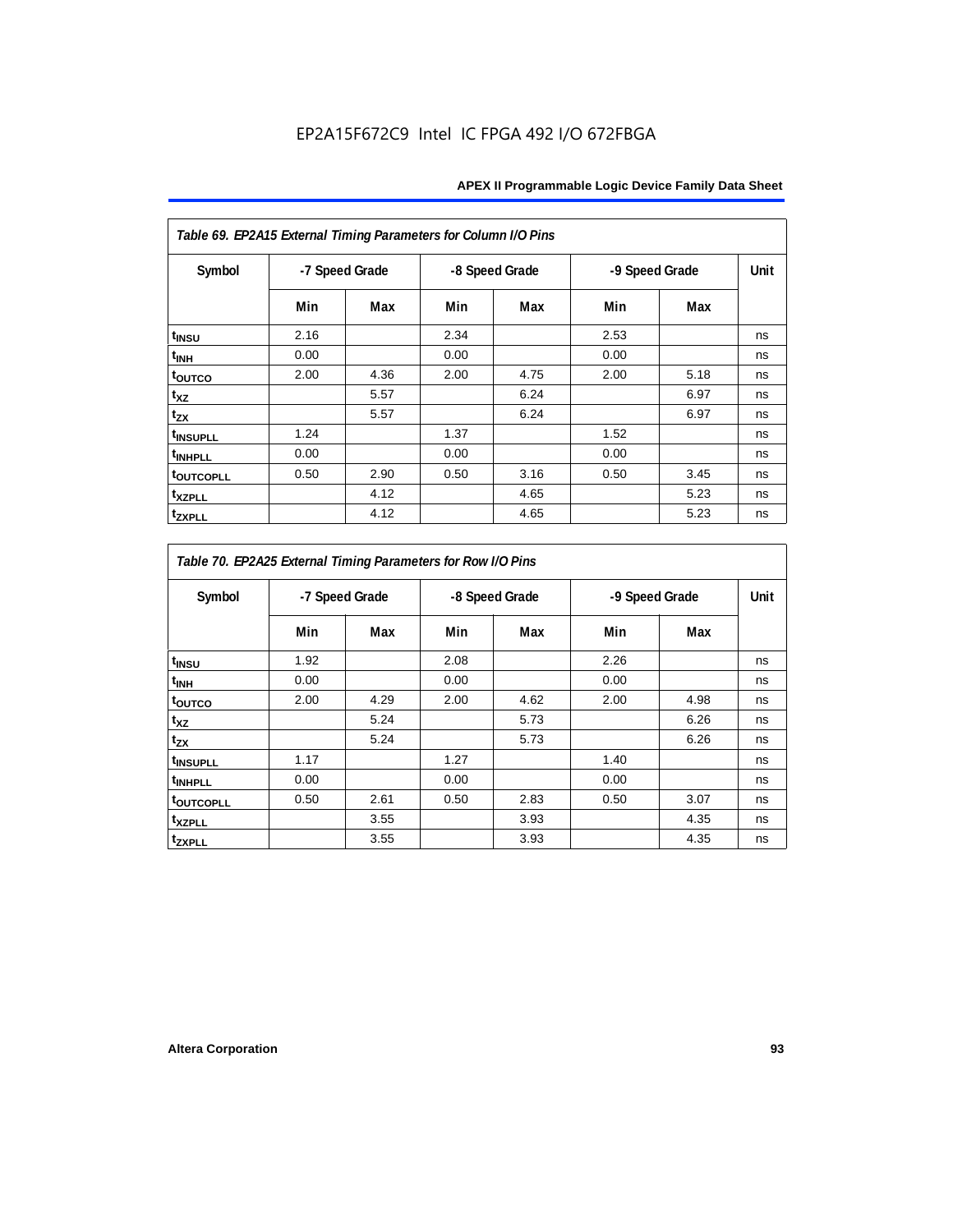| Table 71. EP2A25 External Timing Parameters for Column I/O Pins |                |      |      |                |      |                |    |
|-----------------------------------------------------------------|----------------|------|------|----------------|------|----------------|----|
| Symbol                                                          | -7 Speed Grade |      |      | -8 Speed Grade |      | -9 Speed Grade |    |
|                                                                 | Min            | Max  | Min  | Max            | Min  | Max            |    |
| t <sub>INSU</sub>                                               | 2.27           |      | 2.45 |                | 2.64 |                | ns |
| t <sub>INH</sub>                                                | 0.00           |      | 0.00 |                | 0.00 |                | ns |
| toutco                                                          | 2.00           | 4.57 | 2.00 | 4.89           | 2.00 | 5.24           | ns |
| $t_{XZ}$                                                        |                | 5.87 |      | 6.42           |      | 7.01           | ns |
| $t_{ZX}$                                                        |                | 5.87 |      | 6.42           |      | 7.01           | ns |
| t <sub>INSUPLL</sub>                                            | 1.23           |      | 1.35 |                | 1.47 |                | ns |
| <sup>t</sup> INHPLL                                             | 0.00           |      | 0.00 |                | 0.00 |                | ns |
| <b>toutcopll</b>                                                | 0.50           | 2.89 | 0.50 | 3.10           | 0.50 | 3.33           | ns |
| <sup>t</sup> xzpll                                              |                | 4.18 |      | 4.62           |      | 5.09           | ns |
| <sup>t</sup> zxpll                                              |                | 4.18 |      | 4.62           |      | 5.09           | ns |

| Table 72. EP2A40 External Timing Parameters for Row I/O Pins |                |      |      |                |      |                |    |  |
|--------------------------------------------------------------|----------------|------|------|----------------|------|----------------|----|--|
| Symbol                                                       | -7 Speed Grade |      |      | -8 Speed Grade |      | -9 Speed Grade |    |  |
|                                                              | Min            | Max  | Min  | Max            | Min  | Max            |    |  |
| $t_{INSU}$                                                   | 1.57           |      | 1.72 |                | 1.88 |                | ns |  |
| $t_{\mathsf{INH}}$                                           | 0.00           |      | 0.00 |                | 0.00 |                | ns |  |
| toutco                                                       | 2.00           | 4.90 | 2.00 | 5.24           | 2.00 | 5.61           | ns |  |
| $t_{XZ}$                                                     |                | 6.47 |      | 6.98           |      | 7.53           | ns |  |
| tzx                                                          |                | 6.47 |      | 6.98           |      | 7.53           | ns |  |
| t <sub>INSUPLL</sub>                                         | 1.15           |      | 1.26 |                | 1.38 |                | ns |  |
| t <sub>INHPLL</sub>                                          | 0.00           |      | 0.00 |                | 0.00 |                | ns |  |
| toutcopll                                                    | 0.50           | 2.60 | 0.50 | 2.82           | 0.50 | 3.06           | ns |  |
| t <sub>XZPLL</sub>                                           |                | 4.17 |      | 4.56           |      | 4.97           | ns |  |
| tzxpLL                                                       |                | 4.17 |      | 4.56           |      | 4.97           | ns |  |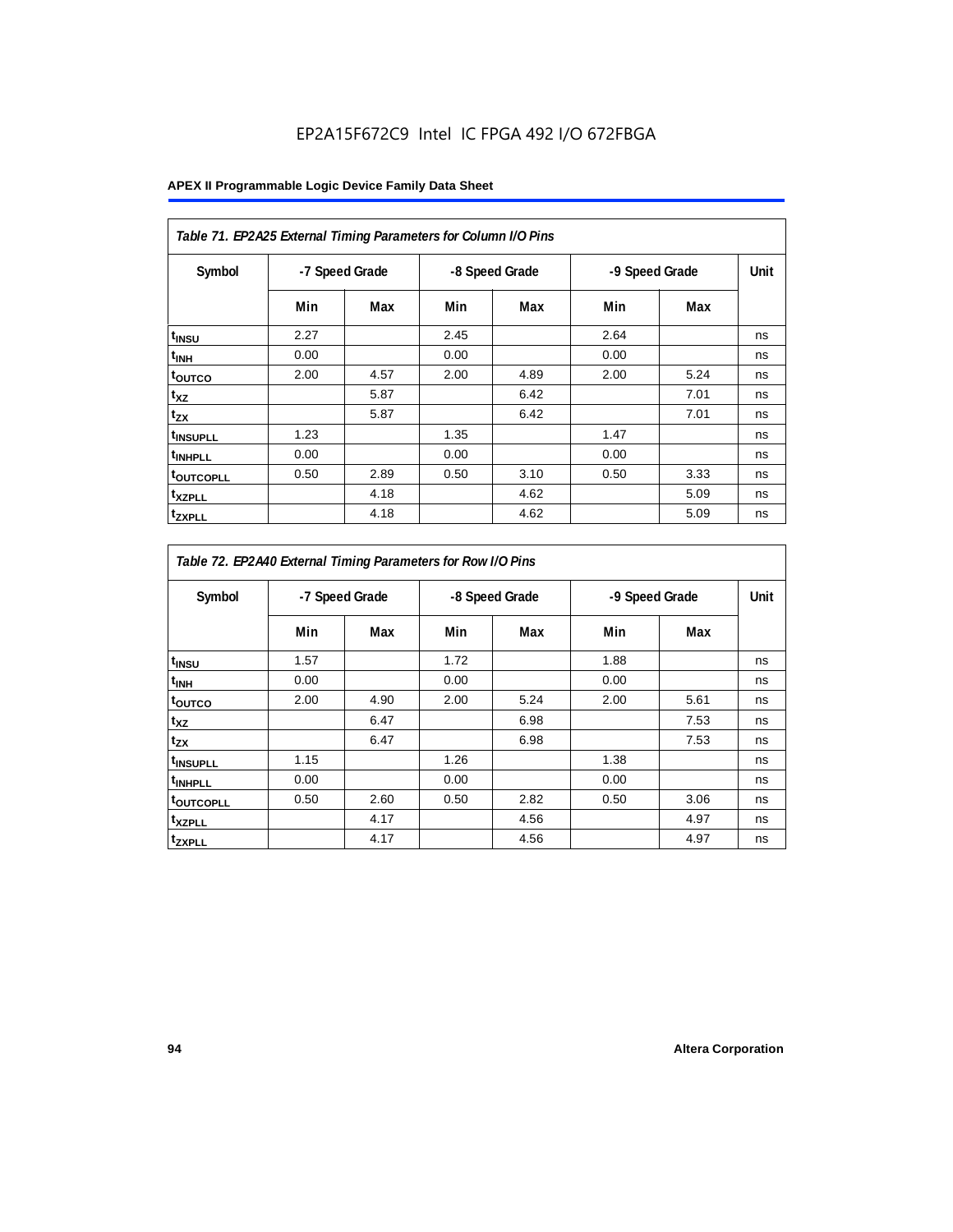| Table 73. EP2A40 External Timing Parameters for Column I/O Pins |                |      |      |                |                |      |      |  |
|-----------------------------------------------------------------|----------------|------|------|----------------|----------------|------|------|--|
| Symbol                                                          | -7 Speed Grade |      |      | -8 Speed Grade | -9 Speed Grade |      | Unit |  |
|                                                                 | Min            | Max  | Min  | Max            | Min            | Max  |      |  |
| t <sub>INSU</sub>                                               | 2.00           |      | 2.16 |                | 2.33           |      | ns   |  |
| $t_{\rm INH}$                                                   | 0.00           |      | 0.00 |                | 0.00           |      | ns   |  |
| toutco                                                          | 2.00           | 4.96 | 2.00 | 5.29           | 2.00           | 5.64 | ns   |  |
| t <sub>XZ</sub>                                                 |                | 7.04 |      | 7.59           |                | 8.19 | ns   |  |
| $t_{ZX}$                                                        |                | 7.04 |      | 7.59           |                | 8.19 | ns   |  |
| <sup>t</sup> INSUPLL                                            | 1.20           |      | 1.31 |                | 1.43           |      | ns   |  |
| <sup>t</sup> INHPLL                                             | 0.00           |      | 0.00 |                | 0.00           |      | ns   |  |
| <b>toutcopll</b>                                                | 0.50           | 2.66 | 0.50 | 2.87           | 0.50           | 3.09 | ns   |  |
| t <sub>XZPLL</sub>                                              |                | 4.74 |      | 5.17           |                | 5.64 | ns   |  |
| <sup>t</sup> zxpll                                              |                | 4.74 |      | 5.17           |                | 5.64 | ns   |  |

| Table 74. EP2A70 External Timing Parameters for Row I/O Pins |                |      |      |                |                |      |      |  |
|--------------------------------------------------------------|----------------|------|------|----------------|----------------|------|------|--|
| Symbol                                                       | -7 Speed Grade |      |      | -8 Speed Grade | -9 Speed Grade |      | Unit |  |
|                                                              | Min            | Max  | Min  | Max            | Min            | Max  |      |  |
| t <sub>INSU</sub>                                            | 2.48           |      | 2.68 |                | 2.90           |      | ns   |  |
| <sup>t</sup> INH                                             | 0.00           |      | 0.00 |                | 0.00           |      | ns   |  |
| toutco                                                       | 2.00           | 4.76 | 2.00 | 5.12           | 2.00           | 5.51 | ns   |  |
| t <sub>XZ</sub>                                              |                | 5.68 |      | 6.19           |                | 6.76 | ns   |  |
| t <sub>zx</sub>                                              |                | 5.68 |      | 6.19           |                | 6.76 | ns   |  |
| <sup>t</sup> INSUPLL                                         | 1.19           |      | 1.30 |                | 1.43           |      | ns   |  |
| <sup>t</sup> INHPLL                                          | 0.00           |      | 0.00 |                | 0.00           |      | ns   |  |
| <b>toutcopll</b>                                             | 0.50           | 2.52 | 0.50 | 2.74           | 0.50           | 2.98 | ns   |  |
| <sup>t</sup> xzpll                                           |                | 3.44 |      | 3.82           |                | 4.23 | ns   |  |
| tzxpll                                                       |                | 3.44 |      | 3.82           |                | 4.23 | ns   |  |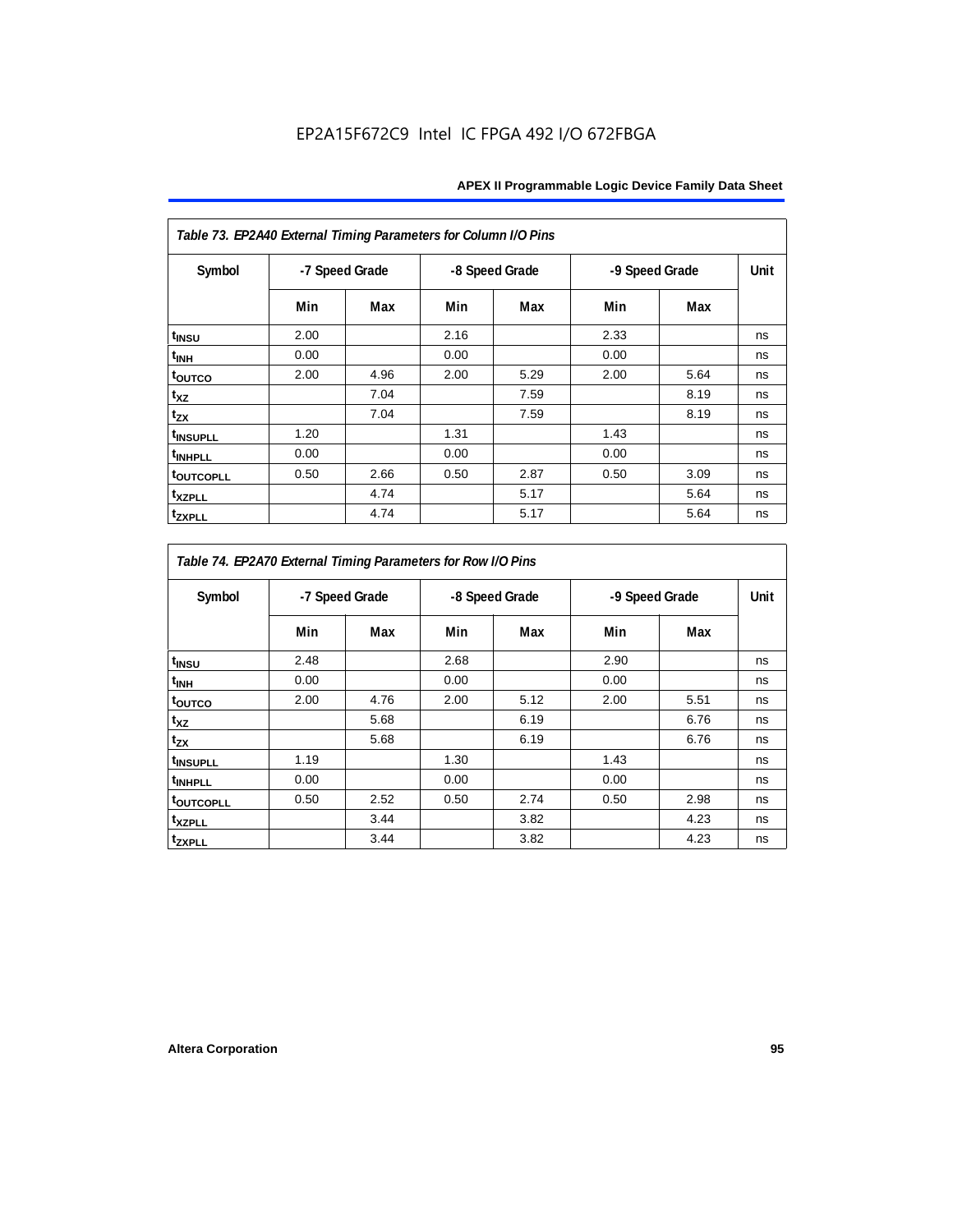| Table 75. EP2A70 External Timing Parameters for Column I/O Pins |                |      |      |                |                |             |    |  |
|-----------------------------------------------------------------|----------------|------|------|----------------|----------------|-------------|----|--|
| Symbol                                                          | -7 Speed Grade |      |      | -8 Speed Grade | -9 Speed Grade | <b>Unit</b> |    |  |
|                                                                 | Min            | Max  | Min  | Max            | Min            | Max         |    |  |
| t <sub>INSU</sub>                                               | 2.79           |      | 2.99 |                | 3.22           |             | ns |  |
| $t_{\text{INH}}$                                                | 0.00           |      | 0.00 |                | 0.00           |             | ns |  |
| toutco                                                          | 2.00           | 4.91 | 2.00 | 5.24           | 2.00           | 5.60        | ns |  |
| t <sub>XZ</sub>                                                 |                | 6.16 |      | 6.71           |                | 7.32        | ns |  |
| $t_{ZX}$                                                        |                | 6.16 |      | 6.71           |                | 7.32        | ns |  |
| <sup>t</sup> INSUPLL                                            | 1.19           |      | 1.30 |                | 1.43           |             | ns |  |
| <sup>t</sup> INHPLL                                             | 0.00           |      | 0.00 |                | 0.00           |             | ns |  |
| <b>toutcopll</b>                                                | 0.50           | 2.67 | 0.50 | 2.86           | 0.50           | 3.08        | ns |  |
| <sup>t</sup> xzpll                                              |                | 3.92 |      | 4.34           |                | 4.79        | ns |  |
| <sup>t</sup> zxpll                                              |                | 3.92 |      | 4.34           |                | 4.79        | ns |  |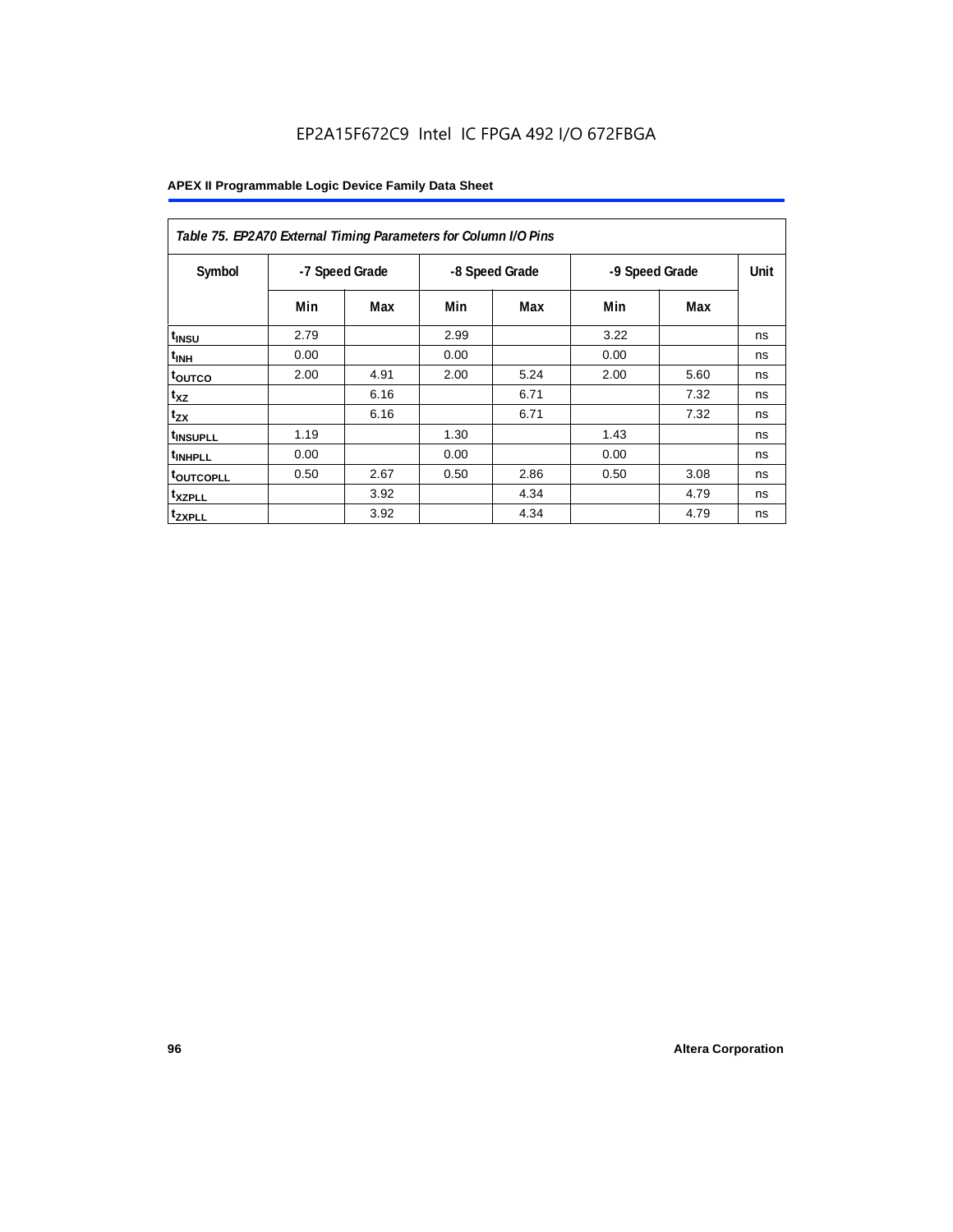| Table 76. APEX II Selectable I/O Standards Input Adder Delays |     |                |     |                |                |         |      |
|---------------------------------------------------------------|-----|----------------|-----|----------------|----------------|---------|------|
| Symbol                                                        |     | -7 Speed Grade |     | -8 Speed Grade | -9 Speed Grade |         | Unit |
|                                                               | Min | Max            | Min | Max            | Min            | Max     |      |
| <b>LVCMOS</b>                                                 |     | 0.00           |     | 0.00           |                | 0.00    | ns   |
| LVTTL                                                         |     | 0.00           |     | 0.00           |                | 0.00    | ns   |
| 1.5V                                                          |     | 0.10           |     | 0.11           |                | 0.12    | ns   |
| 1.8V                                                          |     | 0.00           |     | 0.00           |                | 0.00    | ns   |
| 2.5V                                                          |     | 0.00           |     | 0.00           |                | 0.00    | ns   |
| 3.3-V PCI                                                     |     | 0.00           |     | 0.00           |                | 0.00    | ns   |
| 3.3-V PCI-X                                                   |     | 0.00           |     | 0.00           |                | 0.00    | ns   |
| GTL+                                                          |     | $-0.20$        |     | $-0.22$        |                | $-0.24$ | ns   |
| SSTL-3 Class I                                                |     | $-0.17$        |     | $-0.19$        |                | $-0.20$ | ns   |
| SSTL-3 Class II                                               |     | $-0.17$        |     | $-0.19$        |                | $-0.20$ | ns   |
| SSTL-2 Class I                                                |     | $-0.24$        |     | $-0.26$        |                | $-0.29$ | ns   |
| SSTL-2 Class II                                               |     | $-0.24$        |     | $-0.26$        |                | $-0.29$ | ns   |
| <b>HSTL Class I</b>                                           |     | $-0.03$        |     | $-0.03$        |                | $-0.03$ | ns   |
| <b>HSTL Class II</b>                                          |     | $-0.03$        |     | $-0.03$        |                | $-0.03$ | ns   |
| <b>LVDS</b>                                                   |     | $-0.23$        |     | $-0.26$        |                | $-0.28$ | ns   |
| <b>LVPECL</b>                                                 |     | $-0.23$        |     | $-0.26$        |                | $-0.28$ | ns   |
| <b>PCML</b>                                                   |     | $-0.23$        |     | $-0.26$        |                | $-0.28$ | ns   |
| <b>CTT</b>                                                    |     | 0.00           |     | 0.00           |                | 0.00    | ns   |
| 3.3-V AGP $1\times$                                           |     | 0.00           |     | 0.00           |                | 0.00    | ns   |
| 3.3-V AGP 2×                                                  |     | 0.00           |     | 0.00           |                | 0.00    | ns   |
| HyperTransport                                                |     | $-0.23$        |     | $-0.26$        |                | $-0.28$ | ns   |
| <b>Differential</b><br><b>HSTL</b>                            |     | $-0.23$        |     | $-0.26$        |                | $-0.28$ | ns   |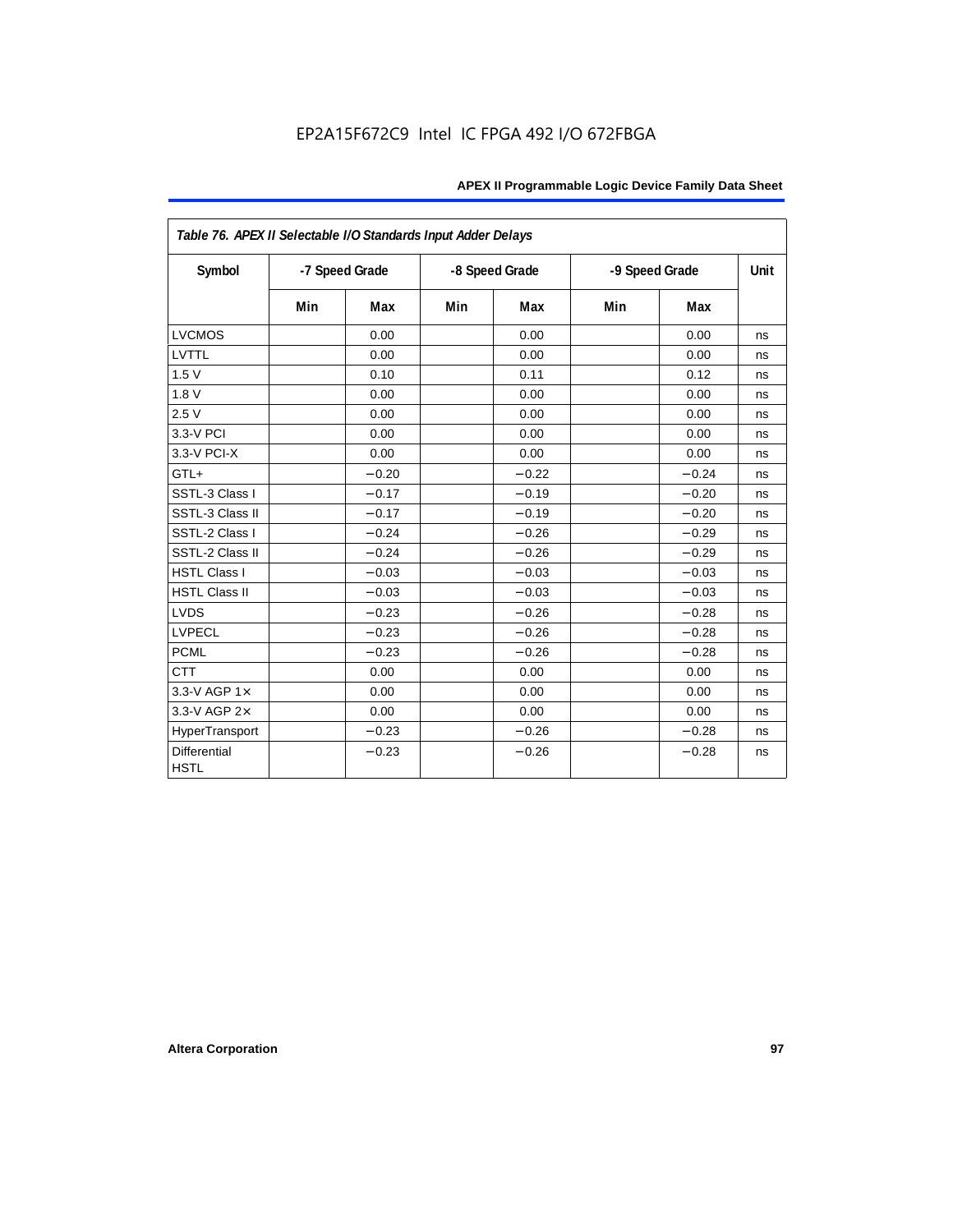#### **APEX II Programmable Logic Device Family Data Sheet**

| Table 77. APEX II Selectable I/O Standards Output Adder Delays |     |                |     |                |     |                |    |
|----------------------------------------------------------------|-----|----------------|-----|----------------|-----|----------------|----|
| Symbol                                                         |     | -7 Speed Grade |     | -8 Speed Grade |     | -9 Speed Grade |    |
|                                                                | Min | Max            | Min | Max            | Min | Max            |    |
| <b>LVCMOS</b>                                                  |     | 0.00           |     | 0.00           |     | 0.00           | ns |
| LVTTL                                                          |     | 0.00           |     | 0.00           |     | 0.00           | ns |
| 1.5V                                                           |     | 3.32           |     | 3.82           |     | 4.20           | ns |
| 1.8V                                                           |     | 2.65           |     | 3.05           |     | 3.36           | ns |
| 2.5V                                                           |     | 1.20           |     | 1.38           |     | 1.52           | ns |
| 3.3-V PCI                                                      |     | $-0.68$        |     | $-0.78$        |     | $-0.85$        | ns |
| 3.3-V PCI-X                                                    |     | $-0.68$        |     | $-0.78$        |     | $-0.85$        | ns |
| GTL+                                                           |     | $-0.45$        |     | $-0.52$        |     | $-0.57$        | ns |
| SSTL-3 Class I                                                 |     | $-0.52$        |     | $-0.60$        |     | $-0.66$        | ns |
| SSTL-3 Class II                                                |     | $-0.52$        |     | $-0.60$        |     | $-0.66$        | ns |
| SSTL-2 Class I                                                 |     | $-0.68$        |     | $-0.78$        |     | $-0.86$        | ns |
| SSTL-2 Class II                                                |     | $-0.81$        |     | $-0.93$        |     | $-1.02$        | ns |
| <b>HSTL Class I</b>                                            |     | $-0.08$        |     | $-0.09$        |     | $-0.10$        | ns |
| <b>HSTL Class II</b>                                           |     | $-0.23$        |     | $-0.27$        |     | $-0.30$        | ns |
| <b>LVDS</b>                                                    |     | $-1.41$        |     | $-1.62$        |     | $-1.79$        | ns |
| <b>LVPECL</b>                                                  |     | $-1.38$        |     | $-1.58$        |     | $-1.74$        | ns |
| <b>PCML</b>                                                    |     | $-1.30$        |     | $-1.50$        |     | $-1.65$        | ns |
| <b>CTT</b>                                                     |     | 0.00           |     | 0.00           |     | 0.00           | ns |
| 3.3-V AGP 1×                                                   |     | 0.00           |     | 0.00           |     | 0.00           | ns |
| 3.3-V AGP 2×                                                   |     | 0.00           |     | 0.00           |     | 0.00           | ns |
| HyperTransport                                                 |     | $-1.22$        |     | $-1.41$        |     | $-1.55$        | ns |
| Differential<br><b>HSTL</b>                                    |     | $-1.41$        |     | $-1.62$        |     | $-1.79$        | ns |

#### **Power Consumption** Detailed power consumption information for APEX II devices will be released via a future interactive power estimator on the Altera web site.

**Device Pin-Outs**

See the Altera web site (**http://www.altera.com**) or the *Altera Digital Library* for pin-out information.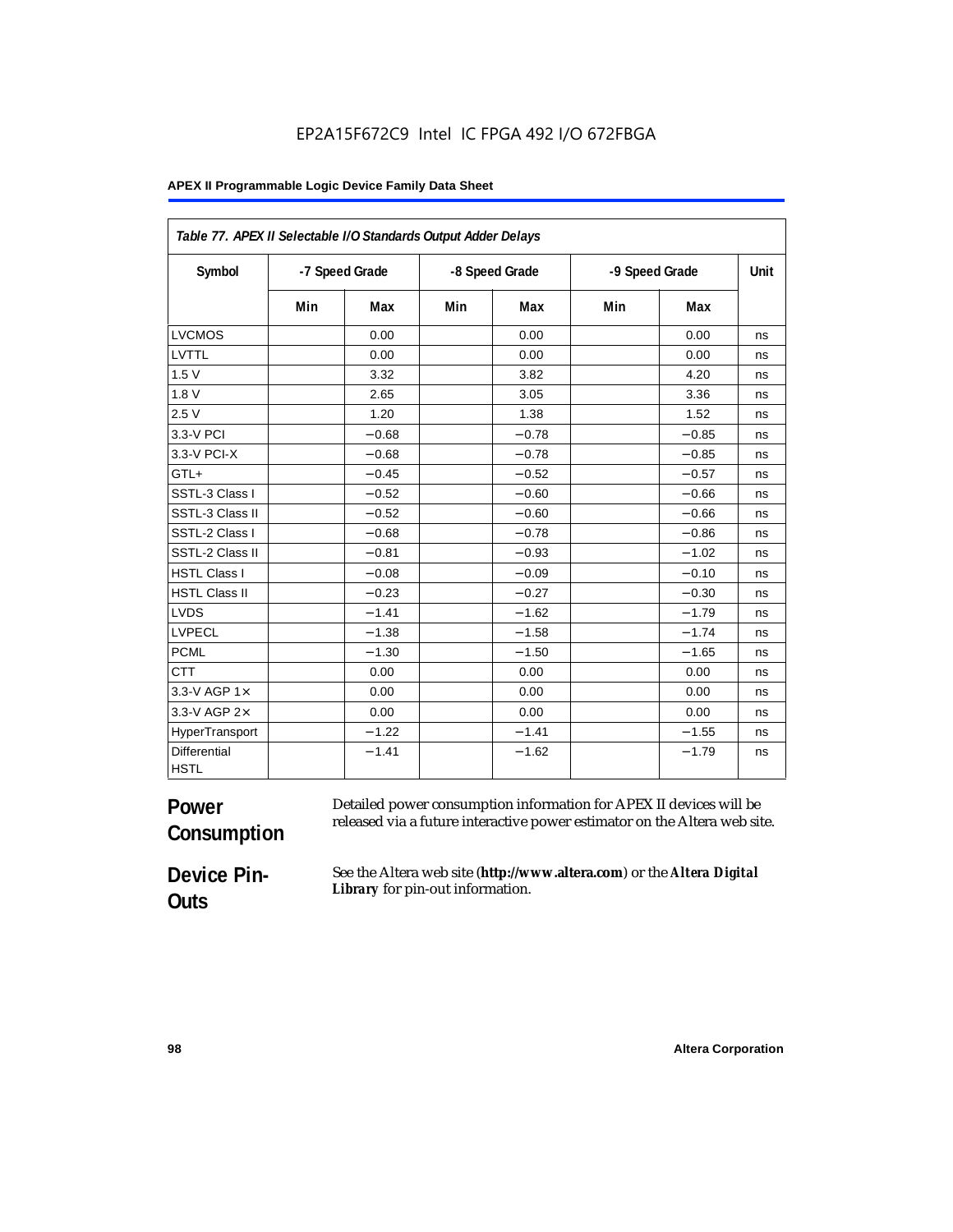**Revision History** The information contained in the *APEX II Programmable Logic Device Family Data Sheet* version 3.0 supersedes information published in previous versions. The following changes were made to the *APEX II Programmable Logic Device Family Data Sheet* version 3.0:

- Changed the value from 624 to 400 Mbps throughout the document.
- Deleted the pin count (612) for the EP2A25 device in the 1,020-pin FineLine BGA package (see Table 3).
- Added Table 13.
- Changed the maximum value of 3.6 to 2.4 in Table 20.
- Updated Tables 60 through 67 and Tables 72 through 75.<br>■ Updated Figures 25, 28, and 30
- Updated Figures 25, 28, and 30.
- Added *Note (1)* to Figure 13.
- Added Figure 43.



101 Innovation Drive San Jose, CA 95134 (408) 544-7000 http://www.altera.com Applications Hotline: (800) 800-EPLD Customer Marketing: (408) 544-7104 Literature Services: lit\_req@altera.com

Copyright © 2002 Altera Corporation. All rights reserved. Altera, The Programmable Solutions Company, the stylized Altera logo, specific device designations, and all other words and logos that are identified as trademarks and/or service marks are, unless noted otherwise, the trademarks and service marks of Altera Corporation in the U.S. and other countries. All other product or service names are the property of their respective holders. Altera products are protected under numerous U.S. and foreign patents and pending

applications, maskwork rights, and copyrights. Altera warrants performance of its semiconductor products to current specifications in accordance with Altera's standard warranty, but reserves the right to make changes to any products and services at any time without notice. Altera assumes no responsibility or liability arising out of the application or use of any information, product, or service described herein except as expressly agreed to in writing by Altera Corporation. Altera customers are advised to obtain the latest version of device specifications before relying on any published information and before placing orders for products or services.



**99 Altera Corporation**